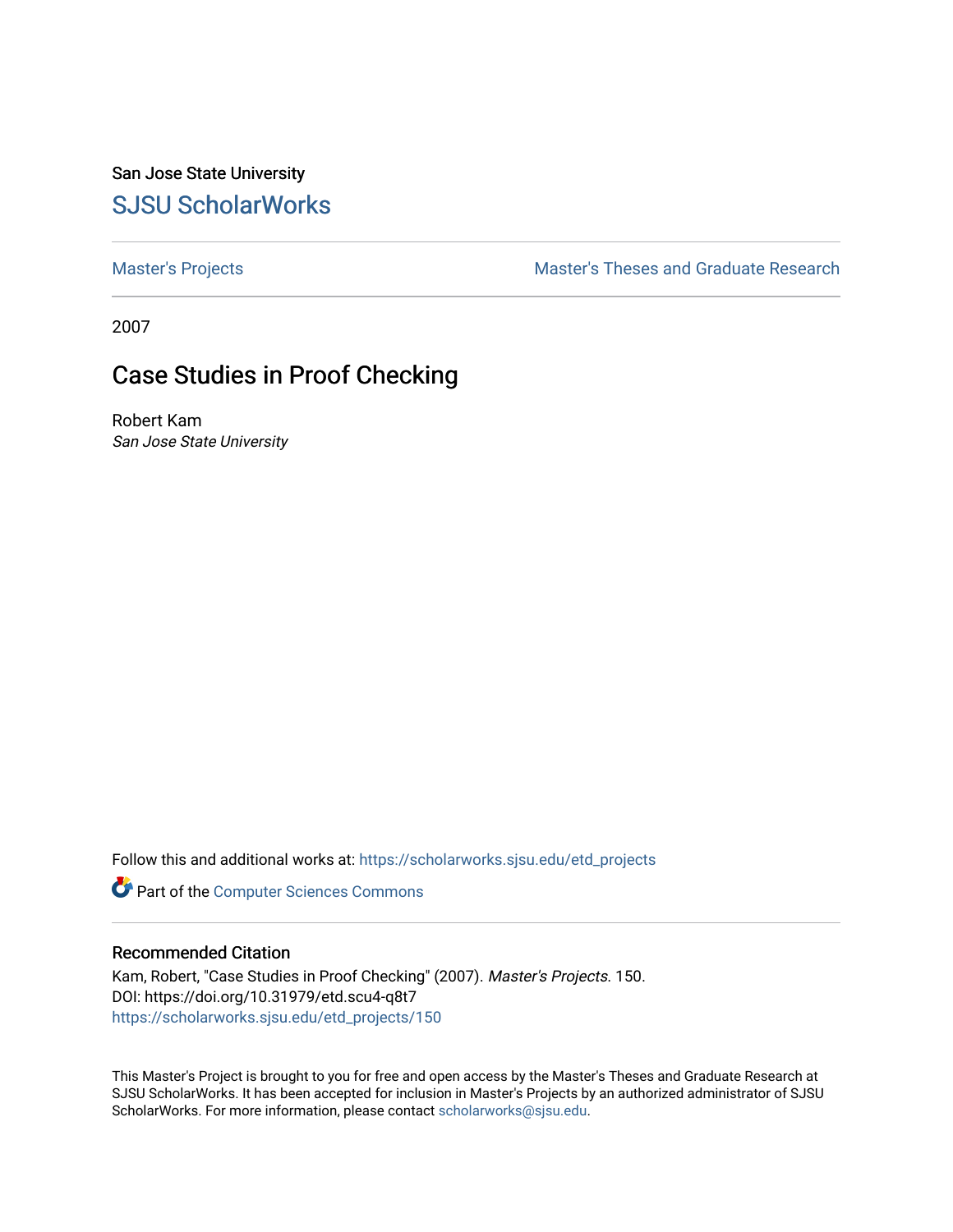Running Head: PROOF CHECKING

Case Studies in Proof Checking

Robert C. Kam

San José State University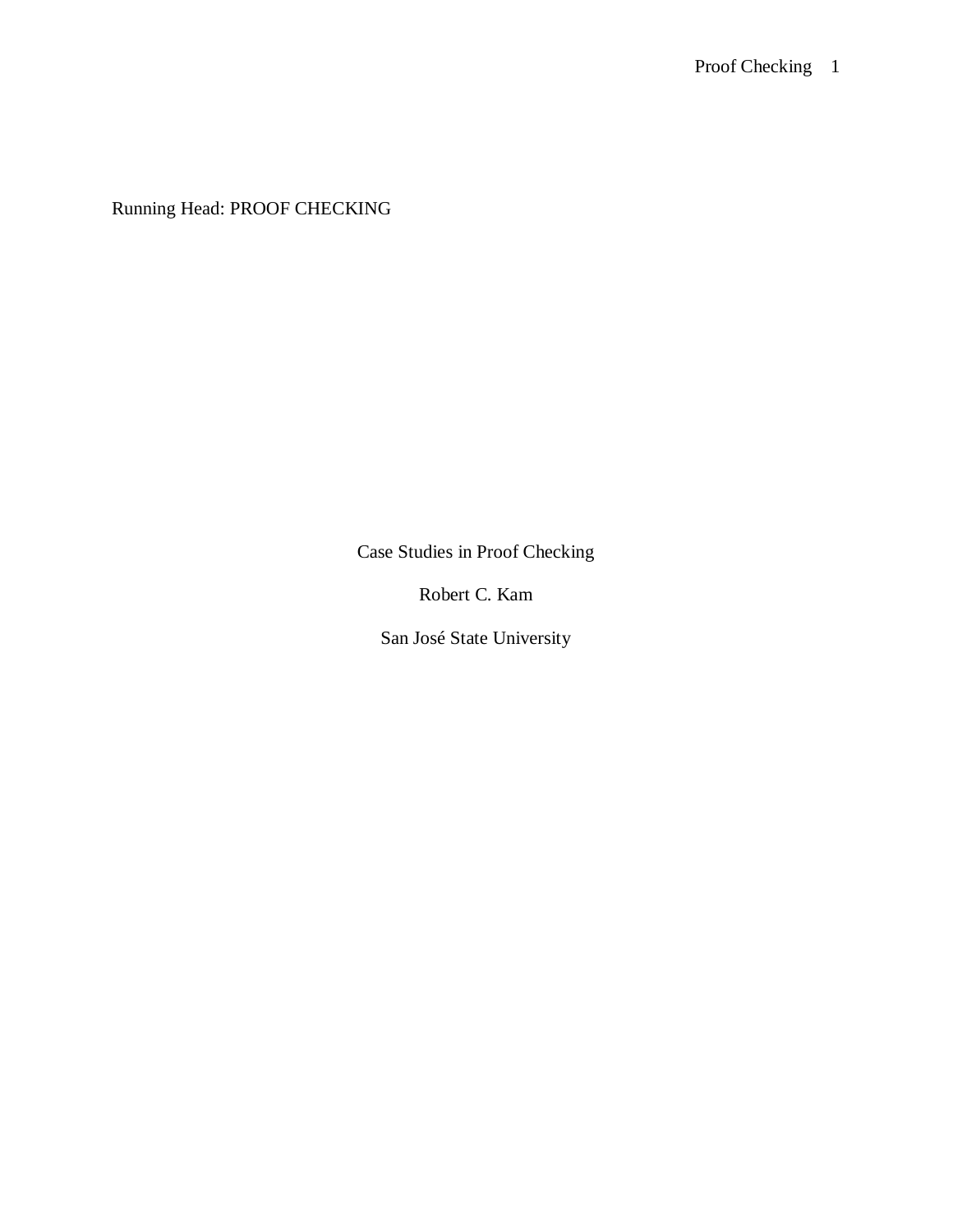### **Introduction**

The aim of computer proof checking is not to find proofs, but to verify them. This is different from automated deduction, which is the use of computers to find proofs that humans have not devised first. Currently, checking a proof by computer is done by taking a known mathematical proof and entering it into the special language recognized by a proof verifier program, and then running the verifier to hopefully obtain no errors. Of course, if the proof checker approves the proof, there are considerations of whether or not the proof checker is correct, and this has been complicated by the fact that so many systems have sprung into being.

Dr. Freek Wiedijk made a list in 2006 of all systems that had been "seriously used for this purpose" of proof checking and that had at least one attribute that distinguished them from the rest. It contains seventeen proof systems: HOL, Mizar, PVS, Coq, Otter/Ivy, Isabelle/Isar, Alfa/Agda, ACL2, PhoX, IMPS, Metamath, Theorema, Lego, Nuprl,  $\Omega$ mega, B method, and Minlog (Wenzel & Wiedijk, 2002, p. 8).

The Flyspeck Project by Dr. Thomas Hales was one of the first required applications of the proof checker idea. Hales' proof of Kepler's conjecture in 1998, the statement that the "grocery store" stacking of spheres is the optimal way to conserve volume, required computer verification in parts of the proof. The referee committee checked much of it by hand, but due to the nature of the proof, it was time-consuming. After five years (not of actual checking, but overall time), the leader, G. Fejes Tóth, would only say that he was "99% certain" that the proof was correct (Hales, 2005, p. 1). In this instance, having a computer verify the entire proof instead would have produced quicker, more satisfactory results.

The two main challenges in using a proof checker today are the time needed to learn the syntax and general usage of the system and the time needed to formalize a proof in the system even when the user is already proficient with it. As mathematicians are not yet using proof checkers regularly, we wanted to evaluate the validity of this reluctance by analyzing these main obstacles. Judging by Dr. Wiedijk's *Formalizing 100 Theorems* list, which gives an overview of the headway various proof systems have made in mathematics, Coq and Mizar are two of the most successful systems in use today (Wiedijk, 2007).

Mizar has been around longer than Coq, having had its first version appear in 1975, but Coq currently has a larger active user base (Wiedijk, 1999, p. 14). We used Mizar version 7.6.02, with version 4.60 of the Mizar Mathematical Library (MML), and Coq version 8.1.

I simultaneously formalized two fairly involved theorems in these two systems while I was at approximately the same level of familiarity with each. I kept track of my experiences with learning the systems and analyzed their comparative strengths and weaknesses. The analysis and summary of experiences should also give a general idea of the current state of computer-aided proof checking.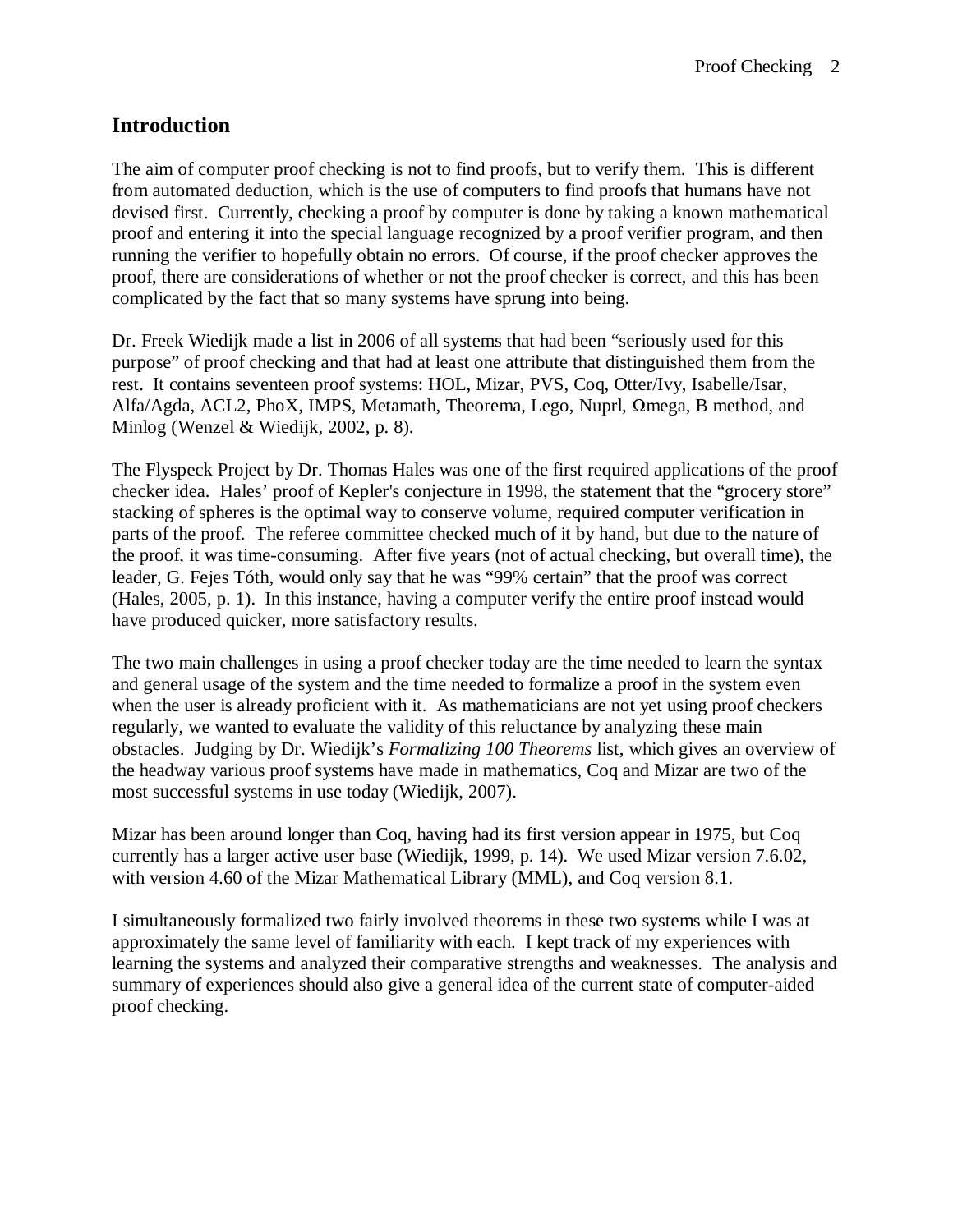# **1. The orbit-stabilizer theorem in Coq**

When I embarked upon this first formalization, I would have described my skill level with Coq as "novice." I had proved a few simple things in Coq previously, so I had some experience with basic syntax. I knew the basic *tactics*, the interactive commands that one types into Coq to gradually reduce the goal (in Coq, a synonym for the current statement one is trying to prove) to completion: elim, inversion, auto, simpl, red, split, intro, induction. But there were many deeper facets of Coq which this formalization would be the introduction to: the various forms of the axiom of choice in the Coq standard library, the difference between  $\sin \theta$  and exists, and the importance of Opaque and separating out sublemmas to deal with huge expressions in a goal, to name a few.

I took careful notes to chart my progress at learning this proof system. Afterwards, to analyze in some way the time and effort spent learning, I tried to classify the time spent into categories. I tried to separate out the basic tasks one engages in during a moderately complex formalization. Being a computer science major with a moderate mathematical background, I had experience with programming and university level mathematics, which helped, but I lacked knowledge in the theory and background of proof checker systems.

One aim of the analysis was to look at the system from the perspective of an ideal user. That is, if this particular proof checker became the standard for mathematicians, well known and regularly used, about how much time and effort would mathematicians expect to spend to formalize a theorem? We want to distinguish the time the system requires for the actual formalization from the time spent by a new user in learning the system. The analogy would be that no matter how experienced a C programmer is, she still must name her variables, allocate her data structures, and work out the logic of how to translate her human idea of processing the data into official C commands and syntax. However, unlike a novice programmer who is just learning C, she does not have to spend time flipping through tutorials and books; she is past that point thanks to her previous experience. She also does not have to write, for example, a quicksort function, as programming libraries will provide such a standard piece of code.

This programming analogy gave me my first few categories. One category would try to encompass just the rote, laborious work of converting one's mathematical ideas into the proper syntax that the Coq interpreter understands. Another clearly different category would be related to learning the system itself, figuring out the syntax. Yet another would try to capture the portion of time that I spent finding and learning how to properly make use of the work of others before me. Instead of a quicksort algorithm, I would be searching for and trying to comprehend theorems and definitions upon which I would build my own proof of the orbit-stabilizer theorem.

### 1.1. Categorization explanation

We describe the seven categories which capture the essential tasks a new user of Coq faces in more detail. Much of the explanation applies to the Mizar categorization also; we will note the differences.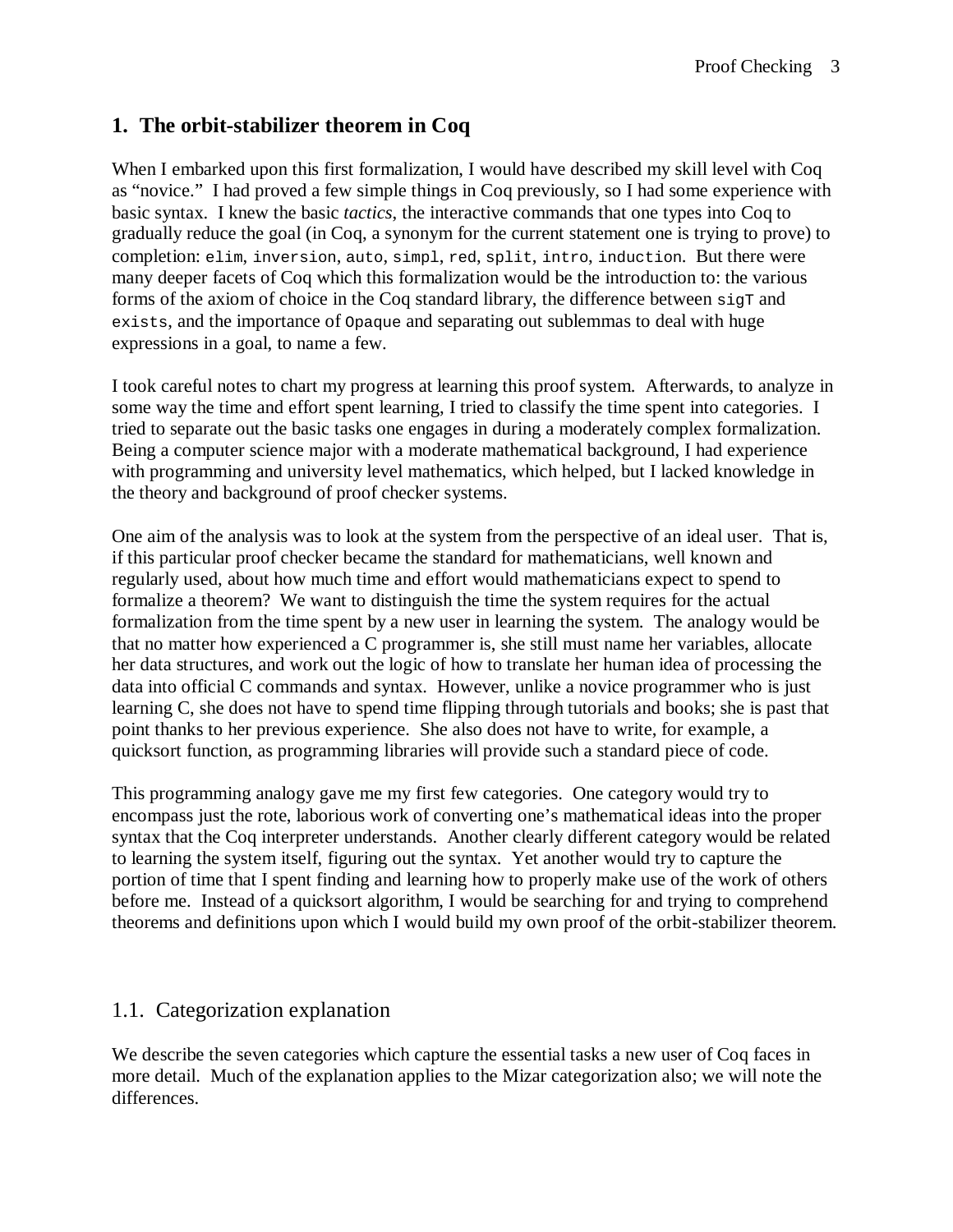### 1.1.1. Rote work

This is the simplest category and also the largest, in the sense that it takes up the largest proportion of total time in the formalization. As mentioned above, this category is meant to contain any busy, tedious work that does not involve much thought on the user's part. Translating human mathematical statements into Coq syntax is one part of this. For example, to state that a set is countable, to a person we might say something like "there is a surjection from the natural numbers onto this set," but in Coq we will assign specific names to all variables, convert loose English phrases into exact keywords like exists, ->, and Ensemble, and fix simple syntax errors.

```
Definition cntabl(U:Type)(C:Ensemble(Ensemble U)):=
exists f:nat->Ensemble U,forall c,C c->exists i:nat,f i=c.
```
#### Figure 1.1.1.1. A definition of countability in Coq.

At first, this kind of work might seem to the reader to be fairly complex, not really falling under the category of "rote" or mindless work. The reader would be correct for the initial stages. It certainly takes thought to write statements in Coq, especially debugging the errors that arise when trying new syntax for the first time. However, once one has used a piece of syntax several times and figured out all the nuances, just as in a programming language, the translation of human thought to Coq statement (when the syntax is familiar) is really second nature. At a certain point, it is only fair to start putting most of this formulation and translation work into the rote work category. So, throughout this categorization process, I made judgment calls as time progressed as to what kind of work went where. The first time I tried writing functions with Coq's fun syntax, I ran into hosts of problems and it was certainly hard to figure them all out. But months later, writing a fun expression was like using  $\varphi$  printf in C, and I viewed it as busy work, with more difficult things to worry about.

Another major subcategory of rote work is the portion concerning Coq tactics themselves. Again, Coq tactics are the interactive commands that one types in to reduce goals of the proof to simpler and simpler forms until they are completely satisfied by known facts or assumptions. At first, my use of tactics consisted of blindly flailing at the goal with them, trying random commands in the hope they would miraculously solve the problem. I learned a few simple scenarios where this tactic worked or that one, and eventually I built up knowledge of the commonly used tactics to the point where I had mastered them. So the same scenario plays out; during this first major proof of the orbit-stabilizer theorem, it seemed as if an interminable time was spent grappling with these tactics, but as time passed, they became less daunting and more like busy work: just typing them in and doing away with goals as quickly as I could hammer out the tactics sequence. The first portion of time would go into a category of time spent learning tactics; the second belongs in this rote catch-all category.

Fixing common errors, formulating human reasoning in Coq syntax, and doing away with easier lemmas using tactics one is proficient with – those are the main types of rote work one does in Coq.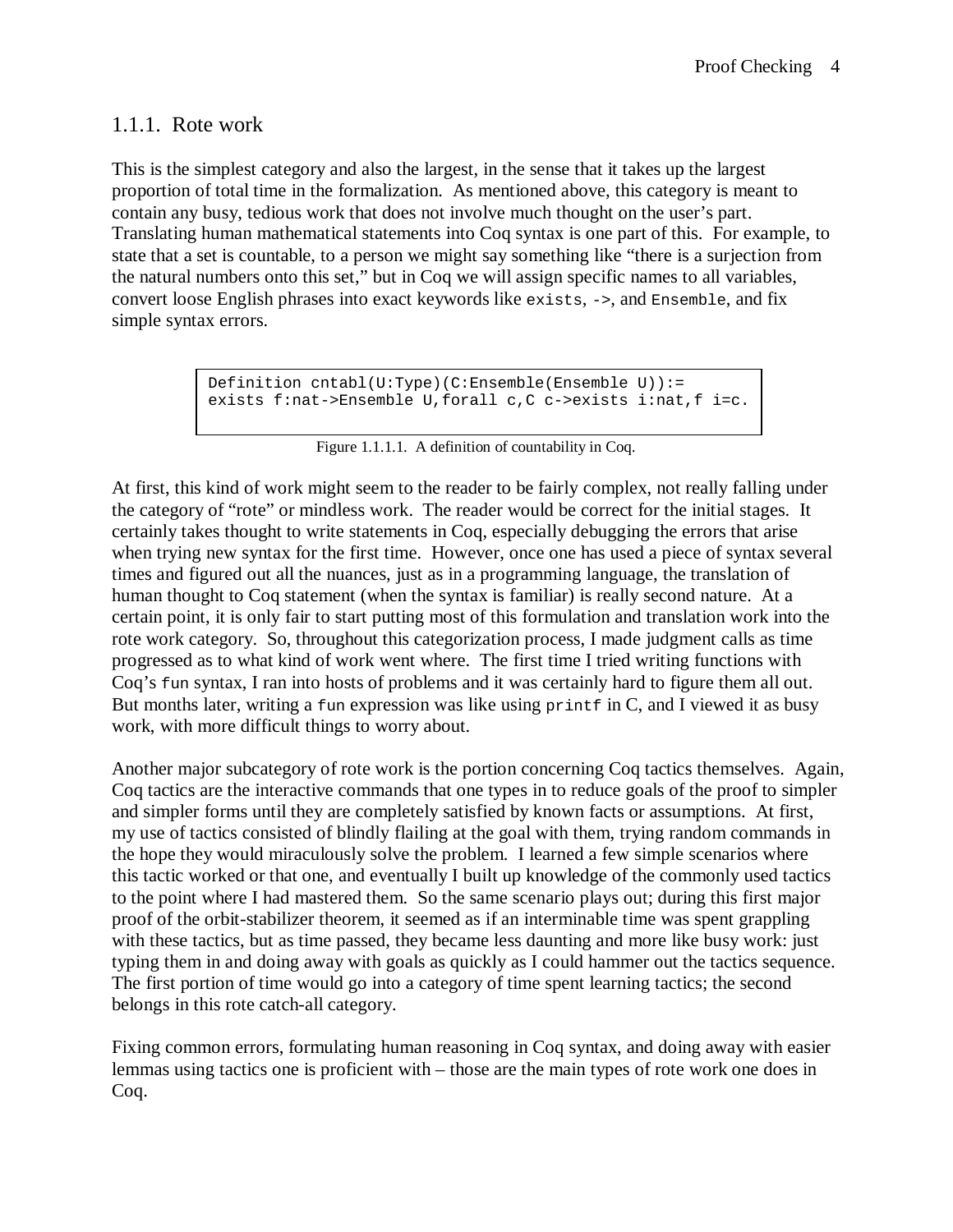In Mizar, the analog to typing out the tactics as quickly as one can in easy Coq proofs would be the writing out of simple logical chains of statements and citing all the proper theorems. It is not hard work, but it is slow. One segment of rote work in Coq that has no Mizar analog is the act of, having completed typing out a definition or a statement of a lemma, sitting back and verifying that the written Coq syntax actually is what I intended or needed to write. This is because Coq syntax is simply more complex and deep than Mizar's, often having the writer delve deep into several layers of definitions in the middle of a statement, then rise back up and reaffirm himself with the bigger picture. This does not occur in Mizar, as statements are more flat and concise, dealing with one concept at a time, and the syntax itself is structured more similarly to English sentences, or at least logical statements, than Coq's syntax.

# 1.1.2. Learning Coq syntax

The category of learning Coq syntax is fairly broad. It encompasses the main ways I generally learn syntax, which is looking for an existing model, trying to adapt that model to my own uses (in other words, copying it but replacing the variables to fit my own situation), and finally fixing errors, trying tweaks, and just basically learning through trial and error how the syntax works. Again there is a difference in this category between Coq and Mizar. In Coq, we also include browsing the internet for helpful information people have written about using particular pieces of syntax, as this information exists for many constructions in Coq. I have used papers, tutorials, read others' forum posts and mailing list threads, and as a last but invaluable resort, asked people personally for help with Coq syntax. Mizar, however, has very little documentation beyond a handful of tutorials, the most helpful of which were notes from an introductory lecture in Dagstuhl by Piotr Rudnicki in 1997 and the two tutorials *Mizar: an Impression* and *Writing a Mizar article in nine easy steps* by Dr. Freek Wiedijk.

Note that this category is restricted to Coq *syntax*; user-defined terms, user-defined libraries, and the tactics are not included here.

For certain parts of the Coq system, determining whether or not they fell into this category was tricky. The result is that I define Coq syntax as the set of Coq primitives that one is likely to encounter in every user-defined library as well as every proof one sets out to formalize. They are essential and used often. We are getting a little into the nitty-gritty of Coq here, but, for example, I consider the term sigth part of Coq syntax, as well as the many formulations of the axiom of choice set out in the Coq standard library. Technically, both of these terms are user-defined; they are defined by members of the official Coq committee that designed and approved the Coq standard library. However, they are so basic that I see them having more in common with, say, the proper way to structure a Fixpoint definition, than with learning how to use the group theory lemmas in Dr. Loïc Pottier and Jasper Stein's combined Algebra and Linear Algebra library. (That is the user-contributed library on which I built the orbit-stabilizer theorem; it contains a lot of results of group theory and a predicate definition of subsets. From now on, I will refer to it as Pottier-Stein.)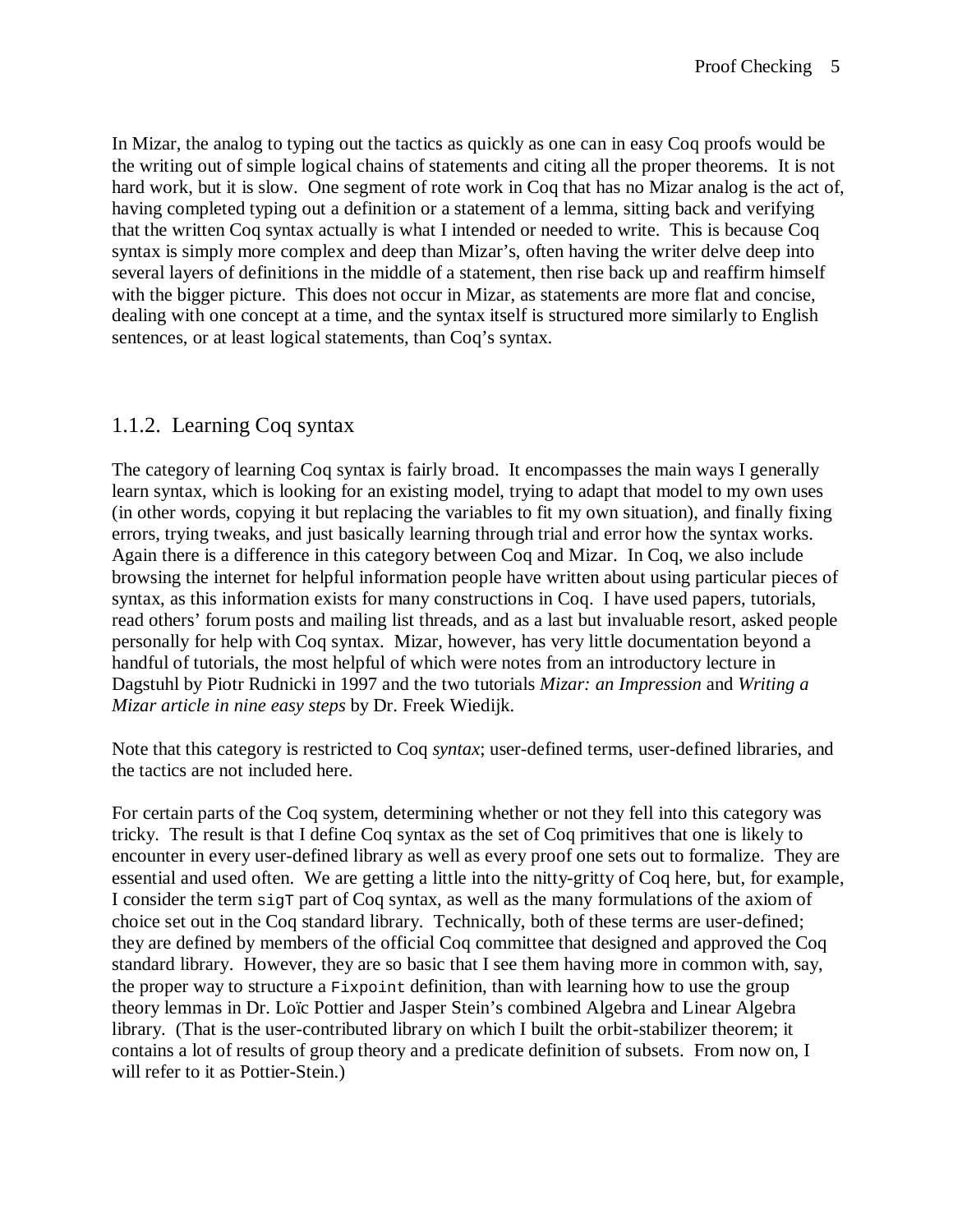On the other hand, terms like Ensembles, Union, and Complement, fundamental pieces of set theory defined in the Coq standard library, do not in my view fall into the category of syntax. While they are primitive, and integral to any theorem built on the set theory foundations defined in the Coq standard library, they are still set-theory-only terms, and unique to the Coq standard library. A user library that is formalizing some type of mathematics not based on ZF set theory, or that wishes to define its own formalization of set theory (as Pottier-Stein and the Constructive Coq Repository at Nijmegen, known as C-CoRN, library both did, predating this version of the Coq standard library), will not use these terms or any theorems associated with them. Also, the Coq committee has a history of revamping their standard library. Overall, learning these basic set theory notions has more in common with learning any other user-defined library's definitions and theorems than it does with figuring out basic syntax like Fixpoint definitions and sigT.

The main purpose of clarifying the distinction between spending time learning Coq syntax and spending time learning user-defined Coq libraries is to separate out the work that an experienced Coq user would have to do (the latter category) from the work a novice Coq user would have to do (both categories).

# 1.1.3. Experimenting with Coq tactics

The interactive portion of Coq is best understood through an analogy with programming. While most proof verifiers, including Mizar, are like structured programming in that the user prepares as much input as she wishes before running the Mizar compiler to point out errors, a Coq user enters commands, the tactics, into an interpreter that gives feedback after every command in realtime. As touched on before, the main ways I learned how tactics work are simply trying all of them until one worked (only in the cases where there are not too many options for arguments to pass), reading documentation on the internet, and searching for hints and ideas in others' usage of them.

I also include in this category any portion of the hashing out of a proof that did not strike me as rote and second nature, as this kind of extra-tactical thinking still centered around how to lay out the logical argument in terms of tactics. For example, I learned how to use a theorem called NNPP to do proof by contradiction in Coq. NNPP states that for a proposition A, (not not A) implies A. While NNPP is not a Coq tactic per se, it required a new way of using the interactive interpreter to accomplish a goal. I knew the idea of proof by contradiction before Coq, but the process of replacing the current goal with a goal of False to signify trying to prove a contradiction, and then applying theorems that implied False (negative statements) was a new way of looking at this old concept.

# 1.1.4. Browsing the user-supplied library

We now get to one of the main parts of formalizing a proof, building upon others' previous work. For example, in formalizing the orbit-stabilizer theorem, we first sought out a user-defined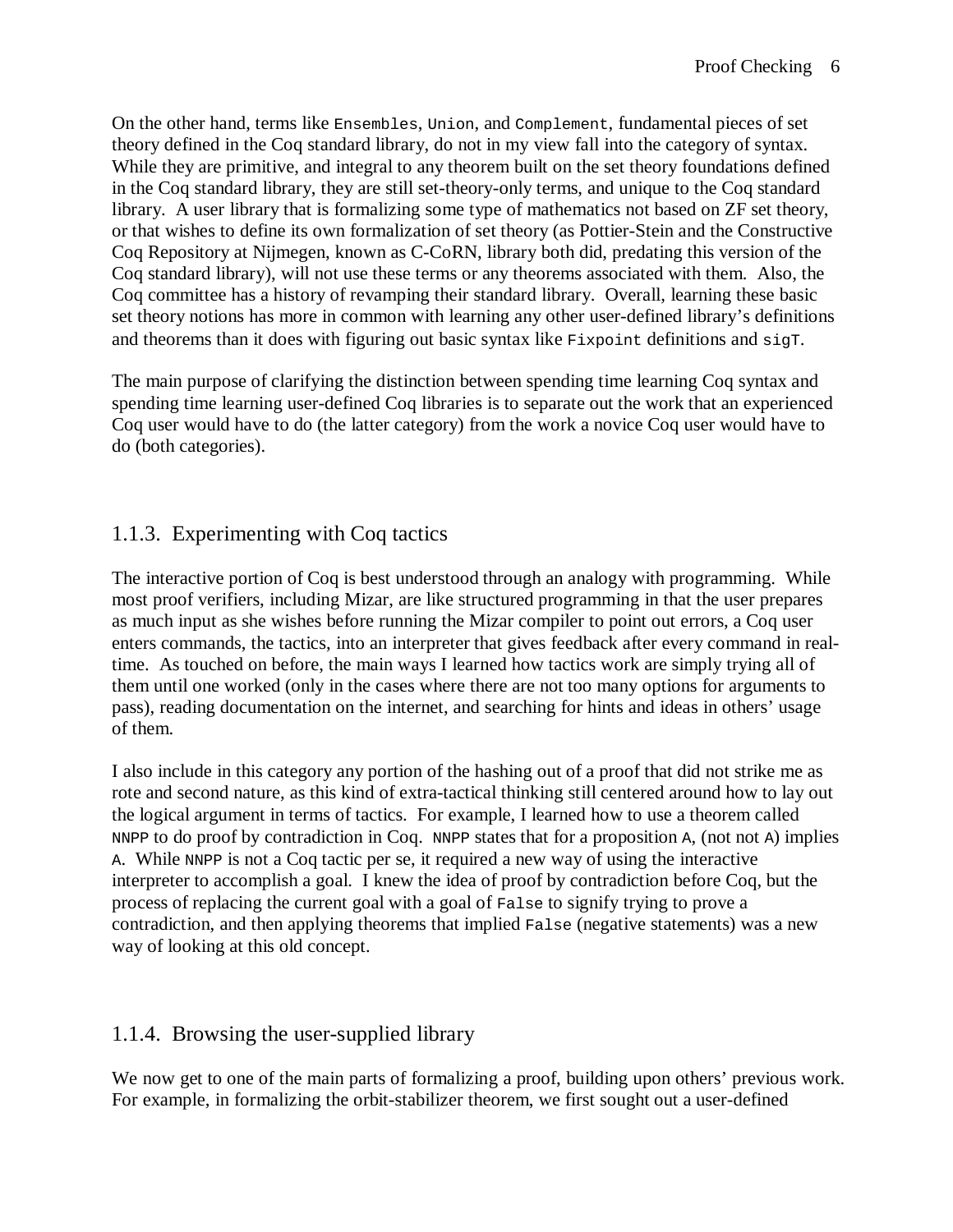library that defined groups and basic results of group theory. To do this, we had to browse the current repository of Coq user submissions, figure out which ones dealt with groups, and review them to select the best one.

This category distinguishes determining whether a branch of mathematics or a particular theorem has been formalized at all from the process of learning how to use such user-defined terms and theorems. It is meant to gauge the proportion of time in doing a formalization that one spends just browsing and interpreting others' work. How hard is it to search the global repository of Coq knowledge, at the moment?

In contrast to Mizar, searching the user-defined libraries for definitions in Coq employs reading what others have written in articles, mailing lists, and forums on the internet. In Mizar, to find out if a definition or theorem exists, we do text searches on the actual Mizar code of the entire database of user-submitted Mizar formalizations (the MML), because there is little humanlanguage documentation written about Mizar on the internet or elsewhere. Though this is not the most user-friendly way of locating things, Mizar syntax is still more readable than Coq and lends itself better to straight text searching (such as grep in Unix and findstr on Windows). Browsing Coq user libraries is difficult, and any information that other people have written explaining what a library contains is invaluable.

# 1.1.5. Familiarizing with user-defined library

This category takes care of the act of learning how to use others' definitions, theorems, and lemmas for the first time. That means interpreting their variable names and choice of data structures, which may entail sitting and staring at complex expressions for several minutes, as well as, for tactile learners, loading in their file and instantiating the definitions and terms and experimenting with them. A useful technique is to state some very basic results that should be true about the terms if one's interpretation is correct, and doing a quick throwaway proof to verify one's intuition – "Is this supposed to be the definition of integral? Let me see if I can quickly prove that the integral of the zero function is zero."

If one were completely familiar with a particular library, from long experience or if one were the original author, this section would be completely empty, showing the advantage of experienced users and heavily-used standardized libraries.

# 1.1.6. Planning out proof strategy

The final category is sort of a rogue. For this orbit-stabilizer theorem as well as Markov's inequality later, I wrote a pencil-and-paper version of the proof beforehand, based on an example of the proof I found online. Carefully going over each step to be sure I fully understood the reasoning took time. But as I meant to simulate a mathematician who was already familiar with the proof she was trying to formalize, it would not be fair to confuse the time and work I spent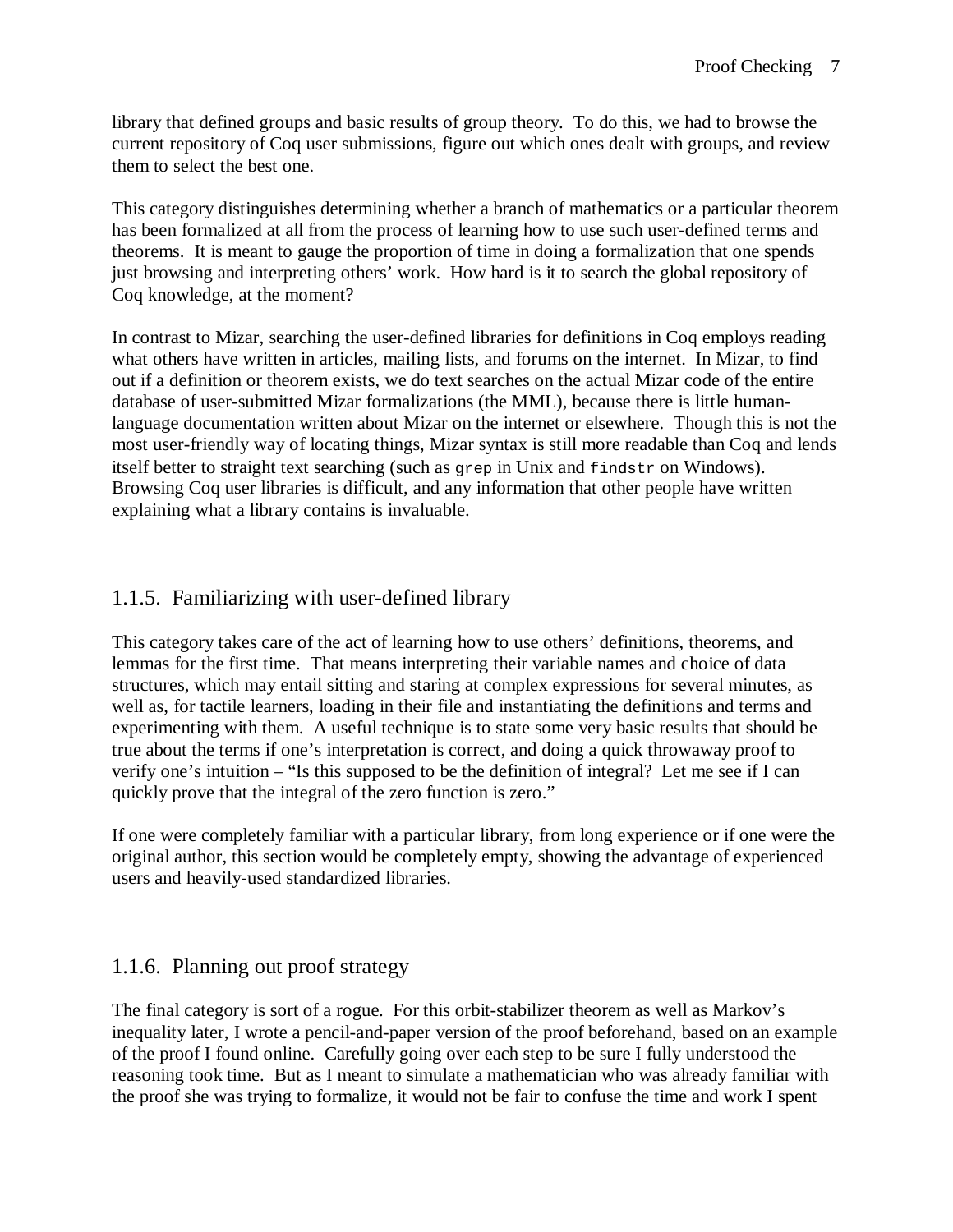formalizing the proof in Coq with the time I spent learning the proof I was already supposed to know. With that in mind, I did not expect to spend much time on this kind of "human mathematical reasoning" at all once beginning the actual formalization. It turned out that I did, not for the details of the human reasoning proof, but for the details of the human reasoning proof properly processed into a form that could be entered into Coq.

To better explain what I mean, one example of this was when I had to define simple functions to create the notion of a limited Lebesgue integral to state Markov's inequality. In normal mathematics, the definition of a simple function is short: it is just a function with a finite number of values in its range. However, to put this notion into Coq, I had to define all the intermediate data structures involved. That means, since the simple function is essentially a partition of its domain into a finite number of pieces, each piece mapping to a specific single range value (real number), I had to create a finite list mapping some identification tag (natural number) to each partition piece, and a finite list linking those tags to their respective range values. Then I had to come up with the logic, the restrictive facts about these lists, that would make them actually represent simple functions.

So there was a significant amount of actual mathematics-related thinking involved, the fleshing out and filling in minute details of the conceptual proof written down on paper. Since the part relating to these data structures, and the associated work of planning out proofs involving them, was a direct result of the necessity of having to be extremely detailed and precise when formulating ideas to a computer, I considered this worthy of being included in an analysis of the work one has to do to formalize a proof in Coq, and thus gave it its own category. This also seems to me to be a category of work which does not depend on the user's expertise with Coq or any other proof system, at least in the sense that no matter how well-versed one is with the system, one will still have to do this kind of detailed formulating of and thinking about data structures for any proof one wishes to check.

### 1.1.7. Housekeeping

The final category is a miscellaneous category to catch various logistics of setting up and running the Coq computer program itself. Installing and configuring Coq on one's personal computer, updating it, and downloading user-defined libraries and properly installing them comprise most of this category.

### **1.2. Breakdown of formalization time**

For our first analyzed formalization, we chose a medium-sized theorem, the orbit-stabilizer theorem of group theory. When talking about a *left action* of a group *G* on a set *S*, a function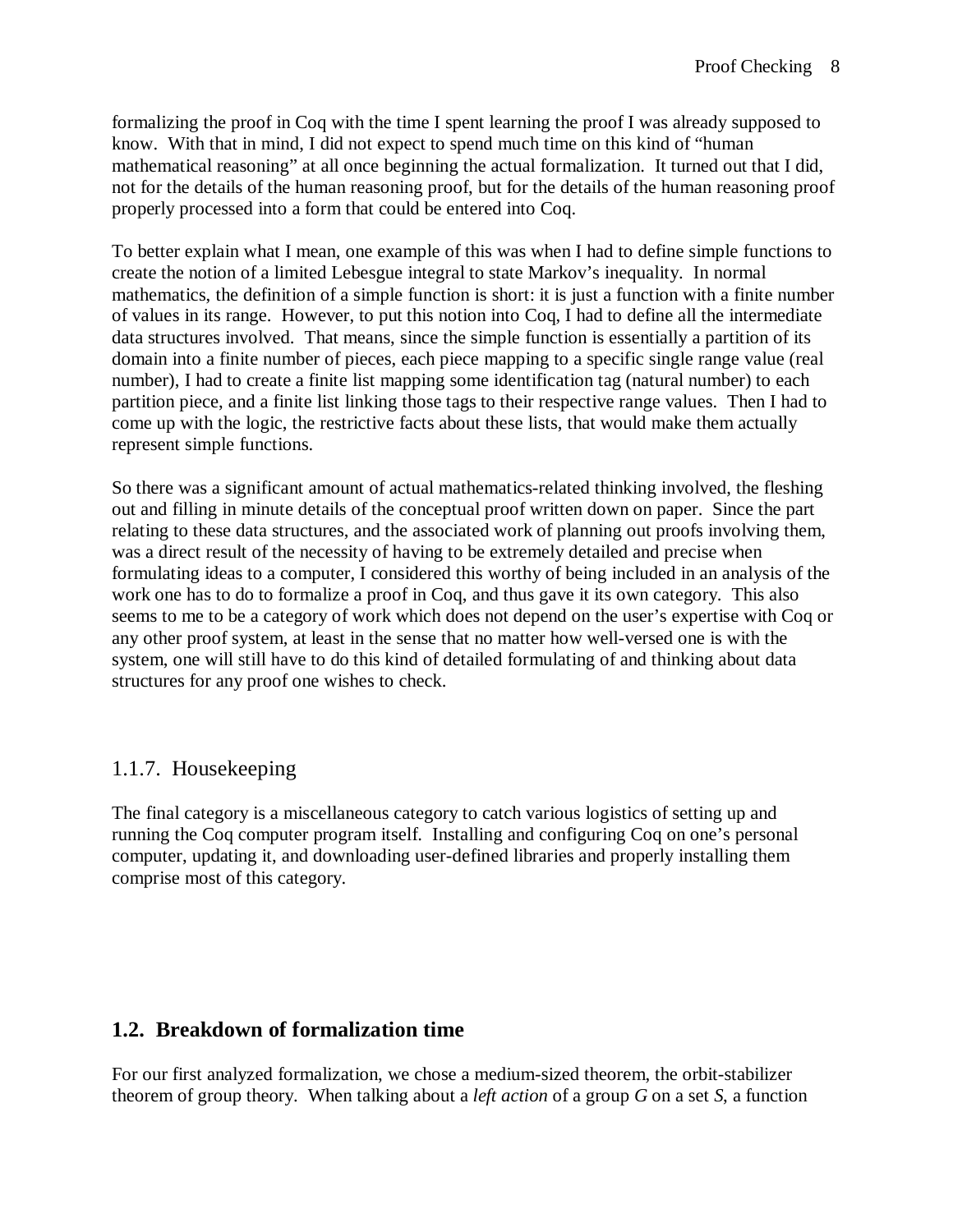from *G* × *S* to *S* that satisfies certain properties, group theorists define two sets for an element *p* of *S*. The orbit of *p* is the set of all possible results of the left action when it is applied to an element of *G* and *p*. The stabilizer of *p* is the set of elements of *G* that when applied with the left action to *p*, produce *p* again. The orbit-stabilizer theorem states that

 $|G| =$  the orbit of  $p$  • the stabilizer of  $p$ .

(I borrow the notation used by Rahbar Virk in his lecture notes.) This is actually the statement of the theorem when *G* is finite, which is the version we formalized, on the assumption that restricting to finite groups was simpler (an idea this formalization cured me of).

We kept an approximate log of the time spent in various tasks during the formalization; the consolidation of it into several broad categories is listed below. The entire formalization process took about seven and a half weeks, working on average three to four hours a day.

| <b>Category of work</b>                     | <b>Approximate work</b> | <b>Percentage of total</b> |
|---------------------------------------------|-------------------------|----------------------------|
|                                             | (hrs.)                  | work                       |
| Learning Coq syntax                         | 18                      | 9%                         |
| Experimenting with Coq tactics              | 27                      | 14%                        |
| Browsing the user-supplied library          | 22                      | 11%                        |
| Familiarizing with new structures, terms of | 60                      | 31%                        |
| library                                     |                         |                            |
| Actual formalizing                          | 48                      | 25%                        |
| Planning out actual proof strategy          | 14                      | 7%                         |
| Housekeeping (installing and setting up     | 3                       | 1%                         |
| $Coq$ )                                     |                         |                            |

Table 1.2.1. Breakdown of Coq formalization time.

We can consolidate these categories into the three main categories with which a new Coq user would be concerned. How much time is spent on learning a new Coq library (the kind of work a professional user of Coq would have to do also) versus learning the syntax and user interface of the Coq software itself? Do these two areas take up the bulk of the time to complete the proof, with the actual formalization being a negligible amount of time?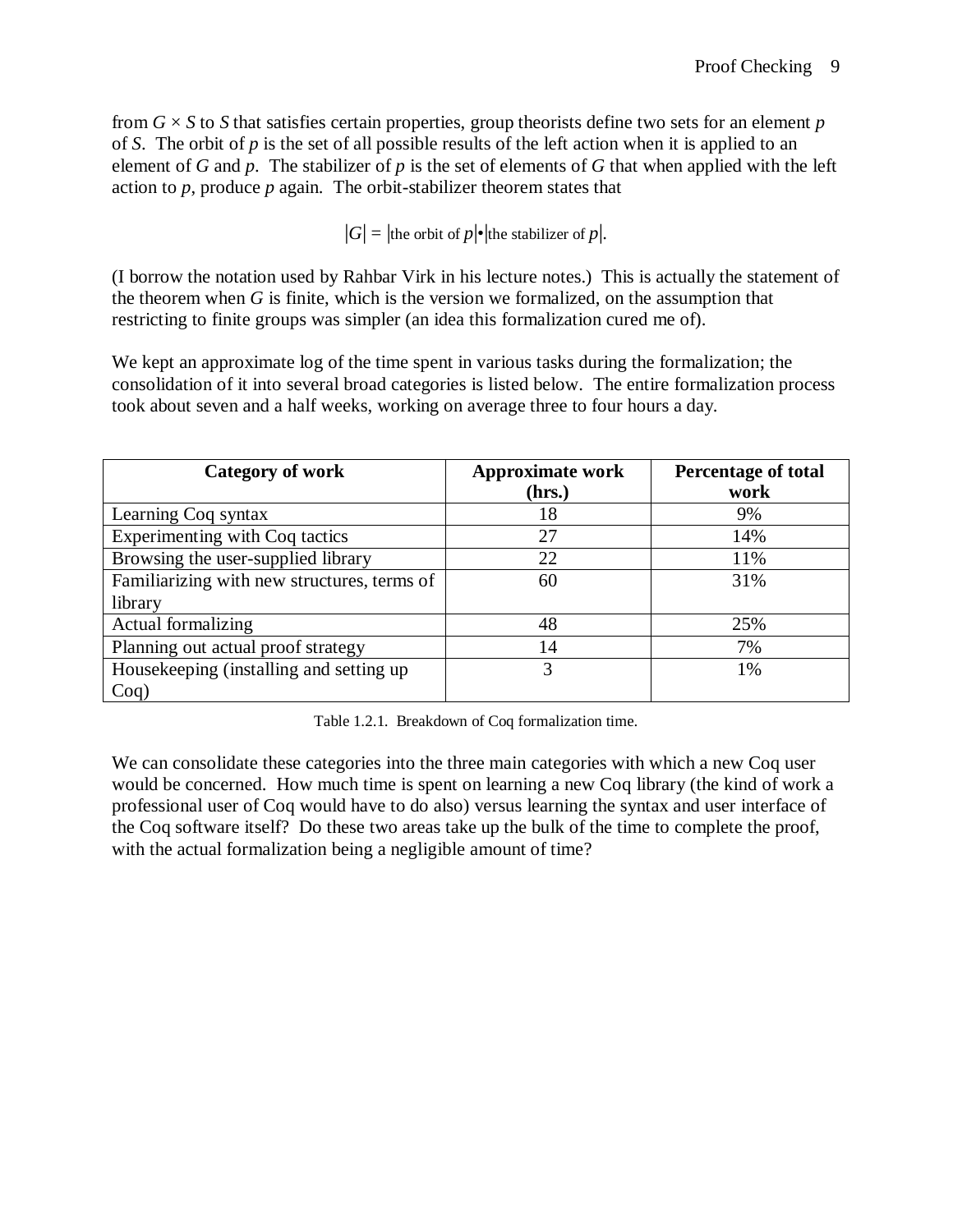

Figure 1.2.1. Simplified breakdown of Coq formalization time.

At this stage of Coq experience, formalization remains a significant part of the time invested, almost a third according to the record. However, formalization seems to go faster and faster the more tactics of Coq one becomes familiar with. Likewise, getting used to Coq's style or paradigm of operation, the "learning Coq" portion, is probably a one-time cost. An advanced user probably spends the bulk of his time in a new formalization with browsing the new usersupplied library, getting used to its structure, new terms, and just what lemmas are available. After getting up to speed with the new library (usually done ad hoc, by experimenting with sections of the library as they become necessary in each step of the proof), the actual formalization process goes by quickly. In fact, not only the time is divided in this way, but often the actual thinking is mostly concentrated in figuring out the library too. Formalization becomes mechanical after a while – kind of like the difference between writing a computer program and debugging it.

While this formalization did take longer than expected (the human-readable proof, jotted down, took up about a page), afterward, I felt that my comfort level with Coq had increased from "novice" to "intermediate." I felt that this one, fairly sized proof contained enough aspects of Coq formalization that the next proof would go by with fewer hurdles.

### **1.3. Estimation of amount of work done by the library**

To estimate what percentage of the work was done for us by the Pottier-Stein library, we separate the theorem into its component lemmas and classify them according to difficulty. An "A" lemma is basically trivial to prove, "B" is of medium difficulty, and a "C" lemma is arduous to prove; we would really like as many of those to be existing parts of the library as possible.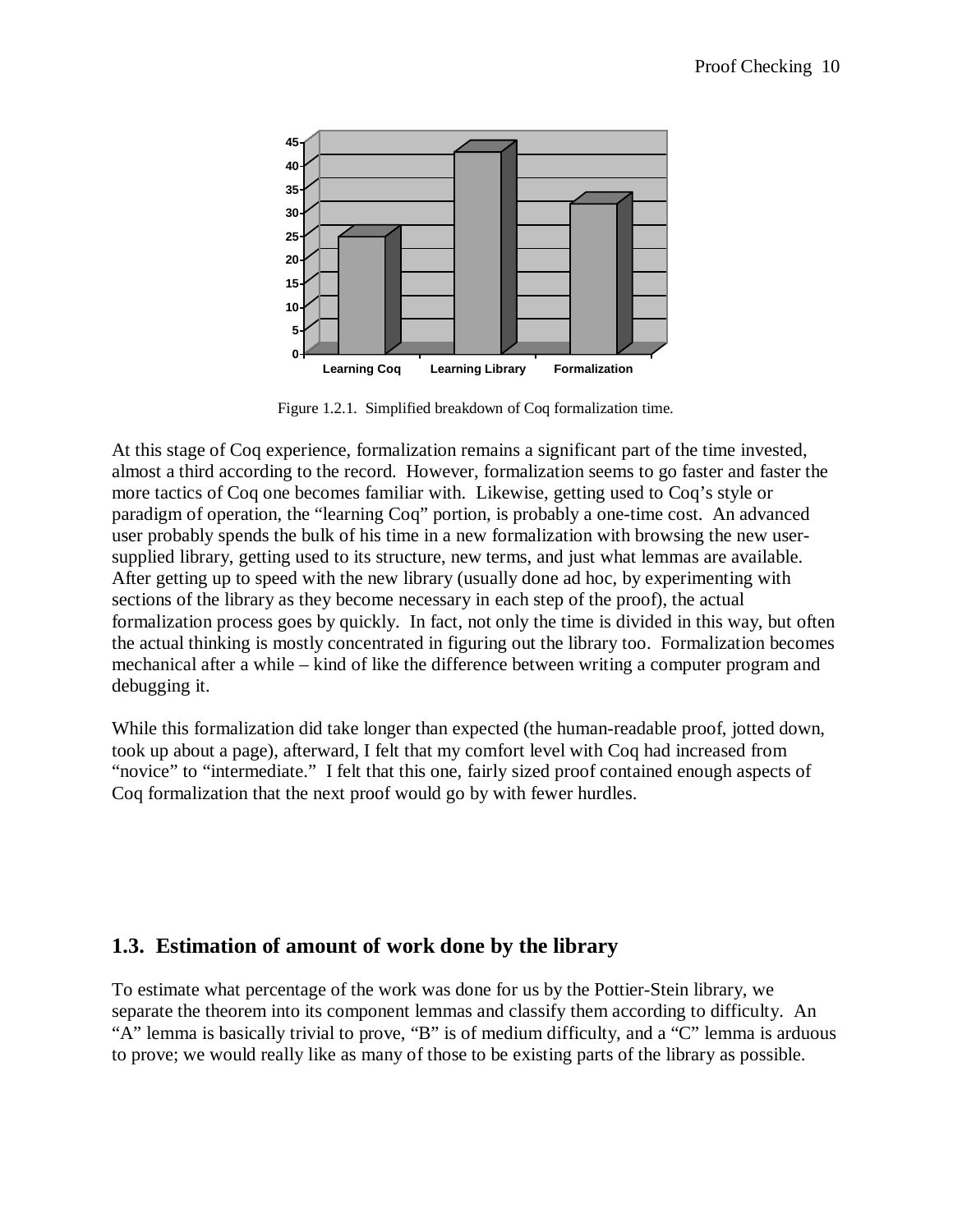We also ask of each lemma if it "should be in" the library. This is a fairly optimistic definition of shouldness. We approach answering the question from the perspective: "If the library were comprehensive and 100% ideal, this lemma would exist for us." That is, it is *possible* that a library creator would have thought that this lemma might be useful and general enough to be worth including in a library. That does not mean that in a real-world library the creator should really have included it for reasons of clutter or time. Also note that if the lemma is of size A or B, it can be reasonable to expect a competent Coq user to be able to construct it on the fly.

Likewise, an answer to "should be in" of "no" means that we expected when embarking on the formalization that this would have to be proven by us. We would be very surprised if it actually were already included by a general-library-writing author. An example would be the definition of "left action of a group on a set," one of the foundations of the orbit-stabilizer theorem. This kind of map has applications beyond the orbit-stabilizer theorem, but it is obscure enough that we expect it not to be defined, especially as the focus of the Pottier-Stein library is linear algebra, not group theory.

The point is to get a gauge of how many holes in the proof we had to fill in ourselves. Naturally, we expect to have to fill in *some* holes; otherwise there would be no theorem to formalize. The amount of holes is not to say the library writer is bad or in error. As mentioned, size considerations prevent any library from having the answer to every step at every time. The point of this exercise is simply to gauge or evaluate the "completeness" of a real-world library applied to a real-world problem. For anyone approaching the idea of formalizing a particular theorem in Coq, what amount of help can he expect?

The italicized portions indicate the holes we had to fill in. A lemma is italicized if it were category B or C (had a significant impact on the formalization), and if it "should have been" included.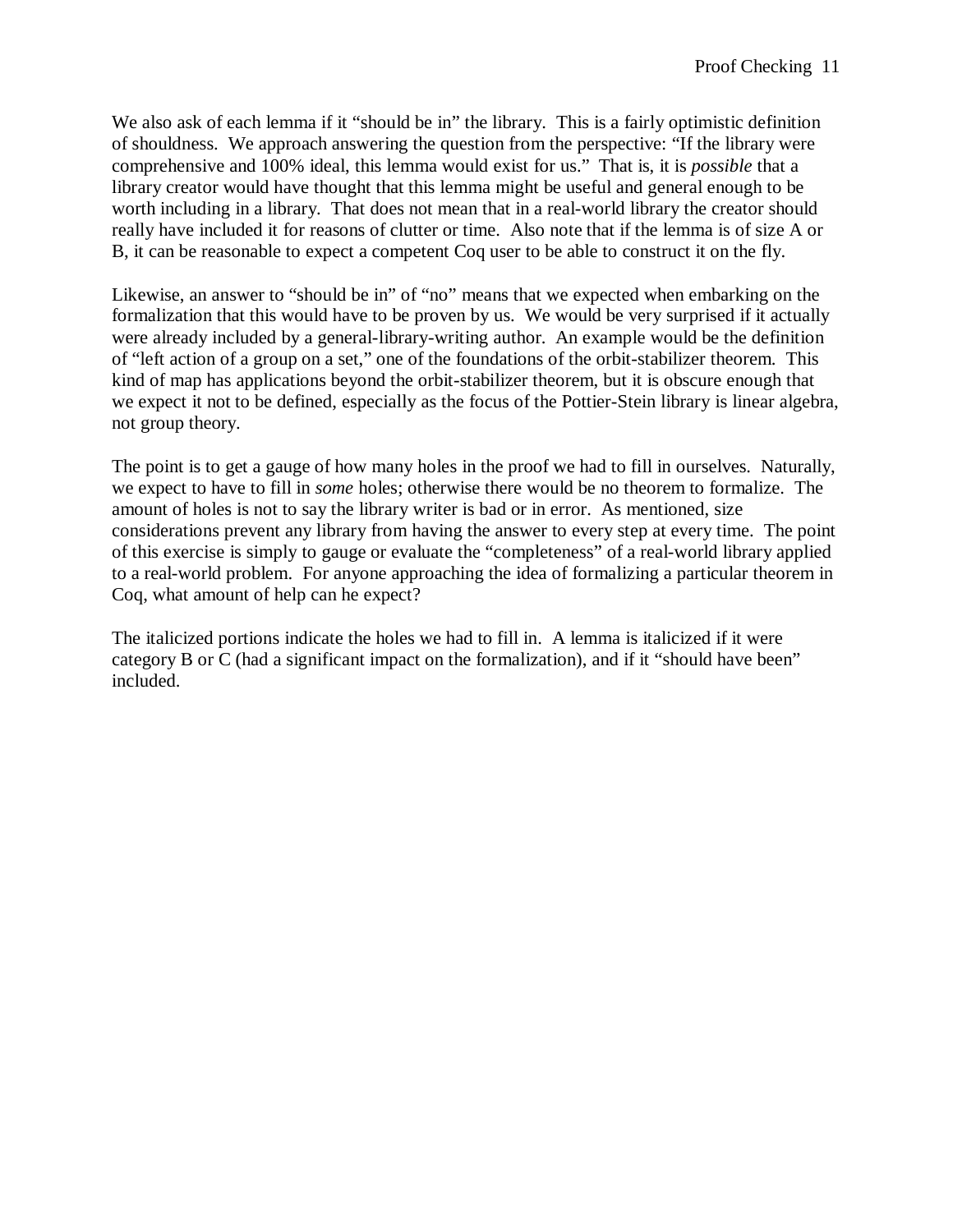| <b>Name</b>                                         | Category | Should be | In library? |
|-----------------------------------------------------|----------|-----------|-------------|
|                                                     |          | in?       |             |
| Axiom of excluded-middle                            | A        | yes       | yes         |
| Axiom of choice                                     | A        | yes       | yes         |
| Definition of union                                 | A        | yes       | yes         |
| Definition of subset                                | A        | yes       | yes         |
| Definition of power set                             | A        | yes       | yes         |
| Membership is compatible (in_part_comp_1)           | A        | yes       | yes         |
| $A \subseteq B$ and $B \subseteq A$ implies $A = B$ | B        | yes       | yes         |
| Subset of empty set is empty                        | A        | yes       | no          |
| Nonempty iff contains an element                    | B        | yes       | no          |
| Set equality is transitive (Trans)                  | A        | yes       | yes         |
| Natural number addition is commutative              | A        | yes       | yes         |
| Natural number addition is associative.             | A        | yes       | yes         |
| Natural number addition is compatible.              | A        | yes       | no          |
| Natural number is positive implies predecessor      | A        | yes       | yes         |
| Conversion of type (full)                           | B        | yes       | yes         |
| (seq_set_n_element_subset)                          |          |           |             |
| Conversion of type (full) for finite set            | B        | yes       | no          |

Table 1.3.1. Lemmas of basic set theory.

| <b>Name</b>                                           | Category         | Should be in? | In library? |
|-------------------------------------------------------|------------------|---------------|-------------|
| Cardinality definition                                | $\boldsymbol{B}$ | yes           | yes         |
| Cardinality is zero iff empty                         | $\boldsymbol{B}$ | yes           | yes         |
| Cardinality is unique (has_n_elements_inj)            | $\mathcal C$     | yes           | yes         |
| Cardinality is same implies bijection                 | $\boldsymbol{B}$ | yes           | no          |
| Cardinality decremented by removing an element        | $\boldsymbol{B}$ | yes           | no          |
| Cardinality of subset is not greater                  | $\mathcal C$     | yes           | yes         |
| Map constructed from function definition              | $\overline{C}$   | yes           | yes         |
| $(Build_Map)$                                         |                  |               |             |
| Map restricted to subset of domain                    | $\boldsymbol{B}$ | yes           | yes         |
| Map is injective implies it has inverse               | B                | yes           | no          |
| Map composition definition                            | $\boldsymbol{B}$ | yes           | yes         |
| Map exists of set onto subset                         | $\mathcal C$     | yes           | no          |
| Inclusion-exclusion principle                         | $\mathcal C$     | yes           | no          |
| Sum of a sequence definition                          | $\boldsymbol{B}$ | yes           | no          |
| Sum of a sequence is compatible                       | B                | yes           | yes         |
| Sum of a constant sequence equals multiplication      | B                | no            | no          |
| Sum of a sequence with one element changed            | $\boldsymbol{B}$ | yes           | $no*$       |
| Sum of a sequence ignores zeroes                      | $\boldsymbol{B}$ | yes           | yes         |
| $(sum\_omit\_zeros)$                                  |                  |               |             |
| Pairwise disjoint definition                          | A                | yes           | no          |
| Pairwise disjoint implies cardinality of union is sum | B                | yes           | no          |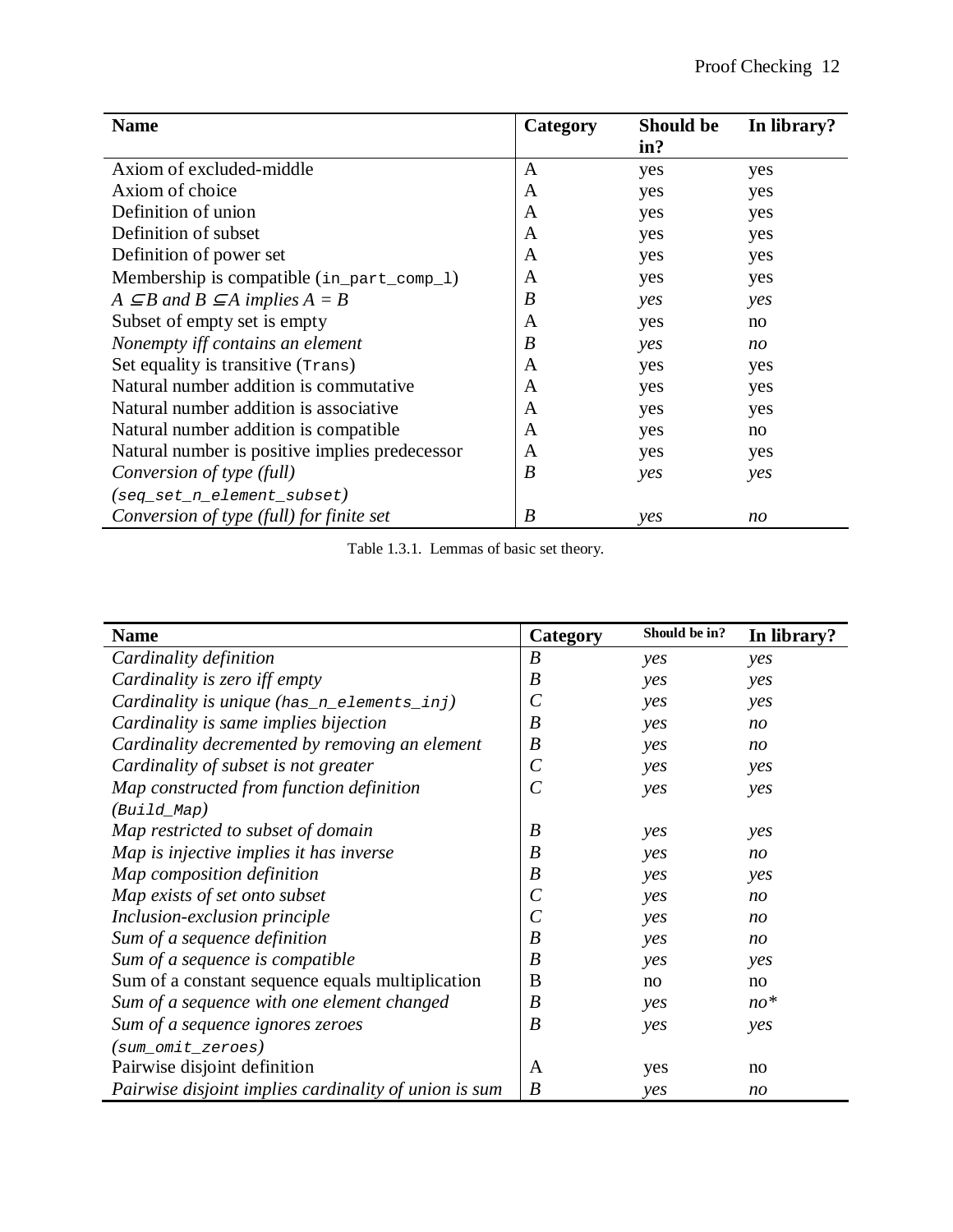| <b>Name</b>                                           | Category              | Should be in? | In library?    |
|-------------------------------------------------------|-----------------------|---------------|----------------|
| Partition definition                                  | $\boldsymbol{B}$      | yes           | n <sub>O</sub> |
| Partition union incremented by adding element         | B                     | no            | no             |
| Sequence element has an index                         | A                     | yes           | yes            |
| Sequence elements have index after a removal          | $\overline{C}$        | yes           | yes            |
| Conversion of type (range of sequence) (seq_set)      | $\boldsymbol{B}$      | yes           | yes            |
| Conversion of type (same length)                      | $\mathcal{C}$         | yes           | yes            |
| (cast_doesn't_change)                                 |                       |               |                |
| Change an element of a sequence definition            | $\mathcal{C}_{0}^{0}$ | yes           | yes            |
| $(modify\_seq)$                                       |                       |               |                |
| Change an element is compatible                       | A                     | yes           | yes            |
| Change an element can be undone                       | $\boldsymbol{B}$      | yes           | yes            |
| Change an element affects head (modify_hd_hd)         | A                     | yes           | yes            |
| Change an element affects tail (modify_hd_t1)         | $\boldsymbol{B}$      | yes           | yes            |
| Change an element affects only that index             | B                     | yes           | yes            |
| $(modify\_seq\_modifies\_one\_elt)$                   |                       |               |                |
| Head tail definition                                  | $\boldsymbol{B}$      | yes           | yes            |
| Head of a sequence in range of sequence               | A                     | yes           | no             |
| Head not equal to and injective means element in tail | $\boldsymbol{B}$      | yes           | n <sub>O</sub> |
| Remove an element maintains injectivity               | $\mathcal{C}$         | yes           | yes            |
| (omit_preserves_distinct)                             |                       |               |                |
| Remove an element and injective means entirely        | $\mathcal{C}_{0}^{0}$ | yes           | yes            |
| removed                                               |                       |               |                |
| Remove head leaves sequence (Seqt1_to_seq)            | $\boldsymbol{B}$      | yes           | yes            |
| Remove head means elements that remain are in tail    | $\boldsymbol{B}$      | yes           | n <sub>O</sub> |
| Remove an element means range is subset               | $\boldsymbol{B}$      | yes           | yes            |
| $(omit\_seq\_in\_seq\_set)$                           |                       |               |                |
| Finite-domain map has finite range                    | $\mathcal{C}_{0}^{0}$ | yes           | n <sub>O</sub> |
| Finite set has bijection with some natural number     | $\overline{C}$        | yes           | n <sub>O</sub> |

Table 1.3.2. Lemmas related to sequences and cardinality.

\*How changing one element of a sequence of natural numbers changed the sum of the sequence was proved as sum\_modify, but since it was defined to work on elements of Abelian\_Group, and cardinality was defined on Nat, we had to write a simpler version specifically for sequences of Nat.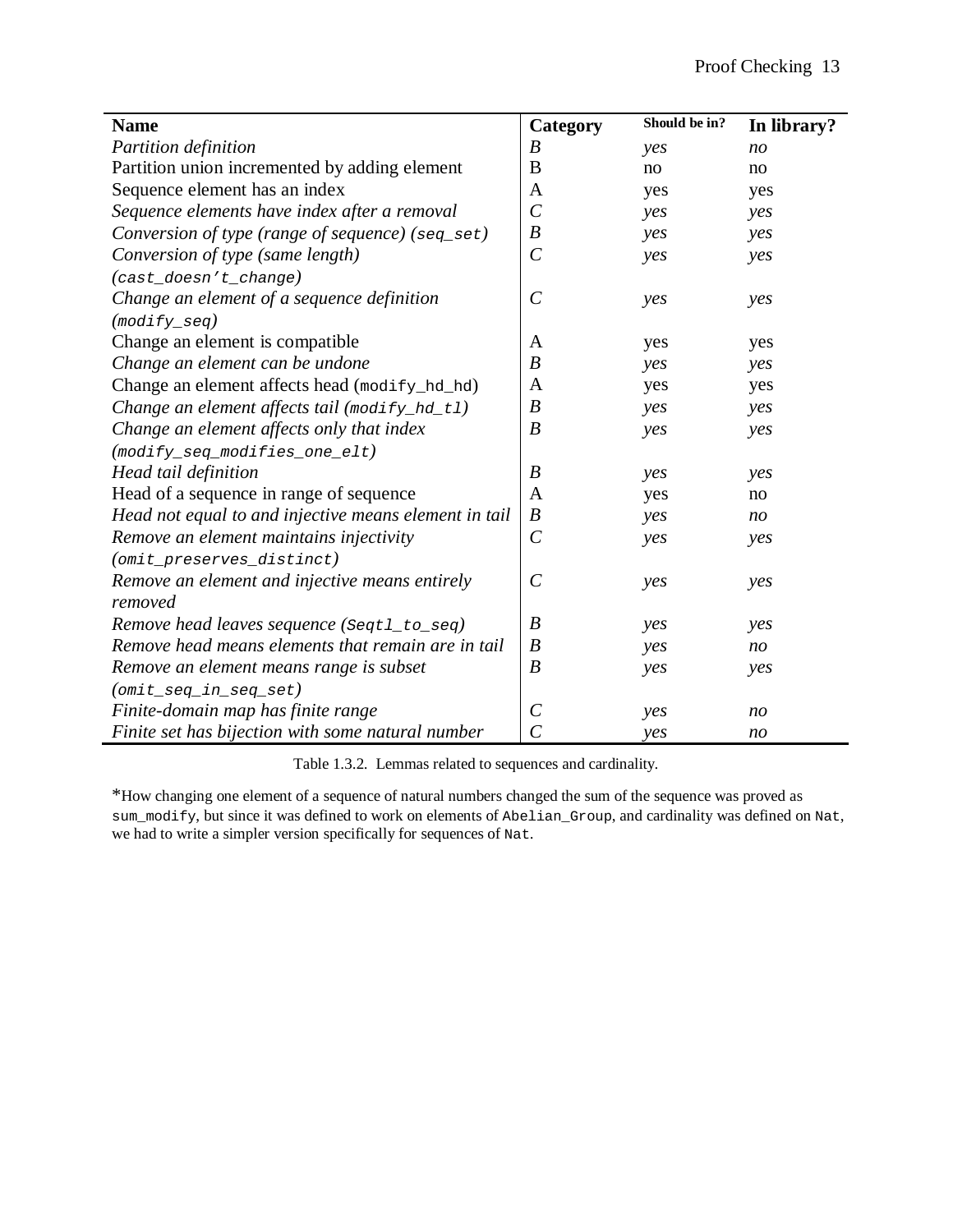| <b>Name</b>                       | Category      | Should be in? | In library? |
|-----------------------------------|---------------|---------------|-------------|
| Left action definition            | A             | no            | no          |
| Left action compatible            | A             | no            | no.         |
| Left action regular               | B             | no            | no.         |
| Group operation definition        | $\mathcal{C}$ | yes           | yes         |
| Group operation associative       | A             | yes           | yes         |
| Group operation identity          | A             | yes           | yes         |
| Group inverse property            | A             | yes           | yes         |
| Definition of orbit               | A             | no            | no.         |
| Definition of stabilizer          | A             | no            | no.         |
| Definition of $H(x)$              | A             | no            | no.         |
| Union of $H(x)$ s $\subseteq$ G   | B             | no            | no          |
| $G \subset$ union of $H(x)$ s     | B             | no            | no.         |
| $H(x)$ • stabilizer in stabilizer | B             | no            | no          |

Table 1.3.3. Lemmas directly related to the orbit-stabilizer theorem.

| <b>Category of lemma</b> | <b>Total number</b> | <b>Number already</b><br>done | <b>Percentage already</b><br>done |
|--------------------------|---------------------|-------------------------------|-----------------------------------|
|                          |                     |                               | 58%                               |
|                          |                     |                               | 69%                               |

|  | Table 1.3.4. Estimate of amount of work done by the library. |  |  |  |
|--|--------------------------------------------------------------|--|--|--|
|--|--------------------------------------------------------------|--|--|--|



Figure 1.3.1. Percentage of lemmas already completed by the library.

My personal impression was that I was very satisfied with the Pottier-Stein library in terms of which lemmas were provided to me, especially dealing with sequences. The slightly lower percentage of medium difficulty lemmas which had been completed for me reflects the toolbox philosophy of library construction, where a minimum of lemmas are actually completed, making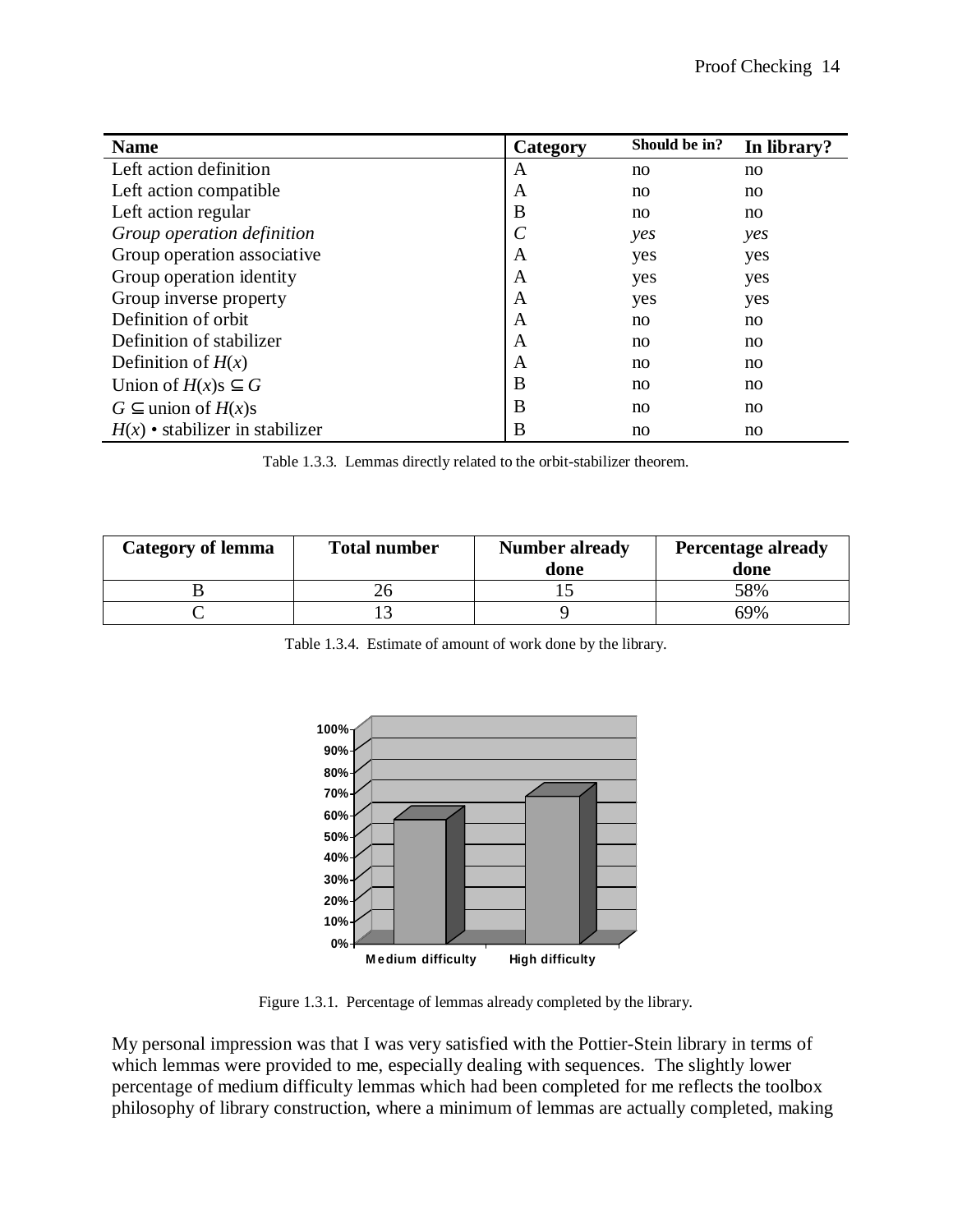it easier for a new user to browse the library and get a general feel for the material it covers. Lemmas are building blocks of theorems, rather than databases meant to instantly satisfy many similar cases. The analogy would be a library of basic Unix file commands like fopen(), fseek(), fread(), fwrite(), and such, rather than fcompress(), freadfirsthalf(), or fseparatefileintopieces().

Again, real-world considerations mean that one cannot really expect a library to satisfy over 90% of the "high difficulty" lemmas of a proof immediately, or even provide a good percentage of the building blocks that would make this high difficulty lemma feel more like a medium difficulty one. If it did, it might mean that one's theorem was nearly already proven, and as proof formalizers we naturally direct our attention toward theorems which have not been addressed yet. The only theorem which I was a little disappointed had not been included was the inclusionexclusion principle, or a simplified version of it (we used the simplification of only working on partitions). However, again I note that this library focused on linear algebra.

# **1.4. One difficulty for a new user of Coq: inability to look at old proofs for hints**

A large portion of the work for a new Coq user is learning the basic strategies of attack to a goal. Some of these come very quickly, for example, figuring out that elim is the proper tactic to use to "instantiate" a variable locked up in an exists hypothesis. This is a basic tool and would appear in Chapter 1 or 2 of a Coq textbook. However, in general, the process of finding these basic strategies of attack is usually through trial and error – from essentially copying and pasting the strategies used by other proof authors in published work.

One example is when I was trying to define the orbit of a point *p* in a set *S*. I had invoked Build Predicate (the operator for defining new Predicates) and now the goal was reduced to "pred\_compatible [something]." I did not know what that term meant or how to prove it. But I was well-versed enough in Coq to know about the usefulness of unfold. So that was my first idea, and I unfolded pred compatible. That produced a new goal of the form "exists  $q$ , [something]." At the time I did not know how to solve this goal either. I knew I wanted to explain to Coq, "Yes, I have an element *g* that satisfies what you want," but did not know the command to say that. So what was I left with? The time-honored strategy of going to others' work for hints.

In the end, I found the proper tactic by manually typing out the proofs of some other simple Predicates, empty and full, defined by Dr. Pottier himself in the very Algebra library of his I was learning how to use. But this was after some browsing of . v files and more or less random selection of existing proofs to try and manually type out for myself: a clumsy way of looking for help. The problem is that there is no way, from browsing any number of  $\cdot$  v files, to know when in a particular proof the user was actually faced with a goal of the form "exists [something]"!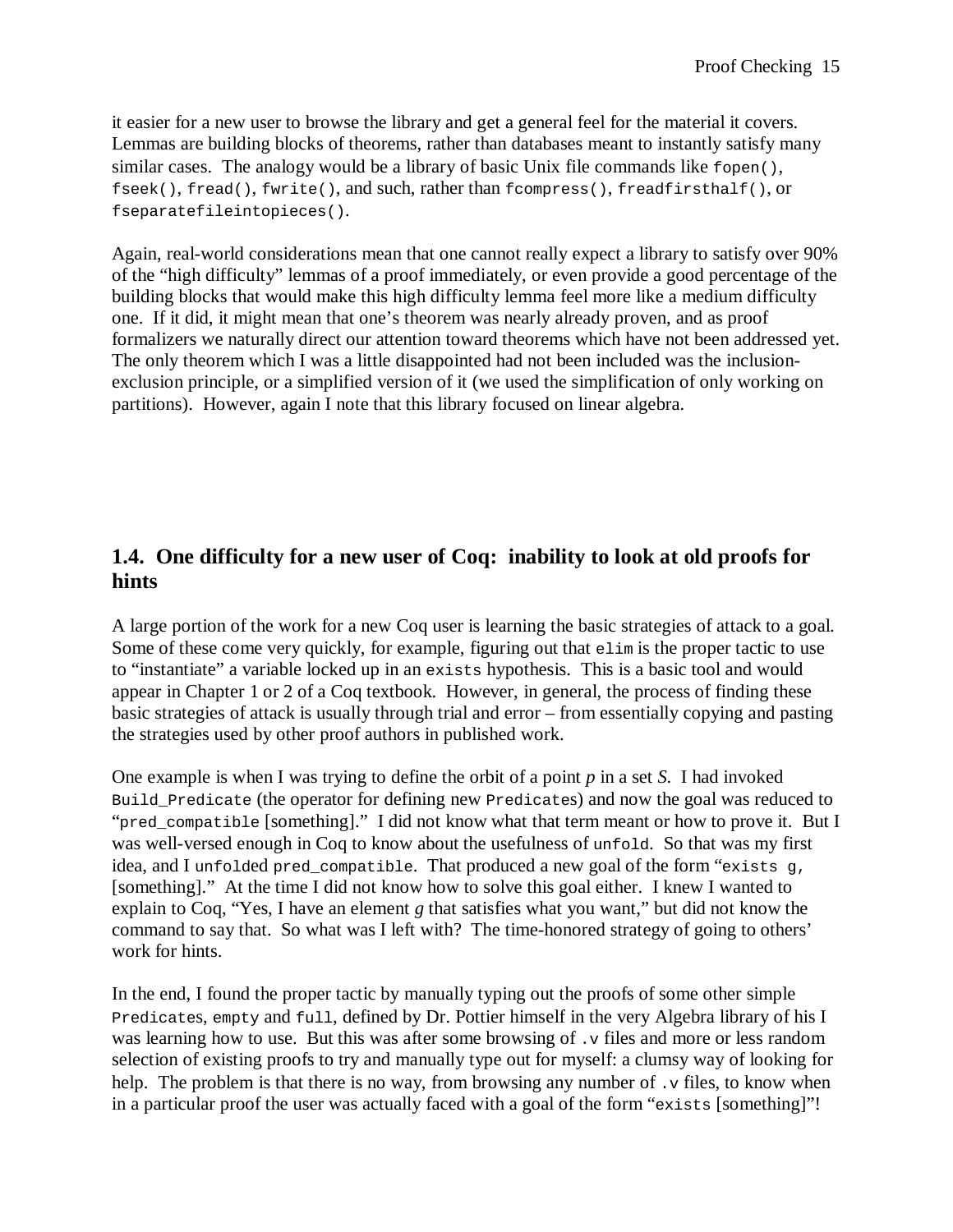This is unique to Coq, because Coq proofs have the goal "invisible" at all times. A proof in Coq is a sequence of commands to the interpreter, with no information about what the environment looks like at each step in the sequence (Wiedijk, 1999, p. 13). Mizar, on the other hand, does not use this interactive style. Statements are asserted one by one, each a refinement of the previous one, until the final statement which is the theorem itself. It is thus easy to do a text search of Mizar files to find a similar quandary to one's current situation, and then see exactly what a more experienced user did in that situation.

One solution would be to have a command-line utility that does what coqc (the command-line Coq compiler) does, but even more. It would compile the proofs in a  $\cdot$  v file, but at each step, save a snapshot of what the goal looked like at that time. Then it would simply output all this data to another text file. Of course, the result would be huge, but if it is feasible to have an entire library, or useful section of library, snapshotted in this way, one would be able to text search the result a là Mizar.

Instead of text search, it may be possible to automatically pattern-match one's current goal against one of these huge text files. The auto tactic itself is a pattern-matcher, so this would be more or less an extension of auto applied to a very large "library" of goals to match against. However, this has the same concern as any other pattern-matching algorithm: exponential running speed.

Rather than get too fancy, why not let the human user retain some of the work. If the text search adopted the simple criterion of "match two keywords in my goal in any order," the text search would return perhaps a few hundred results, but the user could filter out the useful results by inspection fairly quickly. For example, if the user faced the goal of in\_part (subtype\_elt a) A, she could search on the two keywords in part and subtype elt. She would mentally toss out results such as subtype\_elt  $x =' y / \$  in\_part b B and zero in on a true match. This kind of search is already possible with grep and similar utilities.

### **1.5. Strict typing in Coq leads to library incompatibility**

As I surveyed the database of user-supplied libraries and compared them with the growing "standard library" produced by the official Coq designers, it struck me that most user-supplied Coq libraries were already obsolete in the sense of being compatible with the Coq standard library.

Coq has a centralized standard library overseen by the designers of Coq itself. Throughout Coq's history, each revision has added significant portions to this standard library. For example, the most recent revision from 8.0 to 8.1 added finite sets and lists. The Pottier-Stein library is now incompatible with the current standard library. It defined its own concepts of Predicates,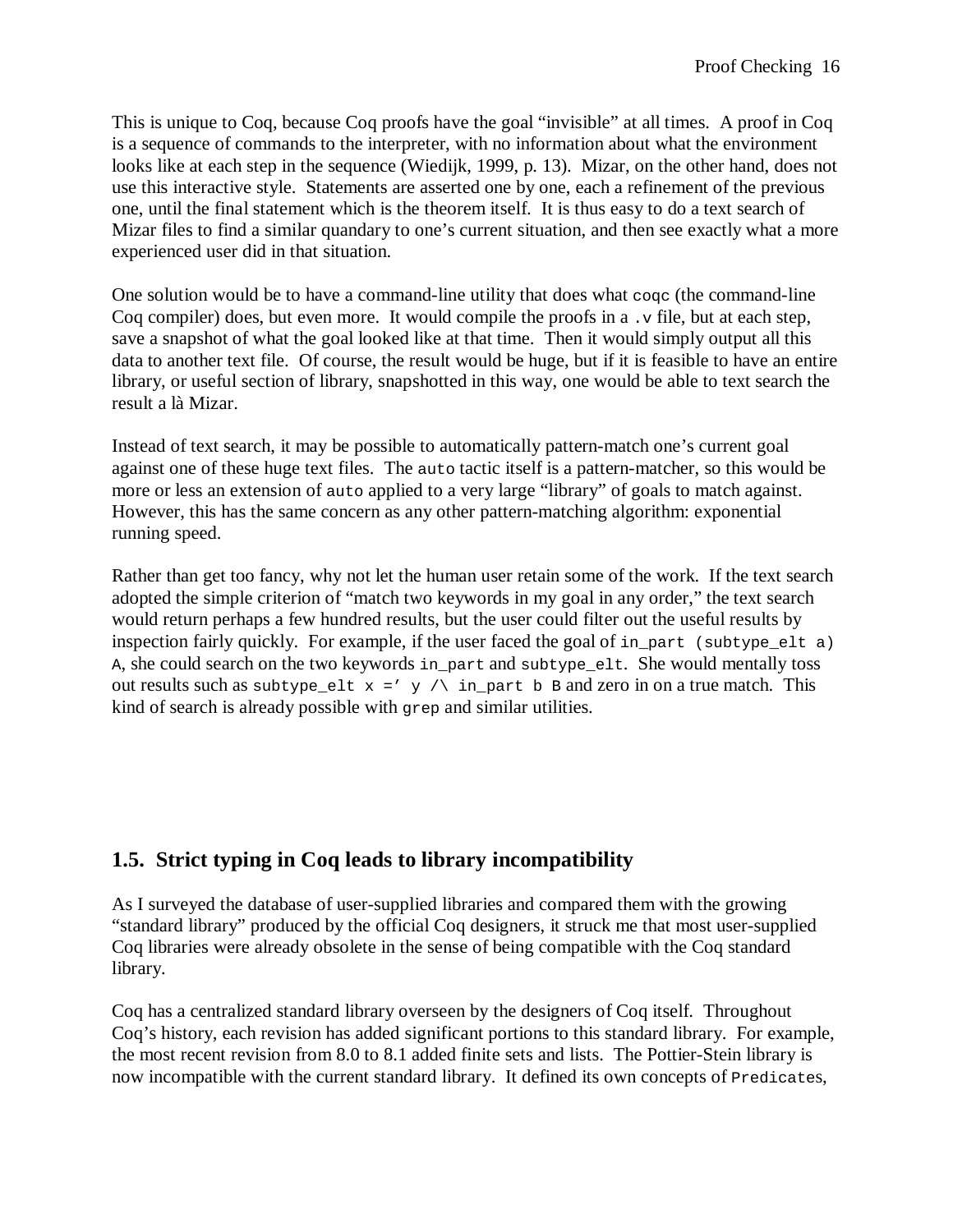Setoids, and seqs as a necessary foundation. The Coq standard library only recently added Ensembles and sequences (FSetLists) to serve essentially the same purpose.

For another example, the extensive C-CoRN (the Constructive Coq Repository at Nijmegen) library, which includes a formalization of the Fundamental Theorem of Calculus, built its own notion of setoids, CSetoids, from the ground up. A user wishing to use C-CoRN's statement of the Fundamental Theorem of Calculus in verifying another theorem would either have to rewrite C-CoRN's work in terms of Ensembles or avoid using other user-supplied libraries not already based on C-CoRN's CSetoid foundations. Because most Coq formalizations, now that version 8.1 has been released, will now be based on the new Ensembles, in some sense C-CoRN's formalization has been made obsolete.

All proof verification programs face this issue, but Coq especially so. Coq is fundamentally abstract, being based on the Calculus of Inductive Constructions. The building blocks are Props and Sets. One can build practically anything from these building blocks; set theory is merely one use of this foundation. Since a proof in Coq is essentially equating a very complex type with the type True, equality must be defined for many, many different *Type*s. For example, in Pottier-Stein, there is the concept of a setoid s and the setoid  $(full s)$ .  $(full s)$  is the "full" subset of S, the entire set S. However, they have different, incompatible types (S is whatever type S happens to be in the current context, and full s has type part\_set s, or "subset of s"), and one cannot even pose the question "Does S equal (full S)?" because of that. The C-CoRN developers noticed a similar problem when defining their own foundations, and as a result bounced between defining their set theory foundations in the Prop domain, then defining them in the Set domain, and finally settling on a hybrid (Karrmann, 2005, para. 4).

Another example I personally encountered was the two formalizations of the cardinality concept: cardinal in Dr. Loïc Pottier's Algebra section and has\_n\_elements in Jasper Stein's Linear Algebra section. Although Mr. Stein built his Linear Algebra section on top of the Algebra section, he found Dr. Pottier's cardinal definition inadequate, being a resident of the Prop domain with no connection to concrete sets. He defined has n elements to contain an exists statement from which one could "instantiate" a bijection between the natural number *n* and the set with cardinality *n*. Because his definition required the definition of a finite ordinal  $(\sin n)$ , which did not exist in the Algebra library, the lemmas referring to cardinal could not be used with statements involving has  $n$  elements. I had formalized some work using a lemma from the Algebra library called cardinal\_image\_injective. When I later switched over to has\_n\_elements, to make use of some of Mr. Stein's lemmas there, I had to write a new version of cardinal\_image\_injective, as well as adapt all the work I had done that had cardinal image injective as a basis.

Mizar, in contrast, assumes from the start that its users are only interested in ZF set theory with the axiom of choice (Wiedijk, 1999, p. 8). Since its first release in 1975, the Mizar designers have not changed this assumption (Matuszewski & Rudnicki, 2007, p. 3). It permits only specific avenues of defining new terms or capabilities: definitions and clusters, primarily. This restriction of viewpoint allows a simpler typing framework (only one notion of equality) and promotes interlibrary compatibility.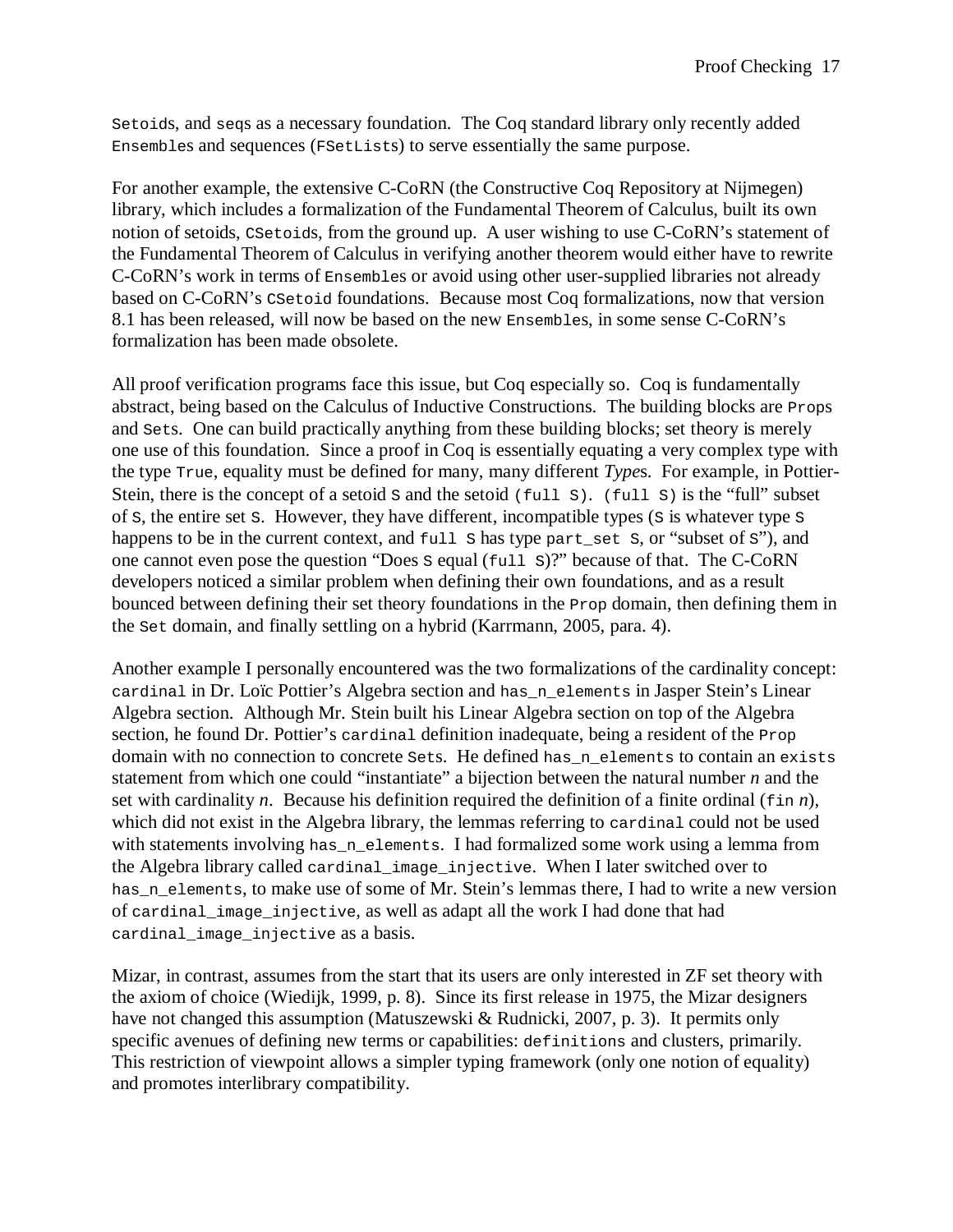In closing, the writer of a Coq library must stay abreast of the latest news in the Coq community to know which libraries to use as his foundation. Just because a theorem has been proved using *some* library does not mean that theorem is conquered for the whole proof verification community: it will only be useful as long as the libraries used to prove it remain in use.

#### **1.6. Interface concerns**

We describe issues we faced with the Coq interface as a new user.

#### 1.6.1. Quotations

One small issue that nonetheless led to the loss of a good deal of work was when at one point I thought I had actually crashed the Coq interpreter. It seemed to be "dead" and would not execute commands or print error messages no matter what I typed. I basically saw:

```
proof_name < 
proof_name < aaa 
proof_name < a 
proof_name < . 
proof_name < . a. a.
```
Figure 1.6.1.1. Dead interpreter?

Eventually I resigned myself to restarting the Coq interpreter, losing my work for this session (Coq work is not saved until a proof is completely closed off, either by "giving up" by admitting it as an axiom or successfully completing it). It was then that Coq printed Syntax error: Unterminated string as I returned to DOS. Perhaps Coq could display a prompt to reflect that one is currently inside a quote, especially as I was not aware that Coq recognized quotation marks and used them for anything.

### 1.6.2. Refolding "->False"

unfold is a common and useful tactic, but fold is more mysterious. Sometimes it undoes an unfold and sometimes it does nothing. One of the cases in which this caused trouble was when I defined a lemma with the notation ~, the shorthand for "->False." When faced with a goal of False (proof by contradiction), one can only apply a hypothesis that ends in "->False," so most lemmas must have their "~" unfolded before they can be used. Unfortunately, the process does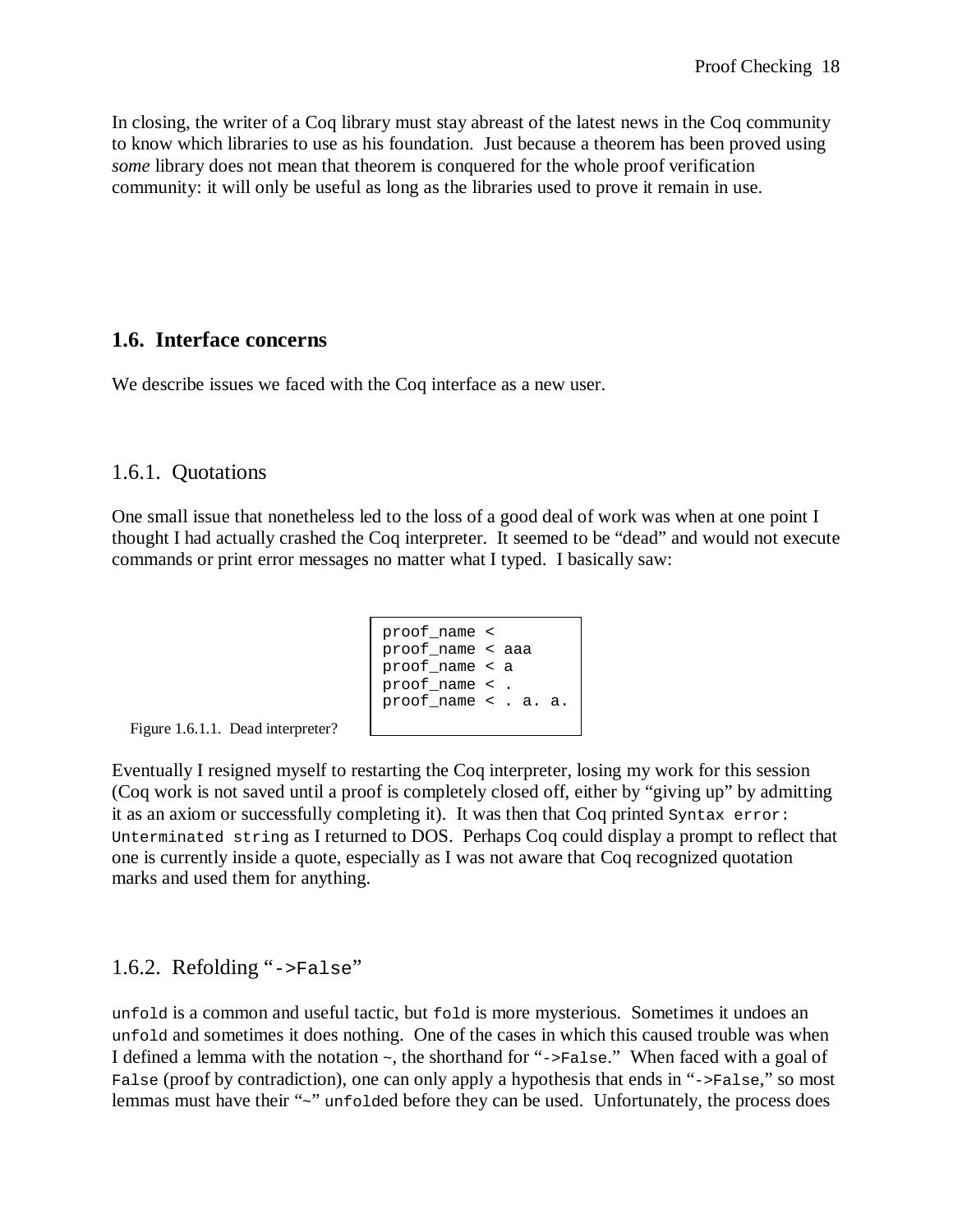not work in reverse, so I had to rewrite my lemma in unfolded form. Had I been a library writer, this might have meant breaking the work of previous users of my library.

### 1.6.3. Operator precedence

When using min, the keyword for taking the group\_inverse of an element, I was surprised to find that it had a lower precedence than the group operation. While this is an issue for the library writer, not the designers of Coq, it nonetheless caused me to have to back up and redo the simplification of a long expression because I could not attempt to apply the group inverse property "min y +' y =' (monoid\_unit G)" (more commonly  $y^{-1} \cdot y = 1$ ) until I had reduced the lengthy expression  $f$ (couple  $y(f$  (couple(min  $y + '$  subtype\_elt h'')p))) ='  $f$ (couple y p) down to this final fact. This is a consequence of the proof-by-reduction style of formalization in Coq, where the user reduces the final, complex goal to trivial statements, rather than introducing many simple statements and tying them together to build up to a complex goal (Wiedijk, 1999, p. 14). At any rate, only at the very end was I able to see that I was trying to prove a false fact:  $(y \cdot y)^{-1} = 1$ , thus the need to restart.

This is fundamental to the design of Coq, however, and I do not think it is worth adding a new feature just to deal with this. A user simply should be aware of this fact and check the precedence of operators in his expressions before embarking on simplifying a complex expression. However, one feature worth adding to Coq that would lower the chances of running into this pitfall (among others) is the idea of a save point.

#### 1.6.4. Save points

If there were one single user-interface feature I could add to Coq, it would be the ability to create a save point. A save point would be the current location on the Coq command stack plus a snapshot of the current Coq global environment (external Lemmas and Axioms temporarily added to the environment). It might be a surprise to a non-Coq-user that the command-line interpreter does not have this ability, but in fact the usual mode of operation is to complete the entire proof of a lemma before Coq will return the entire "source code" of the proof, the list of commands to the interpreter that make up the proof, at which point the user can copy and paste that output to a .v file for saving. A save point would give the user the peace of mind to experiment, by for example assuming facts temporarily to jump ahead to a later point in the proof, to test whether the current path one is thinking of really does lead to the ultimate goal. After verifying this, the user could then undo everything back to that save point, and not worry about erroneously assumed facts or temporary variables floating around.

This feature would also avoid the problem of formalizations that are too large for the window buffer. There were times I had to redo entire sections of proof because the top portion of my work scrolled off the edge of the DOS window when I was done. (Coq's formatting of user commands adds many carriage returns.)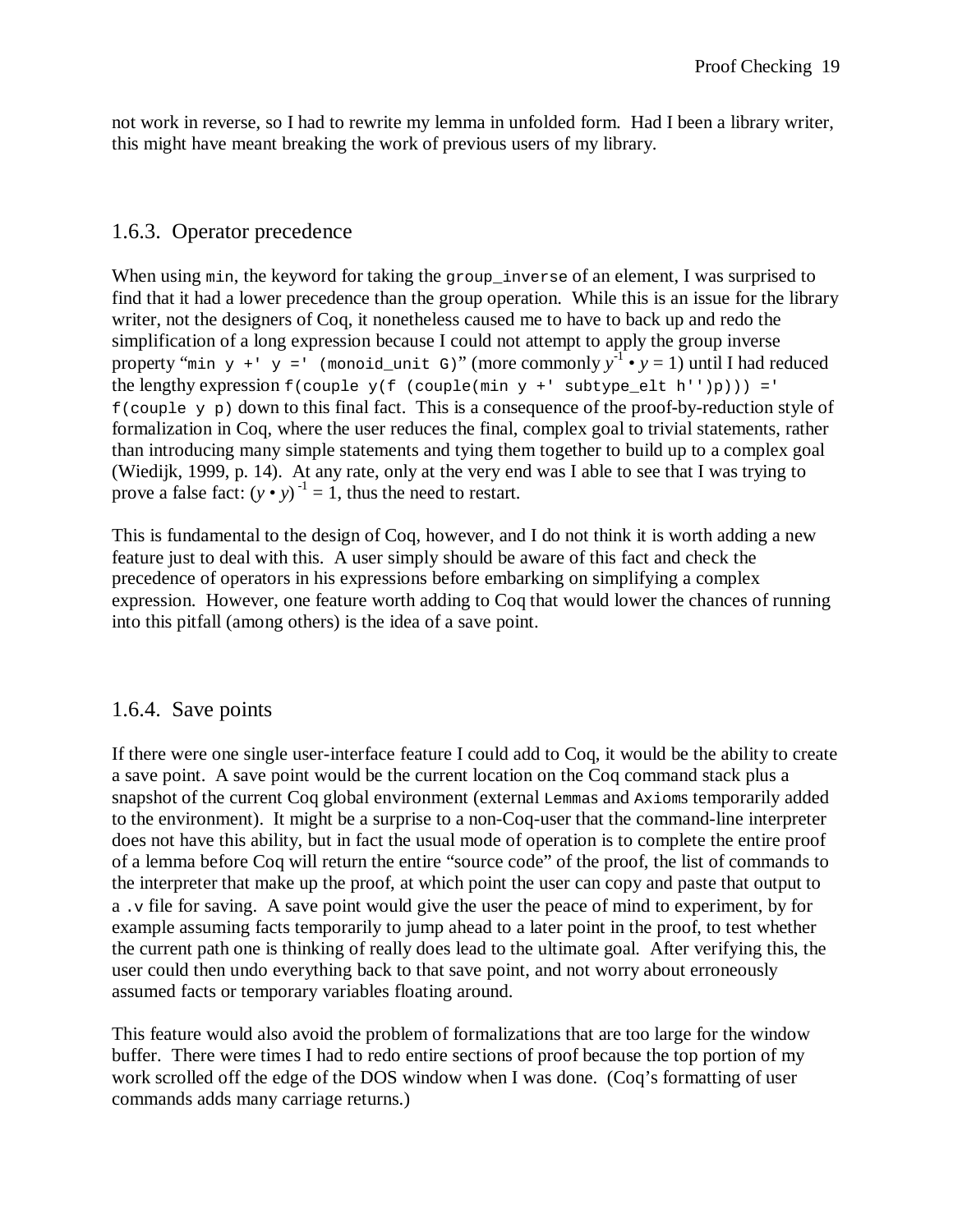It would also help in situations like the following. At one time I was working on a lemma dealing with removing an element from a sequence. There were two nested excluded-middle cases, so I had to prove a certain fact for four different cases:



Figure 1.5.4.1. Four similar cases as part of one proof.

However, it turned out that two of these four cases had basically identical proofs! Unfortunately, since I had no way to look at previous work, I had to feel my way through the argument from scratch again.

One may ask why not simply keep a record of one's work from the beginning of the proof in a separate text editor as one works simultaneously in the other Coq window. The problem is that using Coq's interactive commands is often exploratory, and one types a rapid succession of commands just to see if a particular branch of argument will work. Frequently one goes down several paths and must Undo away wrong paths before finding one that actually worked. It makes it tedious to keep a copy of the current stack by hand.

#### **2. The orbit-stabilizer theorem in Mizar**

I undertook this formalization simultaneously with the Coq formalization, by interleaving my work on this theorem in the two systems.

#### **2.1. Breakdown of formalization time**

We do a breakdown of the total time spent on formalizing the orbit-stabilizer theorem in Mizar similar to the previous Coq analysis. This formalization took about four and a half weeks, working two to three hours on average a day. As with Coq, I had had some experience with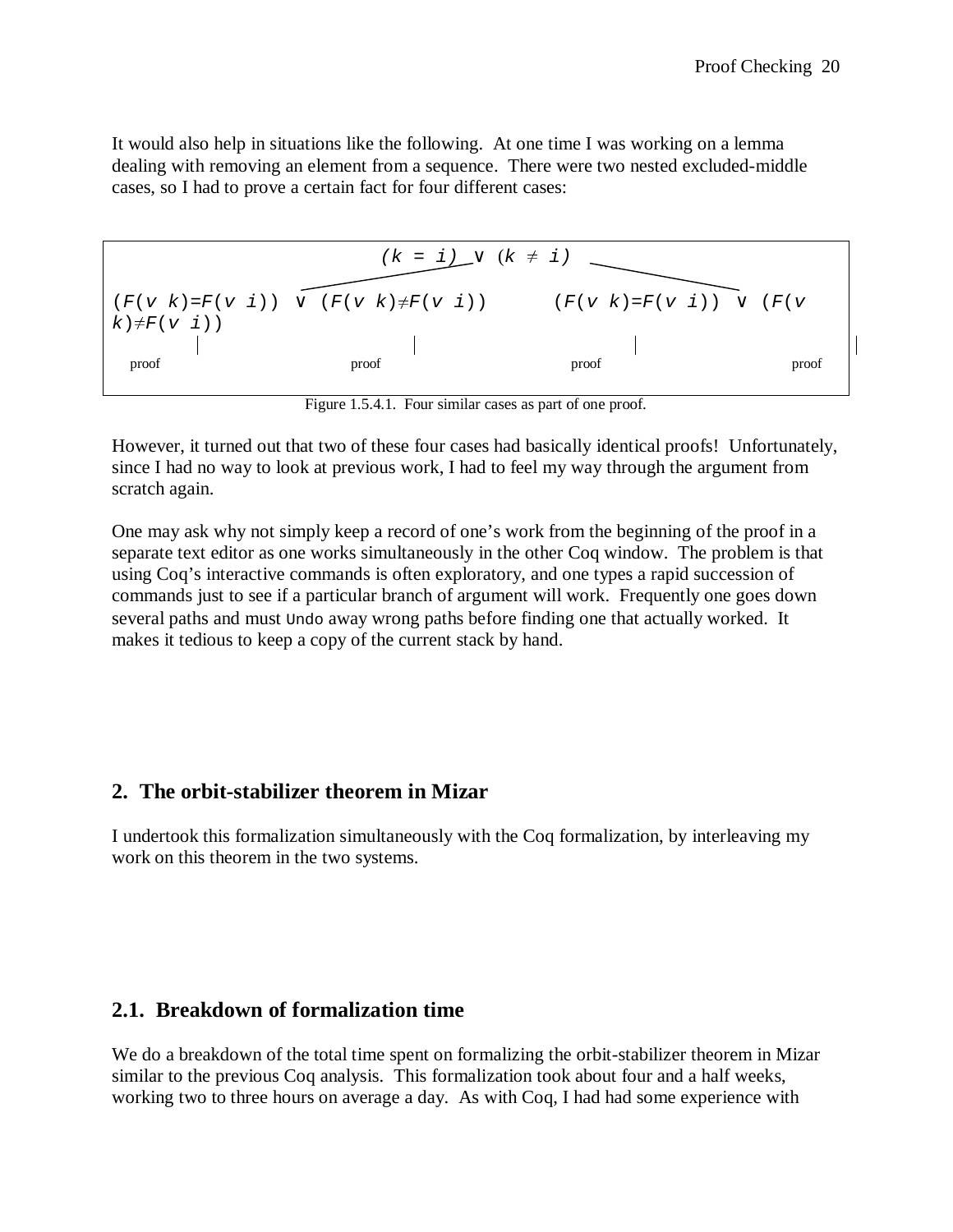Mizar already before starting on the finite orbit-stabilizer theorem. I had formalized the statement that the limit of  $(\sin x)/x$  as *x* approaches 0 is equal to 1. From that exercise, I learned how to write a basic Mizar file, compile it, and include files from the Mizar library, the MML. (Because Mizar user-defined libraries, although written by different authors, usually are good about building off the same foundations, one comes to view the MML as a single unit.) I learned the systematic, step-by-step style of Mizar formalizations, but none of the advanced features like defining one's own terms, or even how to do proofs by induction or contradiction.

The categories are mostly the same as those for the Coq formalization. In any case, the intent is the same: to distinguish the time spent on learning Mizar and the time spent on necessary work that even expert Mizar users must do (familiarizing oneself with new theorems and terminology, and the actual typing out of all the proof steps). The categories have similar general intents and meanings to the Coq categories. The "actual formalizing" category is the rote work of typing in steps and fixing common syntax errors. As in Coq, after a while this work does not need much real thought, and has the potential for computer optimizations or automation. "Learning syntax by trial and error" in large part refers to the process of using an example from a user-defined library as a guide for the first time one has to use a new piece of Mizar syntax, for example, how to define a new term referring to the left action of a group on a set and its properties of identity and associativity.

### 2.1.1. The environment category

One difference from the Coq division of labor, as mentioned before, is the lack of a category related to learning the Coq tactics. Another is the addition of a category specifically related to the Mizar environment.

Although fixing errors related to the Mizar environment – the vocabularies, notations, constructors, registrations, requirements, definitions, theorems, and schemes lists at the top of every Mizar file – could be grouped under rote formalization time, or seen as part of learning new user libraries, I feel it deserves its own category. Even after working with the environment for a long time, I still do not know how it works – I simply know some strategies for fixing the errors that appear whenever I import new definitions. In Dr. Wiedijk's Mizar tutorial *Writing a Mizar article in nine easy steps*, the section on the environment is the second longest section, taking ten of the paper's fifty-four pages.

### 2.1.2. Judgment calls and categorization

Although I took careful notes as I proceeded with the formalization, going back and classifying all my work as falling into one category or another at the end required some judgment calls. Suppose I go to use a new term from the MML, integral (the Lebesgue integral defined on simple measurable functions), and get the familiar \*103 typing error. (\*103 means Mizar did not recognize the functor, which often means one is supplying the wrong types of arguments to a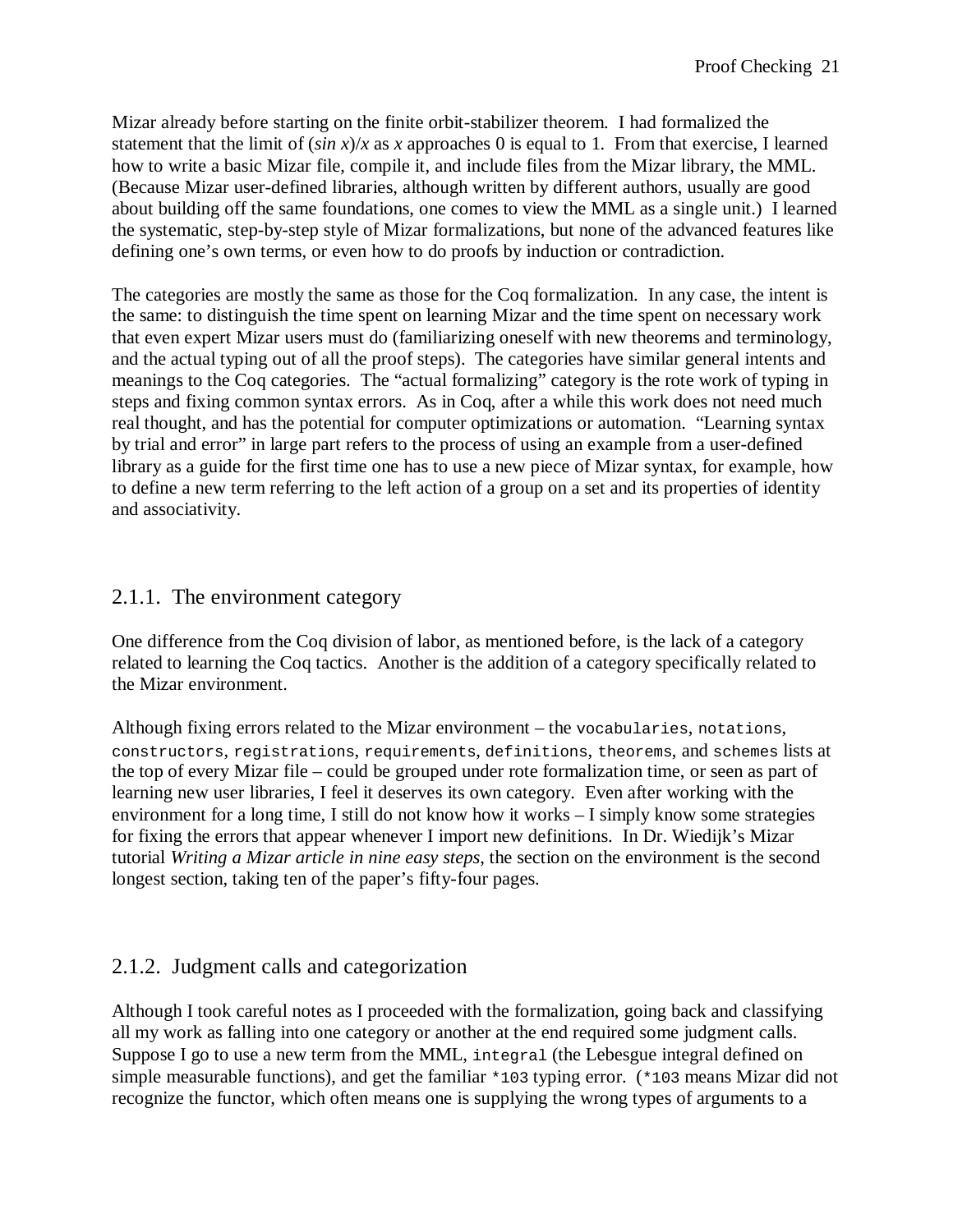functor keyword.) I solve the error without too much difficulty by carefully testing the types of each argument to the integral term to narrow down which argument causes the error, and then finding out what type it *should* have (by checking the original definition) and adding steps to cast that argument to the needed type. Do I classify that as rote formalization, or as part of learning the new integral term (which would then contribute to the time tallied toward learning the MML)? I actually decided to classify these sorts of activities as rote formalization and not related to the MML, and here is why. The above process was arrived at through experience. With the additional step of, if the types of all arguments turn out to be correct, merging the relevant MML file's environment with my own to ensure that the proper MML files are named in the proper places for use of this term, the process solves 99% of \*103 and \*102 errors in a reliable and systematic way.

So for the purposes of differentiating between rote work where I do not learn anything new about Mizar and exercises and experiences that force me to learn something new that I have never encountered before, the aforementioned process clearly falls in the first category.

### 2.1.3. Results

| Category of work                          | <b>Approximate work</b><br>(hrs.) | <b>Percentage of total</b><br>work |
|-------------------------------------------|-----------------------------------|------------------------------------|
| Learning Mizar syntax by trial and error  | 14                                | 16%                                |
| Searching libraries for examples of new   | 8                                 | 8%                                 |
| syntax                                    |                                   |                                    |
| Familiarizing with user-defined libraries | 16                                | 18%                                |
| Searching for existence of terms or       | 11                                | 13%                                |
| theorems                                  |                                   |                                    |
| Actual formalizing                        | 26                                | 30%                                |
| Fixing the Mizar environment              | 4                                 | 4%                                 |
| Logically planning out the proof itself   | 10                                | 12%                                |

Now let us look at the observed time breakdown for the orbit-stabilizer theorem in Mizar.

Table 2.1.3.1. Breakdown of formalization time in Mizar.

One interesting point is that I spent a significant amount of time (13%) simply searching the MML to see if a term or theorem is defined already. Again, since searching the internet for hints on what has been defined in the MML does not yield much, the best method is grep search with a dash of creativity, done over the whole MML (Wiedijk, 1999, p. 33). In searching for a theorem that says "the subset of a finite set is finite," one might search the whole MML for the string  $A$  c= B implies, and if that fails, check if there is an actual keyword finite that an author may have used to write his theorems about finite sets. As a last resort, one can simply scroll through the entire MML file list, pick out good candidate files based on their eight-digit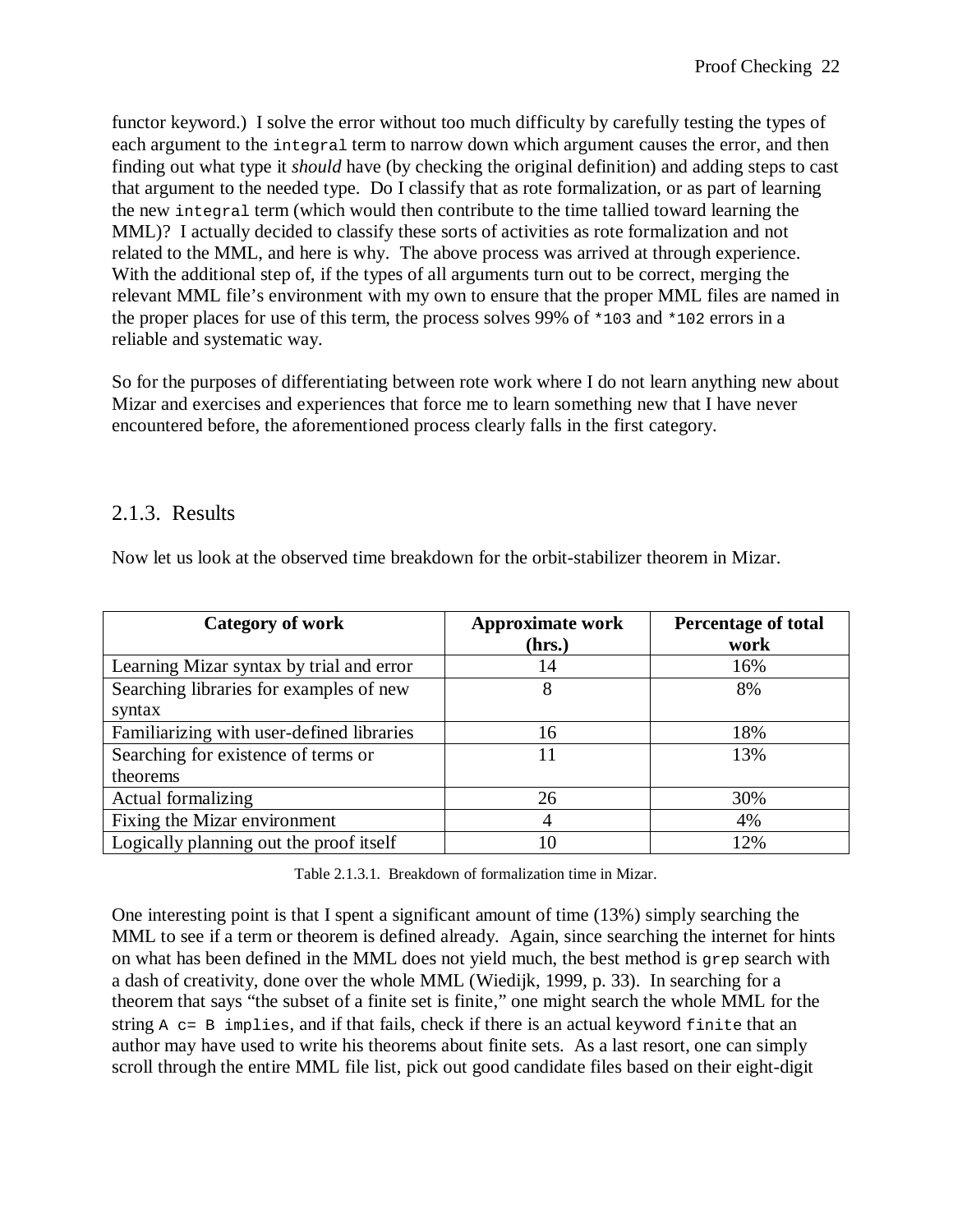DOS name (here CARD FIN seems good), and browse them from top to bottom, looking at and interpreting theorem statements and definitions manually.

Searching for examples of Mizar syntax, on the other hand, can be a bit trickier. When I was looking for an example of how to define a new operation, the left action of a group on a set, there was not an exact Mizar keyword I could search for like define\_binary\_operator. Eventually I realized that the normal binary operation on groups itself would be a good model: a binary operator from a group to itself, with the properties of having an identity element and associativity, was pretty similar. For ideas on how to make the operation take operands of two different sets (as the left action does, while the group operation does not) I could go to a familiar operation that works on two different sets: raising a real number to a natural number power. (In this case, as often, a definition I had seen in passing while looking for some *other* definition or theorem many days ago would come to mind, and be of use, later.)

Now we take a simplified look at the division between the three categories of work, that is, the work to learn Mizar itself, the work to familiarize oneself with a new section of the MML, and the rote formalization work:



Figure 2.1.3.1. Simplified breakdown of Mizar formalization time.

This is a relative graph, of course, and does not mean that the pure formalization aspect is more time-consuming in Mizar than in Coq. This graph simply reflects that Mizar has a more limited, simpler syntax than Coq. The number of "general categories" of syntax and techniques one needs to learn to use Mizar feels more limited and manageable. Besides very basic syntax like ending statements with semicolons, surrounding all proofs with proof and end brackets, and the *mizar\_file*:*theorem\_number* syntax for citing a theorem, the major techniques one needs to learn are few. Important ones are the deffunc keyword for defining an "out of the set theory" function, the Function keyword for defining a function "in the underlying set theory" (Wiedijk, 1999, p. 4), and the proper structuring of proofs by induction and contradiction (mostly getting one's ends to line up with one's per cases and let blocks). Coq, by contrast, has the feeling of great depth. After struggling with a new concept in Coq, slowly gaining a working understanding of it, and finally applying it, it often seemed that that only opened a new door to a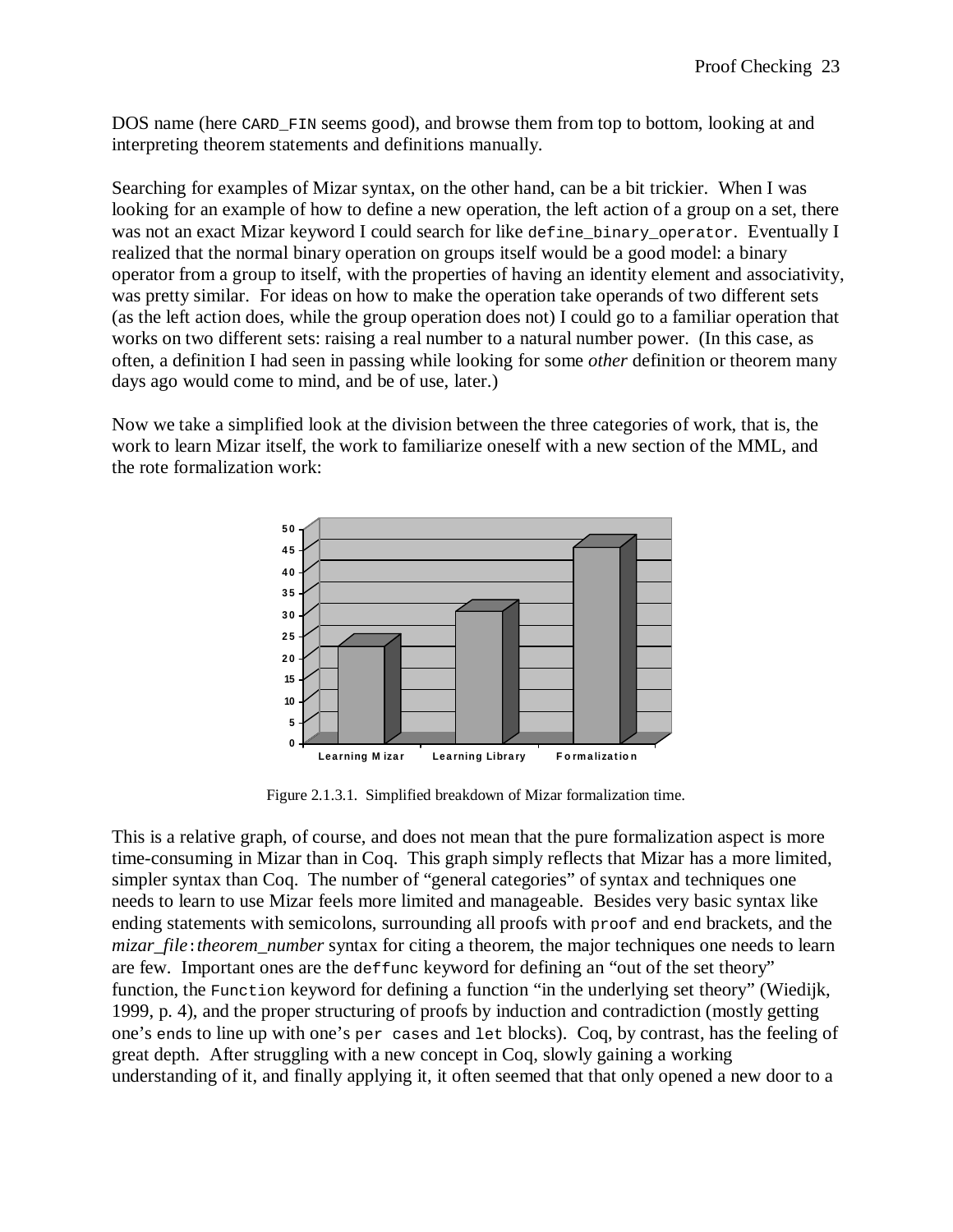new, equally difficult, concept, that I could not even begin to work with until mastering the previous layer.

Although this is a subjective criterion, it speaks to the difficulty of learning Coq on one's own that I sought help from real users of the Coq system on several occasions: seven to be exact, by requesting help through email, mailing lists, and forums. I kept this a last resort to keep my experience of the two systems as uniform as possible, but here I had no choice. In each of these cases, I literally felt that I could not progress on my own without external human help in answering a particularly confusing error message or roadblock related to the underlying theory of Coq. At least, I could not figure it out without spending an indeterminate amount of time. With Mizar, although there were several tricky problems involving syntax and the environment, the available papers, internet searches, and trial and error eventually produced a solution.

A further way the simplicity of Mizar syntax helps the new user is shown in my experience of one of the most tricky parts of Coq, the if-then construction. Unable to find information about others' experience with this piece of syntax, and unable to figure it out on my own, I had to start emailing people for help. The problem was that even if there were some help online for this construction, I would not find it because of the commonality of the words "if" and "then." With Mizar, although I would too have difficulty trying to find help for the if-otherwise construction for deffunc, Mizar syntax is deducible enough that I would eventually be able to figure it out by trial and error and deduction. This is just a microcosm of the continual difference in syntax difficulty I find in Coq and Mizar, and its consequences.

Perhaps the highest-level comparison of interest we can do is the total time spent on each formalization of this same theorem. We can look at it from the perspective of a new user, who takes into account time spent on learning the Coq and Mizar systems themselves, and from an expert user with and without the benefit of being familiar with the relevant user-defined libraries.



Figure 2.1.3.2. Formalization time in Coq and Mizar (new user).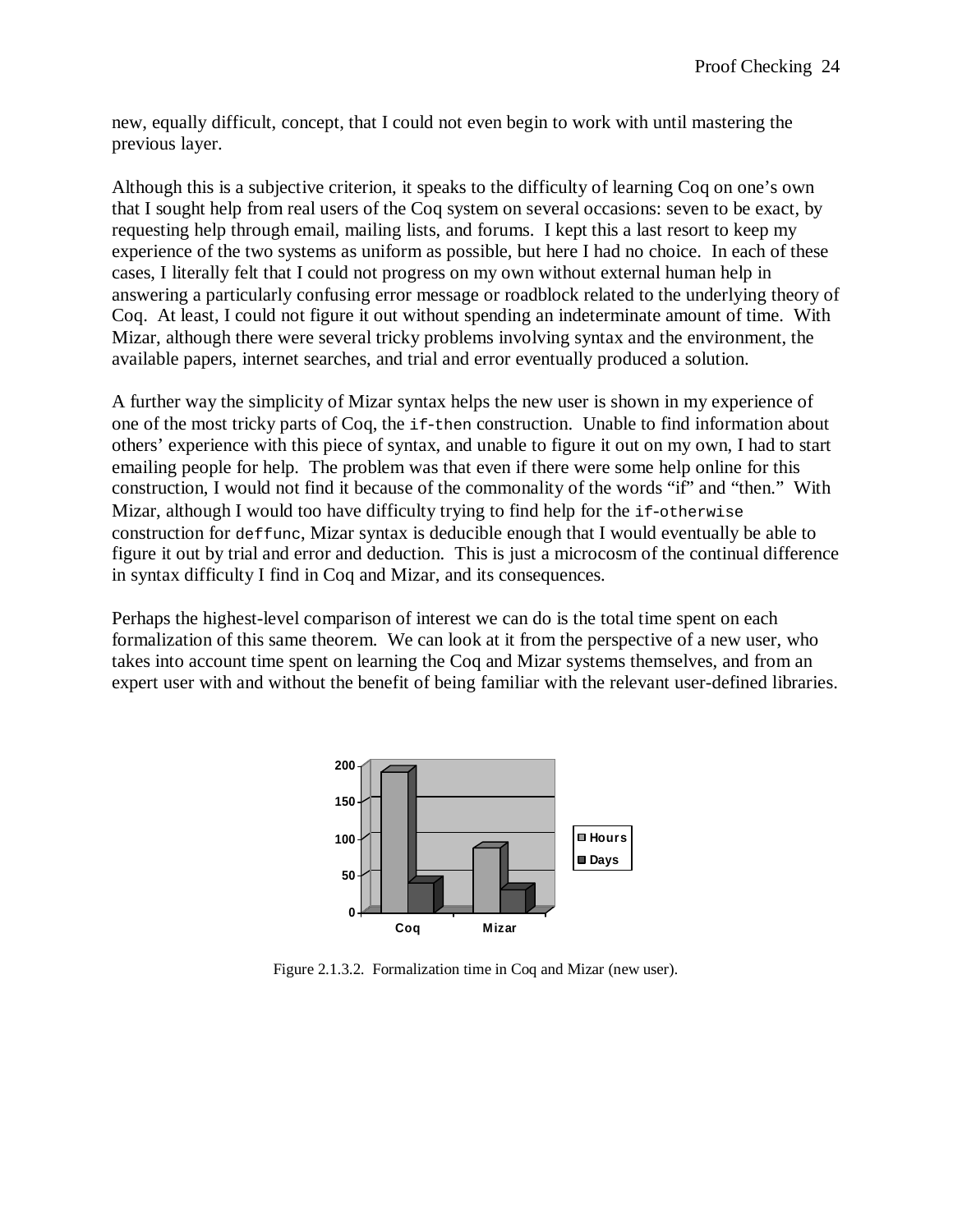

Figure 2.1.3.3. Formalization time in Coq and Mizar (experienced user).

When we attempt to separate out just the formalization aspect, the time difference between Coq and Mizar narrows. The experience of the rote formalization portion is again very different between the two, and the perceived difficulty in Coq is higher, but in the end the two systems are comparable.

### **2.2. Estimation of amount of work done by the Mizar MML**

We estimate the proportion of work done by the Mizar MML in the same way we did for the Coq user-supplied libraries, with the same general classification of lemma difficulty. However, what made a particular lemma difficult was slightly different in the Coq world than in the Mizar one. In Coq, difficulty usually stemmed from the extremely unwieldy and complex expressions that would unfold, and some rather art-like tactics of dealing with them. In Mizar, most of the difficulty was due to learning the syntax, as many proofs seemed to go down to the nuts and bolts of the definition, no matter how many helpful lemmas were applied to simplify the task. Yet the exercise of sorting out all the details to massage one's hypothesis and assumed variables into the exact form desired by the Mizar theorem was more time-consuming than mentally taxing; proving a difficult Coq lemma was more the other way around.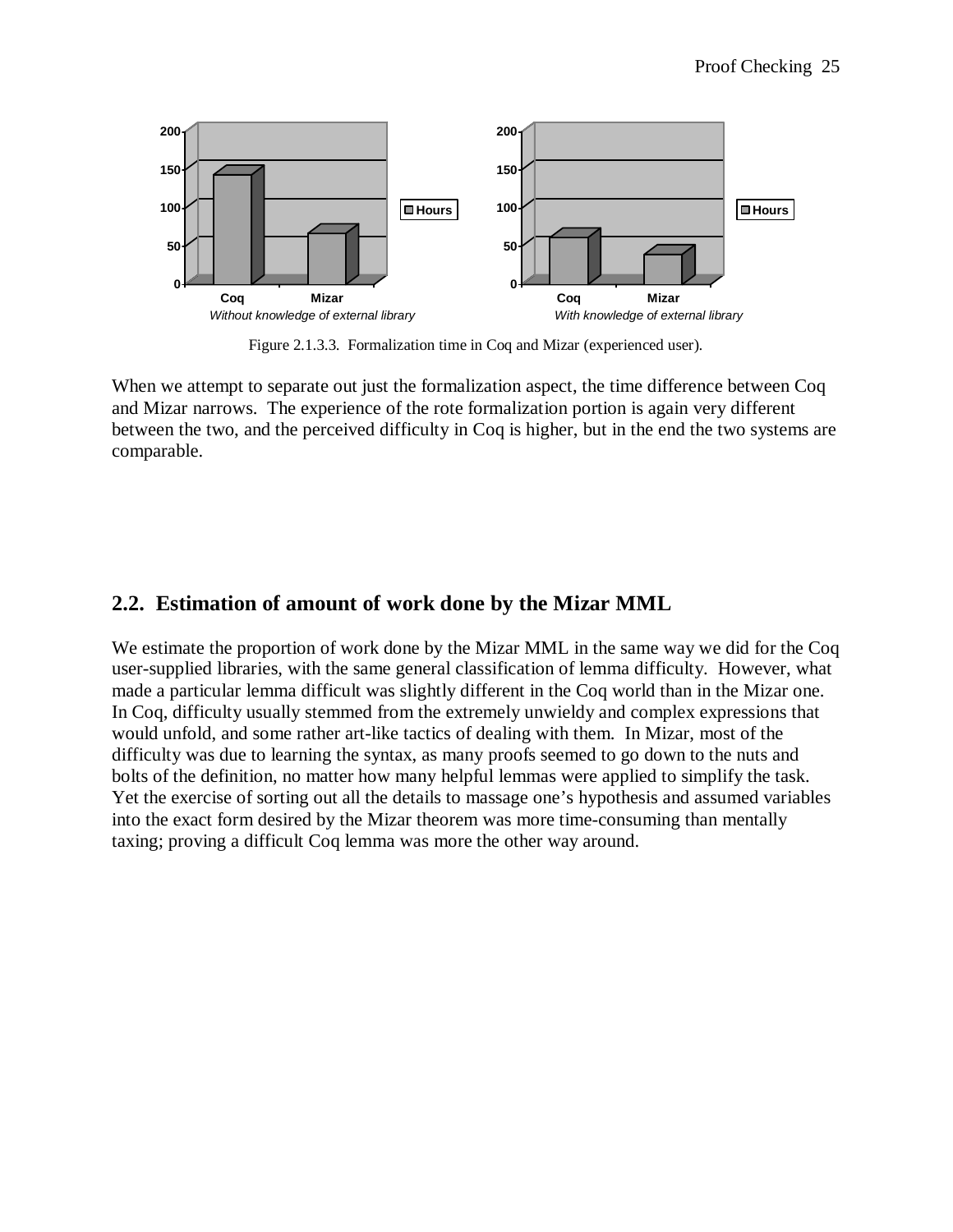|                                                                    |                         | Should be in? |                |
|--------------------------------------------------------------------|-------------------------|---------------|----------------|
| <b>Name</b>                                                        | Category                |               | In library?    |
| Definition of union                                                | A                       | yes           | yes            |
| Definition of subset (TARSKI:def 2)                                | A                       | yes           | yes            |
| Definition of power set (boo1)                                     | A                       | yes           | yes            |
| Definition of family of subsets                                    | A                       | yes           | yes            |
| Function exists for any coherent operation                         | $\mathcal{C}_{0}^{(n)}$ | yes           | yes            |
| $(BINOP_1:sch 3)$                                                  |                         |               |                |
| Function composed with identity function is the                    | A                       | yes           | yes            |
| function ( $FUNCT_1:38$ )                                          |                         |               |                |
| Set has zero elements iff empty $(xB00LE_0:def 1)$                 | A                       | yes           | yes            |
| Set defined by a function; all elements have                       | $\boldsymbol{B}$        | yes           | n <sub>O</sub> |
| preimage                                                           |                         |               |                |
| $A \subseteq B$ and $B \subseteq A$ implies $A = B$ (XBOOLE_0: def | $\boldsymbol{B}$        | yes           | yes            |
| 10)                                                                |                         |               |                |
| Subset of a finite set is finite ( $\text{FINSET}_1:13$ )          | $\mathcal{C}_{0}^{(n)}$ | yes           | yes            |
| Natural number is greater than or equal to zero                    | A                       | yes           | yes            |
| Natural number exponentiation definition                           | B                       | yes           | yes            |
| Natural number raised to zero power is one                         | A                       | yes           | yes            |
| Real number inequality preserved by addition                       | A                       | yes           | yes            |
| $(XREAL_1:8,10)$                                                   |                         |               |                |
| Real number multiplied by zero is zero                             | A                       | yes           | yes            |

Table 2.2.1. Lemmas of basic set theory.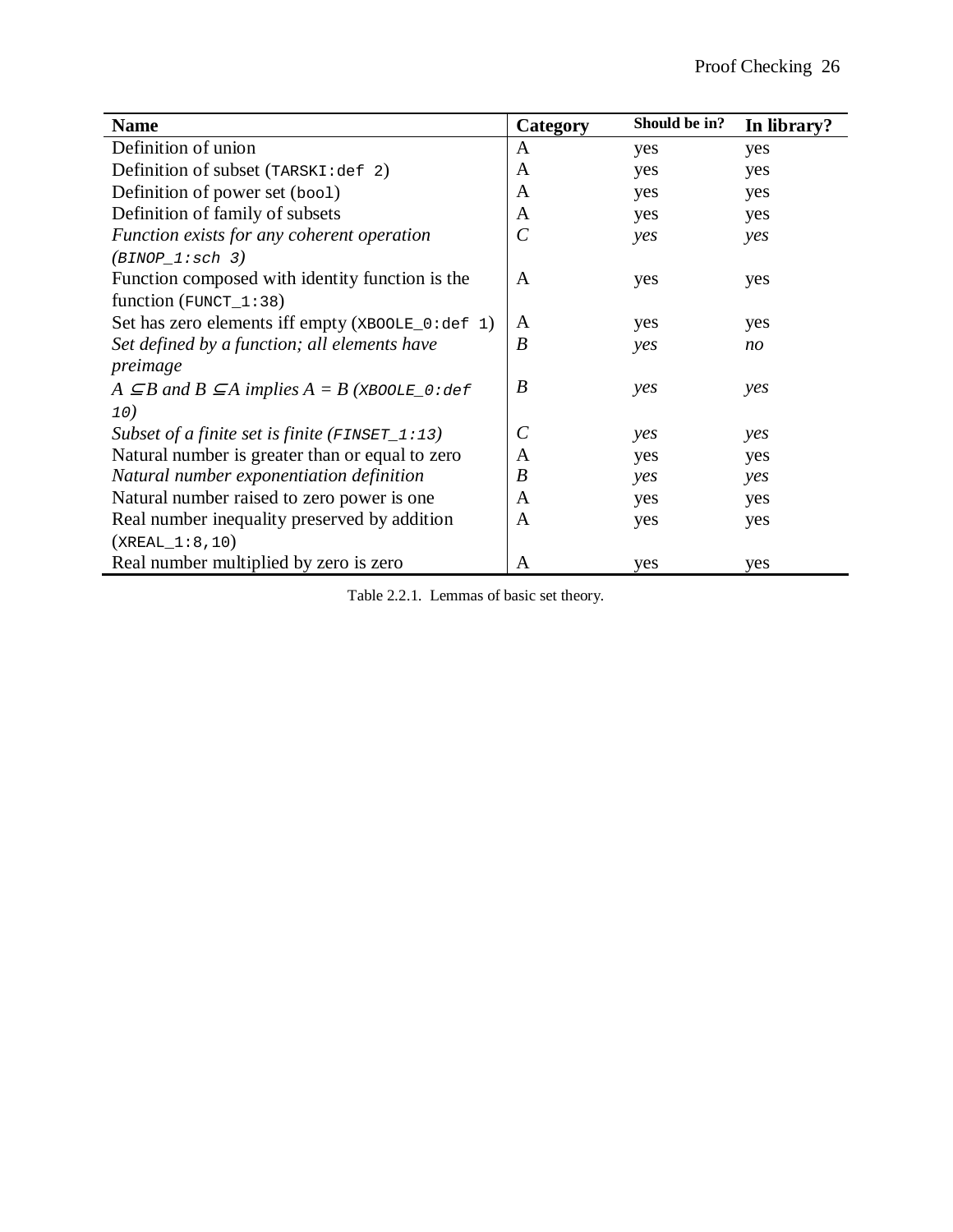| <b>Name</b>                                           | Category              | Should be in? | In library?    |
|-------------------------------------------------------|-----------------------|---------------|----------------|
| <b>Equipotent definition</b>                          | A                     | yes           | yes            |
| Equipotent sets have a bijection between them         | $\boldsymbol{B}$      | yes           | $no*$          |
| (WELLORD2:def 4)                                      |                       |               |                |
| Identity map is bijection                             | $\boldsymbol{B}$      | yes           | yes            |
| Cardinality definition                                | $\boldsymbol{B}$      | yes           | yes            |
| Cardinality of set and the set are equipotent         | $\boldsymbol{B}$      | yes           | yes            |
| Cardinality of finite cardinal is the cardinal        | $\boldsymbol{B}$      | yes           | no             |
| Cardinality is natural number for finite set          | $\boldsymbol{B}$      | yes           | yes            |
| $(CARD_4:4)$                                          |                       |               |                |
| Cardinality of natural number is the natural          | $\boldsymbol{B}$      | yes           | yes            |
| number                                                |                       |               |                |
| Cardinality finite for natural number                 | $\boldsymbol{B}$      | yes           | yes            |
| Cardinality is positive iff nonempty                  | A                     | yes           | no             |
| Cardinality greater than one implies two distinct     | $\overline{C}$        | no            | no             |
| elements                                              |                       |               |                |
| Sequence definition                                   | $\boldsymbol{B}$      | yes           | yes            |
| Sequence length equivalent to domain (EULER_1:1)      | $\boldsymbol{B}$      | yes           | yes            |
| Sequence length greater than natural number           | $\boldsymbol{B}$      | yes           | yes            |
| implies in domain $(AFTNSQ_1:1)$                      |                       |               |                |
| Sequence implies exists function with domain its      | $\boldsymbol{B}$      | yes           | yes            |
| cardinality (RLVECT_1:def 12)                         |                       |               |                |
| Sequence exists consisting of $+/-$                   | $\mathcal{C}_{0}^{0}$ | yes           | yes            |
| $Card_Intersection(k)$                                |                       |               |                |
| Finite number of finite sets' union is finite         | $\mathcal{C}_{0}^{0}$ | yes           | yes            |
| Sum definition                                        | $\mathcal{C}$         | yes           | yes            |
| Sum of sequence of zeroes is zero                     | $\boldsymbol{B}$      | yes           | $no*$          |
| Sum of constant sequence equals multiplication        | $\mathbf{A}$          | yes           | yes            |
| Sum of sequence consisting of $+/-$                   | $\overline{C}$        | yes           | yes            |
| Card_Intersection( $k$ ) equals cardinality of the    |                       |               |                |
| union (CARD_FIN: 67)                                  |                       |               |                |
| Pairwise disjoint definition                          | A                     | yes           | yes            |
| Pairwise disjoint implies cardinality of intersection | $\mathcal{C}$         | yes           | n <sub>O</sub> |
| is zero                                               |                       |               |                |

Table 2.2.2. Lemmas relating to cardinality, sums, and pairwise disjointness.

\*These theorems were proved in the MML, but in a significantly different format. Massaging the variables on hand and the statement of the existing theorem until they matched was time-consuming enough to be classified as a difficult lemma.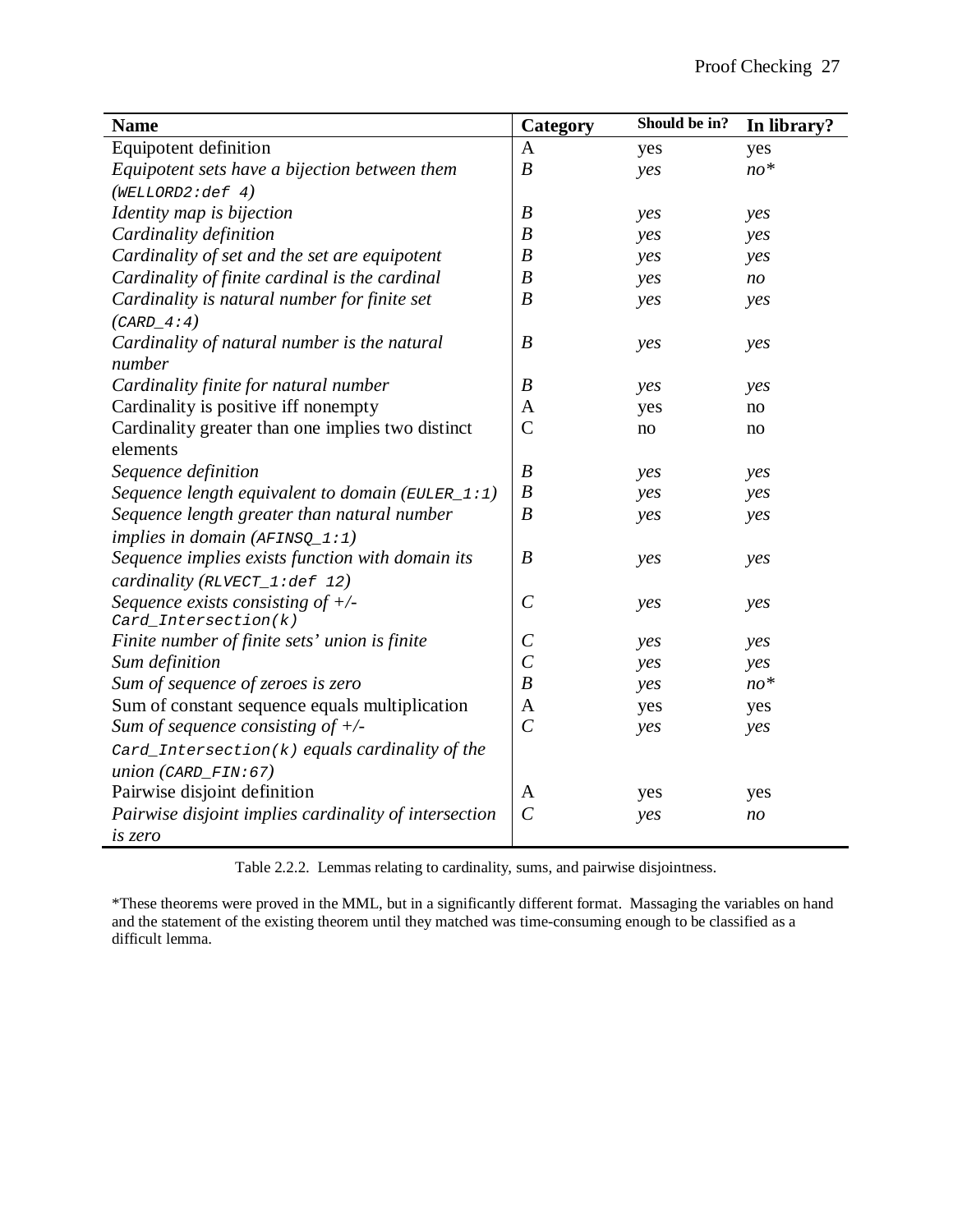| <b>Name</b>                     | Category                | Should be in? | In library? |
|---------------------------------|-------------------------|---------------|-------------|
| Left action definition          | B                       | no            | no          |
| Left action associativity       | В                       | no            | no          |
| Left action identity property   | B                       | no            | no          |
| Group operation definition      | $\mathcal{C}_{0}^{(n)}$ | yes           | yes         |
| Group operation associative     | B                       | yes           | yes         |
| Group operation identity        | B                       | yes           | yes         |
| Group inverse property          | B                       | yes           | yes         |
| Definition of orbit             | B                       | no            | no          |
| Definition of stabilizer        | B                       | no            | no          |
| Definition of $H(x)$            | В                       | no            | no          |
| Union of $H(x)$ s $\subseteq$ G | B                       | no            | no          |
| $G \subseteq$ union of $H(x)s$  | B                       | no            | no          |
| Stabilizer $\subset$ G          | A                       | no            | no          |
| $H(x)$ and orbit are equipotent | B                       | no            | no          |
| $H(x)$ are pairwise disjoint    | C                       | no            | no          |

Table 2.2.3. Lemmas directly related to the orbit-stabilizer theorem.

Again, the italicized lemmas are the ones that could have been reasonably included in the MML given that a Mizar article devoted to that area of mathematics exists. We see that Mizar indeed has a fairly comprehensive database of theorems available, at least for proving this finite version of the orbit-stabilizer theorem.

A difference from Coq was that some of the most difficult portions of a Mizar proof (which were done for us) were the definitions of new terms, as observed by the complexity of the code in the MML. In Coq, the most difficult portions were lemmas.

| <b>Category of lemma</b> | <b>Total number</b> | <b>Number already</b><br>done | <b>Percentage already</b><br>done |
|--------------------------|---------------------|-------------------------------|-----------------------------------|
|                          |                     |                               | 79%                               |
|                          |                     |                               | 88%                               |

Table 2.2.4. Estimate of amount of work already completed by the MML.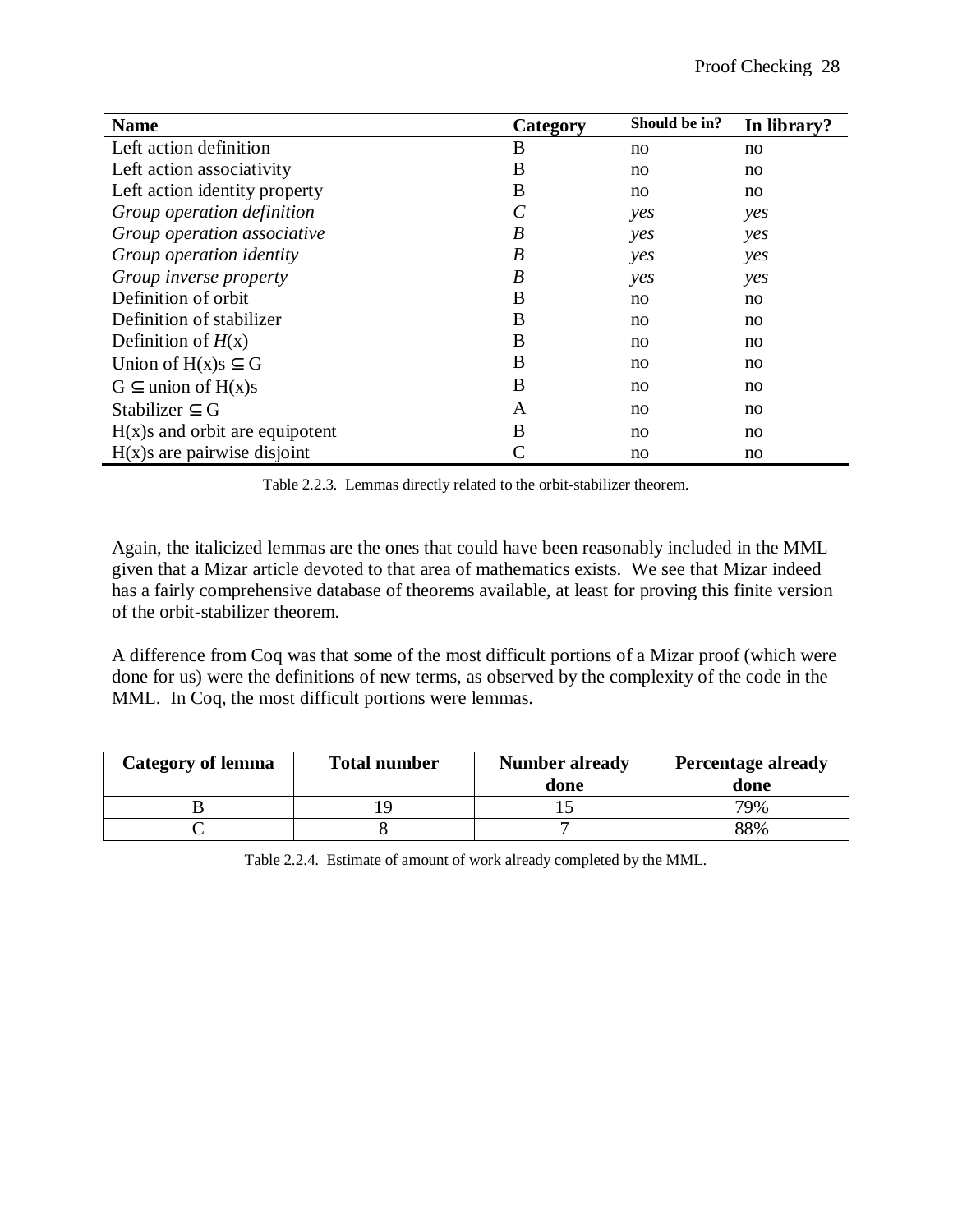

Figure 2.2.1. Percentage of lemmas already completed by the MML.

It is well-known that Mizar (partially due to being one of the first theorem verifiers in existence) has an extensive database of work already compiled in it. We stress, however, that this particular metric, the analysis of the raw number of lemmas already proved for us, does have a Mizar bias. The lack of theorem names or descriptions shifts a little of the work toward *finding* the theorem as opposed to using it, so simply having every theorem one could possibly want is not the end-all. Also, although it sounds odd to say it, even the longest and most difficult of Mizar proofs were not as mentally taxing as learning the syntax itself. The most difficult parts of the entire proof, subjectively, were learning how to use the scheme functionality (how to create a function object from a declaration of the computation of that function) and comprehending the statement of the inclusion-exclusion principle. So for a novice Mizar user, at least, perhaps having almost all of the smaller lemmas already proved to him is not his biggest concern.

### **2.3. Analysis**

#### 2.3.1. Issues of the Mizar environment

Dr. Wiedijk suggested that "if you are completely mystified by a Mizar typing error, start thinking 'cluster'!" (1999, p. 16). Indeed, 102: Unknown predicate and 103: Unknown functor, two of the most common Mizar compilation errors, are nearly always environmentrelated. The most effective way to handle these is to use the findvoc command-line program to locate the originating file of that term or keyword and then simply add that file's name to various categories of the environment. If that solves the error, great. Otherwise a more painful merge of the environment is necessary, which consists of transplanting the entire environment – all eight lists of MML references – of the originating file, removing duplicates, and seeing if that fixes the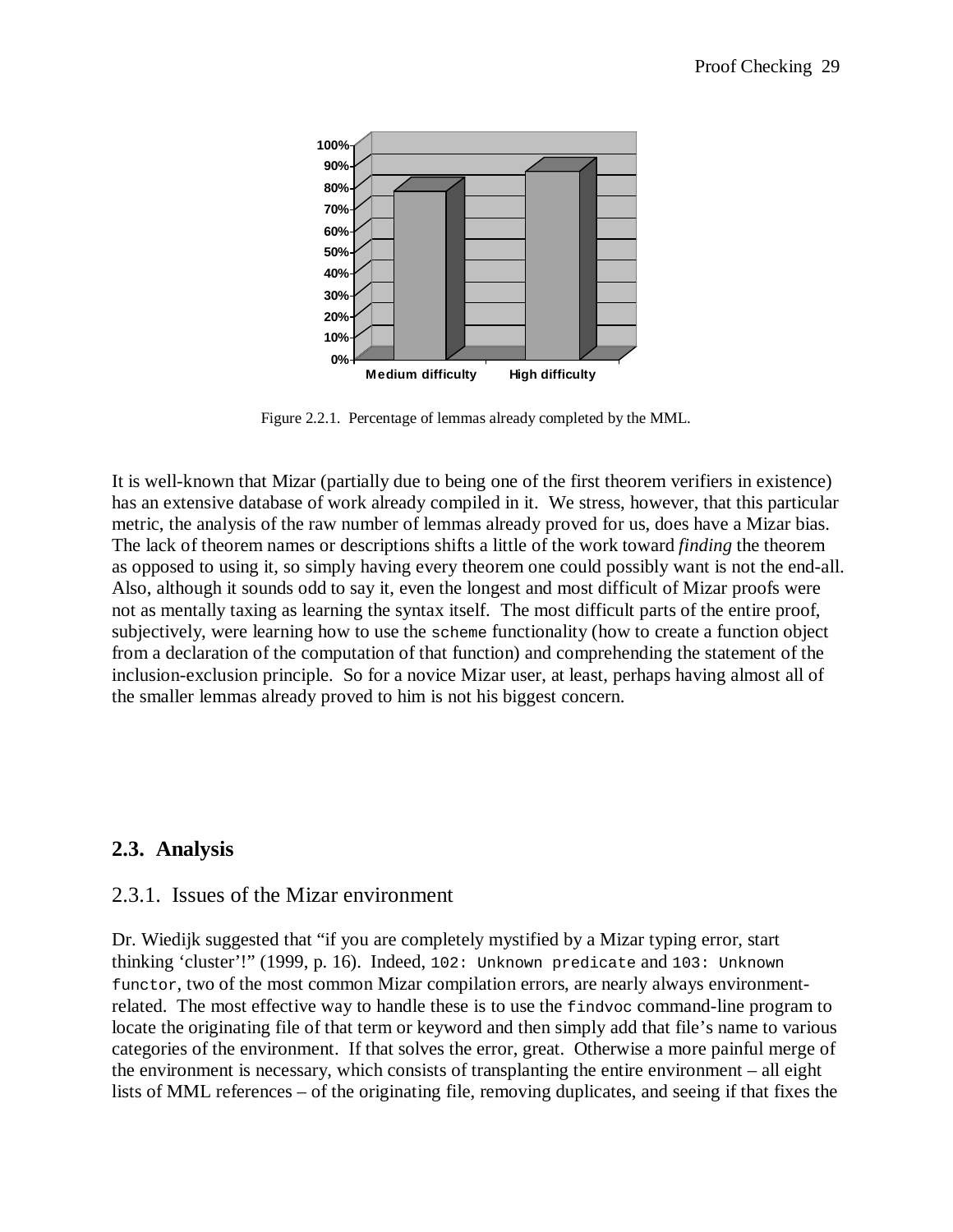problem. Usually it does, and then it is a good idea to follow up by removing excess unnecessary files that were added. This is because order and inclusion matters in some environment directives, especially notations (Wiedijk, 1999, p. 18). I did encounter cases where I had to reorder or remove extraneous references from environment directives to fix errors.

One wonders why Mizar does not adopt the simple package model of modern programming languages such as Java. Perhaps the complicated environment system is needed to keep some consistencies with the underlying theory of Mizar. However, one aspect of the package model that would benefit Mizar is the concept of prefixing package names.

The issue here is that Mizar supports operator overloading. In actual mathematics, one pays little attention to the "types" of variables, but in Mizar, as in most programming languages, types are paramount. For example, the usual notation for power in Mizar is  $\vert \cdot$ , and is defined in different files for natural numbers, real numbers, and complex numbers. In mathematics one does not need to worry as much about making sure one's variables are the proper types when using the power operation with them, but in Mizar, of course, one has to have all the types match up for a proof to compile. This can cause subtle difficulties since Mizar does not identify "which"  $\mid \uparrow$  it is using in a compilation. Is my Unknown functor error occurring because I have not imported the power operation properly or is it because the types of my variables are wrong? It would be nice to be able to write Real.  $\vert \uparrow \vert$  in a Mizar formalization, and perhaps this should even be forced upon Mizar proof writers for their own good.

I encountered this problem when trying to apply CARD\_FIN:67, a statement of the inclusionexclusion principle by Karol Pak.

```
theorem Th67: 
   for Fy be finite-yielding Function,X st dom Fy=X
     for XFS be XFinSequence of INT st 
           dom XFS= card X & 
           for n st n in dom XFS holds XFS.n= 
          ((-1)|^n)*Card Intersection(Fy,n+1)
       holds 
  Card union rng Fy=Sum XFS
```
Figure 2.3.1.1. The inclusion-exclusion principle in CARD\_FIN.MIZ.

In originally attacking the problem, I browsed the MML to learn about this new keyword Sum, referred to in the last line of the theorem statement. GR\_CY\_1.MIZ (a Mizar article by Dr. Dariusz Surowik about cyclic groups) defines a keyword Sum on a structure known as FinSequence of INT.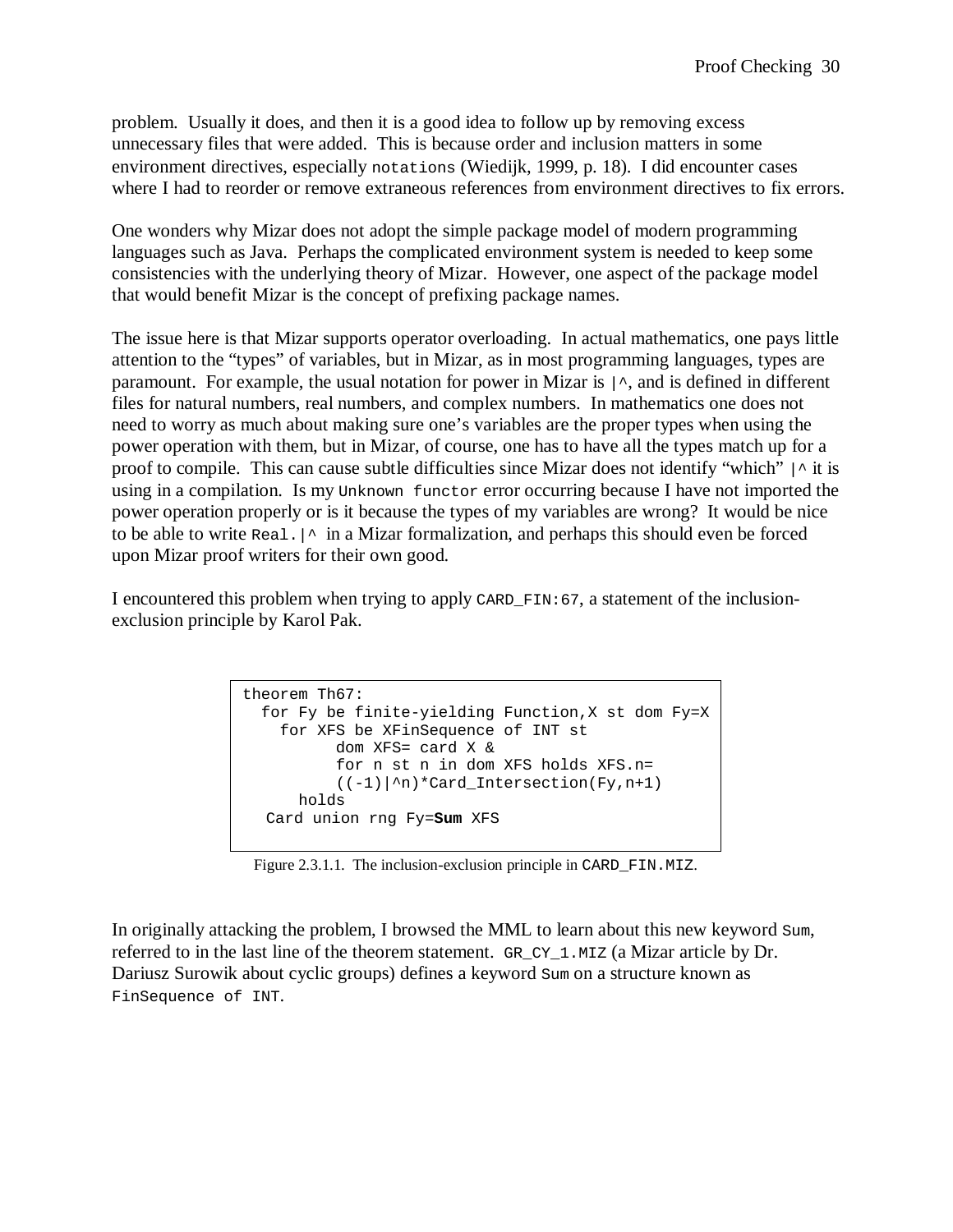```
definition let F be FinSequence of INT;
  func Sum(F) -> Integer equals 
   addint $$ F; 
   coherence; 
end;
```
Figure 2.3.1.2. Definition of Sum in GR CY 1.MIZ.

There are many redefinitions of Sum in the MML, so when I saw this one, FinSequence looked close enough to XFinSequence that I did not press on and try to find an exact match, assuming XFinSequence was a subtype of FinSequence (the statement of CARD\_FIN:67 indicates that the argument to Sum is a variable of type XFinSequence). The two types are not actually related as far as Mizar is concerned. I spent several hours following this wrong track, delving into the definitions of FinSequence and the \$\$ operator referred to in GR CY 1's definition of Sum. before I finally came back and tried to apply my results to the original theorem, which is when I found the typing error. If the author of CARD\_FIN had been able to notate CARD\_FIN.Sum or XFinSequence.Sum, to indicate that he was using his own redefinition of the keyword, I would have avoided that red herring.

#### 2.3.2. Theorem location systems

Clearly, a grep search is not the best way to go about finding out if a theorem or definition has already been proved for us, in either Mizar or Coq. There has already been research into more sophisticated systems of theorem searching. The Alcor assistant for Mizar uses a latent semantic indexing (LSI) algorithm and has been fairly successful in finding theorems using a kind of fuzzy logic. Alcor's search algorithm returns multiple results based on the structure of the theorem query, instead of a simple yes or no answer for an exact match (Cairns & Gow, 2006, p. 9). This would be helpful in locating theorems or definitions whose name is not universally agreed on. For example, when searching to see if there were a Mizar article treating pairwise disjoint sets, I had to try multiple iterations of text search: "empty" cross-referenced with "intersection," "pairwise-disjoint," and "pairwise" and "disjoint" separately, which eventually found that Mariusz Giero had defined the concept as mutually-disjoint in TAXONOM2.MIZ.

Another example I encountered was when trying to find the indicator functions referenced by Wikipedia in the proof of Markov's inequality. I looked fairly extensively for the definition of this concept and did not find it. Later, after having defined the term myself, I was looking for some other definitions when I happened across a strange Ch keyword, which I realized was characteristic function, the term that MML writer had used to define the concept of indicator functions. Characteristic function is a well-known alternate name for the idea and I should have known to search for it, but for some reason it did not occur to me during the original search.

A final example was SetSequences. In this case, there is not even an agreed-upon name for this concept, that of numbering the collection of partition pieces of a simple function. I did not think the concept would have its own term, and the keyword is\_simple\_func\_in, through which I found most of the material related to simple functions, did not reference it. I again found the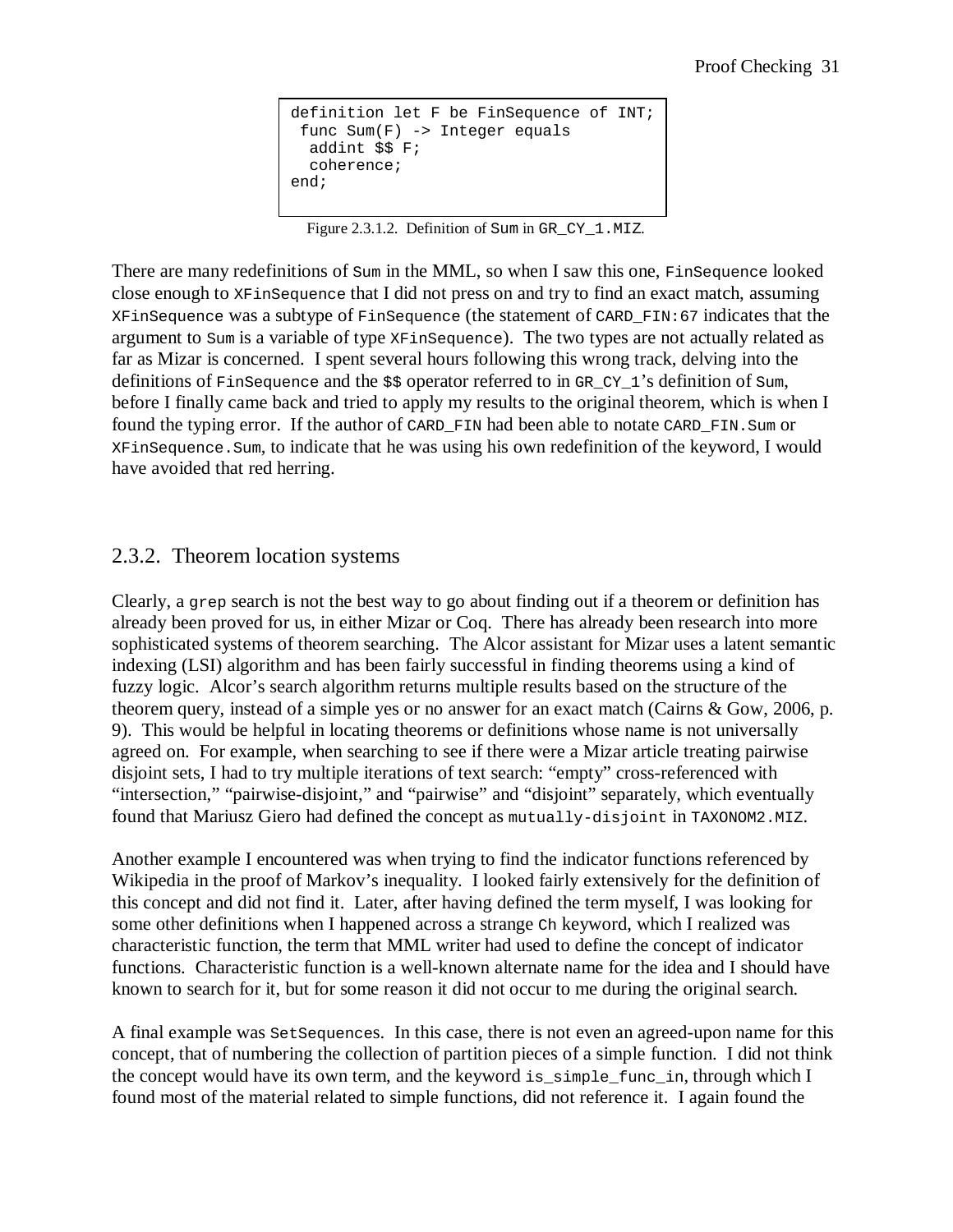term by accident while searching for something else, after already writing the definition of the concept myself and proving results about it. The idea of proving that a function has a finite number of possible values by actually *instantiating* the finite list of partition pieces themselves is beyond the interest of normal mathematicians. How, as a library writer, am I to indicate to potential users that I have created such a thing, since even adding comments will not help as they will have no clue how to begin searching for it?

Dr. Michael Beeson suggests a solution based on the Mathematica® scientific computing software. Mathematica®'s Help Browser is a menu system for locating theorems (or definitions) with an intuitive tree structure. Most mathematicians will agree what category a particular theorem or definition falls in even if they do not agree on what to name it, or how exactly to word its statement. This would help in the case of SetSequence or characteristic functions, because even if the name were unfamiliar to the searching user, Help Browser would present the concept to them incidentally since they are in the right place to see it. The category for SetSequences would be simple functions, for example. This kind of system also separates a library writer from the problem of not being able to put her theorem, definition, or lemma in the expected MML file because that file is already finalized or because she was not the author. That does happen in Mizar, and as Dr. Wiedijk says, theorems "can be in unexpected places" as a result (Wiedijk, 2006b, 33).

| <b>Help Browser</b>                                                                                                                                                                                                                                                                                                                         |                                                                                                      |                                                                     |                        |  |
|---------------------------------------------------------------------------------------------------------------------------------------------------------------------------------------------------------------------------------------------------------------------------------------------------------------------------------------------|------------------------------------------------------------------------------------------------------|---------------------------------------------------------------------|------------------------|--|
| $G$ o To<br>Integrate                                                                                                                                                                                                                                                                                                                       |                                                                                                      | Back                                                                | <b>Hide Categories</b> |  |
| <b>Built-in Functions</b>                                                                                                                                                                                                                                                                                                                   | Add-ons                                                                                              |                                                                     | The Mathematica Book   |  |
| Getting Started/Demos                                                                                                                                                                                                                                                                                                                       | Other Information                                                                                    |                                                                     | Master Index           |  |
| Numerical Computatio ▶ ⊿<br>Algebraic Computatio ▶<br>Mathematical Functior▶<br><b>Lists and Matrices</b><br>Graphics and Sound ▶<br>Programming<br>Input and Output                                                                                                                                                                        | Basic Algebra<br>Formula Manipulation<br><b>Equation Solving</b><br>Calculus<br>Polynomial Functions | D<br>Dt<br>Integrate<br><b>DSolve</b><br>Limit<br>Residue<br>Series |                        |  |
| Integrate<br>■ Integrate [f, x] gives the indefinite integral $\int f dx$ .<br>■ Integrate [f, {x, xmin, xmax}] gives the definite integral $\int_{x=\sin x}^{x=\cos x} f dx$ .<br>Integrate [f, $\{x, \, xmin, \, xmax\}$ , $\{y, \, ymin, \, ymax\}$ ] gives the multiple integral<br>$\int_{xmin}^{xmax} d x \int_{xmin}^{ymax} d y f$ . |                                                                                                      |                                                                     |                        |  |
|                                                                                                                                                                                                                                                                                                                                             |                                                                                                      |                                                                     |                        |  |

Figure 2.3.2.1. Mathematica® Help Browser.

### 2.3.3. Mizar file documentation

Most Mizar files restrict their comments to little more than a one line description of the contents of the file. For example, XREAL\_0.MIZ, an invaluable file for any proof involving real numbers, has the title Introduction to Arithmetic of Real Numbers at the top, and a single comment labeling where in the file begin the definitions of  $min \ \& \ max$ .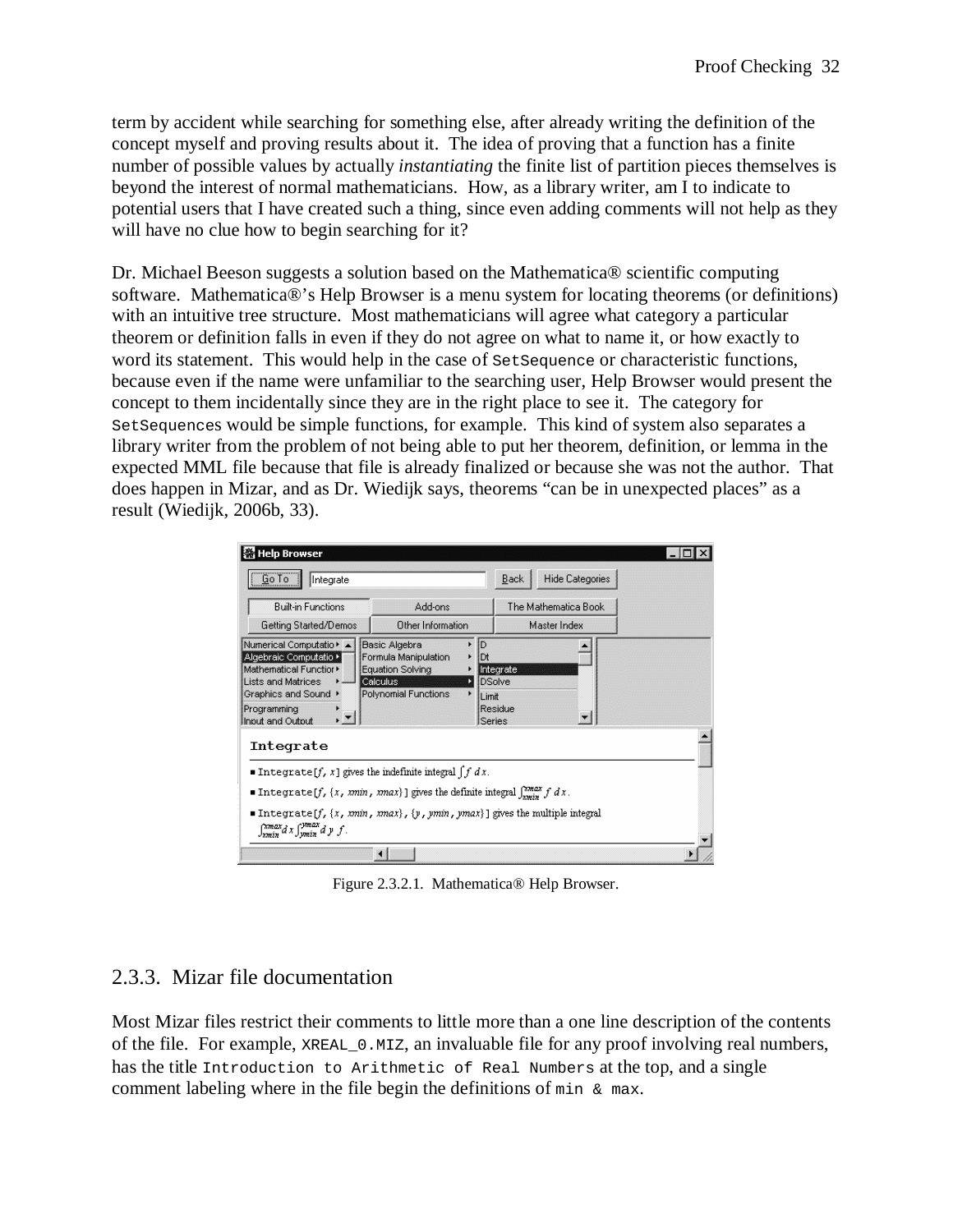Assuming the lack of a more intelligent system for locating a particular theorem or definition, a short title for each theorem and definition would go a long way to both helping a new user get up to speed on the contents of a file and facilitating text searches. The "central" theorem of a file, or very well known ones, actually do often have a heading of this sort. For example, Karol Pak labeled his statement of the inclusion-exclusion principle:

```
:: The principle of inclusions and the disconnections
theorem Th67: 
  for Fy be finite-yielding Function,X st dom Fy=X 
    for XFS be XFinSequence of INT st 
           dom XFS= card X & 
           for n st n in dom XFS holds XFS.n= 
          ((-1)|^h n)*Card_Intersection(Fy,n+1) holds 
  Card union rng Fy=Sum XFS
```
Figure 2.3.3.1. The inclusion-exclusion principle.

Even a more readable statement like  $A$  c=  $B$  &  $B$  is finite implies  $A$  is finite  $(FINSET 1:13)$  could benefit from having the description The subset of a finite set is finite above it.

For complex statements like the inclusion-exclusion principle, once located, the task becomes then to understand what each part of the statement is referring to. A significant part of the "familiarizing with new terms and theorems" portion of the work in Table 2.1.3.1 was decoding the statement of this theorem and learning what each piece meant. The Mizar statement of a theorem is usually more detailed than the colloquial version, and yet each variable usually has a one or two letter name, due to the need to keep expressions fitting on one or two lines. I spent several hours drawing pictures to represent all the layers of bijections between cardinalities and subsets, before I could begin writing any Mizar code involving this theorem.

In fact, there were several instances where I guessed that a certain lemma had already been proved in the MML, but because proving it myself would be fairly straightforward, I preferred to reinvent the wheel instead of assembling text searches and comprehending lemma statements.

### **3. Formalizing Markov's inequality in Coq**

The other major theorem I formalized in Coq and Mizar was Markov's inequality, which provides a loose bound on the probability of a random variable taking on values greater than or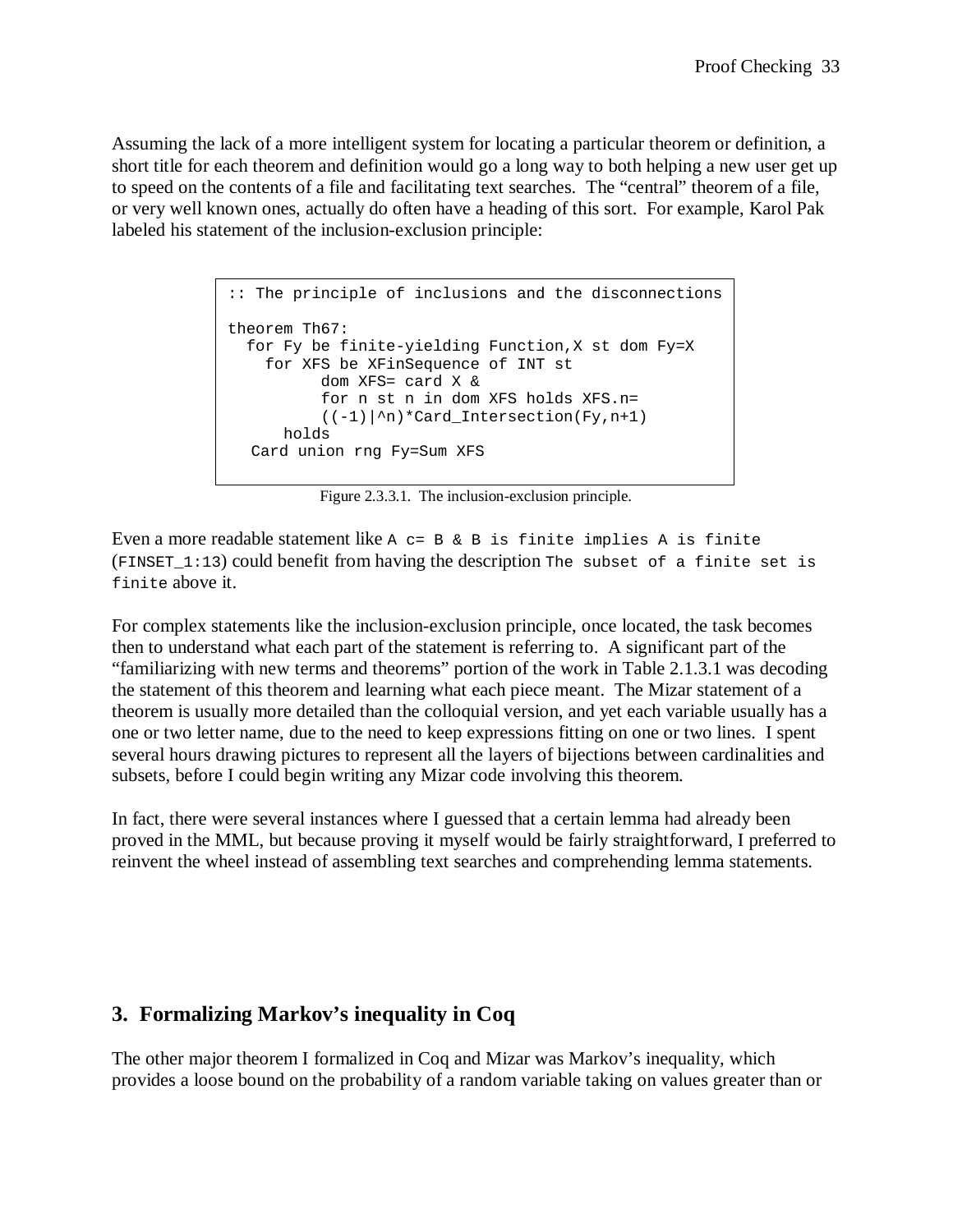equal to some fixed constant. If For a nonnegative random variable *f* and a real number *a*, Markov's inequality states that

the probability that 
$$
f \ge a \le \underline{\quad}
$$
 the expected value of  $f$ .

We do the same analysis of categories for this formalization.

| <b>Category of work</b>                     | <b>Approximate work</b><br>(hrs.) | <b>Percentage of total</b><br>work |
|---------------------------------------------|-----------------------------------|------------------------------------|
| Learning Coq syntax                         | 8                                 | 9%                                 |
| Experimenting with Coq tactics              | 10                                | 11%                                |
| Browsing the user-supplied library          | 12                                | 13%                                |
| Familiarizing with new structures, terms of | 6                                 | 7%                                 |
| library                                     |                                   |                                    |
| Actual formalizing                          | 43                                | 48%                                |
| Planning out actual proof strategy          | 11                                | 12%                                |
| Housekeeping (installing and setting up     | ${<}1$                            | negligible                         |
| Coq)                                        |                                   |                                    |

Table 3.1. Breakdown of Coq formalization time.

The major difference from the proof of the orbit-stabilizer theorem is the cutting down of time spent on learning the new library I needed for this proof, the Coq standard library. Although I was using it for the first time, I used only a small portion, mainly the axioms of and results about real numbers, and the Ensembles section. I used the standard library more often as a model for learning how to write definitions, or ideas for how to work with functions and sequences, than a place from which to take definitions of needed terms. This is because a large part of the proof of Markov's inequality *was* writing the definitions of the basic terms of Lebesgue integrals like sigma-algebras and simple functions, as the Coq standard library does not include these.

# **3.1. Coq file documentation**

Coq libraries mostly try to label their theorems with descriptive names, and the authors of the C-CoRN, Pottier-Stein, and Coq standard libraries included some helpful comments as well. Overall, Coq user libraries seem to have a little more documentation in-file than Mizar MML contributions. This is especially useful for concepts with canonical names. For example, what is a good grep search to find a Mizar lemma stating "for reals x,y,z, x≤y and y≤z implies x≤z," knowing that variable names and whitespace may be different, and the Mizar author may have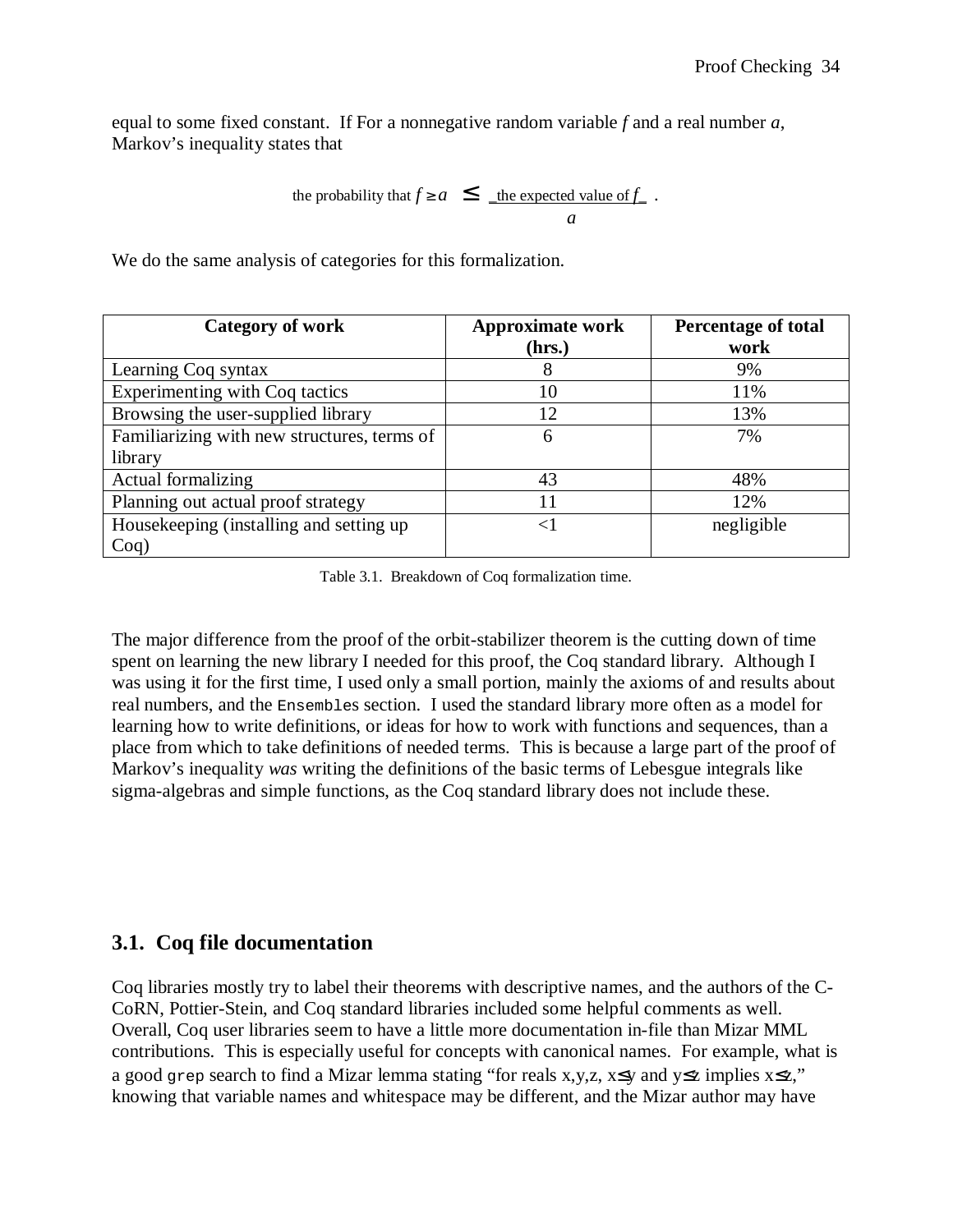used the holds keyword instead of implies? In Coq this theorem can be located instantly by searching for "trans" and picking out the one related to reals, R<sub>le</sub> trans.

For concepts without canonical names, the descriptive theorem titles still help. What I think of as injective the Pottier-Stein library terms distinct, but when searching the Pottier-Stein library, all theorems relating to injectivity have distinct somewhere in the name.

# **3.2. Library incompatibility**

The reason we moved to the Coq standard library for Markov's inequality, abandoning the previous two libraries we learned, was a current problem with the Coq contribution repository. Even though the C-CoRN library I knew had deep support for real numbers, and the Pottier-Stein library had definitions and support for the basic concepts I would use to build measure theory and Lebesgue integrals, including sequences, functions, and predicate treatment of subsets, I ultimately could not use any portion of either in my work.

To do measure theory, I needed a formulation of the real numbers (usually measure theory is defined using the extended reals; however, since we were considering Markov's inequality as it applied to probability spaces, the normal reals would do). Pottier-Stein does not treat reals at all. On the other hand, C-CoRN lacks the notion of predicate subsets, which allows one to define countably infinite collections of sets, a concept needed to define sigma-algebras, in a natural way. (In a predicate subset foundation, a subset is implicitly defined by a predicate that acts like a filter; the sets that pass through the filter, from the original set, comprise the intended subset.) I could not see a clean way to do this with C-CoRN's CSetoid-based class hierarchy. In other words, both libraries lacked one essential piece. The Coq standard library has good support for predicate subsets in its Ensembles files as well as a treatment of reals. I also noticed that it has the Riemann integral defined, which would be useful as a model for how to define the Lebesgue integral later. But this would still mean learning an entirely new library.

The unfortunate part was that I could not simply pull out the predicate subset portion of Pottier-Stein and the real number portion of C-CoRN. I needed to have *one* library which had support for both concepts, because of the incompatibility of each library's foundations. As mentioned before, each of these three libraries build their foundations for set theory (setoids and how to create subsets) from the ground up: Setoid versus CSetoid versus Ensemble. Trying to combine theorems from different ones would be like trying to write a program in C and asking if I could pick a few of my favorite functions from a Java package, and a few from a Visual Basic library. It just does not work; I have to start in C with what support there is for what I need to do, and write the whole program based on that.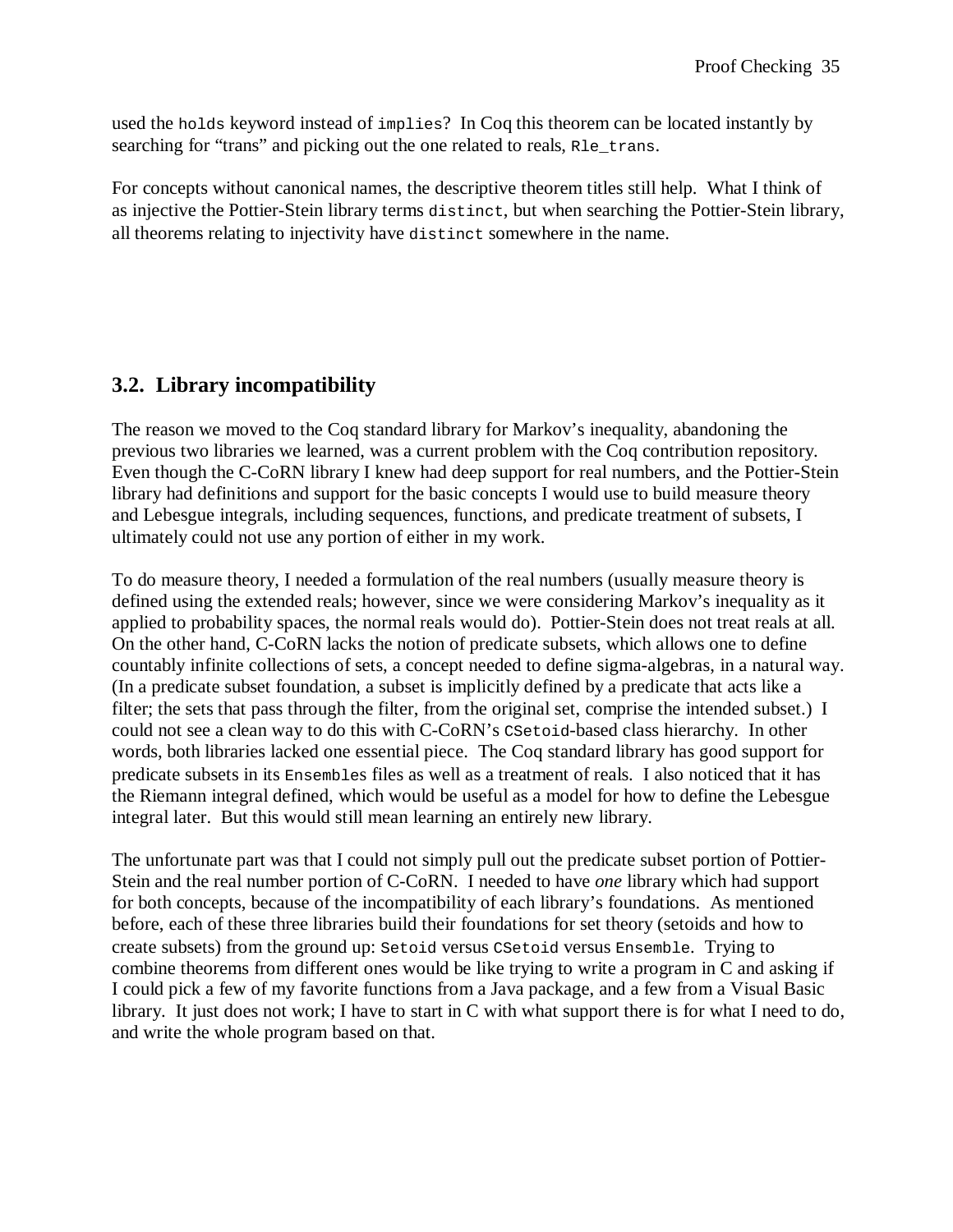## **3.3. Finding out which axioms we've used**

One of the main strengths of Coq, and one of its important differences from Mizar, is its abstract foundation. Mizar has a broad scope in starting from ZF set theory, but Coq goes one level more abstract by beginning with only the most fundamental rules of first-order logic, set theory being just one application of this foundation. An advantage of this is being able to do things like either assume the axiom of choice or not. One simply chooses to invoke the axiom of choice in one's proofs or not, through a variety of formulations like choice, constructive\_choice, and constructive definite description. The only issue is that it is not easy to figure out when looking at others' results and theorems, whether or not *they* used the axiom of choice. To know for sure, one would have to recursively backtrace every lemma or theorem used in a particular proof, searching for any use of one of the axiom of choice's many formulations.

This problem, from the standpoint of the design of Coq, is an easy one to fix. Coq needs a utility that will step through an entire proof and run tree recursion on theorem calls all the way down to component axioms, and see if any of them are a form of the axiom of choice. This process could even assemble the complete list of axioms the theorem depends on. This process may actually tie into Coq's normal compilation algorithm in a natural way.

# **3.4. Coq is more difficult to read**

One of the realizations that came to me after the formalization of Markov's inequality in Coq was the striking difference between Coq expressions and Mizar syntax: how differently expressions written in these two systems "read."

The Calculus of Inductive Constructions' idea of proofs as types has something in common with the programming language Lisp: rapid growth of nested parenthetical expressions, though the mechanism is different. Let me give an example.

Consider a sigma-algebra  $F$ , a "nice" family of subsets of the universe set x. Now, in Coq, if we want to say that a set  $t$  is an element of  $F$ ,  $E$ lement of  $F$  in Mizar parlance, we do this by simply supplying a little proof that  $\pm$  is in  $F$ : probably trivial or assumed as a hypothesis, but necessary to have explicitly named. Suddenly the set  $\pm$  has become a pair ( $\pm$ , $\pm$ ') where  $\pm$ ' is the proof that  $t$  is indeed in  $F$ , and now that pair can be thought of as the set  $t$ , but tagged as type Element of F. Now consider a subset of the sigma-algebra  $F$  called  $T$ . (This is a common setup in many of the lemmas I wrote during Markov's inequality.) So T is also a family of subsets of the universe x; in fact,  $\tau$  is a subset of our sigma-algebra on x known as  $F$ . Now consider our set t from  $F$  again; only this time, we even know that t is in  $T$ , not just in  $F$ . So once again, the pair  $(t,t')$  where  $t'$  is now the proof that  $t$  is in  $T$ , can be thought of as a variable whose value is  $t$ , but has type Element of T.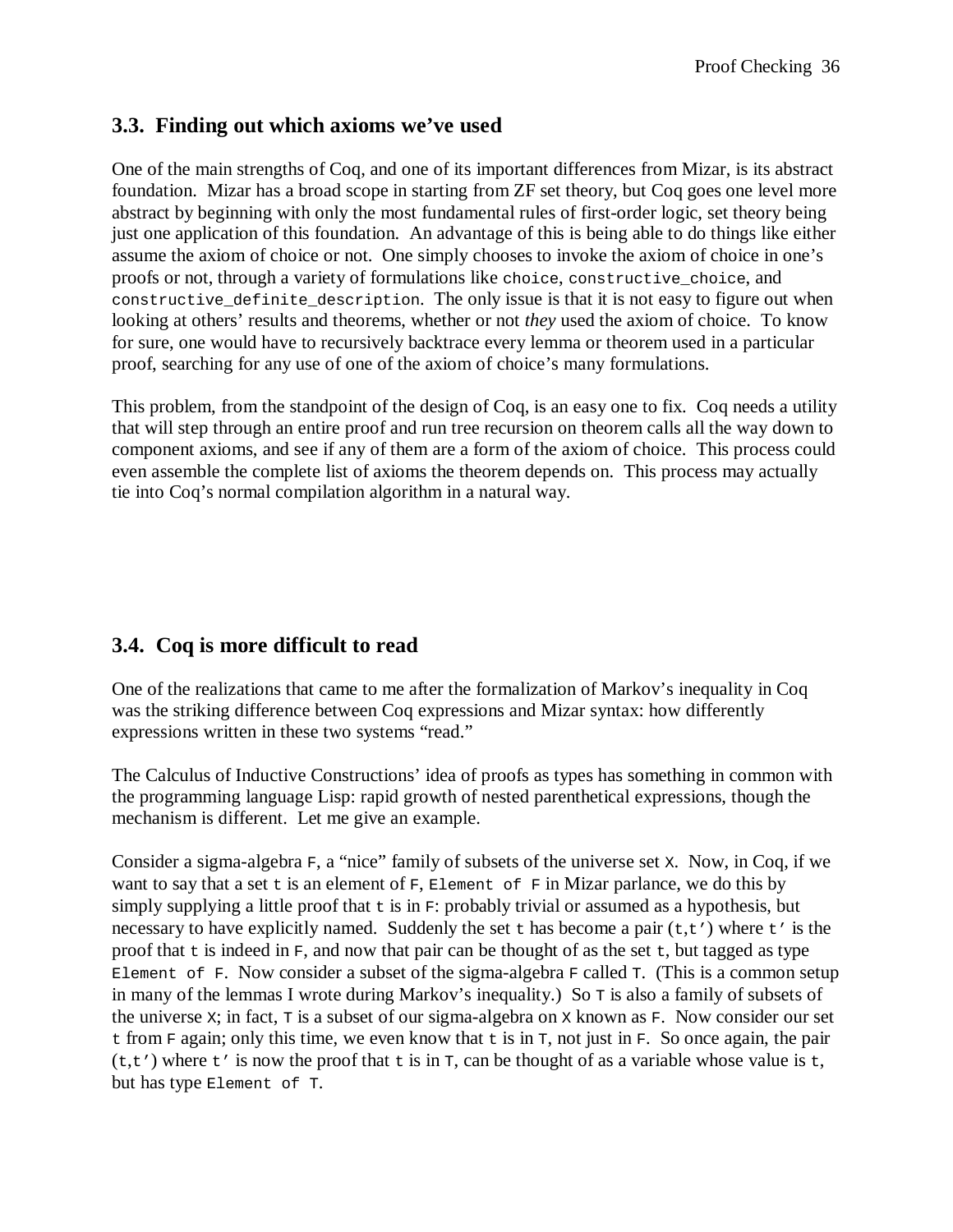Now, suppose I am moving along in a proof, proving various things about  $t$ , and I come to a point where I want to use some theorem that applies to arguments of type Element of F; that is, this theorem is generally meant to be used on elements of the sigma-algebra. Well, in Mizar thinking, or object-oriented programming language thinking if the reader prefers, since F is a "parent" of  $\tau$ , then obviously if  $\tau$  is in  $\tau$  then t is in  $\tau$ ! Should we even have to tell Coq this? Well, in Mizar or most OOP languages one does not, but one must in Coq. Moreover, the proof that  $\pm$  is in  $\pm$ , which we *do* have at the moment, has no obvious way to be "converted" into a proof that  $\pm$  is in F, at least not a nice looking way.

The only way is to create a "proof converter theorem" that takes a proof that something is in  $\tau$ , and outputs a proof that that thing is in F. In the end, the exact Coq syntax one has is  $(T' t t')$ , where  $T'$  is the proof converter, and this triplet is the proof that t is in F. Then, to get the actual item t "cast" to type Element of F, we have  $(t, (T' t t') )$ . That is, we have the original set t, accompanied by a proof that  $t$  is in F. Any element of  $\tau$  cast to type Element of F will look similar:  $(s,(T' s s') )$  or  $(v,(T' v v')).$ 

This is the most direct and proper way to do a type cast in Coq. It is a consequence of the highly structured and exact nature of the Coq proof verifier, and is probably the single biggest culprit in making Coq expressions (and thus, the interactive Coq proof process) difficult to read and follow for humans.

# 3.4.1. A more detailed example

For another, more detailed example of this phenomenon, let us look at what happened later in Markov's inequality. One step in the proof required me to show that for a constant *c*,

*c*×integral of indicator function = integral of  $(c \times \text{indicator function})$ .

My statement of this fact in Coq:

 $\texttt{forall}(\texttt{c:R})(\texttt{c':0<}c),\texttt{lebint\_s}\_\texttt{--}\_\texttt{--}\_\texttt{--}$ u u' u''' u''' n(fun i: **nat=>v i\*c)w**(simple\_P9 \_ n v w S0 S1 S2 S3 c c')(simple\_P10 \_ n v w S0 S1 S2 S3 c c')(simple\_P11 \_ n v w S0 S1 S2 S3 c c')(  $simple\_P12$   $\_$  n v w S0 S1 S2 S3 c c')(simple $_P13$   $\_$   $\_$  F' F'' F''' n v w S0 S1 S2 S3 M c c') E E' = **c\*lebint\_s** \_ \_ \_ \_ \_ u u' u'' u''' n v w S0 S1 S2 S3 M E E')%R.

Figure 3.4.1.1. Formulation of a property of Lebesgue integral.

The bold portion of the lemma is somewhat decipherable as the asserted fact. Lebint  $\overline{s}$  is the Lebesgue integral for a simple function.  $\nu$  is the finite sequence representing the list of possible range values, and w is the associated list of partition pieces. The lengthy expressions simple\_P9 through simple\_P13 are what I did not realize I needed until actually sitting down to write this statement. They are proof converter lemmas, saying that multiplying a simple measurable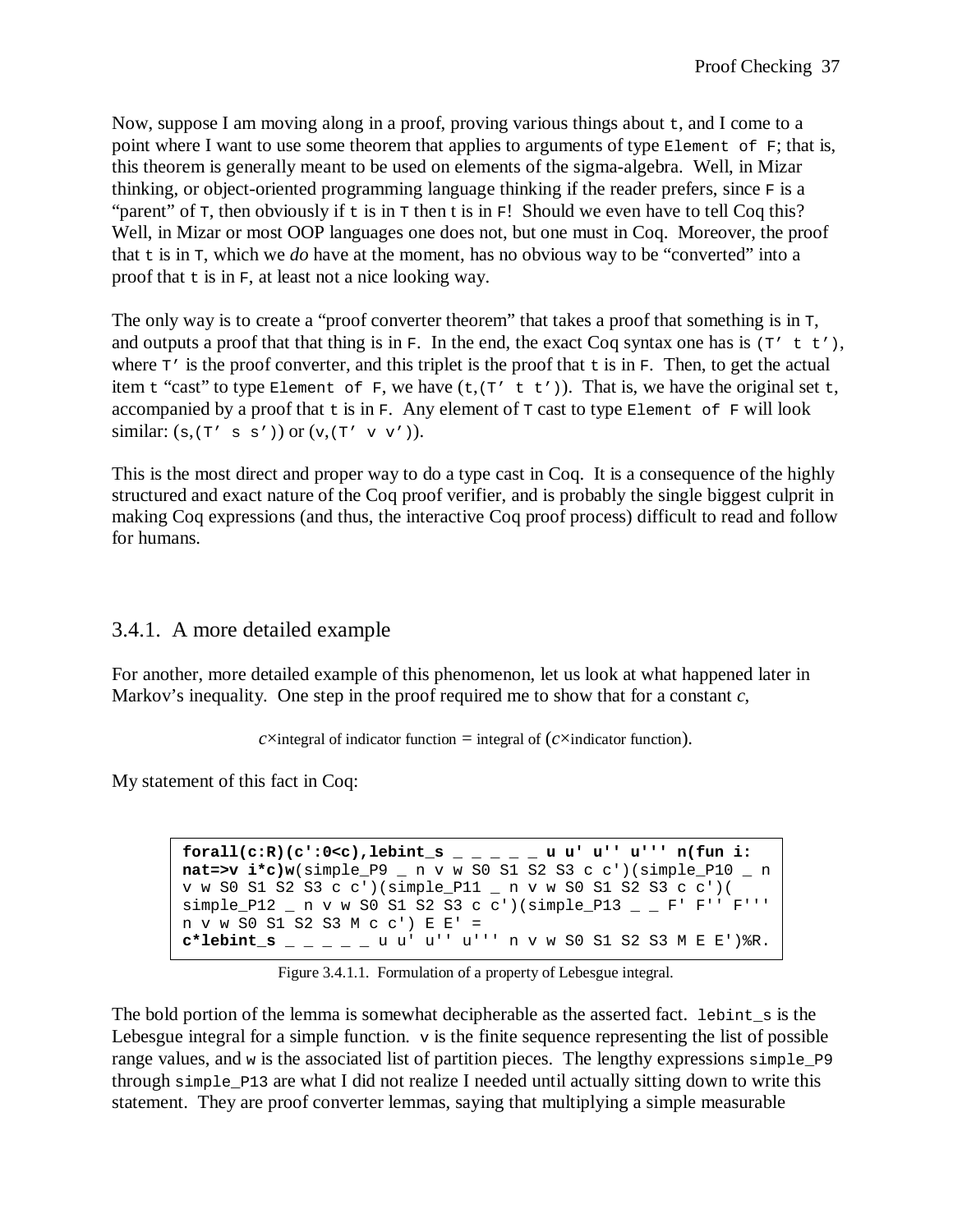function by a constant still preserves the four qualifications for a function to be simple and the one description that says a function is measurable. In other words, these long expressions popped in unexpectedly – when I thought I would be writing simply a statement about a constant and a Lebesgue integral, I failed to see that I would need to include lengthy expressions related to proper typing of arguments.

Imagine what would happen if writing out *those* lemmas necessitated filling in the blanks of more expressions as we broke each hypothesis down to its component basic assumptions, and having to verify each one in turn. This cascade of expressions is, again, the mechanism by which Coq expressions quickly become very large. It happens to a greater degree when one enters the interactive proof of a theorem and begins to unfold the various definitions in the statement to prove and use facts about them. Anyone who uses Coq for a nontrivial application runs into unmanageably large expressions. Figuring out how to do anything with these is one of the most difficult hurdles to overcome in learning how to use Coq. (One way to deal with this issue is by *going around* these large expressions, stepping out of the current situation and defining helper lemmas that simplify pieces of the expression until it is whittled down to a manageable size, at which point one can proceed with the original proof.)

Mizar, like a structured programming language, can hold information about current variables and types invisibly in the current environment or scope and avoids generating large expressions that in a sense try to include the whole environment within themselves. However, this is because Mizar does not seek to support the more powerful and fundamental idea of proofs as types in the Calculus of Inductive Constructions.

## 3.4.2. Implicit arguments

Coq actually does have an attempt at a solution for these large expressions, implicit arguments. After interacting with it, I feel that this is not the final solution, as it creates its own issues. For an example, here is the syntax of the ifdec\_right theorem.

```
Theorem ifdec_right : 
  forall (A B:Prop) (C:Set) (H:\{A\} + \{B\}),
    ~\sim A -> forall x y:C, ifdec H x y = y.
```
Figure 3.4.2.1. The ifdec right theorem from the Coq standard library.

The idea is that it simplifies one level of an if-then expression. Even to a seasoned Coq user, the statement and arguments are difficult to interpret, and I needed to do some testing to figure out exactly what to pass as arguments. However, the use of implicit arguments in this theorem (specified by an earlier directive) makes it extremely hard to use the normal procedure of deducing argument types by guessing and checking. In Coq, learning how to use a theorem usually means invoking it and supplying one's best guess for the arguments, which Coq responds to with typing errors, which one reads to get hints on what to try next. Depending on the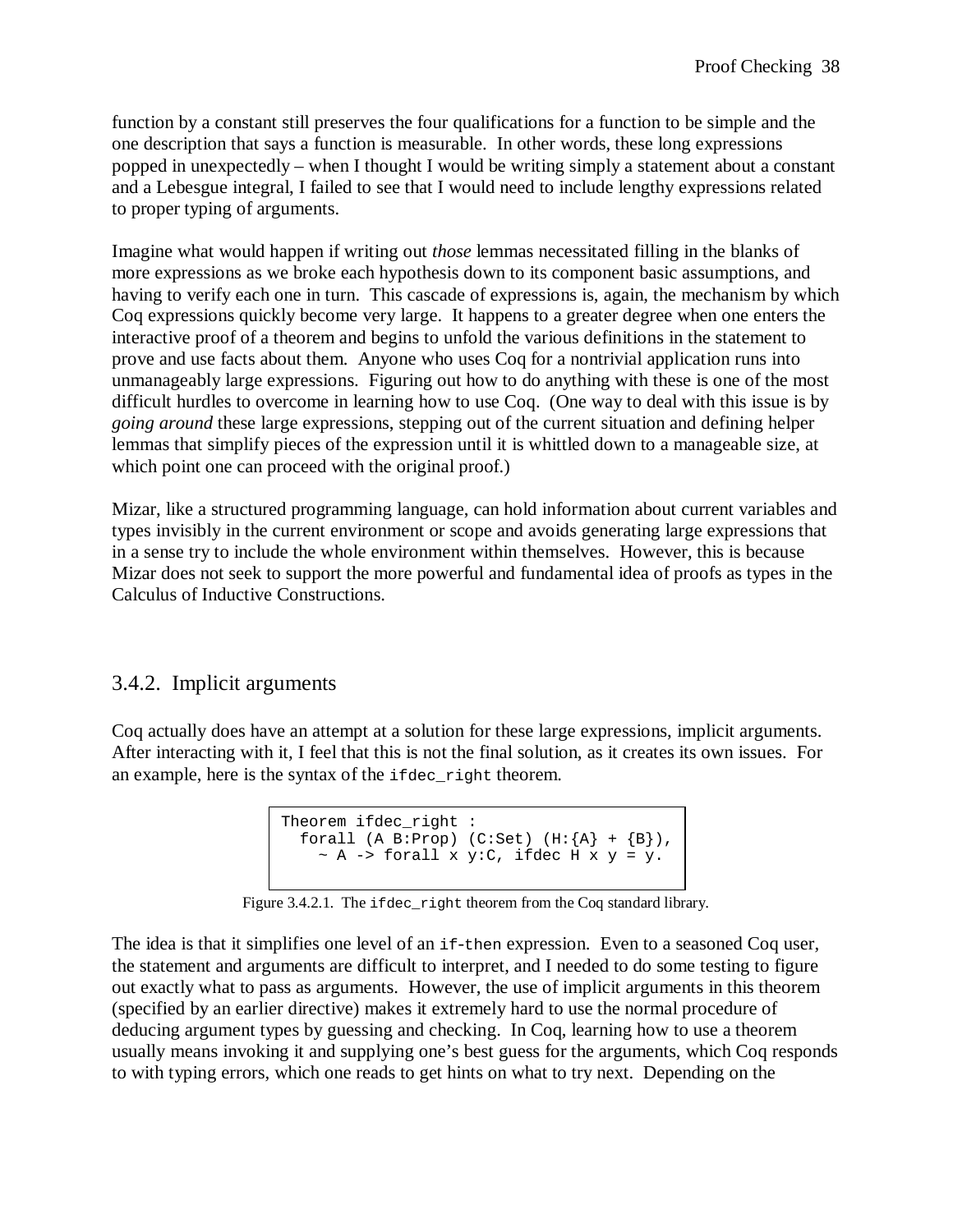theorem, this might take one round of guesses or dozens. This process, while tedious, is at least predictable and methodical, and works.

It does not work as well when the theorem uses implicit arguments. The implicit arguments functionality will fill in certain arguments for the user based on the arguments the user supplies, but Coq's algorithm for deciding which arguments to fill in and when is hard to figure out. It is often not clear what place a particular argument one supplies is going in when implicit arguments are involved. The effect is to multiply the number of combinations of arguments one has to try as well as make the returned error messages harder to take hints from. I remember trying about forty iterations of different attempts at argument lists to the function.

The point of implicit arguments is to let a seasoned user of the theorem input a few less arguments, thus shortening the expression and saving space and typing time. However, without author-written documentation on how to use the theorem, the added frustration for new users is unacceptable. In the end, I actually gave up and wrote a version of ifdec\_right without the implicit arguments specifier, adapting their proof of ifdec\_right to work with the change in convention.

# **4. Formalizing Markov's inequality in Mizar**

We use the same Mizar categories as for the orbit-stabilizer theorem, and see if the proportions of time change as we expect.

## **4.1. Breakdown**

| <b>Category of work</b>                   | Approximate work (hrs.) | Percentage of total work |
|-------------------------------------------|-------------------------|--------------------------|
| Learning Mizar syntax by trial and error  |                         | 8%                       |
| Searching libraries for examples of new   |                         | 2%                       |
| syntax                                    |                         |                          |
| Familiarizing with user-defined libraries |                         | 8%                       |
| Searching for existence of terms and      | 8                       | 10%                      |
| theorems                                  |                         |                          |
| Rote formalizing                          | 48                      | 56%                      |
| Fixing the Mizar environment              | 4                       | 5%                       |
| Logically planning out the proof itself   | 10                      | 11%                      |

Table 4.1.1. Time breakdown of Markov's inequality in Mizar.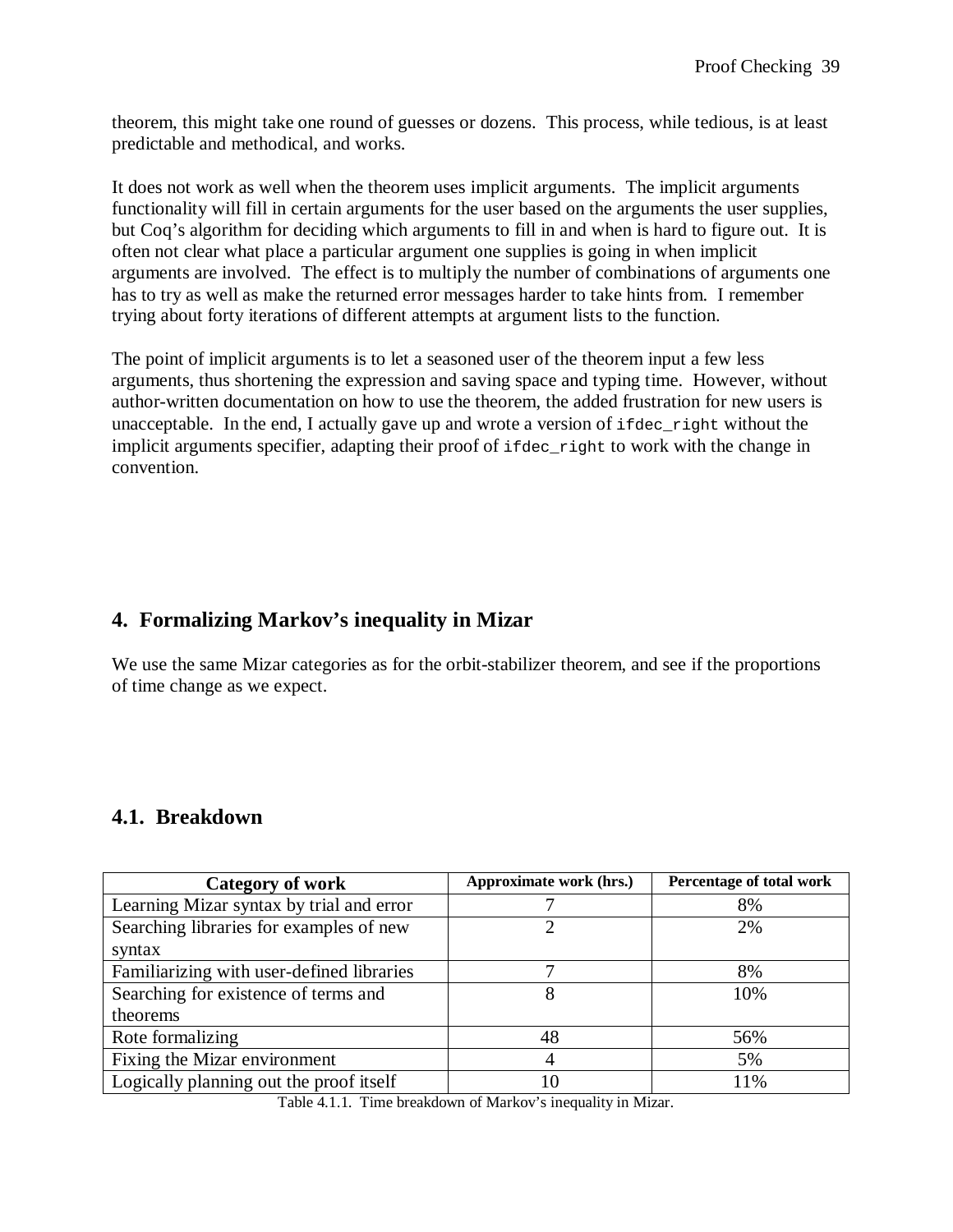As expected, the proportion of time for rote work has increased significantly from the previous formalization of the orbit-stabilizer theorem. This makes sense given my increased experience with many aspects of Mizar, including creating skeletons for inductive proofs and proofs by cases, as well as using Mizar "schemes" and defining functors with deffunc. By a certain point in this formalization, I had solved all those problems several times, so even if I needed to look back at some old examples, or do a little trial and error to refresh my memory, I was confident that I could write the portions of code involving these pieces of syntax without significant trouble. Thus, I file much of the time associated therewith under rote formalization for Markov's inequality, while they were partially or completely new to me during the orbit-stabilizer theorem.

A category that ended up taking the same proportion of time as it did with the orbit-stabilizer theorem was the searching for the existence of terms or theorems in the MML. Again, we note that this category reflects only searching for the term or theorem itself. For example, we might be asking, "Okay, is there a definition for Lebesgue integral?" Or, "Is there a theorem that tells us that every set in a sigma-algebra is necessarily a subset of the universe set *X*?" Looking up these answers is purely the action of doing findstr or grep text searches, employing findvoc, or browsing MML files. To be pedantic, once I went into the realm of trying to *use* or get familiar with the new MML term or theorem, I felt that I had gone into a different category, related to the ease or difficulty of getting up to speed with some new Mizar entity *once I had already found it*. This division allows us to separate two issues with the Mizar system: that of a user-friendly search capability and that of the ease or difficulty with which one can interpret and make use of others' Mizar creations.

It makes sense that the proportion of time should be roughly the same, as my skill with searching out things in the MML plateaued a while ago. This is a skill that one learns early on in one's Mizar career. There is actually a slight drop in the proportion of time; this is either experimental error or a result of being familiar with a slightly larger section of the MML after completing the orbit-stabilizer theorem. That theorem gave me a lot of experience with the MML files about finite sequences and real numbers, which I used often in Markov's inequality.

Looking at the other categories, the results show that the time spent learning Mizar has approximately been cut in half. The two main types of work related to learning Mizar, all of which can be viewed as a one-time cost, are the time spent figuring out how to use new Mizar syntax, which in this formalization mainly consisted of writing term and functor definitions, and the time spent reading and getting familiar with user-defined MML terms and theorems. We notice that the time spent on these categories dropped from 16% to 8% and from 18% to 8%. This is good news, as these percentages are becoming small enough that if one could find a way to partially automate the rote work portions of a formalization, it would have a large effect on the total time required.

For the total time, although the orbit-stabilizer theorem and Markov's inequality turned out to be very different styles of proofs – the orbit-stabilizer theorem was almost pure logical reasoning, while Markov's inequality contained a significant amount of work related to simply defining new terms – the total time was about the same. Markov's inequality tallied 86 hours while the orbit-stabilizer theorem tallied 89 hours.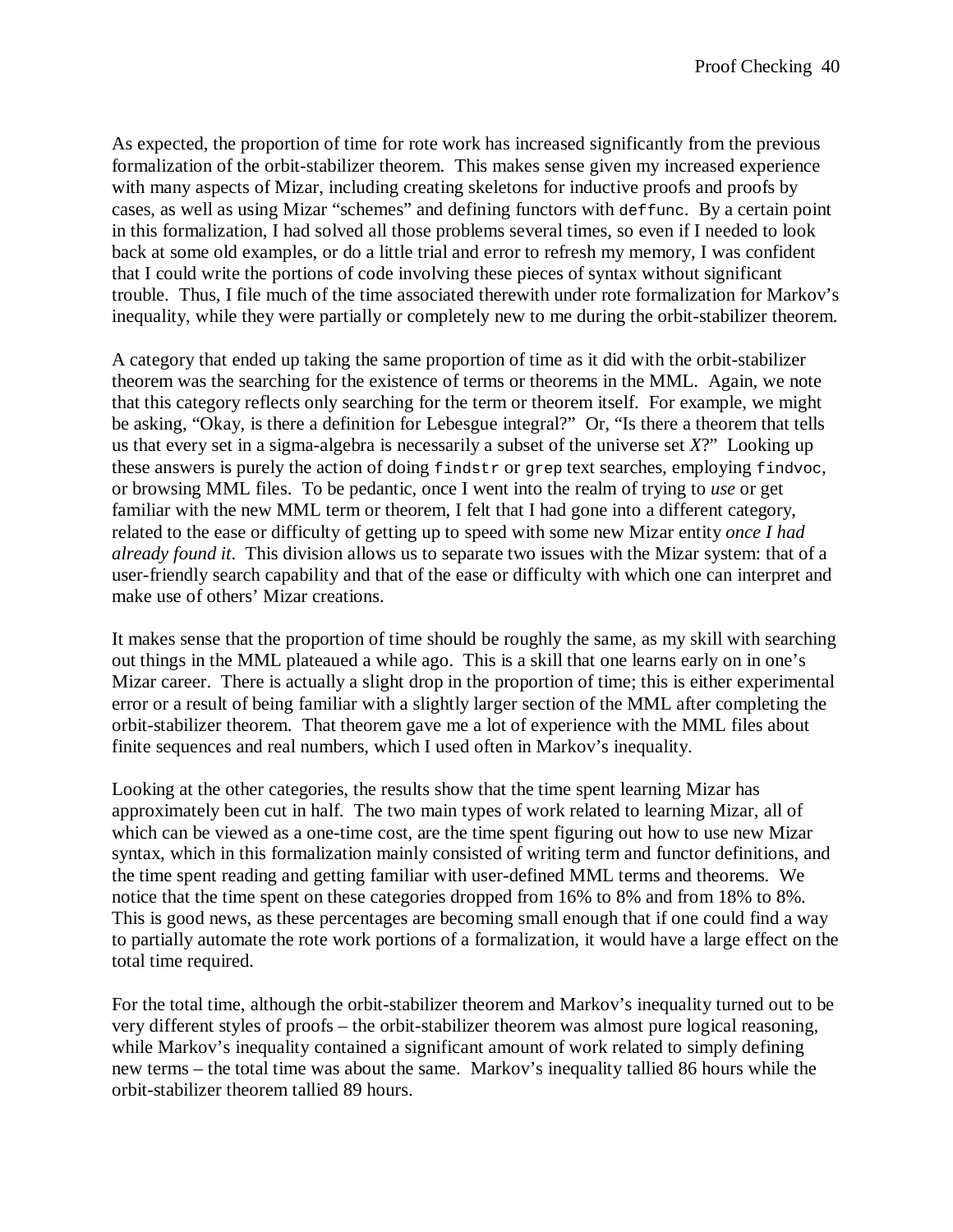At this point, I expect that further exercises with Mizar will have diminishing returns toward improving my proficiency with Mizar. Although there are a few terms and structures of Mizar syntax that I have not yet tried, such as defining records or schemes, I am certain that I can deduce the proper syntax for those with the same trial and error method that has served me well. As for the proofs themselves, I have pretty much established the basic style of approach. First, I try to understand the proof conceptually, writing out a proof in normal mathematical notation. Then I peruse the MML to see what previous Mizar users have proved and defined already for me, browse the associated lists of theorems to get a feel for what facts I already have, and then write a skeleton of the entire proof in Mizar to hash out all the environments, definitions, and typing errors. Once the skeleton is complete, one can then simply pick out lemmas or parts to begin the rote formalizing work, and slowly fill in the proof, gap by gap, until the blessed moment when one runs mizf for the last time and no  $*4$  errors appear in the checker, meaning that as far as the checker is concerned, one's proof is completely valid.

# **4.2. Markov in Mizar analysis: syntax and interface**

We cover a few issues and potential areas of improvement discovered during this formalization of Markov's inequality in Mizar. We begin with syntax- and interface-related issues.

#### 4.2.1. Piecewise functions must be named

I am not sure if this is inherent in set theory, but in Mizar, defining a piecewise function is a tricky process. The best way is to use the func keyword to create a functor (also known as a metalanguage function, as it exists outside of the set theory universe in which Mizar formalizations live) and then use the if-otherwise construction for the separation of cases. (One cannot use the if-otherwise construction outside of a func definition.) Then one must convert this functor into a Function in the Mizar set theory universe by use of FUNCT  $1:$ sch 3. I used this process to define indicator functions as well as two auxiliary piecewise functions that might as well have been nameless, being only intermediaries to details of the proof. My slight quibble with this is having to take up keyword space to name these minor functions.

#### 4.2.2. Mizar theorem numbering

Mizar requires all theorems to be numbered. However, authors of MML files often must revise their submissions as time passes, and insert or delete theorems.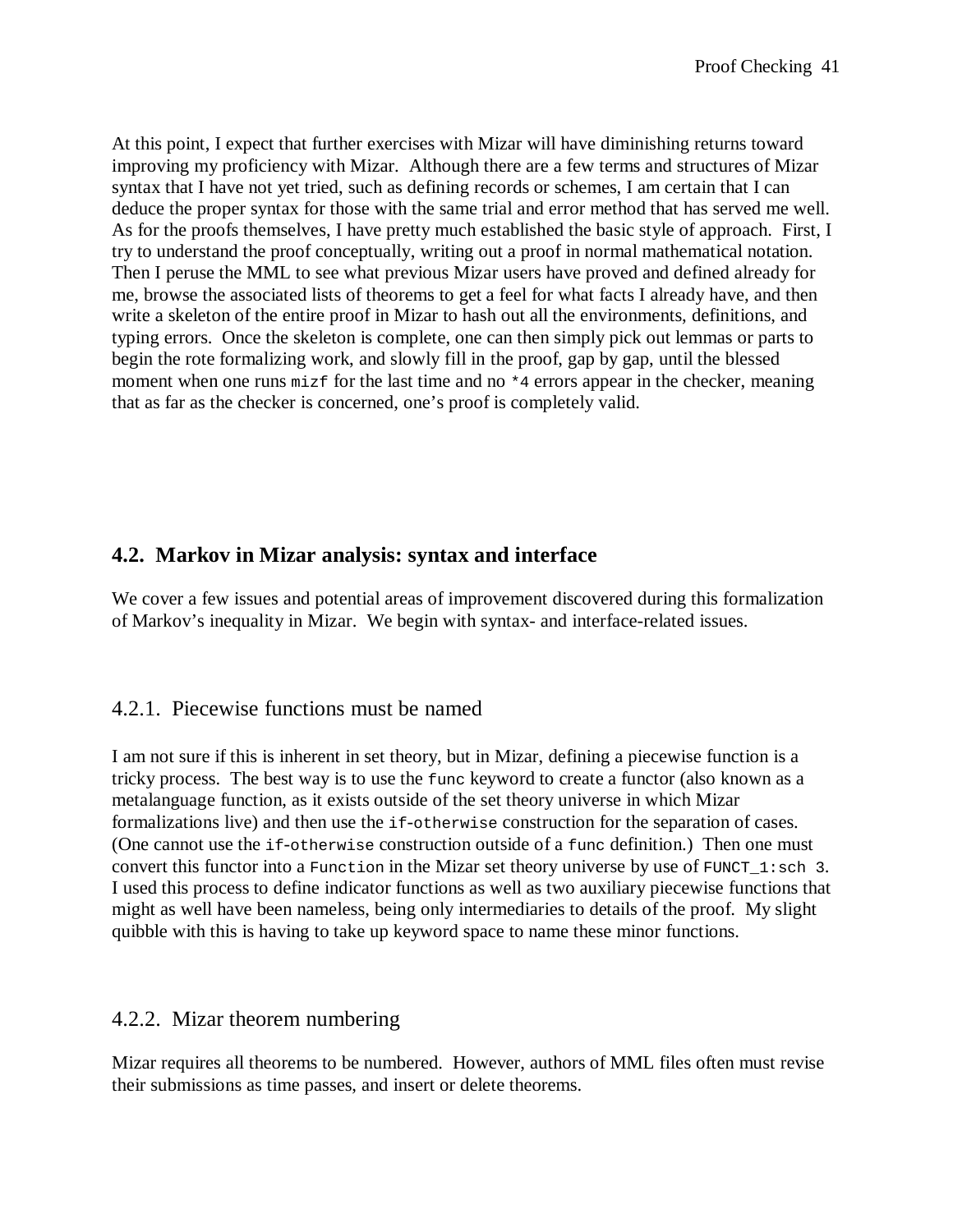When deleting a theorem, Mizar allows one to replace it with a canceled statement. That single keyword takes the place of the theorem, and aside from having to remove all references to that theorem by other files, one needs do nothing else as the placeholder canceled preserves the original numbering of all other theorems. However, it would probably be cleaner to, instead of using the canceled keyword, simply keep the theorem around and change its statement to something meaningless like 0=0 or not contradiction, so that one can do text searches and simply count the number of times the word theorem appears to get to a specific theorem number.

There is currently no good way to insert a theorem into a finished MML file since Mizar theorem numbers are integers; no Dewey Decimal System here. Again, this contributes to newer theorems cropping up in odd places. One is used to going to FINSEQ\_1 for all one's finite sequence needs, and then finds that a useful singleton sequence theorem is located in CONVFUN1.

I see no problem with the idea of numbering theorems in general, as it cuts down on typing long theorem names repeatedly, as is sometimes needed in Coq. Comments could take the place of the descriptive theorem names. To alleviate the theorem insertion problem, MML writers could start numbering theorems by tens, as BASIC programmers of old were taught to do.

### 4.2.3. findvoc does not cover redefinitions

The findvoc utility is good at finding the original definition of a term, quicker than grep or findstr. However, it cannot find redefinitions, and using grep or findstr in this way requires fairly sophisticated regular expressions. Again, Mizar would benefit here from a feature of modern programming environments where an intelligent piece of software compiles a list of all definitions and redefinitions of a particular term and displays them when the user right-clicks the term. One model is Microsoft Visual Studio's dynamic popup interface.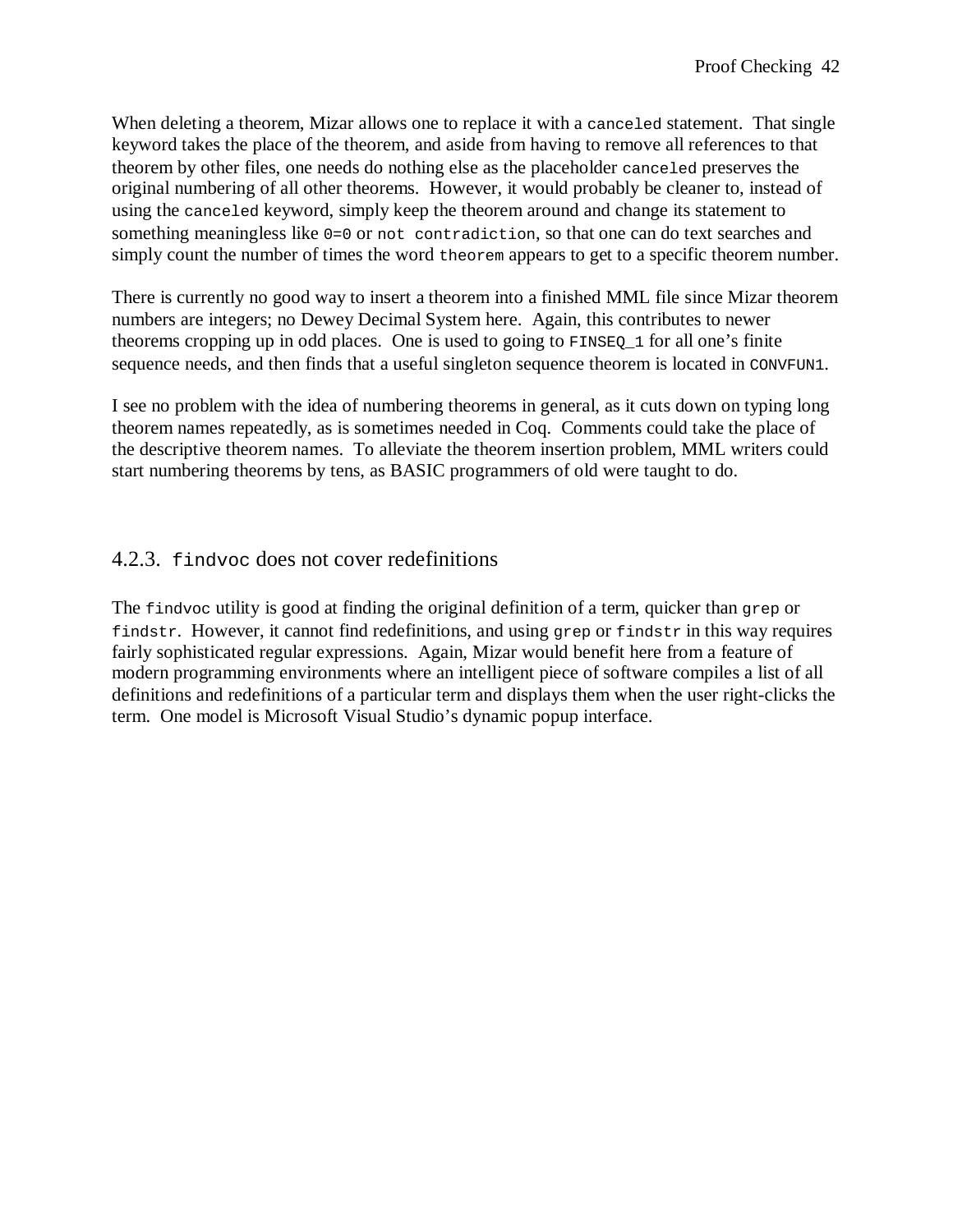

Figure 4.2.3.1. Microsoft Visual Studio dynamic list of all member functions.

Even better would be if that piece of software determined *which* particular redefinition of the term is being used in the context. Indeed, it is often not clear to the Mizar user which version of a term Mizar is interpreting a particular usage as. The most common example, mentioned earlier, is Sum(), which has been defined on many different types over the years. Another example is the innocuous <=, which while only being defined on two major types, reals and extended reals, due to the nature of reals being a subset of extended reals causes many typing errors.

## 4.2.4. Order of hypotheses

One odd discovery was that combining two logical statements with the "&" operator is not necessarily symmetric when expanding a definition. This was surprising because Mizar is usually robust in this regard, for example, when combining multiple statements to draw a conclusion. Let us look at an example involving the union term.

Here is the definition of union in TARSKI.MIZ (Def4):

```
 definition let X; 
   func union X means 
    x in it iff ex Y st x in Y & Y in X;
  correctness; 
 end;
```
Figure 4.2.4.1. Definition of union in TARSKI.MIZ.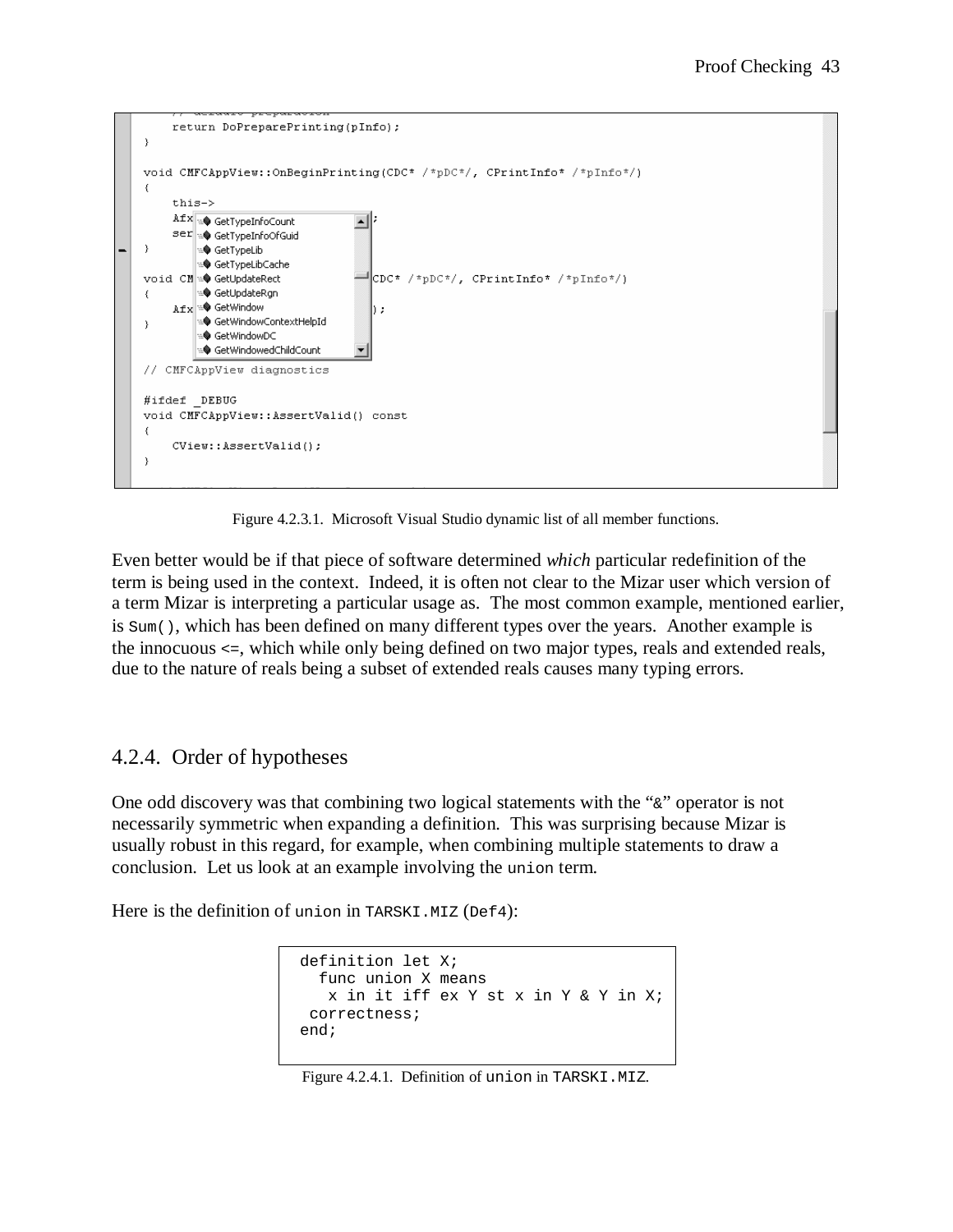Compare the following four usages of the term, only one of which generates an error when compiled. These are direct applications (either unfoldings or collapsings of the exact definition). (The reader can verify these results using a bare-bones environment with just TARSKI in vocabularies, constructors, notations, and theorems.)

> for x,Z be set st x in union Z holds ex Y be set st x in Y & Y in Z by TARSKI:def 4; for x,Z be set st x in union Z holds ex Y be set st Y in Z & x in Y by TARSKI:def 4; ::> \*4 for x,Y,Z be set st x in Y & Y in Z holds x in union Z by TARSKI:def 4; for x,Y,Z be set st Y in Z & x in Y holds x in union Z by TARSKI:def 4;

Figure 4.2.4.1. Reversing the order of hypotheses causes an error with union.

Notice that the order of the two logical parts of the definition of union – that for  $x$  to be in the union of z, there must exist an intermediate set  $\gamma$  in z and  $\gamma$  must contain  $x$  – matters when we are unfolding the definition, but not when we are collapsing it. This would be a good candidate for inclusion in a FAQ about Mizar for new users, if there were such a document. (Coq has one and was a useful reference at all stages of my learning it.)

#### 4.2.5. Order of notations

One troublesome aspect of the Mizar environment lists is that not only must one make sure that one has all the needed files in the lists, but one must occasionally play around with the order of the files. The phenomenon seems to be related to redefinitions. In one occurrence of this issue, a file I was adding to the notations list had to be placed before another specific file to prevent typing errors. This does not bode well for the MML persisting as a single database of all mathematics. With enough layering of redefinitions and cross-referencing of MML files, two files from the MML might become completely incompatible, unable to both be used for a given proof.

Here are the essential portions taken from my larger Markov's inequality file, with which the reader can reproduce the error. The statement about  $x$ ,  $f$ , and  $x$  at the end is not true; it is merely there to showcase the error. The error is that, if  $FUNCT_1$  occurs after  $SUPINF_2$ , one gets a \*102 typing error, which is probably because Mizar is interpreting the expression  $f \cdot x$  as returning the default type set, which does not make sense with the <= (less than or equal to) operator. If FUNCT 1 is placed before SUPINF 2, Mizar returns a  $*4$  logical error, correctly as the test statement is not true, and the fact that Mizar got to this stage of error shows that Mizar accepts the statement as well-typed. In other words, the typing processed properly, and Mizar knows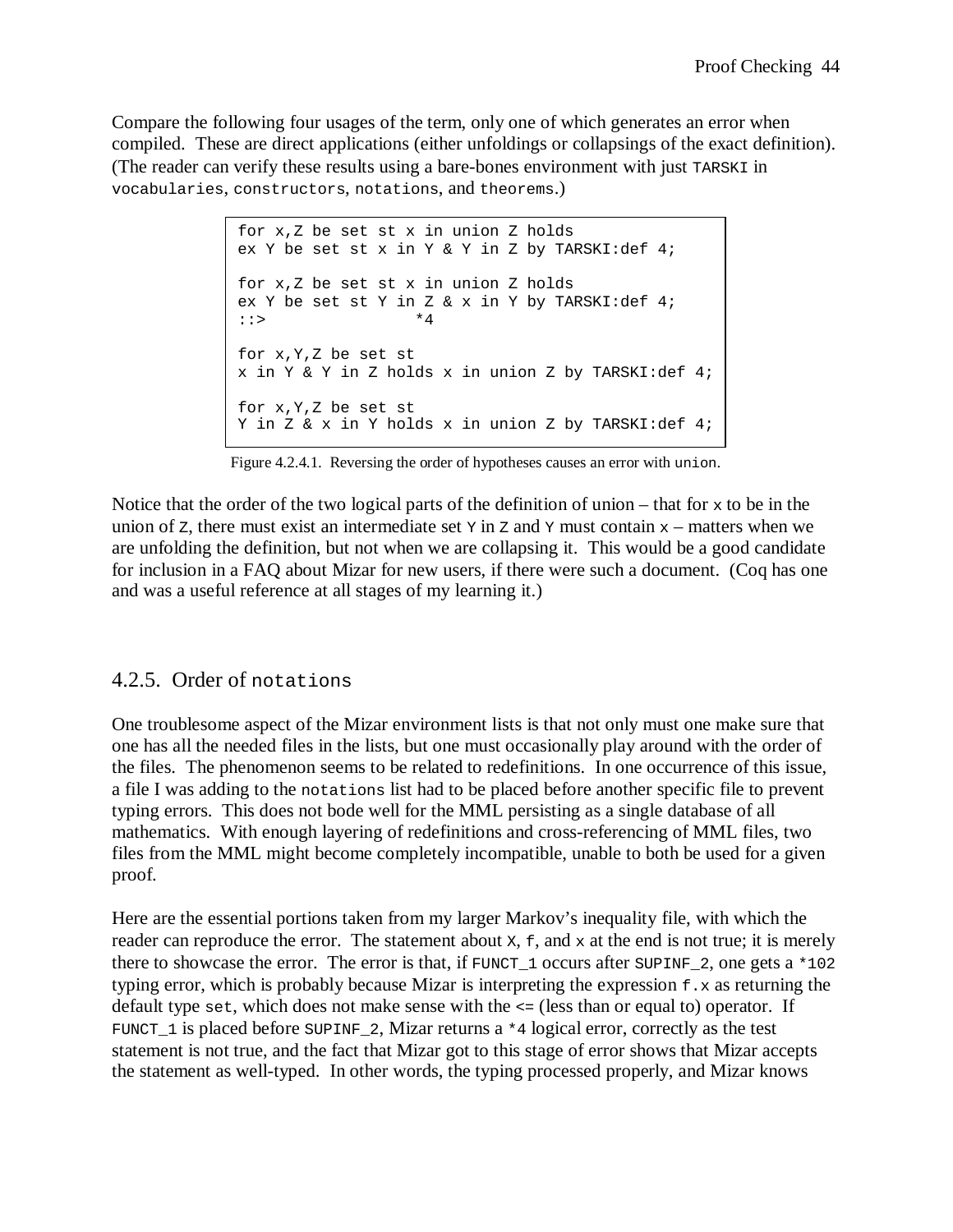that  $f.x$  returns something of type  $ExtrEAL$  (extended real) for which the  $\leq$  operator makes sense.

```
environ 
vocabularies PARTFUN1,SUPINF_1,FUNCT_1; 
notations XXREAL_0,PARTFUN1,SUPINF_2,FUNCT_1; 
constructors MESFUNC3,MEASURE6; 
registrations SUPINF_1,RELSET_1,NAT_1; 
requirements NUMERALS, SUBSET;
begin 
for X be set,f be PartFunc of X,ExtREAL,x be set
holds 0<=f.x; 
::> *102 
::> 
::> 102: Unknown predicate
```
Figure 4.2.5.1. Consequences of the order of the files in the notations directive.

I believe this error is related to redefinitions because SUPINF\_2 redefines the . operator (function notation) to work intelligently on functions that output extended real numbers. This redefinition lets Mizar know automatically that such functions will output objects of type ExtREAL (without the redefinition, the Mizar user would have to do a little proof each time she uses the function to show that the output is, indeed, of type  $\text{ExtREAL}$ ). Hence, placing  $\text{FUNCT}\_1$  after  $\text{SUPINF}\_2$  in notations overrides  $\text{sup}\_{\mathbb{F}_2}$ 's redefinition, and so Mizar goes back to the original FUNCT 1 definition of . where  $f \cdot x$  is of type set, which makes no sense with  $\leq$  (thus the typing error).

```
 func f.x -> set means 
:Def4: [x,it] in f if x in dom f otherwise it = \{\}\;
   existence by RELAT_1:def 4; 
   uniqueness by Def1; 
   consistency; 
end;
```
Figure 4.2.5.2. The definition of the . operator in FUNCT\_1.MIZ.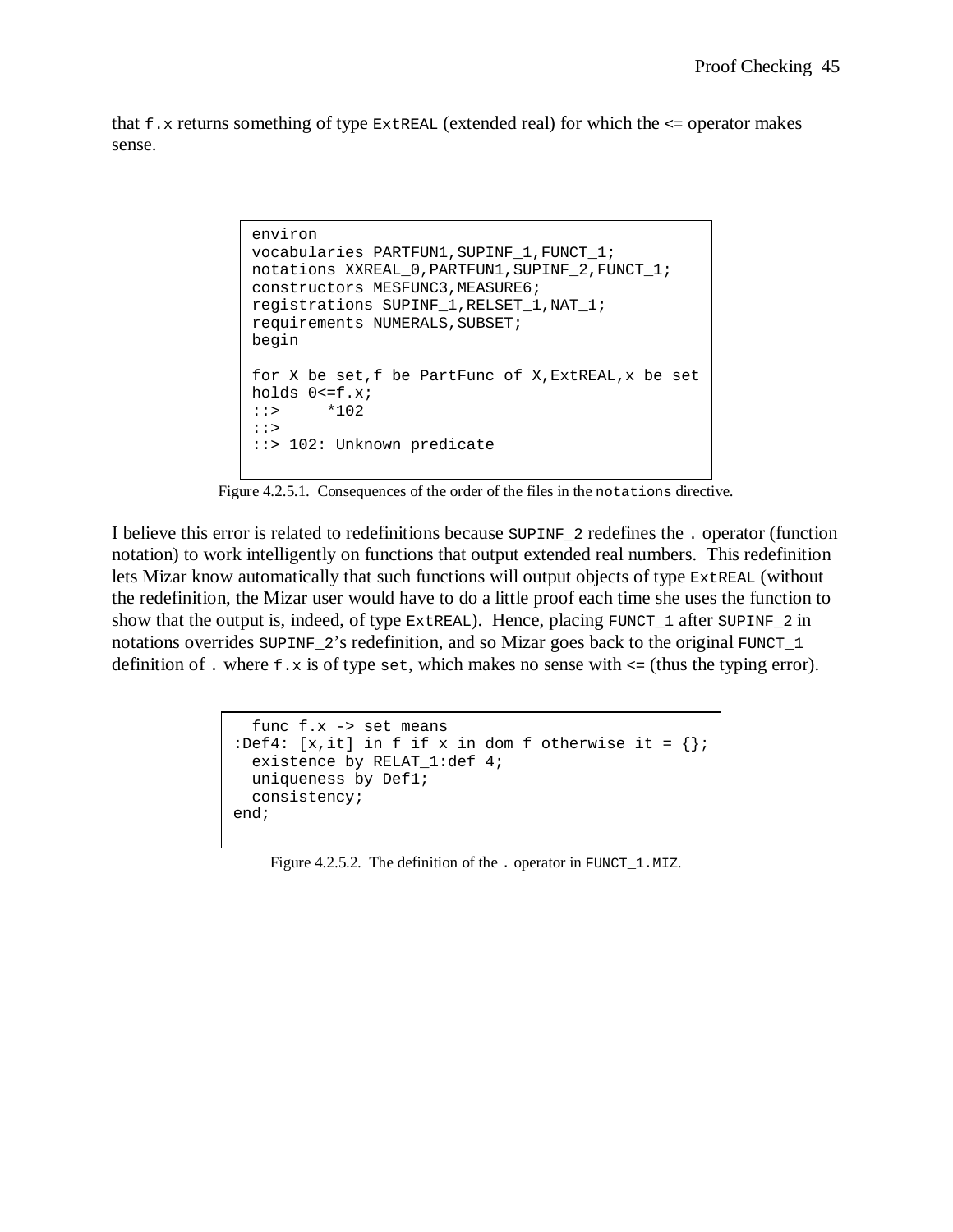```
definition 
   let X be non empty set;
   let Y be non empty Subset of ExtREAL;
    let F be Function of X,Y; 
    let x be Element of X; 
    redefine func F.x -> R_eal; 
coherence 
proof 
    F.x in ExtREAL by TARSKI:def 3; 
    hence thesis; 
end; 
end;
```
Figure 4.2.5.3. The redefinition of the . operator in SUPINF\_2.MIZ.

### 4.2.6. reconsiders do permanent damage

I recall this as one of the most difficult idiosyncrasies of Mizar to uncover overall. The initial error was the common typing-related error \*103.

At least in the environment I was working in, if one reconsiders a variable from type non empty set, to Element of S, then back to non empty set, the variable has been permanently changed. Where previously it was valid in a particular expression, after the change-to-and-back, it generated a \*103 in that same expression.

Here is the actual occurrence in my work, pared down to only what is necessary for the reader to duplicate the error. This code also needs a MARKOV.VOC vocabulary file containing the single line of text Ofsepseq to be placed in the \dict directory, for the definition of the fsepseq term. The different situations have been bolded: before the reconsider to and back from a different type, there is no typing error, only a logical error. Thus, the statement is parsing correctly with the appropriate types. But after the reconsider to and back, we get a typing error, meaning something has irrevocably changed in the variable X. The first part of the code is the environment, the second is the definition of the custom term fsepseq which seems to have a property that makes this strange behavior possible, and the third is the test expression and illustration of the different situations before and after the reconsiders.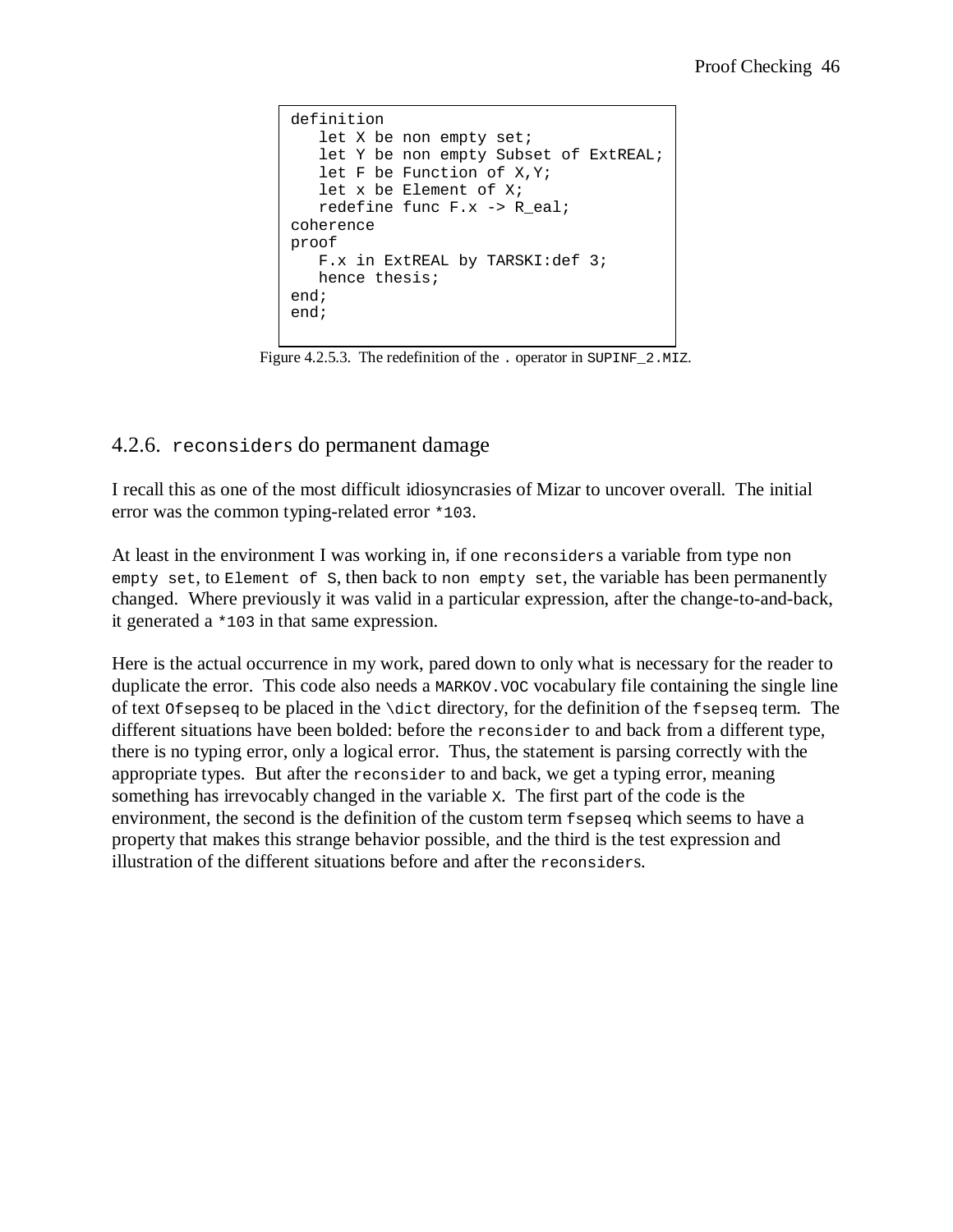```
environ 
vocabularies MARKOV,PARTFUN1,SUPINF_1,MEASURE1,RELAT_1,FUNCT_1, 
  ORDINAL2,PROB_1,MESFUNC2,BOOLE,INTEGRA1,RLVECT_1,MEASURE6,ARYTM_3, 
  TARSKI,COMPLEX1,ABSVALUE,FINSEQ_1,MESFUNC1; 
notations FUNCT_1,XBOOLE_0,XXREAL_0,ORDINAL2,RELAT_1,PARTFUN1,PROB_1, 
  SUPINF_2,MEASURE1,REAL_1,SUBSET_1,FUNCT_2,MESFUNC2,TARSKI,MESFUNC3, 
  SUPINF_1,EXTREAL1,MEASURE6,RELSET_1,NAT_1,COMPLEX1,FINSEQ_1,MESFUNC1;
constructors MESFUNC1, MESFUNC3, MESFUNC2, EXTREAL1, MEASURE6, REAL 1;
registrations SUPINF_1,RELSET_1,NAT_1,SUBSET_1,NUMBERS,XREAL_0; 
requirements NUMERALS,SUBSET,BOOLE,REAL,ARITHM; 
theorems PROB_1; 
begin 
definition 
let X be non empty set; 
let S be SigmaField of X; 
let M be sigma_Measure of S;
let f be PartFunc of X,ExtREAL such that 
 for x be set st x in dom f holds 0 < =f.x;
let a be Real such that a>0; 
let n be set; 
func fsepseq(X,S,M,f,a,n) -> set equals :Def4:
 \{x \text{ where } x \text{ is Element of } X: f.x>=a\} \text{ if } n=1otherwise \{x \text{ where } x \text{ is Element of } X: f.x \leq a\}coherence; 
consistency; 
end; 
for X be non empty set, 
S be SigmaField of X, 
M be sigma_Measure of S, 
f be PartFunc of X,ExtREAL, 
a be Real 
st (for x be set st x in dom f holds 0 \le f.x) & a>0 holds 0=0 proof
let X be non empty set;
let S be SigmaField of X; 
let M be sigma_Measure of S; 
let f be PartFunc of X, ExtREAL;
let a be Real; 
assume A0:(for x be set st x in dom f holds <math>0&lt;f.x)</math> & a.s.fsepseq(X,S,M,f,a,0)=0; 
::> *4
reconsider X as Element of S by PROB_1:43; 
reconsider X as non empty set; 
fsepseq(X,S,M,f,a,0)=0; 
::> *103
0=0;hence thesis; 
end; 
::> 
::> 4: This inference is not accepted 
::> 103: Unknown functor
```
Figure 4.2.6.1. A reconsider followed by its reverse causes a permanent change in a variable.

This is another example of an error that I resolved through trial and error, but for which I could not figure out the underlying reason. It may have something to do with the fact that the original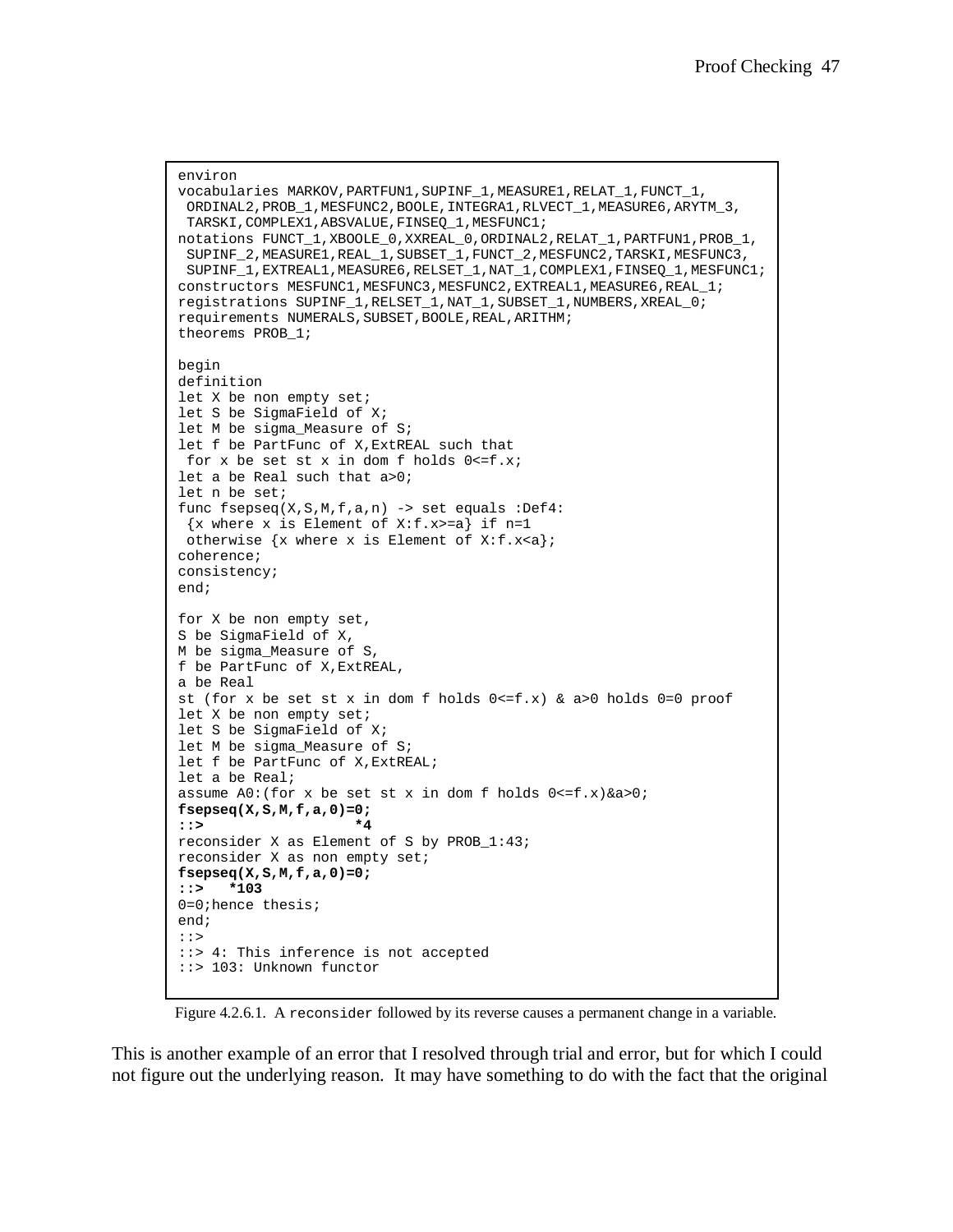type, non empty set, is a two-part type: it contains a main type, set, and an attribute, non empty. Perhaps some attribute information is lost through the two reconsiders.

### **4.3. Markov in Mizar analysis: matters of style**

#### 4.3.1. Syntactic sugar

The MML seems to define many new types and predicates just to shorten Mizar phrases or make Mizar statements more closely resemble English mathematical statements. In some cases, userdefined types and predicates do clarify code. are\_Re-presentation\_of and is simple func in have a clearer purpose than an ordered list of subsets of the universe set  $X$ and an ordered list of extended-real values.

But what about Function of A,B and PartFunc of A,B? Why not stick with the already existing terms dom and rng and say  $f$  is Function & dom  $f = A$  & rng  $f = B$ , if that is precisely what Function of A,B means? That is completely clear and needs no new looking up of definitions and flipping back and forth between files.

One reason for the proliferation of terms may be that Mizar has trouble linking multiple logical steps together in a single justification. Mizar's automatic reasoning can occasionally surprise, but overall I have learned to break arguments down into the smallest possible steps. Let us look more closely at what Mizar can and cannot do.

```
consider x,X,Y,Z be set; 
AI:x in Xi;
::> *4 
A2:X c= Y;
::> *4 
A3:Y c= Z;<br>::> *4::> \blacksquareB1:X c= Z by A2, A3;
::> *4 
B2:X c = Z by A2, A3, XBOOLE_1:1;B3:x in Y by A1, A2;
B4:x in Z by A1, A2, A3, XBOOLE_1:1;<br>::> *4\star 4
```
Figure 4.3.1.1. Mizar's automatic reasoning capability.

We examine the Mizar subset operator,  $c =$ , and what Mizar implicitly knows about it and how well it reasons with it. We have three hypotheses, A1, A2, and A3, and try a few test statements,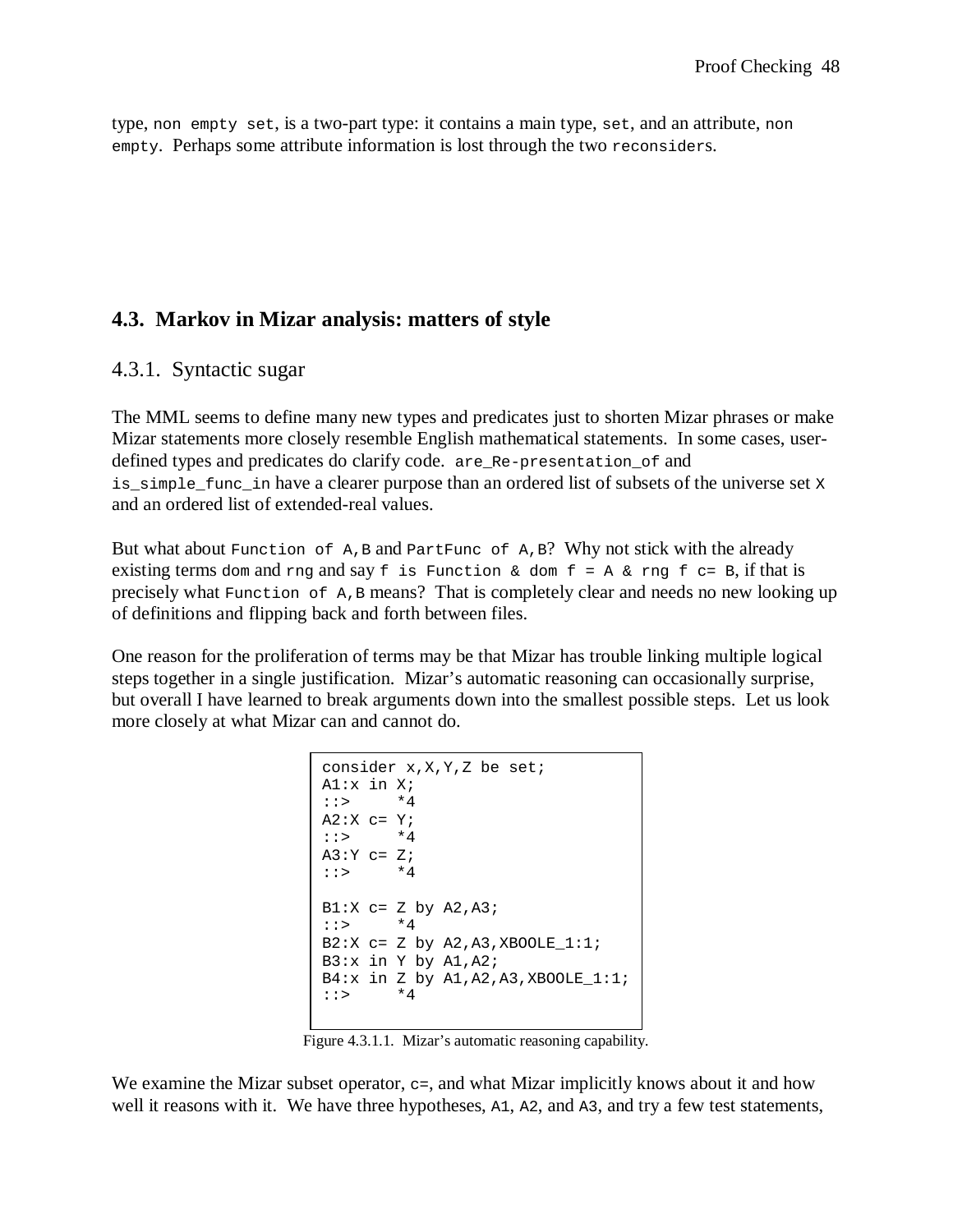B1, B2, B3, and B4. The failure of the first statement, B1, may be surprising to a new Mizar user. Transitivity of the subset operation is not implicitly known by Mizar; it is proved in the theorem XBOOLE 1:1. So B2 does not generate a logical  $*4$  error, while B1 does. B3 is an example of the kind of two-step reasoning that Mizar *can* do. Beyond a trivial logical step like replacing a term with its exact definition (a common single step in Mizar), here Mizar actually combines two separate facts in a creative way. Or does it? If one looks at the definition of  $c =$  in TARSKI.MIZ, one sees that Mizar is simply directly applying the definition of  $c =$  here, nothing creative.

```
definition let X,Y; 
  pred X c= Y means 
   x in X implies x in Y;
  reflexivity; 
 end;
```
Figure 4.3.1.2. The definition of  $c = in$  TARSKI.MIZ.

 $B4$  is a true attempt to get Mizar to make a two-step logical jump. We know that XBOOLE 1:1 combined with the facts  $A2$  and  $A3$  is enough to justify that  $X \subset Z$  in this example. Adding  $A1$ as another hypothesis produces the exact same scenario of directly applying the definition of  $\sigma$ = that Mizar knows without needing to cite any special theorem in B3. However, trying to do both of these steps at once fails: B4 gets a \*4 error.

Seeing the level of detail Mizar needs explains why Mizar proofs are so long. This may be the true reason for having a lot of terms. The terms are not to make Mizar look like English mathematical writing; they are for unifying the many small hypotheses and variables of a mathematical concept under a single term such as "simple function" so that we may then write *clusters* about simple functions. Clusters cannot operate on groups of many small hypotheses; they are one-to-one relationships. If  $s$  is a simple function, then this cluster says that it has some property. If s is a simple function, then this other cluster says that s has some other property. But are clusters really worth it?

## 4.3.2. Clusters considered harmful

Clusters are the only way to expand Mizar's ability to reason *implicitly*. They do so in two ways: they use a hierarchical structure similar to inheritance in object-oriented programming, giving the illusion that Mizar knows more about transitivity that it really does (we saw an instance of its limits in the above example), and they outright tell Mizar rules for making logical jumps.

For the hierarchical structure, consider that a Finsequence (finite sequence) is a Function, and a Function is a Relation. When we start applying theorems that ostensibly deal with Relations directly to FinSequences, it feels like Mizar is employing logic on multiple fronts at once, reasoning about transitivity (knowing that FinSequence is a Relation) while at the same time applying a theorem. This is an example of how clusters allow Mizar to seem to elide many steps into one step. But really, Mizar is doing nothing special. That theorem about Relations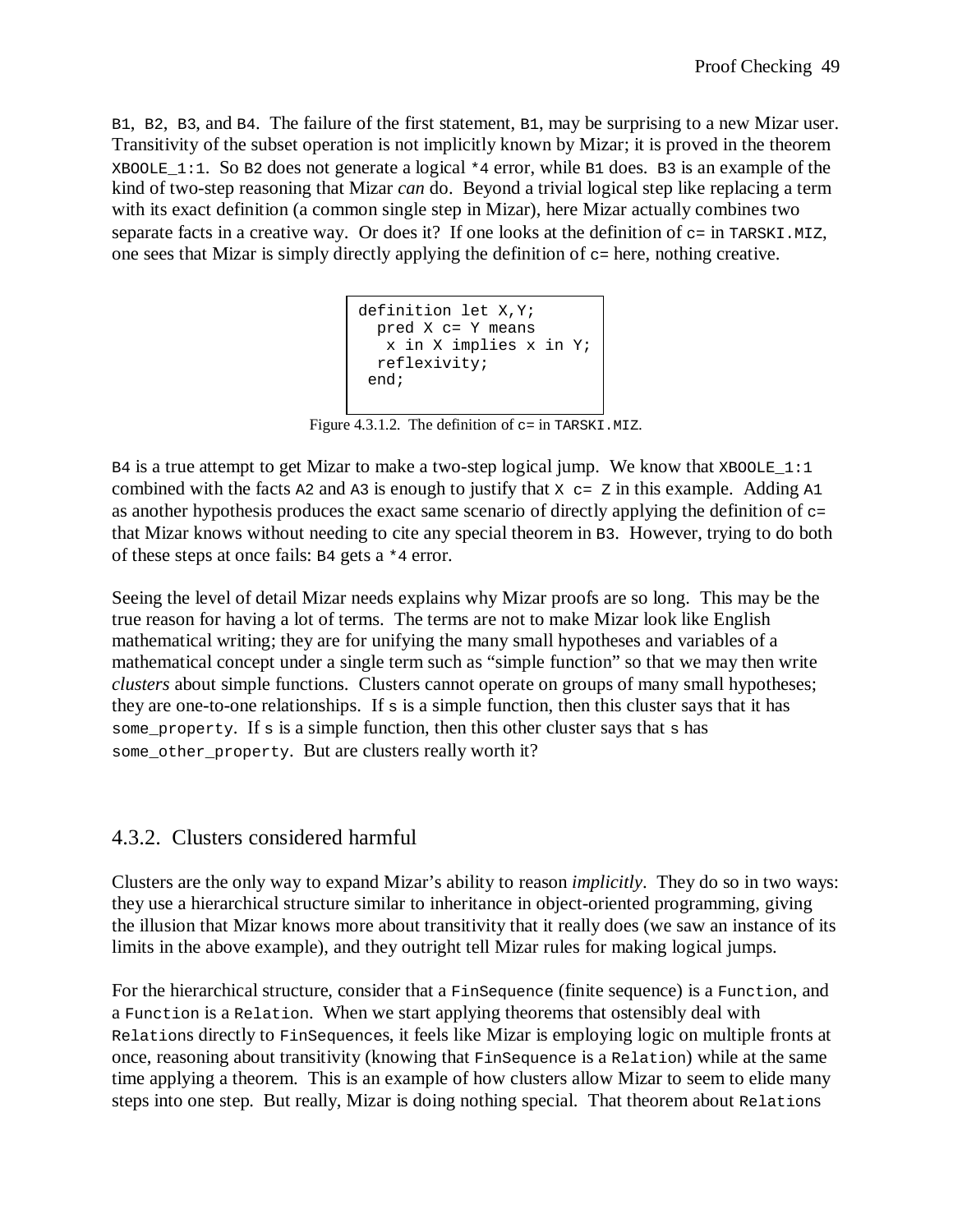only applies to my FinSequence because I was asking something about dom and rng, basic properties of Relations, and FinSequence, if that term had never been defined, would just be another conglomerate of a dom and  $r_{\text{nd}}$  and some pairs – a Relation is exactly what it is. Mizar needed no logic to do this; it only seems like Mizar is reasoning because we have labeled identical things with different names.

Where clusters really *do* elide multiple steps in one is when the third type of cluster is used (Wiedijk, 1999, p. 10). This kind of cluster is essentially a theorem that has been stamped with a note to Mizar to try to use this theorem automatically whenever it sees the type on the left-hand side. For example, the cluster  $sigma_Field(C) \rightarrow sigma-additive$  compl-closed non empty from MEASURE4.MIZ allows one to state that one's sigma-algebra is non empty in one's code without any justification. Now we see why clusters operate only on specific types, and hence the ultimate reason for types existing at all. They are to give Mizar an easier time with knowing when to try to apply which clusters. If we did not have clear, succinct labels of Function and FinSequence, Mizar would have to try to apply hundreds of clusters on every statement, and it would run very slowly (Wiedijk, 1999, p. 10).

So clusters require the existence of types. Types, as a side effect, do eliminate a significant amount of writing in any proof. If types like Function were not defined, and we kept long assumption lists such as f is Function & dom  $f = X \& rng f c = Y$  in their place, whenever we applied a theorem we would take up many lines simply citing to Mizar that, indeed, every single one of these twenty-seven or so hypotheses is satisfied by the environment we are currently in, before we could get around to actually using the theorem.

Still, Mizar proofs are already long and detailed, and having to type in even more steps, tedious as it sounds, is preferable to the trouble of looking up a dozen new definitions several times, until the definitions are finally burned into memory from sheer repetition, for every MML file one builds upon in one's proof.

Another argument against types is that they obscure the nuts and bolts of mathematical concepts, making it harder to convert between types. One must spend time unrolling layers of definitions, proving equality of underlying basic parts, and then recompiling the basic parts into the new type. This happened when I failed to find the SetSequence type on an initial search for helping me define the partition piece list for a simple function. I found the SetSequence type later, by accident, after already defining the partition piece list myself. I considered trying to write a lemma that would convert my creation into a SetSequence, so that I could use a useful theorem on SetSequences, but after some analysis I judged that it would be easier to write the theorem for my own partition piece list from scratch. The proof was fairly long, but it was still comparable to the work I would have had to do to convert to the set sequence type.

A problem with clusters themselves is that they introduce unreliability. At one time, I was trying to figure out how to show that if x is real, then  $|x|$ , the absolute value of x, is real also. Searching the MML, I found a cluster in COMPLEX1: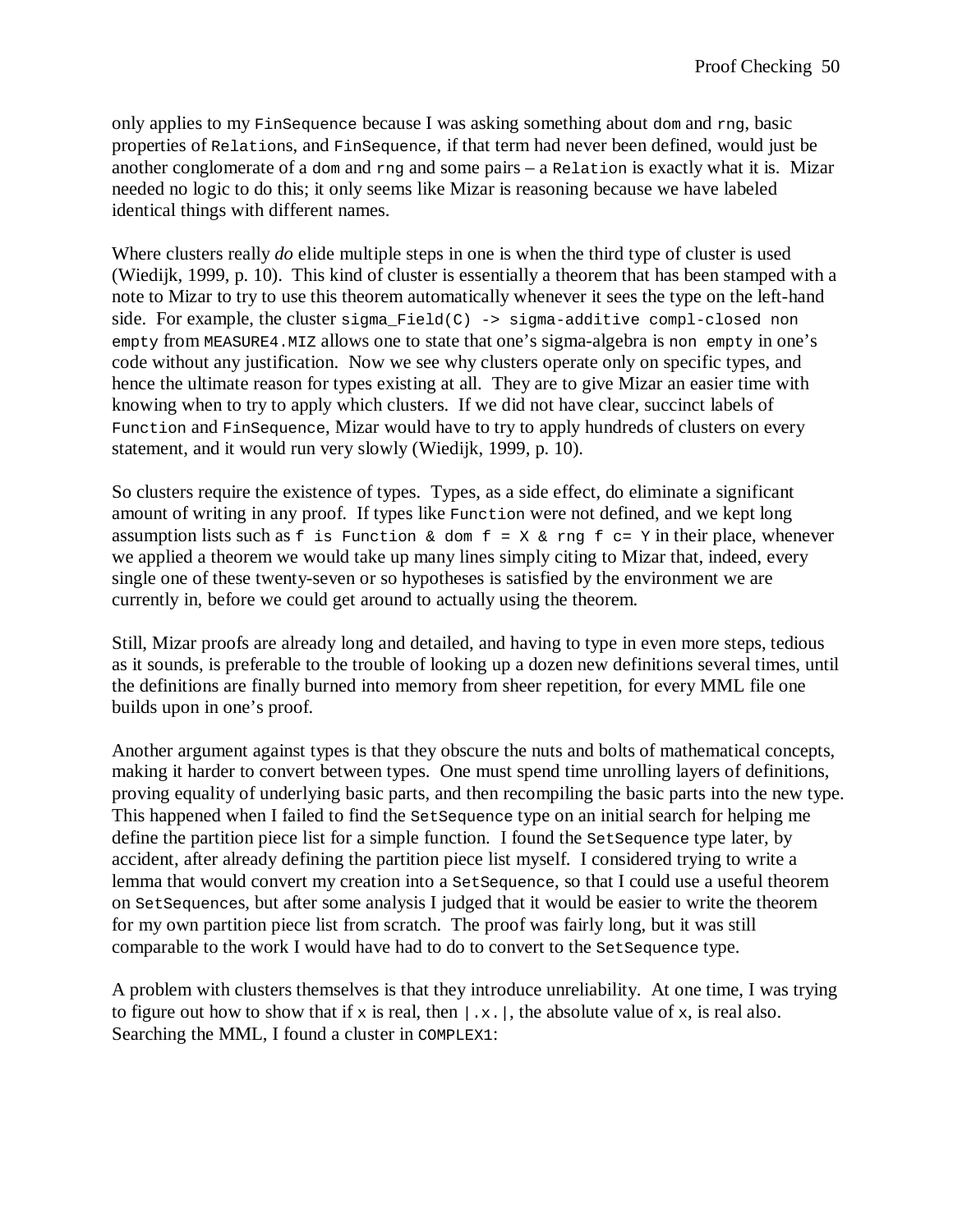```
registration let z be complex number;
  cluster |z.| \rightarrow real;
```
Figure 4.3.2.1. A cluster from COMPLEX1.

Since any Real is also a complex number, I attempted to use reconsider to cast  $x$  to complex number, and then presumably the cluster would take care of the rest. However, trying to cast  $x$  to complex number created environment errors, and I did not feel like modifying my environment at that point, having recently resolved issues with ordering some of the lists. I went to look for a workaround.

Now imagine if Mizar were really bare-bones: no clusters, no types, just predicates. This particular step would have been simple. There would be a theorem that said for  $x \le x$  in REAL holds x in COMPLEX and a theorem that said for z st z in COMPLEX holds  $\vert .z. \vert$ in REAL, and these kinds of modus ponens applications never fail in Mizar. It would be nice if every time one went to apply some logic involving a cluster, one had that degree of assurance.

The idea of this simplified system comes from Coq, where one works with basic predicates and equality almost exclusively, and one gets used to applying many small obvious logical steps to minute parts of data structures, instead of thinking in broader human terms that resemble Mizar clusters.

## 4.3.3. Operator overloading and mistaken identities

The single largest avoidable issue that I encountered during this formalization was the issue of operator overloading. Convenient in programming languages, in proof verification it seems to create a lot of trouble with little benefit.

Here is a particularly confusing example. In measure theory, we have the idea of a universe x and a sigma-algebra S which is a set of "nice" subsets of that universe X. From here we can talk about "nice" functions which are S-measurable. That simply means for any subset of the range of the measurable function, the preimage of that set will definitely be in S. Put another way, all preimages are well-behaved.

Some measure theorists apply the term measurable to sets as well to mean that the set is a member of the sigma-algebra, in keeping with the idea that the sigma-algebra contains all sets that behave properly with the measure function. The authors of MESFUNC1 define the binary predicate is\_measurable\_on to mean this, with the first argument any set and the second argument the sigma-algebra.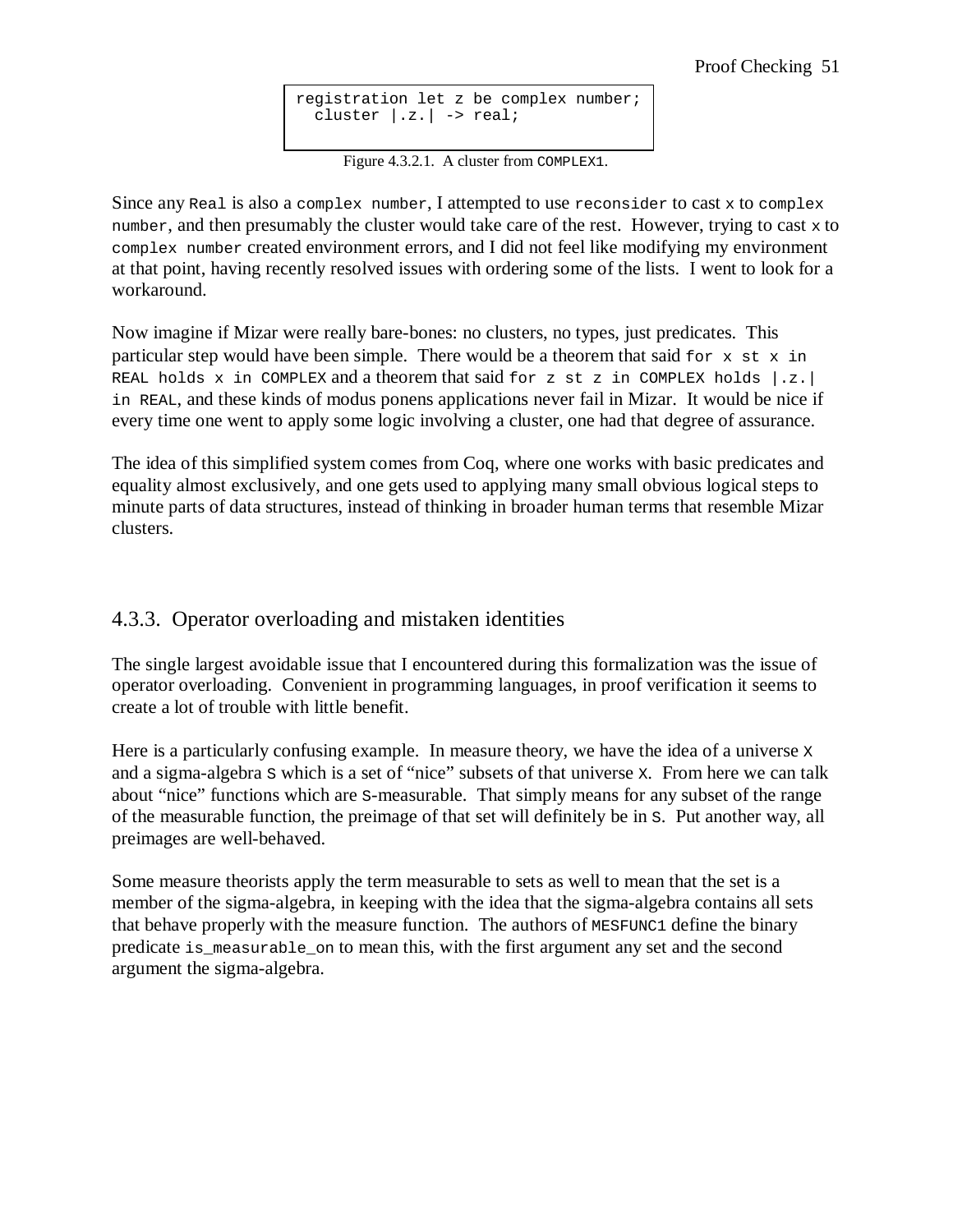```
definition 
   let X be set; 
   let S be SigmaField of X; 
   let A be set; 
pred A is_measurable_on S means :Def11:
A in S; 
end;
```
Figure 4.3.3.1. The first definition of is\_measurable\_on.

Later, they overload is measurable on to have a different meaning when the first argument is a function from x to the extended reals, the expected meaning that the supplied function is smeasurable. What if a user intending to use the second definition of is\_measurable\_on accidentally supplies a non-PartFunc argument, perhaps because he got his variable names mixed up? Normally, Mizar would generate a typing error and immediately alert the user to his mistake, but since the original definition takes sets for the first argument, and everything in Mizar has the type set, Mizar will accept the phrase as written. Mizar will probably report a logical error though, because whatever the user is formalizing here is probably talking about measurable functions, not set membership. I made this very mistake in my code, and seeing the logical error, I spent considerable time trying to track down the failure in logic, when all along the real problem was that Mizar was not using the version of is\_measurable\_on that I thought it was. It defeats the point of predicates that take arguments of specific types, if when one puts in a bad type, Mizar cannot report that one did so. This is one way operator overloading can be detrimental.

Another serious instance of mistaken identity that arose from operator overloading occurred with the overloading of the \* operator, used to denote composition of both functions and relations. This may also say something about the inherent difficulties with having many Mizar cooks contributing to the same broth: the author of the MML files on relations was not the same person who wrote the MML files on functions, but both wanted to use  $*$  to represent composition, and in different ways.

The original snippet of code that uncovered the problem:

M is Function of S,ExtREAL; p is Function of Seg 1,S; p\*M is PartFunc of Seg 1,ExtREAL; M\*p is PartFunc of Seg 1,ExtREAL;

Figure 4.3.3.2. The composition operator \*.

Ignoring the difference between Function and PartFunc for now (it does not cause problems here), as well as the meanings of  $\leq \epsilon q \leq 1$ , S, and ExtREAL (in this example, they are just sets), which of the third and fourth statements should compile correctly? Given that M and  $\beta$  are functions, usual mathematical notation reverses the order of application, so since  $\frac{1}{2}$  outputs an element of s, and  $M$  accepts elements of s, the proper notation would be  $M<sup>*</sup>p$ .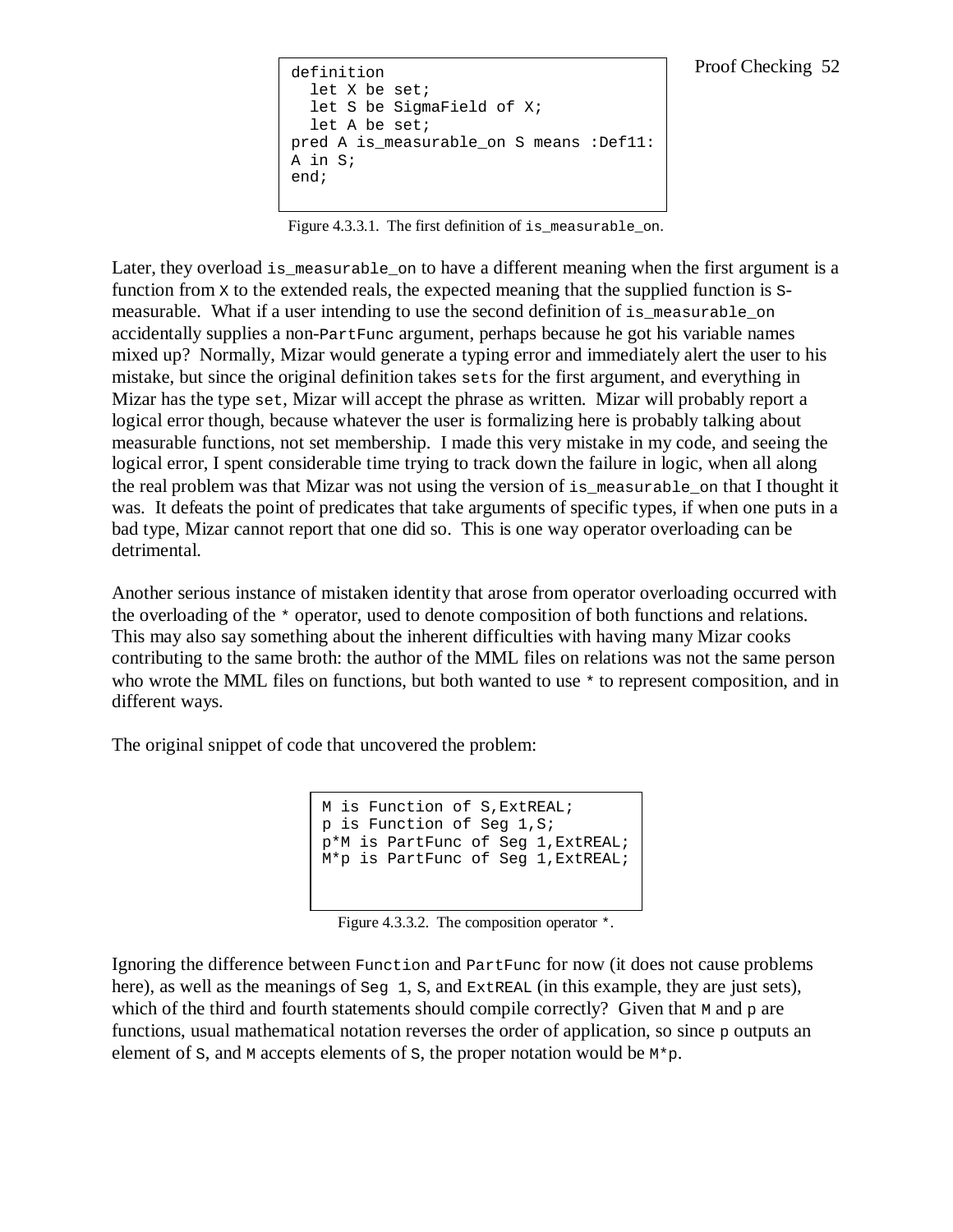Mizar actually compiles the third line as correct and the fourth as wrong. It turns out that the author of the MML file on relations, RELAT\_1, defined the \* operator to denote composition when applied to relations, but in the opposite order that the writer of FUNCT\_1 defined it. Since functions are relations (Relation is a supertype of Function), one might ask the question of how Mizar decides which  $*$  operator to use when faced with two functions applying it. Might it be that Mizar chooses whichever definition came first in the environment lists (in other words, whichever definition Mizar "loaded" first)? No, because swapping the order of RELAT<sub>1</sub> and FUNCT\_1 in the environment does not move the error from the fourth line to the third. In the end, only a fix I found from another MML file that also used both RELAT\_1 and FUNCT\_1 solved the problem, and I still am not sure exactly how:

```
notation let f,g be Function;
synonym g*f for f*g; 
end;
```
Figure 4.3.3.3. Reconciling the two definitions of the composition operator \*.

This seems to beg the question of how Mizar would decide on one version over another when faced with the \* operator being applied to two functions. Resolving this issue was both confusing and time-consuming (looking for special code to reconcile the two versions of \* was not part of my typical plan of attack for typing errors), and the issue would not have arisen if Mizar forced authors to adopt unique notation for composition of relations and composition of functions. (This is another benefit that Coq demonstrated; its type semantics prevents these kinds of confusion with operator overloading.)

# 4.3.4. Operator overloading and syntax

Accommodating operator overloading can lead to bizarre constructions. In this example, we use MEASURE6:16 to convert an extended real number to a real number when we know that the extended real number is sandwiched between two finite reals.

```
theorem 
       for x,y,z being R_eal holds 
    x is Real & z is Real & x <= y & y <= z implies y is Real
```
Figure 4.3.4.1. Theorem for converting extended real to real.

Notice that it uses the <= operator to show the sandwiching, and that the arguments are type extended real  $(R_{\text{real}})$ . This leads to difficulties trying to apply the theorem. One must ensure that the  $x \leq y$  and  $y \leq z$  preconditions one supplies are using the proper version of  $\leq z$ , the version that has been overloaded to work with  $R_{\text{e}a1s}$ . Since Reals are R\_eals (every real number is an extended real number), this would seem to be straightforward, and often is in similar situations, but for some reason, this particular operator overloading combined with the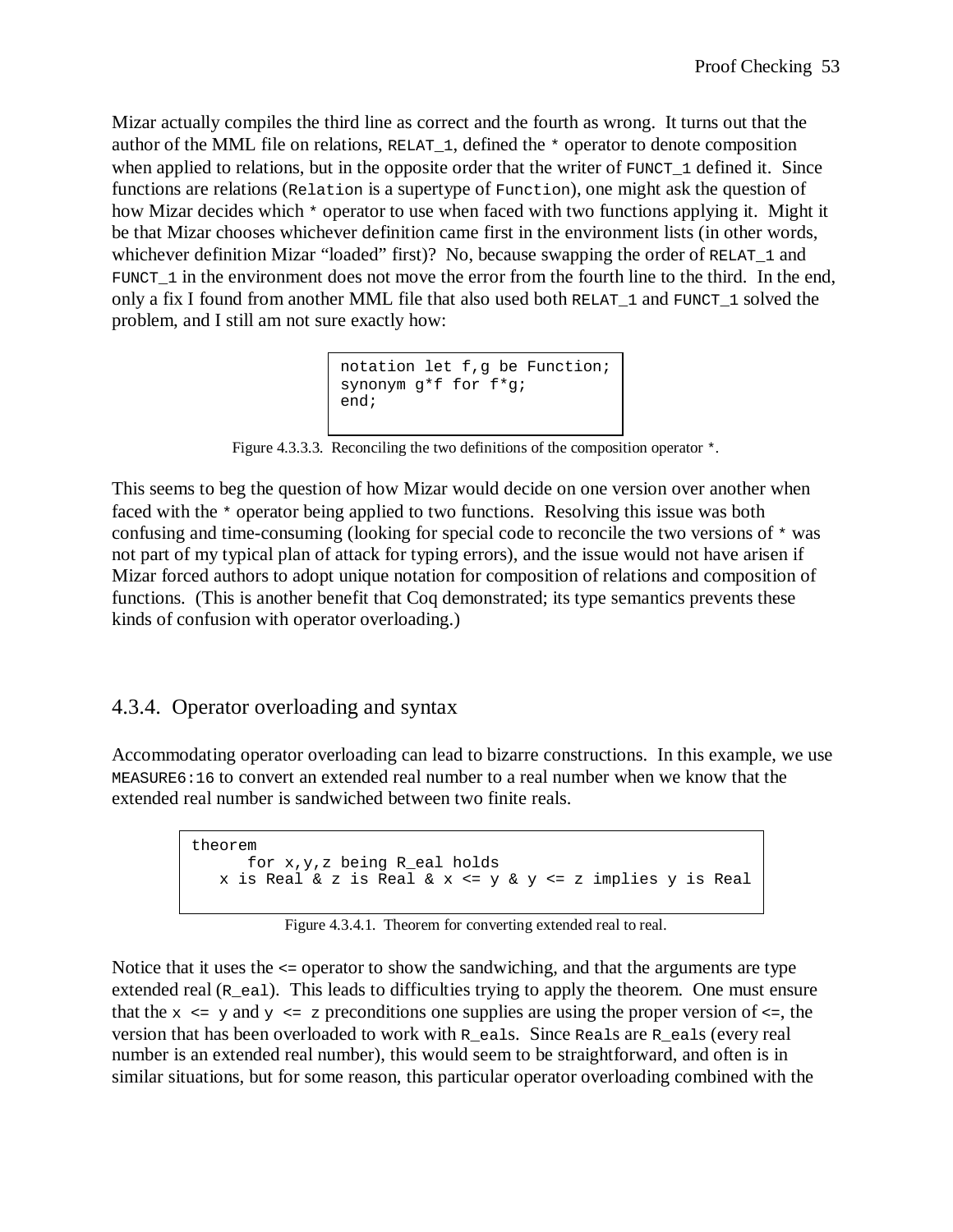structure of MEASURE6:16 required a unique construction. Here is the simplest solution I could find that works:

```
for i be Nat st i in dom F holds(M*F).i is Real 
& 0<=(M*F).i & (M*F).i<=1 proof 
 let i be Nat; 
 assume C0:i in dom F; 
 C1:F.i in S by B1082,C0; 
C2: (M*F) . i=M. (F.i) by B1120, C0: M is nonnegative by MEASURE1:def 11; 
then 0. \le M.(F.i) by Cl,MEASURE1:def 4;then C3:0 \leq M.(F.i) by SUPINF 2:def 1;
 reconsider Zer=0 as R_eal by SUPINF_1:10; 
 reconsider One=1 as R_eal by SUPINF_1:10; 
M.(F.i) \leq M.X' by MEASURE1:62, C1;
then M.(F.i) \leq 1 by A0;
then 0 \leq (M*F) \cdot i \& (M*F) \cdot i \leq 1 by C3, C2;
 then Zer<=(M*F).i & (M*F).i<=One; 
 then (M*F).i is Real & 0<=(M*F).i & (M*F).i<=1 by MEASURE6:16;
 hence thesis; 
end;
```
Figure 4.3.4.2. Instantiation of extra variables.

The instantiation of the zer and one R\_eal wrappers for the numbers 0 and 1, bolded above, are necessary. This was the only time in Mizar that I needed to create wrapper variables to resolve a typing error.

#### 4.3.5. Operator overloading and user-friendliness

A final way operator overloading can create problems for users is in blurring users' abilities to easily see what is going on. Mizar always has a better handle on the current types of variables than its users do, because users often declare and modify the types of their variables (with reconsider) in places far off from their current section of code. A Mizar author can use the reserve keyword to localize type declarations in a standard place, but still must flip back and forth to remind herself of the types of variables. reserve also cannot completely overcome the localization of type information problem, because reconsiders are often the most direct way to fix typing errors. (This may be an argument for removing the current ability of Mizar to reconsider the *original* variable to a different type, instead only allowing the secondary mode of reconsider, which creates a new variable with the desired type and leaves the original one untouched.)

With Mizar as it is now, users have no confidence when looking at an expression that they can interpret it properly. They must always search throughout theirs' and others' code for typemodifying statements, and use test statements often to refresh their memory. This is solely because operator overloading allows a keyword or symbol to change meanings depending on its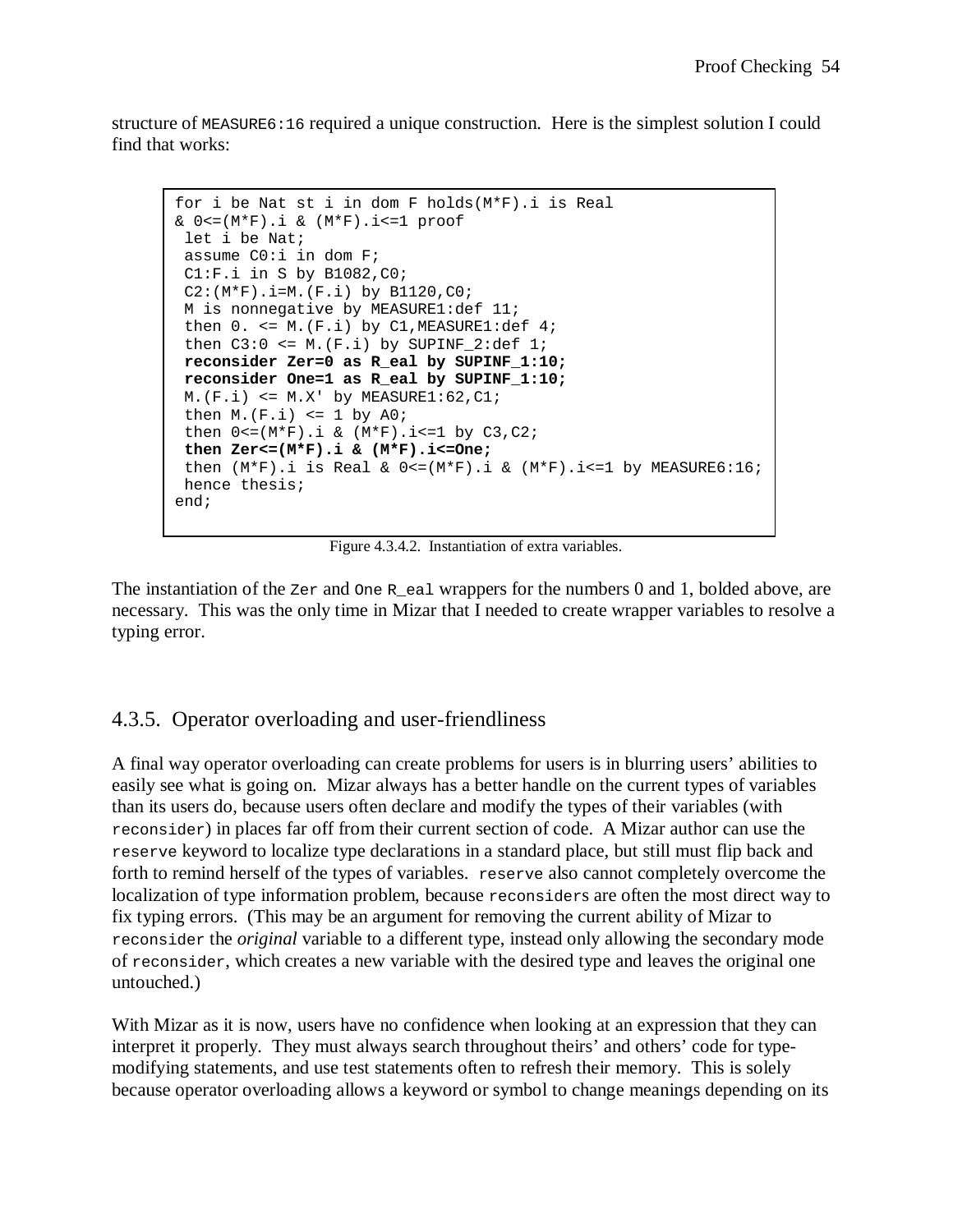arguments, and arguments are only ambiguous in the first place because type information is invisible lexically. Again the type system interacts with a feature of Mizar (operator overloading currently, previously clusters) to create an unfriendly environment for the user.

For an illustration, here is another sample from my code for Markov's inequality:

```
reconsider a=Seg 1-->0. as Function of Seg 1,ExtREAL by FUNCOP_1:57;
A90:a is FinSequence of ExtREAL proof 
 dom a = Seq 1 by FUNCOP 1:19;
 then reconsider a as FinSequence by FINSEQ 1:def 2;
 rng a c= ExtREAL by RELSET_1:12; 
hence thesis by FINSEO 1:def 4;
end; 
then reconsider a as FinSequence of ExtREAL; 
A91:Sum(a)=0. proof
a = 1 \mid -\ge 0. by FINSEQ_2:def 2;
 then a = 1 | ->0 by SUPINF_2:def 1;
 then B0:a = \langle *0* \rangle by FINSEQ 2:73;
  then reconsider a as FinSequence of REAL; 
 Sum(a) = Sum < *0* by B0;
 then Sum(a) = 0 by RVSUM 1:103;
 then B1:Sum(a) = 0. by SUPINF 2:def 1;
  reconsider a as FinSequence of ExtREAL by A90; 
 Sum(a) = 0. by B1; 
::> *4
 hence thesis; 
end;
```
Figure 4.3.5.1. Unfriendly code.

Most of the above code is background and the reader can ignore it; the important lines are in boldface type. Just from a user-friendliness standpoint, a proof checker should not say to its user, "The fact that  $Sum(a) = 0$ . does not imply that  $Sum(a) = 0$ .." (0. is the symbol for zero with the type extended real.) The reason, of course, is that the two  $Sum(a)$ s are actually different expressions, with different meanings, as one is the sum of a sequence of reals and the other is the sum of a sequence of extended reals. Note the reconsider changing a from FinSequence of REAL to FinSequence of ExtREAL.

Besides emotional distress, this particular piece of code led me to embark on a chain of work that turned out at the end to be irrelevant. As shown, I was working to show  $Sum(a) = 0$ ., a necessary fact for a different part of the proof. This should not be too difficult, I thought, since a is a singleton sequence containing 0.. I found a chain of theorems: 0 = Sum<\*0\*> and <\*0\*> =  $1 \rightarrow 0$  and  $1 \rightarrow 0$  = Seg  $1 \rightarrow 0$ , which is exactly what I defined a to be in the first line of the sample code. But writing this out, it was only at the last link that the error appeared; only at the end did I notice that the theorems in my chain were dealing with FinSequence of REALs, not FinSequence of ExtREALS. All along the Sum(a) I was equating to was not the Sum(a) I needed. If the authors of the MML had not overloaded Sum(), I would have known from the start that I needed to find theorems about finite sequences of extended reals.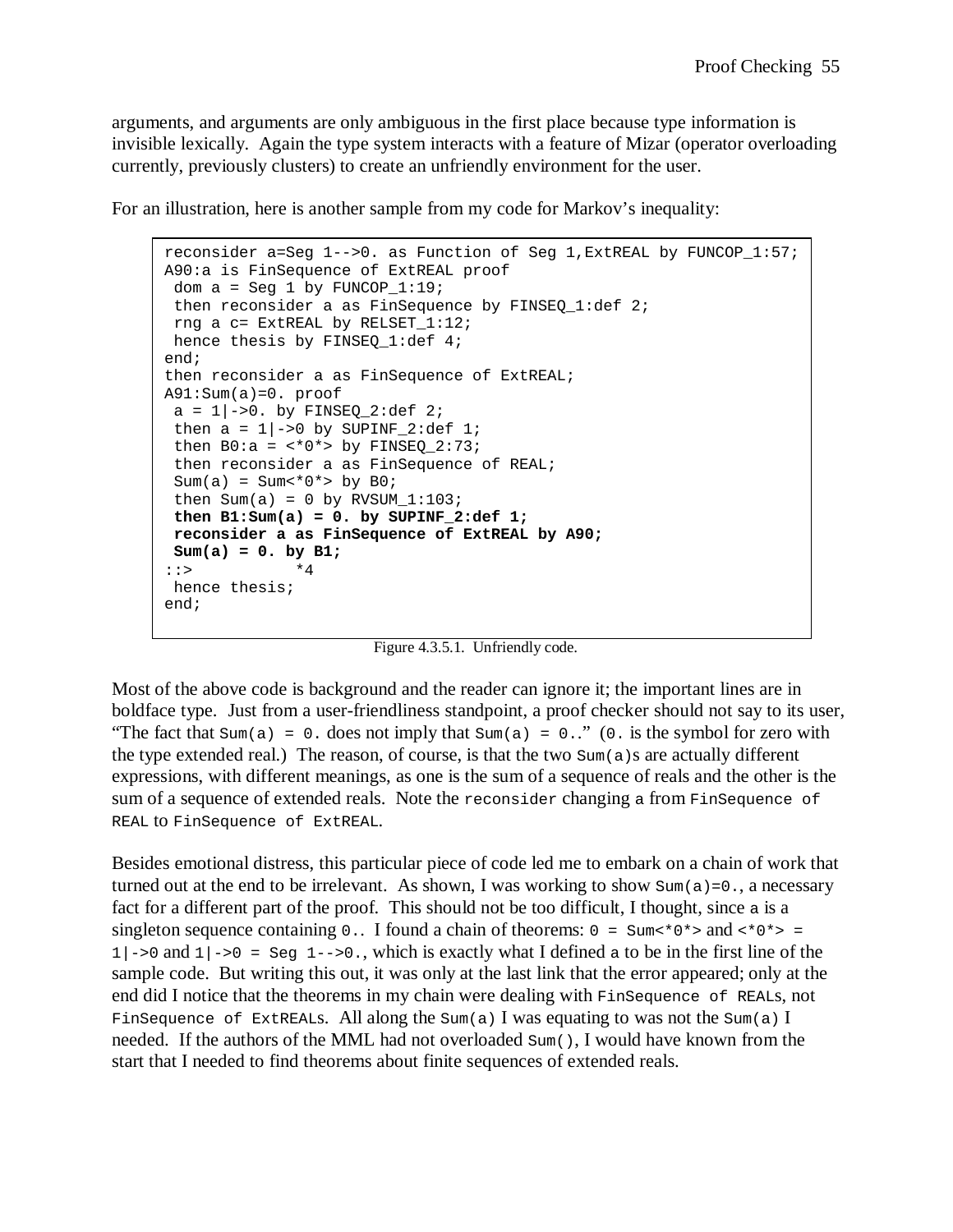### 4.3.6. The legacy of MML authors

In a way, the problems with operator overloading are not the fault of operator overloading itself, but related to a general issue with proof checker systems. After all, when mathematics textbooks or literature set up their conventions of terminology and notation, the worst that can happen is that the reader must learn to think in an unusual notation for the duration of this textbook or paper. Once the user has absorbed the meaning of the paper, she is free to build on that knowledge using whatever notation she prefers. But in formal proof checker systems, future users are more or less stuck with adopting in their own work any previously created notation. If one wishes to use a different notation, one either has to rewrite each file one uses from the MML to use that notation, or write some conversion theorems that can mediate between logical statements in one's preferred notation and statements formatted in existing notation. Either way, this is too much to ask.

## 4.3.7. Mathematics is not uniformly canonized

That concerns different notations for the same concept, but what about the same notation for different concepts? What if an MML author's definition of a foundational piece differs from a future proof writer's concept of it? The writer must first understand that he has found someone's attempt to define whatever particular term or theorem he is looking for, and then he must convince himself without the benefit of human interaction that the piece he is about to use is indeed the same piece that he originally thought he would be using.

The example that came up in my own experience was researching the existing definition of Lebesgue integral. The definition in MESFUNC3 had the unusual property that it did not specify over which subset of the measure space's universe to take the integral. (This is analogous to being unable to take a Riemann integral over the closed interval [0,1] instead of the entire real line.) This definition of Lebesgue integral loses no generality, because any subset of a measure space is a measure space. It should be able to be used, with a little massaging, in any case in which the more common definition could be.

Nevertheless, this reminds us that one cannot simply add a comment "Lebesgue integral" next to a definition and have that be the end of the story. There are different definitions of Lebesgue integral, measure space, measurability, and just about any other complex concept in mathematics, and without actually looking at the exact axioms or hypotheses described when an MML author defines their terms, one cannot be sure if one's proof is on the foundation one thinks it is.

For another example that arose in this formalization, let us look at the extended real numbers. Pop quiz: does 0 multiplied by infinity equal 0? I believe this is not necessarily true of all definitions of extended real numbers. Some systems have this hold and others leave the operation undefined. At any rate, I found myself in a situation where I needed to prove this, and automatically I went the usual route of searching for a theorem that would prove this (assuming it was derived from basic axioms), before it occurred to me that it might be an axiom in the definition of the ExtREAL set itself, which it turned out to be.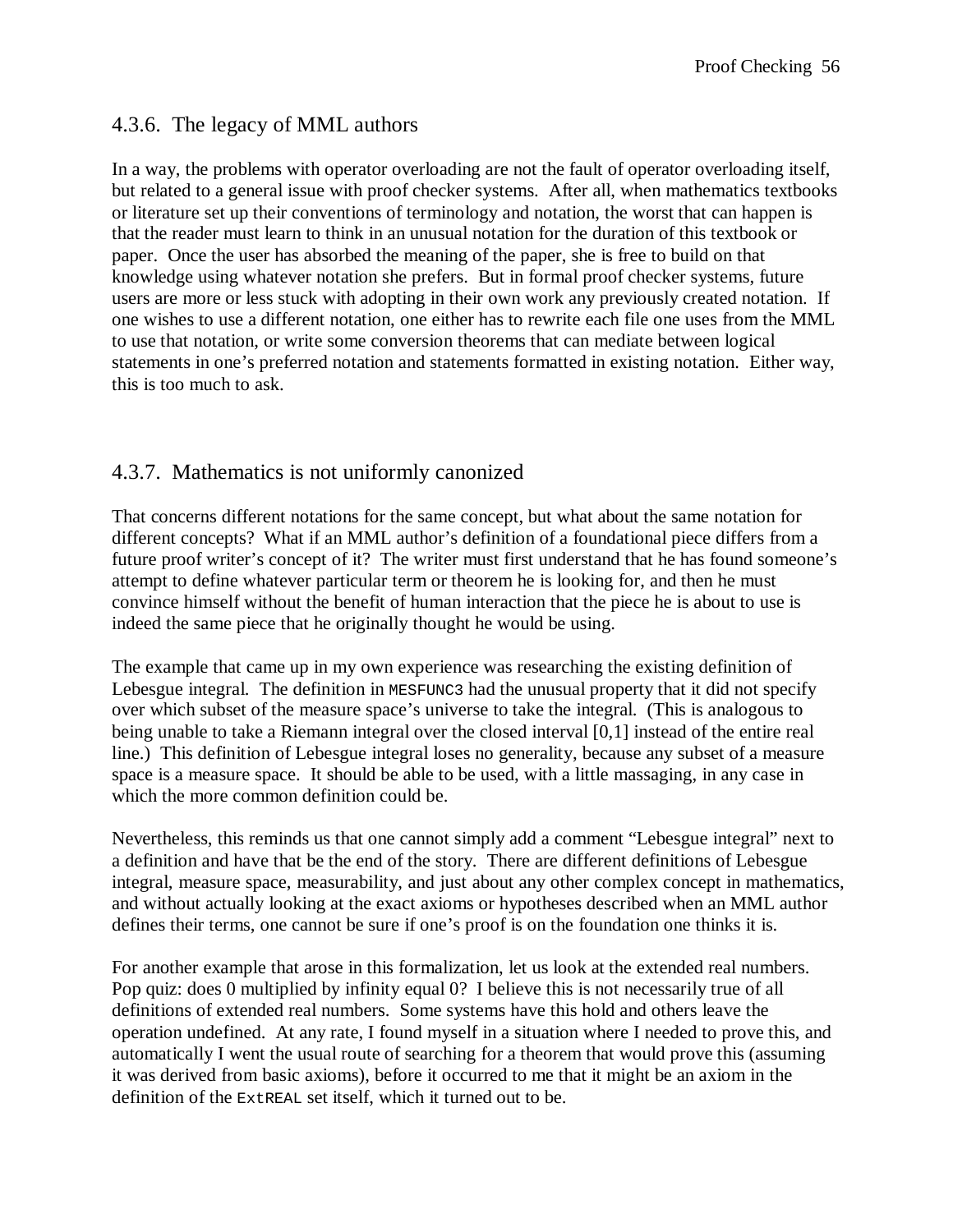Now, although this particular example did not take that long to figure out, this idea might cause problems more generally. Suppose some mathematicians are using measure theory to prove a theorem, and they proceed happily using theorems out of MESFUNC3.MIZ. Suddenly, they hit a snag in a particular lemma. Puzzled, and having trouble finding out exactly why the logical step is failing, they trace backwards through the relevant terms, unrolling definitions, until they finally find the reason – the writers of MESFUNC3.MIZ had used a different set of assumptions to define their measure theory to begin with! In other words, because the basic assumptions of measure theory have not been canonized, one runs the danger of trying to use a library or set of theorems that are not talking about what one really needs. The upshot is that one must verify each library and its assumptions before use. Since libraries build upon other libraries, the farther afield one's topic is from set theory's fundamentals, the more work this is.

# 4.3.8. Reinventing the wheel

*This is not the theorem you're looking for.* – Obi-Wan Kenobe, if he were a user-defined proof checker library

When browsing MML files, it becomes apparent that comments really do go a long way. It is true in computer programming, but it is even more pertinent in Mizar because variable names are more terse and obscure. MML writers have to think up names for all their intermediate variables, and due to referring to these variables many times over the course of a proof, just as in normal mathematical writing they choose short, often one-letter names. For example, when I was trying to find out if there were a theorem stating that the sum of a sequence equals the sum of that sequence with all zeroes removed, I ran into new notation that I had never seen before. In addition to the alphabet soup of variables names themselves, the terminology was mostly new: Ser(), vol(), SUM() (all caps, not the Sum() I knew about).

Experience has taught me that sometimes it is easier to reinvent the wheel than to learn other authors' uncommented, mysterious syntax well enough to determine if they have proven a theorem I need. Depending on how difficult the needed theorem is, one has to make a judgment call of whether it is likely to be worth examining MML files for an hour or two.

A policy of casual documentation would help; a few sentences on the meaning of each variable and term should be enough to communicate the intents of each to a human reader. As noted above, though, this is more for a user roadmap; it does not get around the problem of authors having different ideas of what mathematical terms mean.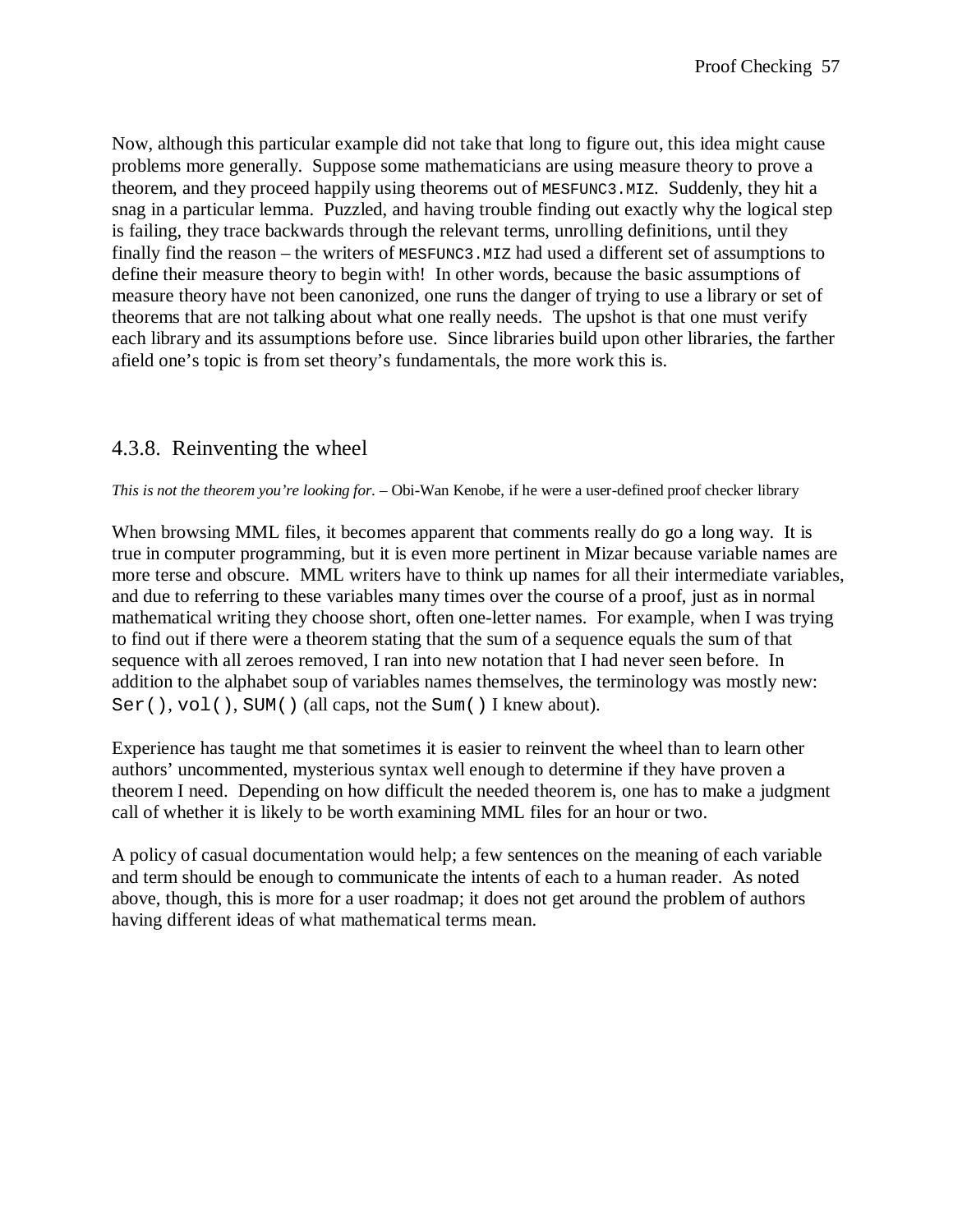## **5. Comparison**

We discuss a few high-level differences between Coq and Mizar.

## **5.1. Underlying theory**

*The semantics of Mizar is fairly straightforward. Mizar is about ZF style set theory with first order logic*  –Dr. Freek Wiedijk, Mizar: an Impression, p. 10

*Coq is a proof tool based on a type system with inductive types called the Calculus of Inductive Constructions (CIC). Through the Curry-Howard isomorphism, proofs are identified with terms and proof-checking with type checking; the construction of a proof then becomes simply the interactive construction of a term which is at the end typechecked.* –Dr. Luís Cruz-Filipe, Formalizing Real Calculus in Coq, p. 2

As I have alluded to before, understanding the underlying theory of Coq will be one of the main challenges for a new user. The Calculus of Inductive Constructions, the general concept of constructive logic, and the Curry-Howard isomorphism are not widely known outside the computer proof checking community. In contrast, any mathematician seeking to check his proofs by computer will be relatively familiar with set theory and first-order logic, which is all one needs to know about the underlying theory of Mizar.

Besides the main concept of "proofs as types," the Calculus of Inductive Constructions theory has a lot of subtleties, each of which was a challenge for me to get used to. One involves the idea of equality. Suppose we have two sets, each containing the natural numbers 1, 2, and 3. However, the first set we build up in the order 1, 3, 2 (perhaps because we apply the  $if$ -then construction of Coq in that order) and the second set we build up in the order 1, 2, 3. In that case, according to Coq, the two sets are not equal, since their structure is clearly different. Even though we could prove that the two sets contain exactly the same elements, this is immaterial from the viewpoint of Coq's "=" operator. Of course, most mathematics defines equality for sets based on whether or not they contain the same elements regardless of how the sets were "constructed" (indeed, in most mathematics there is not even the idea of "constructing" a set – this is analogous to the issue in computer programming that every group of data has an order to it, the order that the data is laid out in memory, whether or not the programmers want to think about the data as being ordered at all). In each of the three major libraries I used, there is a provision for allowing Coq to have a more traditional idea of equality. C-CoRN defines an equals operator [=] for all its types, and Pottier-Stein similarly defines multiple versions of the Equal predicate. The Coq standard library has the Extensionality\_Ensembles axiom to essentially modify the equality operator to accept sets which have proofs that they are subsets of each other as equal, as opposed to only accepting sets which have exactly the same structure as equal.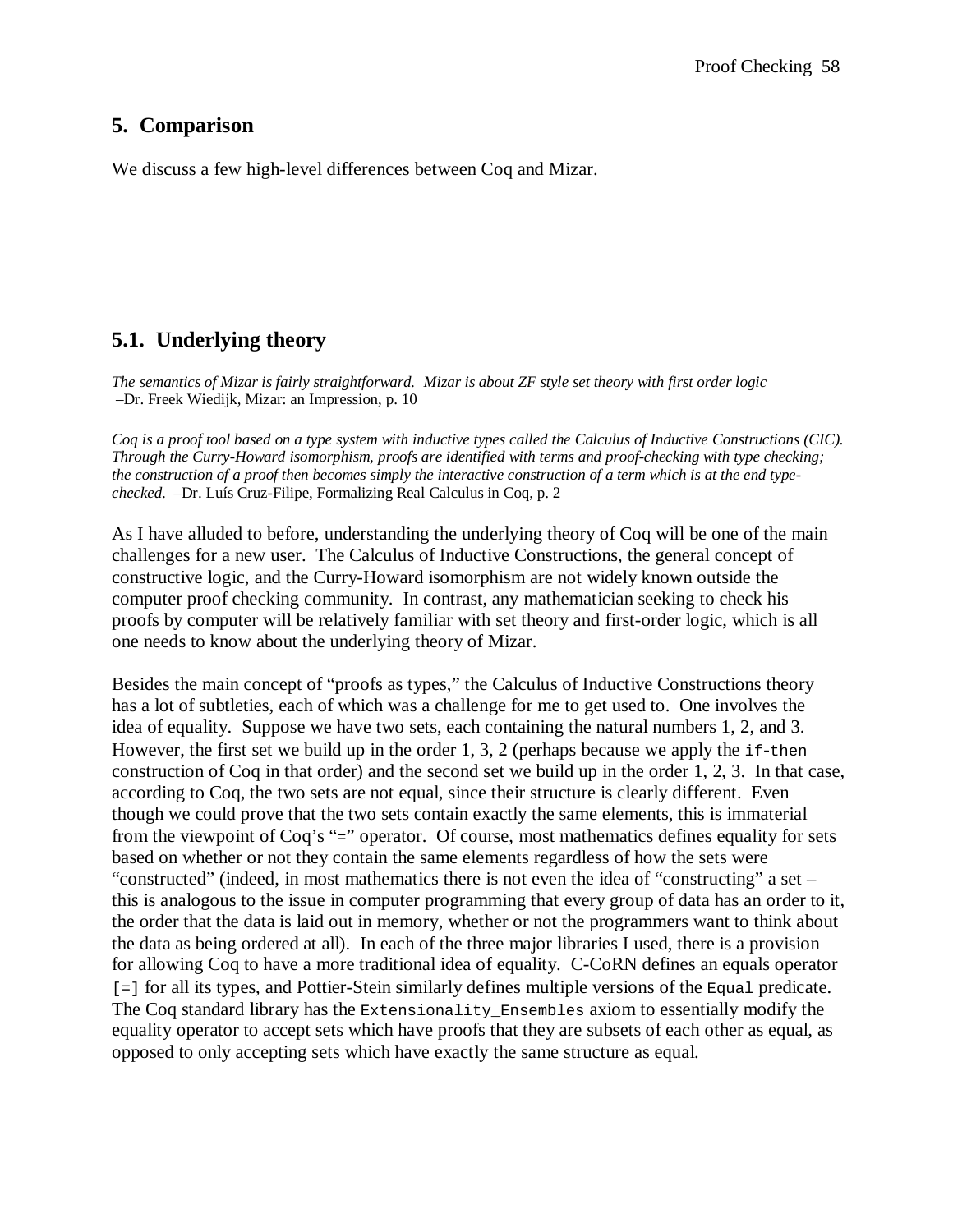# **5.2. Constructivity**

Being able to enter a fully constructive proof into Coq and have it generate an algorithm for computing an object stated to exist by the theorem (extraction) was one of Coq's main goals from the beginning (Filliâtre, 2000, p. 2; Letouzey, 2003, p. 1). Kleene first described this idea of generating algorithms from proofs, called realizability, in 1945, although the idea exists in Gödel's work dating as far back as 1932 (2000, van Oosten, pp. 2-3).

One of the main aspects of constructivity new Coq users must wrap their heads around is the difference between being able to state that something exists and actually being able to compute it. A basic rule of constructive logic is that, if one has proved that for all *x* there exists a *y* such that property  $A(x, y)$  holds, then that means one has a process by which one can, given an x, produce the actual *y* satisfying the property  $A(x, y)$ . In classical logic, the statement of existence does not inherently bring along a way to specify or describe the *y*; in other words, classical logic is looser and less stringent about letting mathematicians say things exist.

The real numbers provide an interesting case study in constructivity. A common way to constructively define the reals is as infinite sequences of rationals that approach a certain value (the real number) with increasing accuracy. One valid way to mandate this accuracy is that for a real number *r*, any two rationals in the sequence  $r_n$  and  $r_m$  must satisfy the condition  $|r_n - r_m|$  <  $1/n + 1/m$ . From this, logically two reals *r* and *s* are indistinguishable, and thus equal, if every pair of terms from the sequences satisfies  $|r_n|$  -  $|s_n| \leq 2/n$ . Since the sequences are infinite, we can never finish a computation to conclude that every pair from the sequences satisfies this rule, and this lack of computability equates to a lack of a proof of equality in pure constructive mathematics.

A new Coq user will likely first run into this difference between constructive and classical logic in Coq when he first encounters the wall between the Prop domain and the Set domain. Although it is not obvious unless one reads the manual and learns some of the underlying workings of Coq, there are two "modes" of proof writing in Coq, Prop and Set. A major separation occurs when one looks at the exists keyword, which talks about existence in the Prop domain (any statement of the form "exists [something]" in Coq is an object in the Prop domain), and the sig keyword, which is its counterpart in the Set domain. One may, as I did, get used to using the elim tactic to convert an exists statement into the claimed object itself, which is the only way to use existence hypotheses to produce new existence theorems. This works fine until one attempts to use an existence hypothesis from the Prop domain to build a proof in the Set domain. The Set domain is the true constructive arena we talked about above. The minute one jumps into trying to build a proof in the Set domain – perhaps because one is starting to use a new user-defined library, or section of library that works in that domain – one finds that all one's storehouse of knowledge built on exists keywords is moot. New users must be cautious of this to avoid building a large database of theorems in the Prop domain and suddenly having to redo it due to not entering the Set world early enough.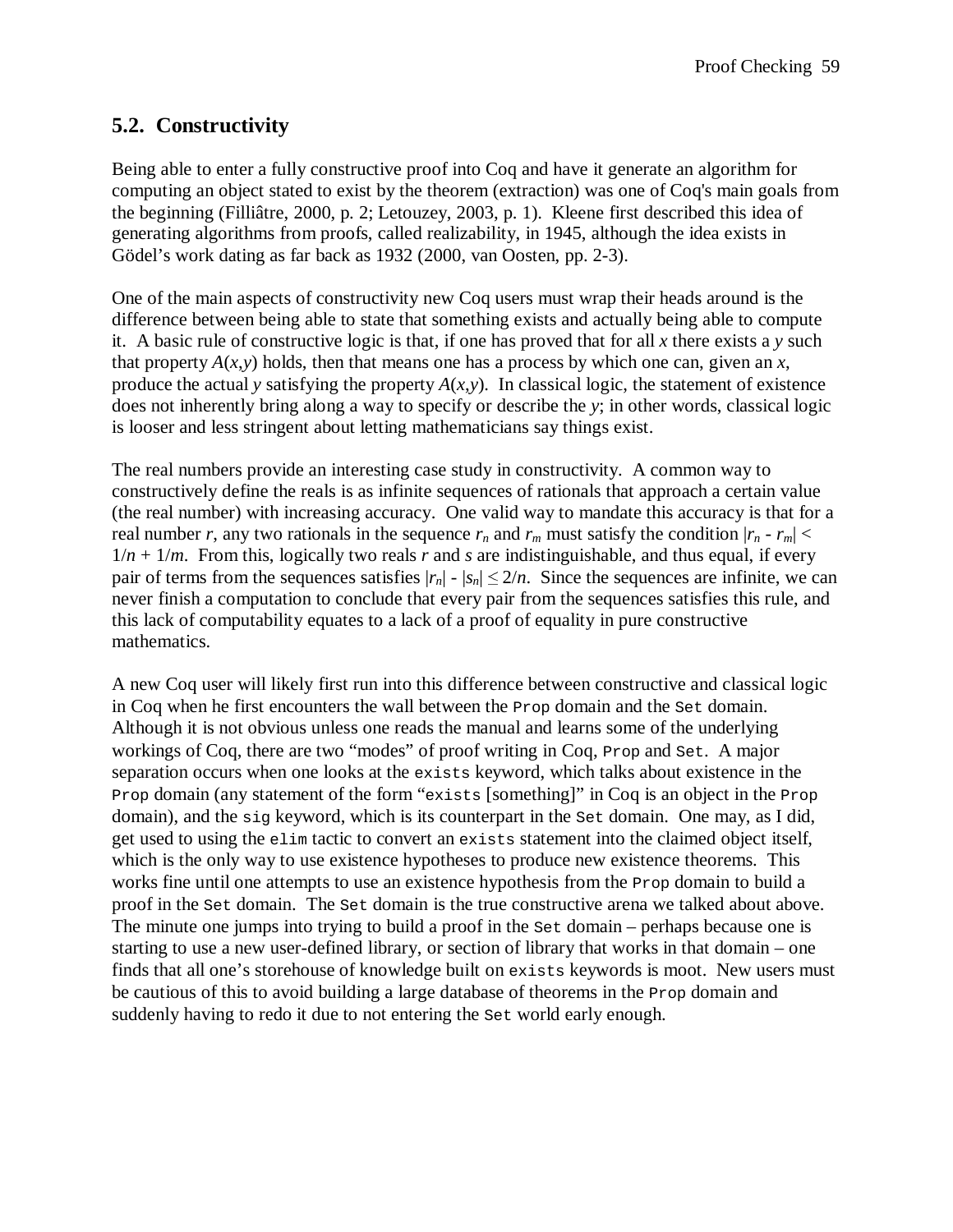## **5.3. Readability**

A major difference between Mizar and Coq is apparent when browsing the user-defined contributions of each system. Coq's expression syntax is harder for humans to parse than Mizar's. Consider the following statement of a well-known theorem in Coq. First are the variables and preconditions, followed by the statement.

```
Variable J : interval. 
Variable F : PartIR. 
Hypothesis contF : Continuous J F. 
Variable x0 : IR. 
Hypothesis Hx0 : J x0. 
Hypothesis pJ : proper J. 
Variable G0 : PartIR. 
Hypothesis derG0 : Derivative J pJ G0 F. 
Let G0_inc := Derivative_imp_inc \angle _ \angle _ derG0.
Theorem : forall a b 
 (H : Continuous_I (Min_leEq_Max a b) F) Ha Hb,
 let Ha' := G0_inc a Ha in 
let Hb' := G0 inc b Hb in
  Integral H [=] G0 b Hb'[-]G0 a Ha'.
```
Figure 5.3.1. A Coq theorem statement.

Despite some descriptive term names like Derivative, Continuous, interval, PartIR, (partial function from the reals to the reals) and Integral, it is difficult to interpret this. The meaning of arguments with respect to their terms is not as clear as in Mizar. For example, why is the only argument of the Integral expression a single precondition H? Does not an integral require a function and an interval at minimum? (Integral actually does require those; the explanation is that all the needed information is contained implicitly in H.) At any rate, this is Barrow's rule, a formulation of the fundamental theorem of calculus, the main goal of the C-CoRN library.

$$
\int_{a}^{b} f(x) dx = F(b) - F(a).
$$
  
Figure 5.3.2. The real Barrow.

Let us look at the Mizar formulation (INTEGRA5:13):

```
for f being PartFunc of REAL, REAL st A c= X & f is differentiable on X &
f`|X is integrable on A & f`|X is bounded on A holds
integral(f^{\texttt{th}}|X,A) = f.(sup A)-f.(inf A)
```
Figure 5.3.3. A Mizar theorem statement.

If I mention that  $f \dot{\ }$  is the derivative of  $f$ , this statement is almost conventional mathematical writing. This is pretty typical of Mizar. As mentioned in the Mizar analysis, Mizar authors tend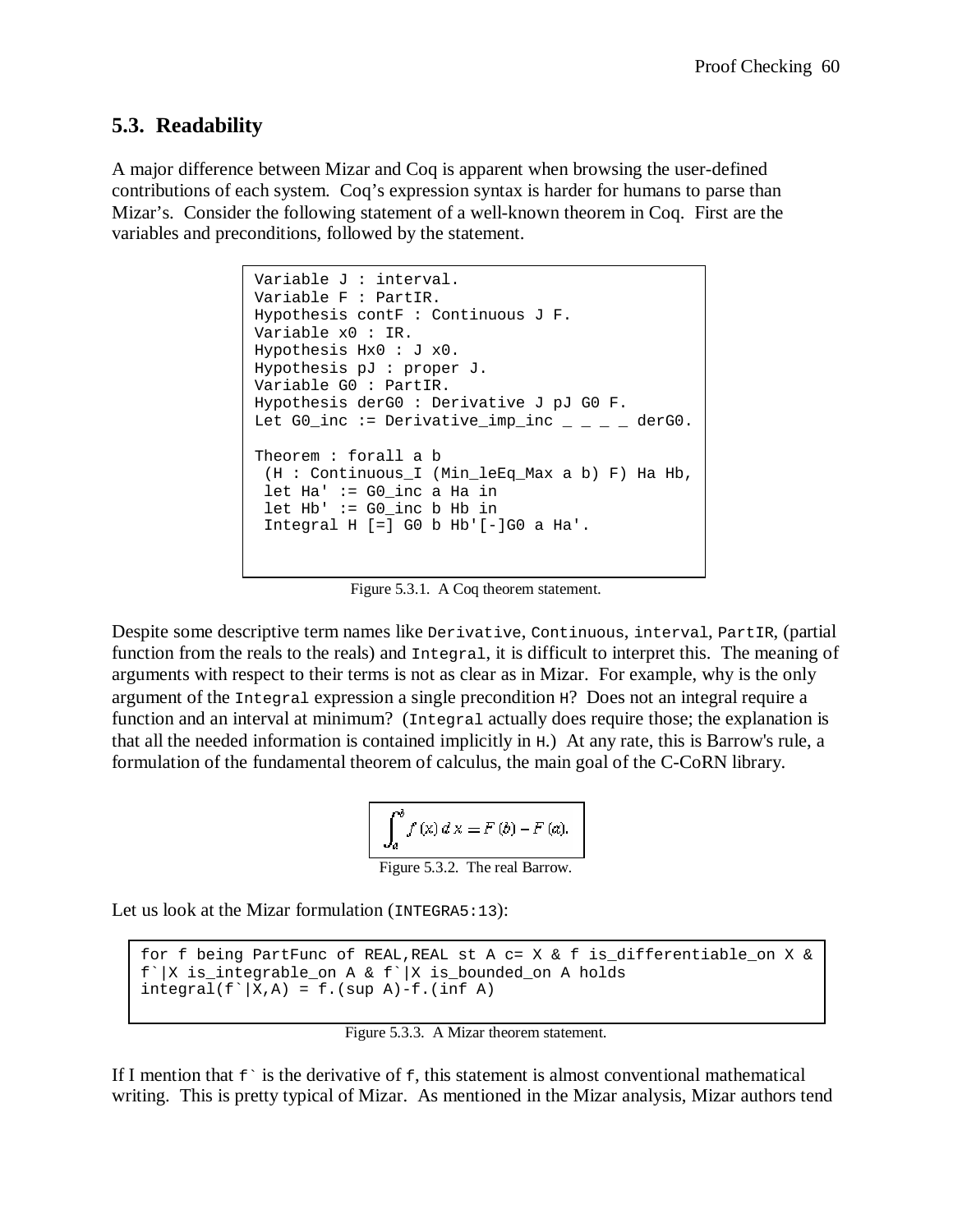to create new terms for most concepts, here including differentiability, integrability, and boundedness, not to mention integral, supremum, and infimum, and the ` notation for derivatives. If we add and rename some terms in the Coq version to improve readability, the result is still murky:

```
Variable J : interval.
Variable F : PartFunct_Real. 
Hypothesis contF : is continuous J F.
Variable x0 : Real. 
Hypothesis Hx0 : J x0. 
Hypothesis pJ : proper_interval J. 
Variable Fprime : PartFunct_Real. 
Hypothesis is_deriv : Derivative J pJ G0 F. 
Let included in :=Is deriv implies interval is included
 - - - is deriv.
Theorem : forall F:PartFunct_Real, 
 forall a:Real, forall b:Real, 
(H : continuous on (interval well defined a b) F) Ha Hb,
let Ha' := Is deriv implies interval is included a Ha in
  let Hb' := Is_deriv_implies_interval_is_included b Hb in
  Integral H [=] Fprime b Hb'[-]Fprime a Ha'.
```
Figure 5.3.4. Coq statement of Barrow's rule with renaming.

The unorthodox placing of the arguments to terms such as included\_in, Is deriv implies interval is included, and continuous on, and the lack of a clear operator for function evaluation make this about the best one can do.

#### **6. The Book proof**

There is a book by Martin Aigner and Günter M. Ziegler called *Proofs from THE BOOK* (Wikipedia, 2007). This is a reference to a saying of Paul Erdős about how God has a Book which contains perfect, the "most elegant," proofs of all mathematical facts. It makes sense to try to come up with an elegant, succinct handwritten proof before trying to convert it into Mizar or Coq. Optimizing the human proof by minimizing the number of steps should decrease the formalization time proportionally.

I used this strategy in the formalizations described in this paper. First I browsed basic explanations of the theorems, and then sat down and wrote a complete proof by hand, polishing it until I felt it elegantly captured the essentials and nothing more. Let us look at how this optimization bore out during formalization.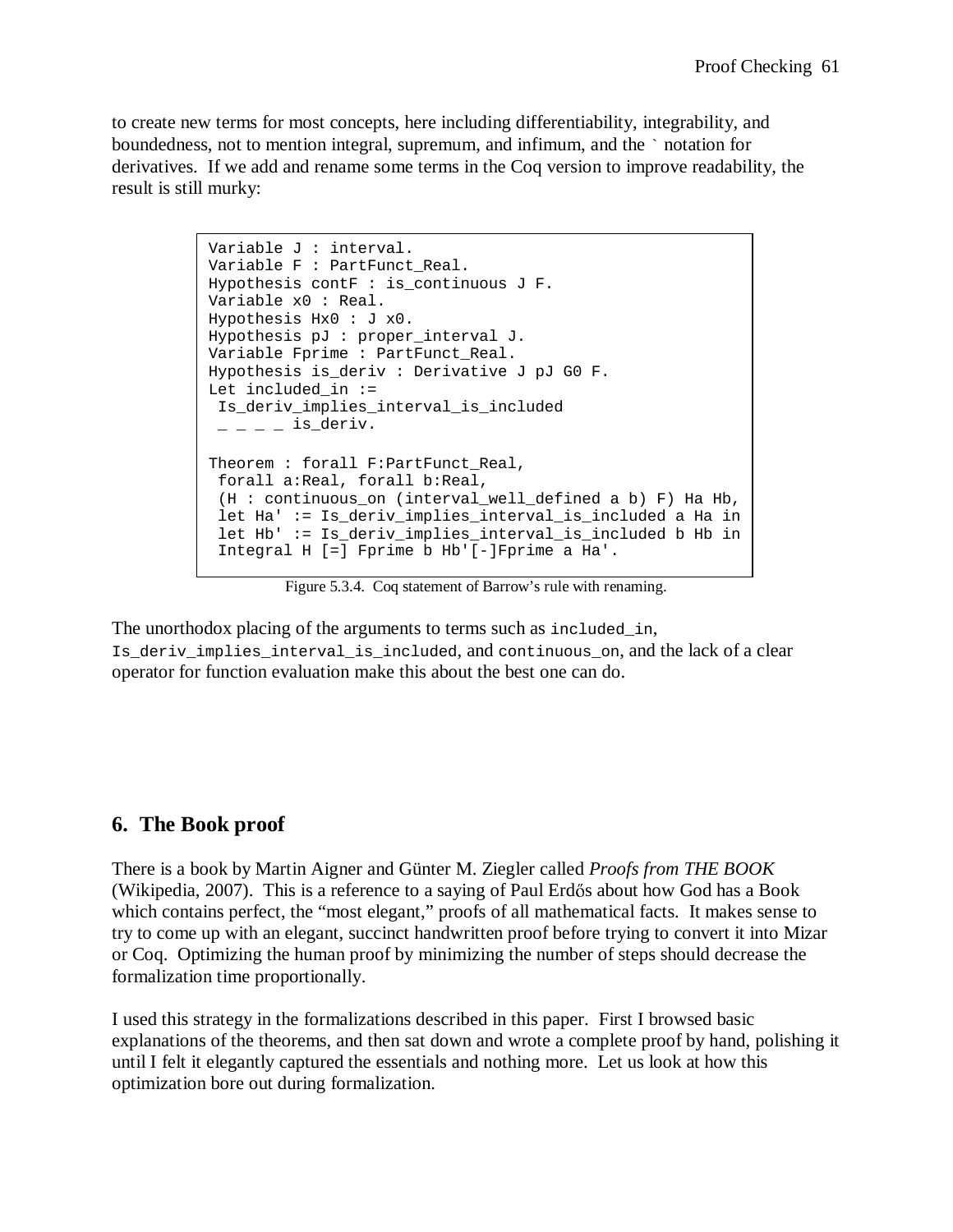# **6.1. Cons**

One inevitably makes changes to one's Book proof as one progresses through the formalization. Some logic that is easy to understand for humans is difficult for computers, and vice versa. For example, in the Wikipedia proof of Markov's inequality, the writers state as a single step that, given a random variable *f* and a particular set of points where *f* takes on values greater than a constant *a*, *a* multiplied by the indicator function for *f* is less than or equal to *f* for all points in the measure space universe. With a little thought, the reader can see that this is true where the indicator function is 0, because  $a$  is mandated in the assumptions to be greater than 0, and this is true where the indicator function is 1, because by the definition of indicator function, *f* is greater than or equal to *a* at precisely those points.

However, using this as a step in Coq or Mizar requires the knowledge of a fact that you can pull out a constant from a Lebesgue integral in general. This fact is lengthy to prove. So, in the formalization, we restricted ourselves to only proving the fact for simple functions. One often chooses data structures or lemma statements that represent easily in the proof checker system over structures or statements that seem elegant or most natural to humans.

Streamlining a pencil-and-paper proof beforehand is still necessary, because it gives a clear understanding of the proof from start to finish. However, it is best not to think about the data structures and minute lemmas when writing the handwritten proof, leaving that for when one begins browsing the user-defined libraries of the proof checker system.

# **6.2. Pros**

A good thing about writing out a Book proof first is that it forces one to decide on what sets of assumptions and versions of used terms one plans to use. I have been tempted to "cheat" when looking too soon at the actual Coq or Mizar terms I will be using in the formalization.

To give an example, another step in the Wikipedia proof of Markov's inequality is that the probability that  $f \ge a$  equals the expected value of the indicator function. Where does this fact come from? Might not some mathematicians define "probability" in measure theory to exactly to be the integral of the indicator function of the event? But in that case, a large step of the proof is just a definition! On the other hand, mathematicians might define probability in any number of other ways, perhaps, just to give an example, as the limit of some carefully chosen expression. In that case, I would be in for a very long lemma equating that complex definition to the Lebesgue integral of an indicator function. The reader can see how it can be tempting to choose the easy definition that absorbs most of the work into an axiom.

How about definitions of measurability? Some authors define a function to be measurable if the preimages of every subset of its range are in the sigma-algebra. This is a natural and direct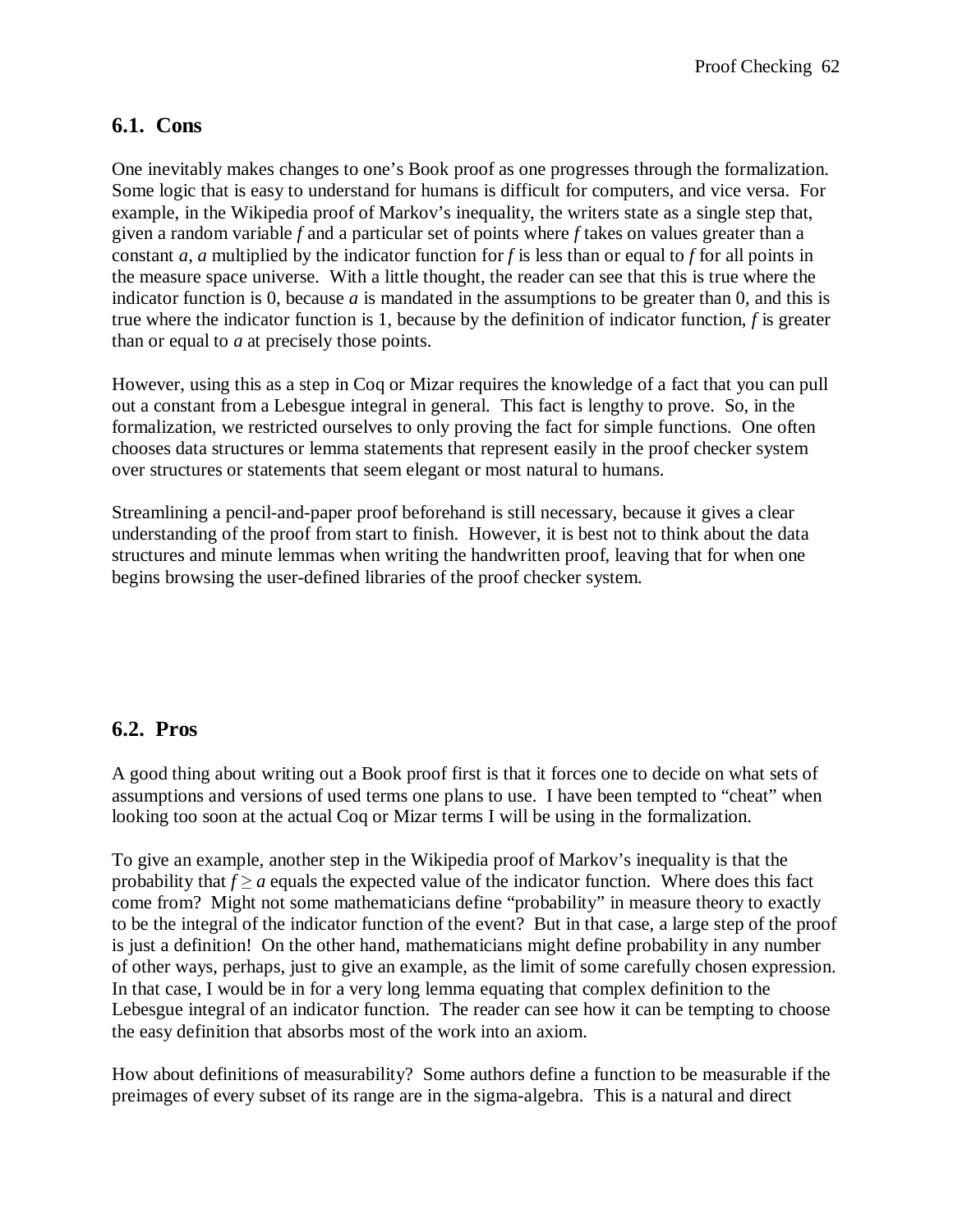definition. But some authors choose to define it in a more restrictive way to avoid talking about intractable, badly-behaved sets. They define measurability as the property that all half-lines of its range have preimages in the sigma-algebra. Both definitions are fairly common. So which shall we choose? The first one, of course saves us more work.

## 6.2.1. "Cheating" in Coq

The first time the idea that I might be "cheating" in some way occurred to me was during formalizing Markov's inequality in Coq.

I was describing the structure of a countable collection of subsets of the measure space, as part of writing the definition of measure. (The sets in the collection can be thought of as intervals of the real line, except that they can be "spotty," and we are interested in the additivity of measure, that is, what the measure of the union of this collection of intervals will be.) For proving certain lemmas in Coq regarding this union of a countable collection, the most convenient way to represent the collection was a serial numbering of the sets, and a separate map taking the serial numbers to the measures of the sets. But it occurred to me that the future user of my statement of Markov's inequality (after all, theorems are meant to be used to prove other theorems) would probably find it more natural for his own work to simply have a map taking each element of the collection to its measure, not this intermediate serial-numbering system.

Thinking about how this idea might apply elsewhere in my proof, I returned to my definition of countability. I had chosen, again, the definition of countability that made my future work the easiest. (I actually did not realize before this proof that there were so many ways to define countability: with injective maps, with surjective maps, and with relationships with subsets of the natural numbers.)

I decided that I should at least go with the two most common formulations of countability, and prove them equivalent. Then I would not be clearly foisting as much work as possible upon the user – I was simply choosing what honestly seemed to me to be the two most accepted formulations and proving their equivalence so that I could use either one without feeling lazy. The proofs of equivalence (both ways, showing that each definition implied the other) were fairly complex and took 45 lines of compressed code, so this decision was not without consequence.

Despite that, in the end I realized that this issue is not so clear-cut. The Coq standard library itself does not contain an official definition of countability. In fact, as far as I could tell, the concept is only used once in the whole standard library. In Coq.Logic.ConstructiveEpsilon, Yevgeniy Makarov formulates his own version of countability for a small proof at the end.

When I saw an author of the Coq standard library himself choose a definition of countability that is most natural for his own purposes, exactly engaging in this practice of removing the most work from his proof, it struck me that in some sense this is justified. The author of Coq.Logic.ConstructiveEpsilon may know that the Coq standard library will later come up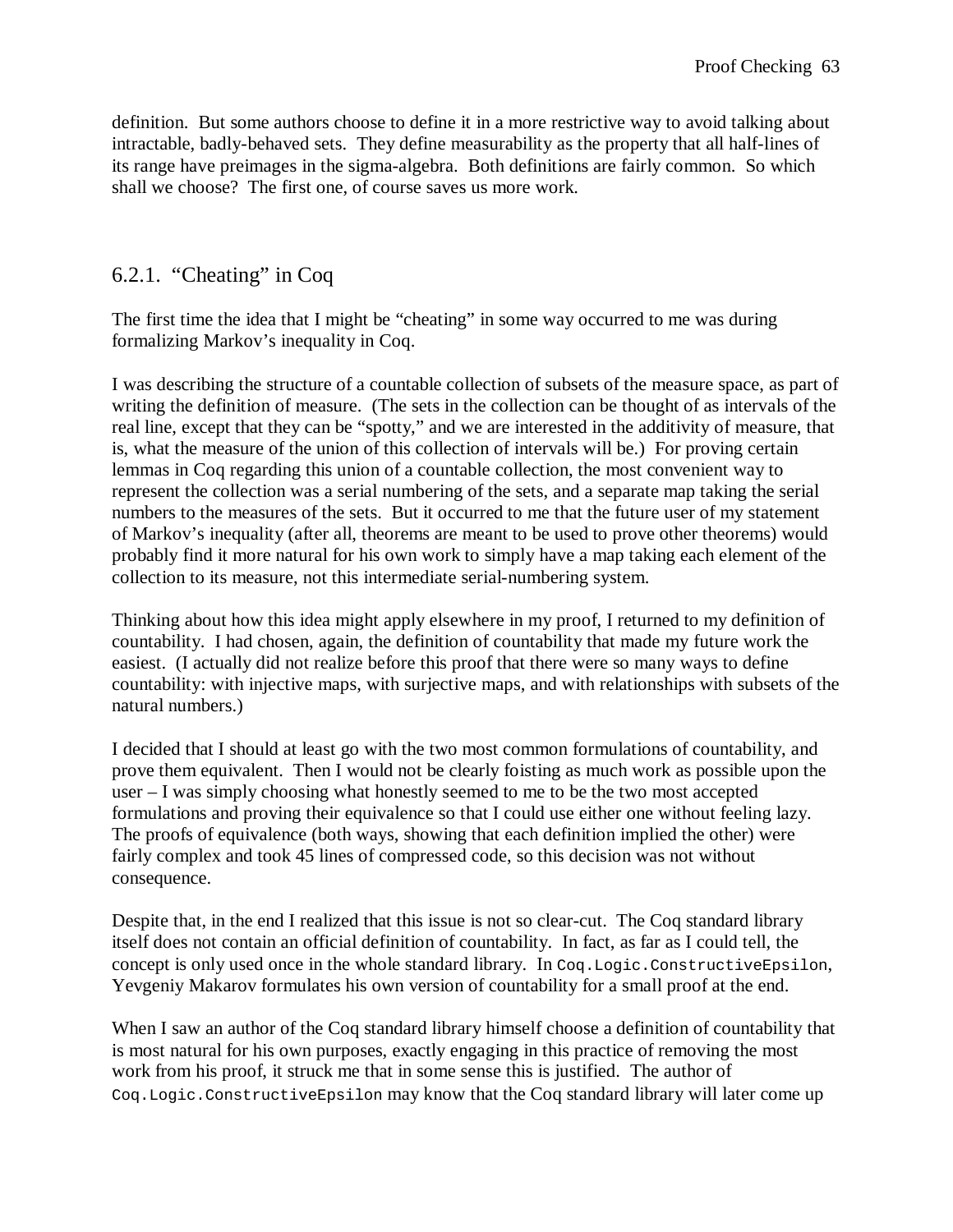with proofs of equivalence of all formulations of countability, and perhaps such a basic concept should be kept the domain of the (rest of) the standard library anyway.

#### 6.2.2. Mizar

Of course, this phenomenon is not restricted to Coq. In Mizar, it happened to me at the very beginning of my formalization of Markov's inequality, during the definitions phase. One of the first things needed is the idea of the set of all elements of the measure space universe that *f* maps to something greater than or equal to *a*. In this picture from the Wikipedia proof, it is the two segments at the bottom which correspond to the portion of *f* that rises above the dotted line.



Figure 6.2.2.1. Illustration of the set of all elements that *f* maps to something greater than or equal to ε.

The dilemma was, do I state the theorem of Markov's inequality such that "for all sets that exactly capture this set of points that *f* maps to something greater than or equal to *a*..." or do I say "for a given fixed real constant *a*, there exists a unique set which captures all elements that *f* maps to something greater than or equal to *a*..." On the surface, the main difference is that one way requires me to prove something extra that the other does not, the existence and uniqueness of a certain set. But the important question is, which is the "fair" way to state Markov's inequality? Is it really my problem to establish whether or not such a set exists and is unique, or should I concentrate on just the logic of Markov's inequality itself? If it is true that some standard library should cover this for me, because it is really a fundamental fact and more or less tangential to the real issues being addressed by Markov's inequality, I do not want to duplicate their work when they do get around to it. (The C-CoRN developers saw the consequences such a choice can have for the size of one's proof. In their formalization of the fundamental theorem of algebra, the constructive definition of and basic theorems about the real numbers took up 865 KB of Coq code, while the code directly related to the logic of the theorem's proof was 65 KB (Geuvers et al., 2001, p. 4)).

The situation as it actually arose turned out to have a solution that had its cake and ate it too. It turned out to be almost trivial (as the reader may already have questioned) to say that this set exists and is unique by the axiom of separation. It was not completely trivial because I had to familiarize myself with the Fraenkel operator in Mizar, one of the tougher pieces of syntax, to use this axiom. Still, these questions of fairness and putting work upon others persist in general.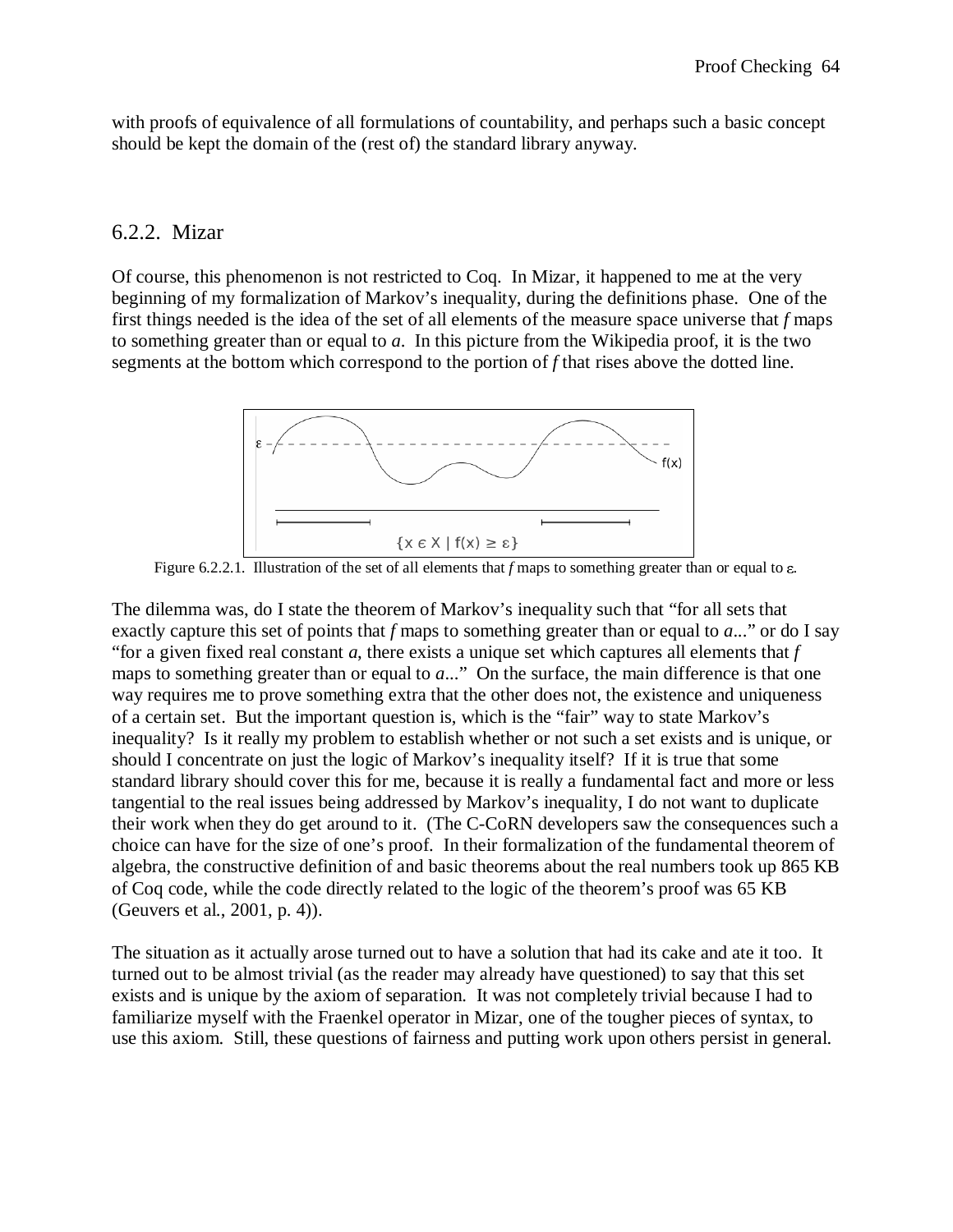### **7. Conclusions**

We make observations on the future of proof checking in general, based on the experiences of doing these formalizations in Coq and Mizar.

## **7.1. An eye for detail**

Formalizing a proof forces one to look at mathematical details that one otherwise overlooks. One example I encountered concerns the definition of measurable functions. I have a function *f* which is measurable on the sigma-algebra, a basic requirement to take a Lebesgue integral. Since most of the MML deals with PartFunc (partial functions), and to be consistent I had typed *f* as a PartFunc also, is it necessary that the domain of *f* equals the entire universe of the measure space to know that *f* is measurable on the sigma-algebra? After all, measurable simply means that for every subset of the range, the preimage of that set is in the sigma-algebra. But what exactly does this statement mean when *f* is only partially defined on the universe of the measure space? The preimage will be the intersection of the portion of the universe upon which *f* is defined and the "true" preimage of the range subset. Will the preimage always be contained in the sigma-algebra? In general, it seems not, since the partial function's domain could be any badly-behaved subset of the universe.

The paper formulations of Markov's inequality that I read were mute on the subject. It seems that this concept of measurability as related to partial functions is too obscure for most people to notice, myself included, even in expositions of measure theory intended to be fairly comprehensive tutorials and explorations of the basic definitions. It is the sort of thing that only comes to the forefront when one begins instantiating variables and data structures for a computer formalization of a proof.

In general, the exact nature of computers when formalizing mathematics in proof checker systems trained me to develop an eye for detail. For example, I had to reformulate my four axioms of what it means to be a simple function several times. The concept of a simple function is easy, but I kept uncovering errors and things I had overlooked in my formulations as I used them in later sections of the proof. I learned that it is one thing to understand the concept of a function with a finite number of values in its range, but it is another to be able to formulate that in terms of precise data structures and statements about restrictions on those data structures.

One such mistake involved the axiom describing the finite list of range values. The natural way to represent a finite list of reals in Coq is a function from the natural numbers to the reals. For this list to be a legal representation of the range values of a simple function, we add the restriction that we only care about the portion of this function below a certain fixed natural number *n* representing the end of the list. For clarity and to make future lemmas easier, I mandated that the range values be distinct as well. That is, I did not want to allow the possibility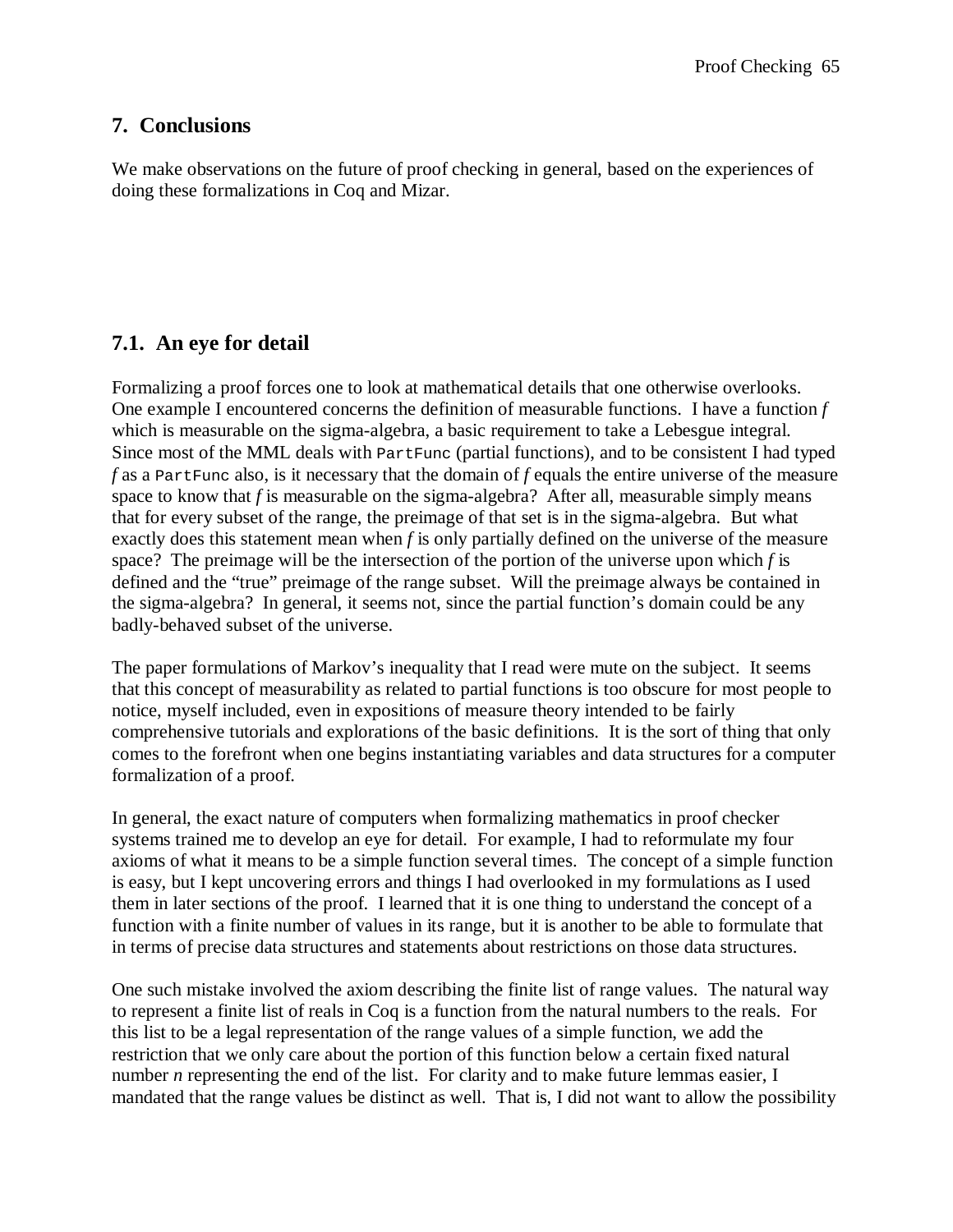of the simple function being broken up into partition pieces such that there were multiple partition pieces all mapping to the same real number.

Long after writing this axiom, I was creating an actual simple function, the indicator function of an event *A*. In other words, *A* was a subset of the universe domain *X*, and its indicator function would be a simple function mapping points in *A* to 1 and points outside of *A* to 0. As another simplification to make life easier, instead of mapping 0 to the complement of *A*, and 1 to *A*, and natural numbers from 2 to infinity to some null value, I just mapped 0 to the complement of *A*, and all other natural numbers to  $A - why$ ? Because that required only one use of the if-then construction in Coq (it is somewhat cumbersome to work with).

Having created the indicator function, I proceeded on, and suddenly was amazed to hit a brick wall: looking at the current list of known facts and comparing it with the current goal, I saw that I was attempting to prove a falsehood. I had stated some hypothesis incorrectly. After some analysis, I realized the culprit was not the current lemma's preconditions, but my old axiom of simple functions! The current proof depended on the fact that all partition pieces would have a distinct range value. But, in my axiom, I had neglected to add in a note that I only cared that range values would be distinct for the "relevant" natural numbers, that is, the ones below the length of the list! I had left out the phrase "for natural numbers less than or equal to *n*" from the distinctness axiom, again, for simplicity. Since at the moment, all natural numbers from 1 to infinity were mapping to *A*, in terms of the current language I indeed had multiple "serial numbers" of partition pieces mapping to the same range value, contradicting the axiom! It impressed me that an innocuous concept like the partitioning of a simple function could lead to mistakes like this.

If I were to sum up the main difference between pencil-and-paper mathematics and computer formalizations in a single phrase, it would be "instantiation of data structures."

# **7.2. Subjective experience**

Although I find Coq much harder to learn than Mizar, I do want to mention something good about this. One has to come up with creative solutions to problems caused by Coq's many nuances, and this makes the process of becoming proficient with Coq continually new and satisfying. Figuring things out in Mizar, including learning new syntax and user-defined terms, is like debugging a memory dump. One *knows* that one can find the answer, eventually, given enough time and poring over pages of data (or, in Mizar, using many test statements to narrow down the causes of an error). However, this kind of problem solving is not very inventive or rewarding. In Coq, there is always the element of wondering, "Will Coq stymie me this time or will I be able to figure this one out?" After reaching a certain level of experience with Coq, having gotten through enough problems (with help from others or without) and having mastered a significant portion of the system, some of the worries about never being able to figure out this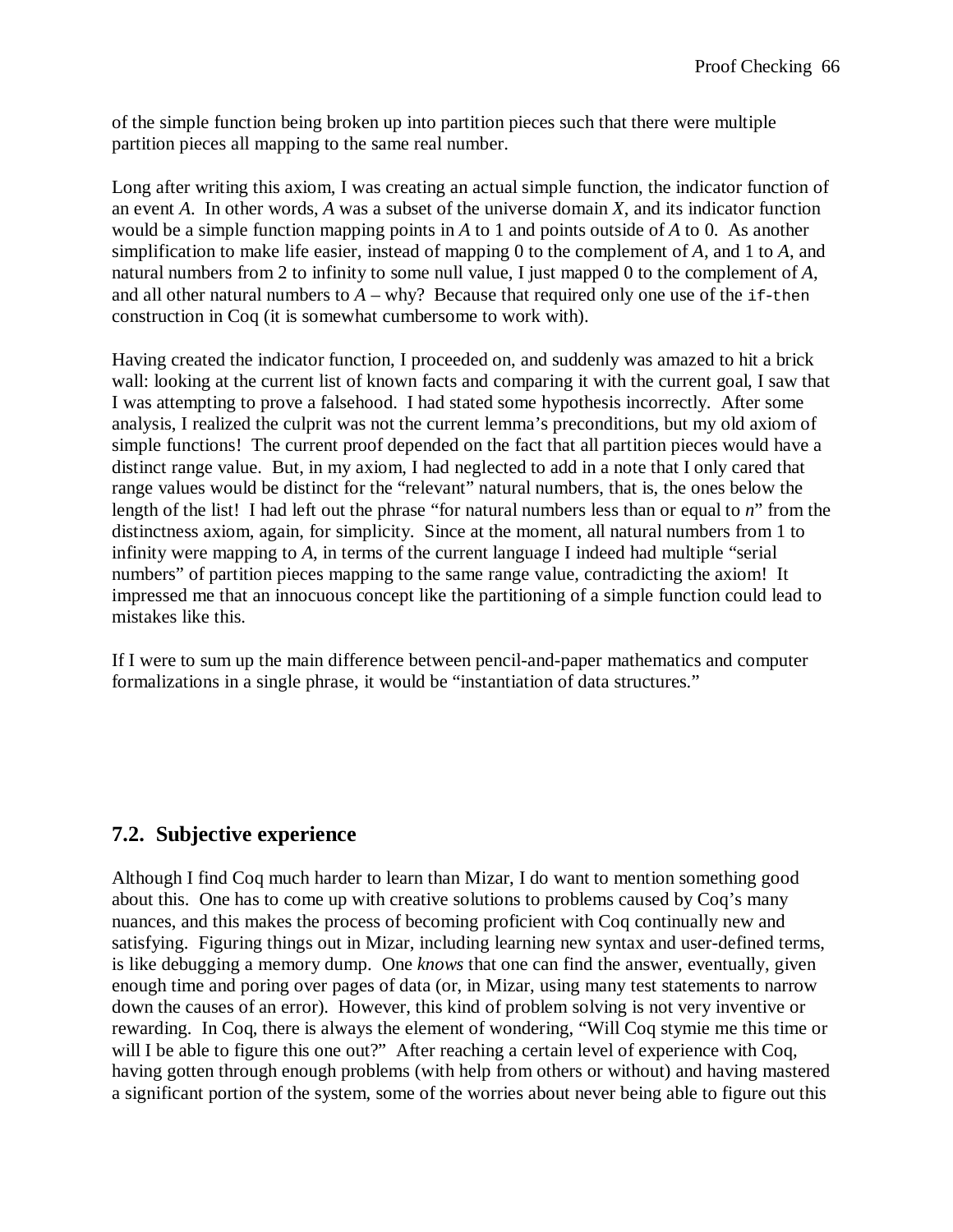system disappeared. Feeling a little more confident, it started to become fun learning each new layer, digging deeper into Coq's world. Working on a formalization became something I would look forward to.

Most of this paper has been devoted to criticism and problems with Coq and Mizar, but I do not want to give the wrong impression. After some initial diving into the systems followed by two medium-sized proofs in each, I feel competent enough with Coq and Mizar to formalize theorems in the accepted amount of time (several months for a group to formalize a fairly complex theorem, longer for an individual). So while learning them was definitely challenging and time-consuming, the experiment succeeded.

For the person who wants to pick up a system and begin checking proofs as quickly as possible, I would suggest Mizar. Mizar's learning curve flattens relatively rapidly compared to Coq's. One fairly quickly gets to the point where the majority of one's time is spent on busy work (the necessary work), and not always having to learn new syntax.

# **7.3. General benefits**

The main benefit of proof checking is a standardized method of verifying proofs, especially for ones like Kepler's conjecture which required computer intervention either way. By having a system universally considered reliable, as time goes by and the system maintains its reliability, the confidence of users only increases. It may also take less time than human verification of proofs, as also noted in the Flyspeck project, where the committee of referees felt that verifying the proof by hand, while possible, was too laborious.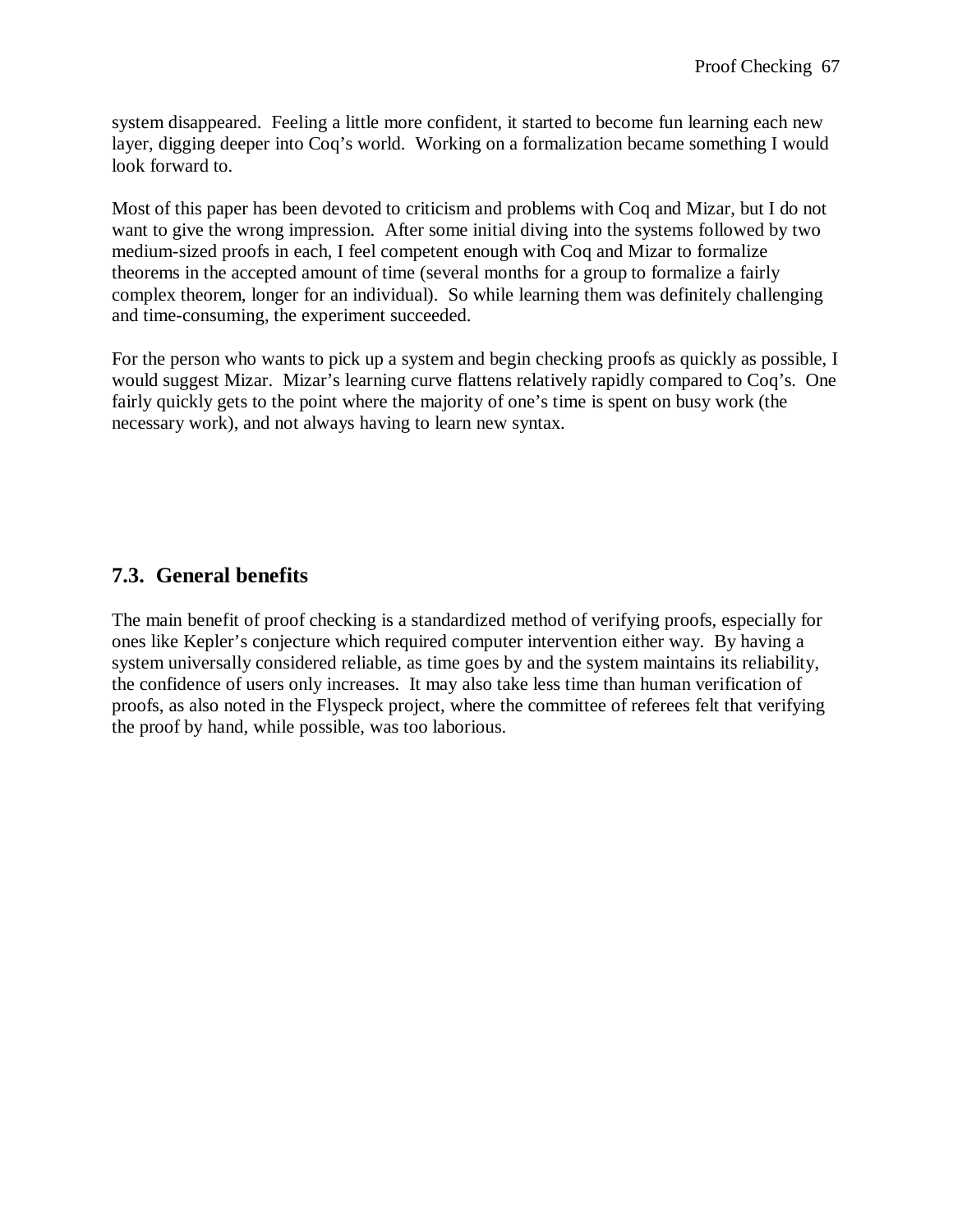## **Acknowledgements**

I would like to thank my advisor for this project, Dr. Michael Beeson, for his encouragement, proofreading, suggestions for revisions, and the general idea. Dr. Beeson also corrected some of my misunderstandings of constructive logic. I also thank Dr. Philippe Audebaud, Dr. Gilles Barthe, Dr. Thierry Coquand, Seokhyun Han, Dr. Christine Paulin, and Dr. Jan Reimann for responding to my inquiries. I would like to thank Lionel Elie Mamane and Nickolay Shmyrev for their extremely helpful answers to my questions on the Coq-club mailing list. I especially wish to thank Russell O'Connor and Jasper Stein for teaching me several of the ins and outs of Coq. I would like to thank the committee members who attended the defense of this paper, Dr. Michael Beeson, Dr. Chris Pollett, and Dr. Mack Stanley. I would also like to thank Deanna Diaz, Dr. Horstmann, and Dr. Louden for their help with administrative issues.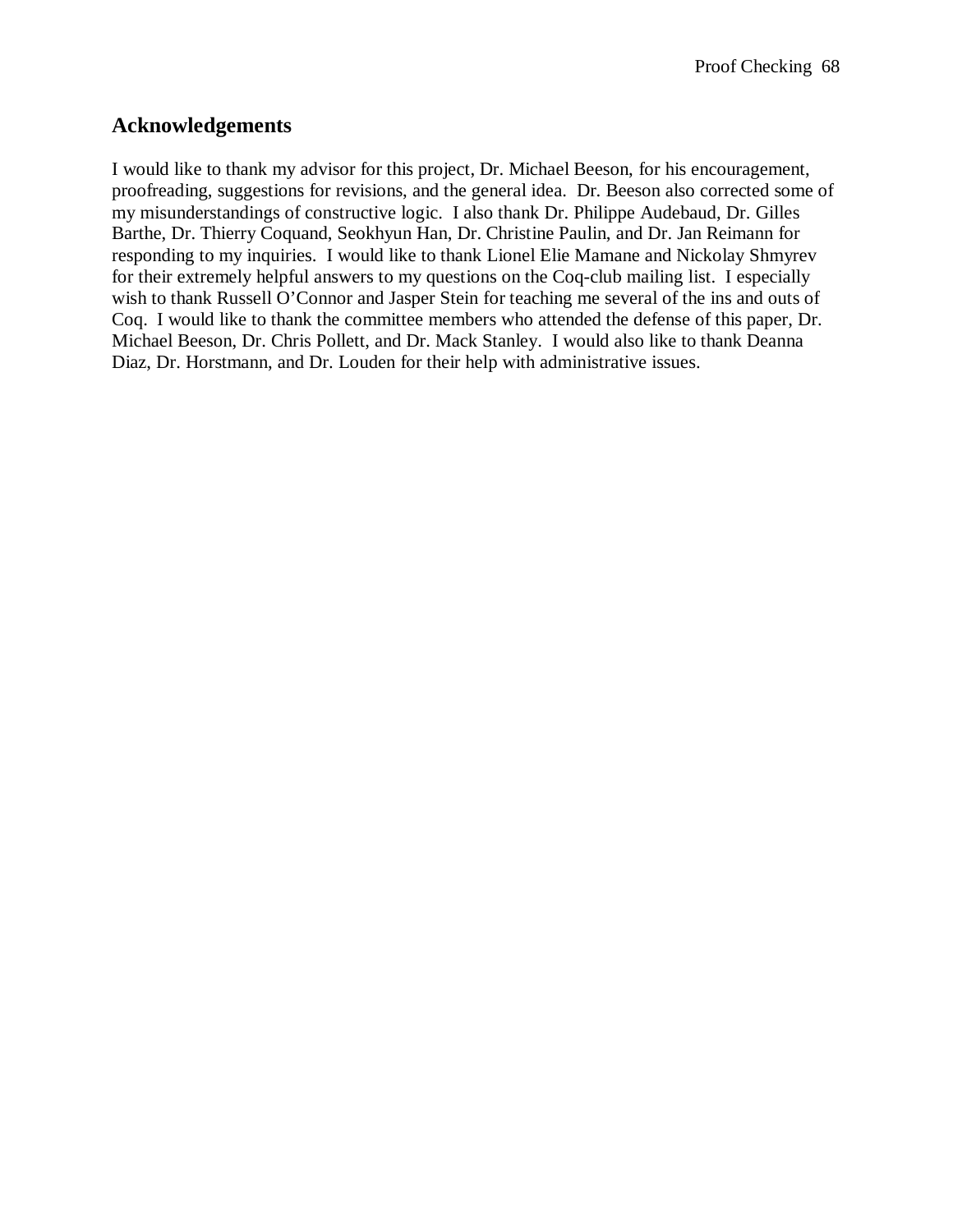## **Bibliography**

Alama, Jesse. (2007, February 17). Re: referring to unlabeled theorems. Message posted to http://www.nabble.com. Retrieved April 25, 2007, from http://www.nabble.com/Re:-referringto-unlabeled-theorems-p9022199.html.

Anderson, Robert M. Lecture Notes on Measure and Probability Theory. (n.d.). Retrieved June 26, 2007, from http://elsa.berkeley.edu/users/anderson/Econ204/ MeasureTheoryLectureNotesTimeless.pdf.

Ash, Robert B. Some basic techniques of Group theory. (2002, November). Retrieved March 12, 2007, from http://www.math.uiuc.edu/~r-ash/Algebra/Chapter5.pdf.

Audebaud, Philippe, and Paulin-Mohring, Christine. Proofs of randomized algorithms in Coq. (n.d.). Retrieved June 23, 2007, from http://www.lri.fr/~paulin/ALEA/article.pdf.

Barthe, Gilles, Forest, Julien, Pichardie, David, and Rusu, Vlad. Defining and reasoning about recursive functions: a practical tool for the Coq proof assistant. Retrieved December 27, 2006, from http://www-sop.inria.fr/everest/personnel/David.Pichardie/Publis/genfixpoint.pdf.

Bass, Richard F. Real Analysis. (2007, April 10). Retrieved June 25, 2007, from http://www.math.uconn.edu/~bass/meas.pdf.

Bass, Richard F. Probability Theory. (2001). Retrieved June 25, 2007, from http://www.math.uconn.edu/~bass/prob.pdf.

Bertot, Yves, and Pierre, Castéran. On Well Founded sets and the Axiom of Choice. (2004). Retrieved May 9, 2007, from https://www.labri.fr/perso/casteran/CoqArt/newstuff/notwf.html.

Bogomolny, Alexander. (n.d.). The Inclusion-Exclusion Principle. Retrieved May 7, 2007, from http://www.cut-the-knot.org/arithmetic/combinatorics/InclusionExclusion.shtml.

Bray, Nicholas. (2002, December 3). Subgroup Index. From *MathWorld*--A Wolfram Web Resource. Retrieved March 12, 2007, from http://mathworld.wolfram.com/SubgroupIndex.html.

Byliński, Czesław. Strengthening the Computational Power of the Mizar Checker. (2004, November 1). Retrieved March 30, 2007, from http://www.fnds.cs.ru.nl/typesworkshop/slides/ bylinski.pdf.

Cairns, Paul, and Gow, Jeremy. Integrating Searching and Authoring in Mizar. (2006, January 31). Retrieved August 1, 2007, from http://www.uclic.ucl.ac.uk/people/j.gow/papers/alcorjar.pdf.

Candel, Alberto. (2003). The limit of  $sin(x)/x$  as  $x\rightarrow 0$ . Retrieved January 8, 2007, from http://www.csun.edu/ac53971/courses/math350/xtra\_sine.pdf.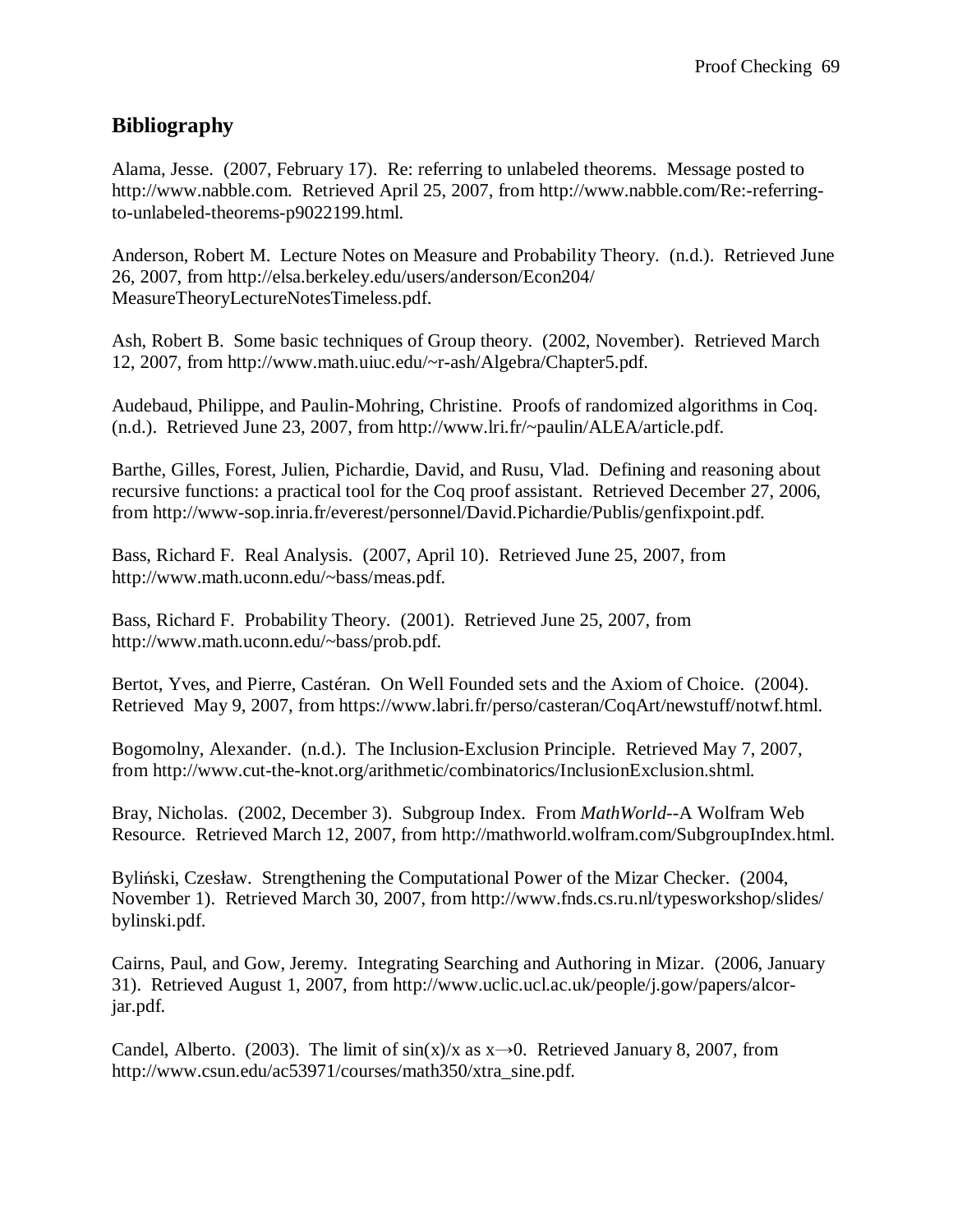C-CoRN -- History. (n.d.). Retrieved December 22, 2006, from http://c-corn.cs.kun.nl/ history.html.

The C-CoRN library. (n.d.). Retrieved May 8, 2007, from http://c-corn.cs.ru.nl/downloads/ CoRN.tar.gz.

Chen, Beifang. The Inclusion-Exclusion principle. (2005, March 31). Retrieved May 7, 2007, from http://www.math.ust.hk/~mabfchen/Math391I/Inclusion-Exclusion.pdf.

Chicli, L., Pottier, L., and Simpson, C. Mathematical quotients and quotient types in Coq. (2002). Retrieved May 9, 2007, from http://www-sop.inria.fr/lemme/Loic.Pottier/ chicli\_pottier\_simpson.ps.

Chlipala, Adam. (2006, June 16). Equality modulo proofs. Message posted to the Coq-club electronic mailing list. Retrieved July 3, 2007, from http://pauillac.inria.fr/pipermail/coqclub/2006/002404.html.

Chlipala, Adam. Propositional and First-Order Logic. (2006, August 31). Retrieved May 11, 2007, from http://www.cs.berkeley.edu/~adamc/itp/lectures/lecture2.pdf.

Coleman, Mark. Measurable functions. (n.d.). Retrieved June 26, 2007, from http://www.maths.manchester.ac.uk/~mdc/old/341/not4.pdf.

Coleman, Mark. Simple functions. (n.d.). Retrieved June 26, 2007, from http://www.maths.manchester.ac.uk/~mdc/old/341/not5.pdf.

Coleman, Mark. Integration. (n.d.). Retrieved June 26, 2007, from http://www.maths.manchester.ac.uk/~mdc/old/341/not6.pdf.

Coleman, Mark. Integration of measurable functions. (n.d.). Retrieved June 26, 2007, from http://www.maths.manchester.ac.uk/~mdc/old/341/not8.pdf.

Construction of real numbers. (December 22, 2006). In *Wikipedia, The Free Encyclopedia*. Retrieved December 22, 2006, from http://en.wikipedia.org/wiki/Construction\_of\_real\_numbers.

The Coq proof assistant, version 8.0, for Windows. (2006, December 15). Retrieved February 27, 2007, from ftp://ftp.inria.fr/INRIA/coq/V8.0/Coq-8.0-Win.zip.

The Coq proof assistant, version 8.1, for Windows. (2007, September 3). Retrieved September 14, 2007, from http://coq.inria.fr/V8.1/files/coq-8.1-win.exe.

The Coq standard library. (n.d.). Retrieved April 6, 2007, from http://coq.inria.fr/libraryeng.html.

The Coq users' contributions. (2006, December 15). Retrieved February 27, 2007, from ftp://ftp.inria.fr/INRIA/coq/V8.0/contrib-8.0.tar.gz.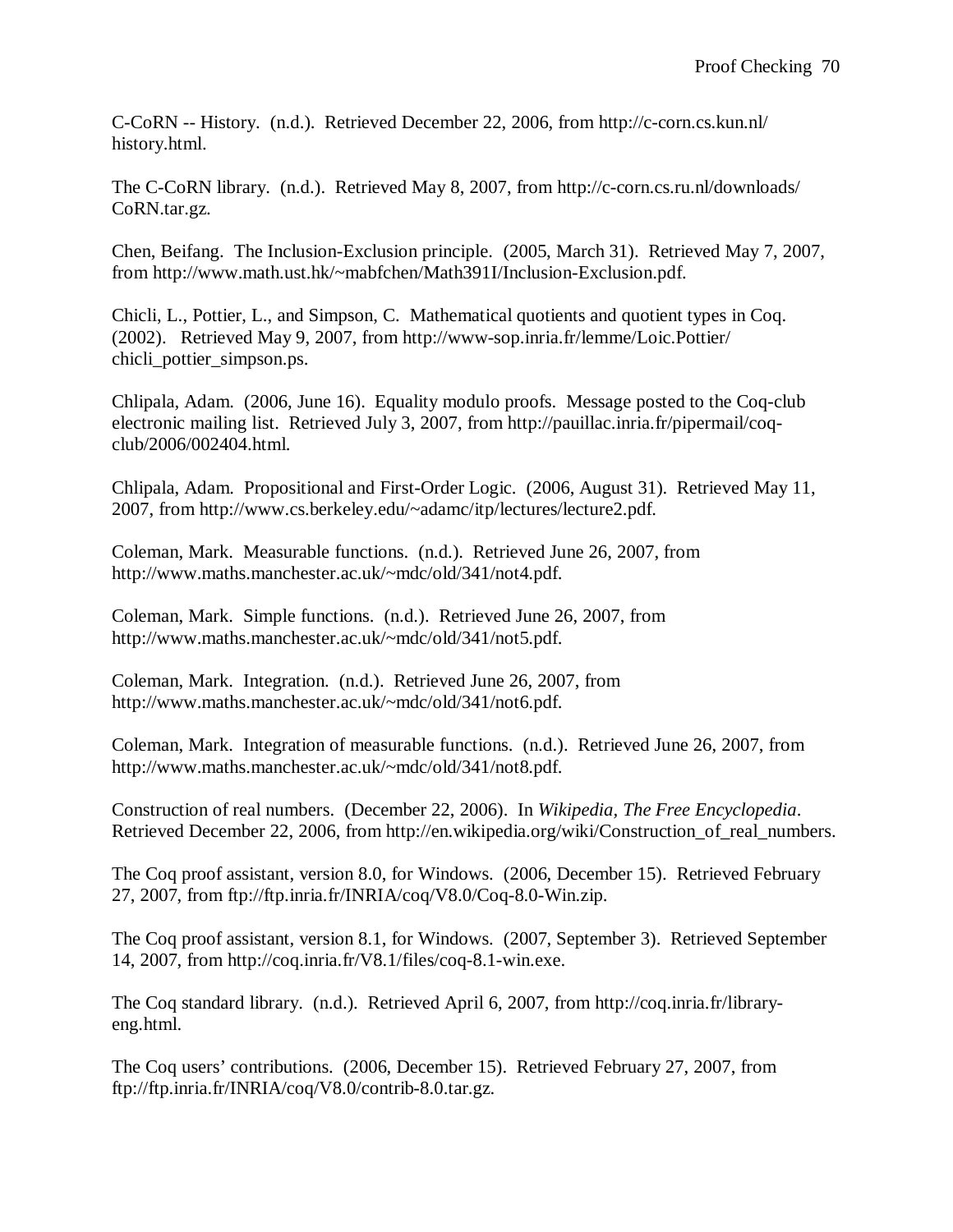Cruz-Filipe, Luís, Geuvers, Herman, and Wiedijk, Freek. C-CoRN, the Constructive Coq Repository at Nijmegen. (n.d.). Retrieved January 16, 2007, from http://www.cs.math.ist.utl.pt/ s84.www/cs/lcf/pubs/report3.pdf.

Cruz-Filipe, Luís. A Constructive Formalization of the Fundamental Theorem of Calculus. Retrieved December 25, 2006, from http://www.cs.ru.nl/~lcf/pubs/paper2.ps.

Cruz-Filipe, Luís. (2004, June 15). Constructive Real Analysis: a Type-Theoretical Formalization and Applications. (Doctoral dissertation, University of Nijmegen, 2004). Retrieved December 28, 2006, from http://www.cs.ru.nl/~lcf/pubs/phd.pdf.

Cruz-Filipe, Luís. Formalizing Real Calculus in Coq. (n.d.) Retrieved April 3, 2007, from http://slc.math.ist.utl.pt/lcf/pubs/report1.pdf.

Denney, Ewen. The Synthesis of a Java Card Tokenisation Algorithm. (2001, November). Retrieved July 2, 2007, from http://www.inf.ed.ac.uk/publications/online/0143.pdf.

Desmettre, Olivier. A formalization of real analysis in Coq. (2003, February 27). Retrieved June 23, 2007, from http://pauillac.inria.fr/~desmettr/publications/Reals.ps.

ExistsFromPropToSet. (2006, June 12). In *Cocorico!, the Coq Wiki*. Retrieved June 8, 2007, from http://cocorico.cs.ru.nl/coqwiki/ExistsFromPropToSet.

FAQ about Coq. (n.d.). Retrieved June 10, 2007, from http://coq.inria.fr/V8.1/faq.html.

Felty, Amy. Coq Session 1. (n.d.). Retrieved December 12, 2006, from http://www.site.uottawa.ca/~afelty/csi5110/CoqSession1.txt.

Felty, Amy. Coq Session 2. (n.d.). Retrieved December 12, 2006, from http://www.site.uottawa.ca/~afelty/csi5110/CoqSession2.txt.

Filliâtre, Jean-Christophe. Design of a proof assistant: Coq version 7. (2000, October). Retrieved November 17, 2007, from http://72.14.253.104/search?q=cache:oQO1KLG1pIEJ: www.lri.fr/~filliatr/ftp/publis/coqv7.ps.gz+%22Design+of+a+proof+assistant:+Coq+version+7% 22&hl=en&ct=clnk&cd=3&gl=us.

Geuvers, Herman, Pollack, Randy, Wiedijk, Freek, and Zwanenburg, Jan. The algebraic hierarchy of the FTA project. (2001, June). *Proceedings of Calculemus 2001*, 13-27. Retrieved February 3, 2007, from http://www.calculemus.net/meetings/siena01/Papers/overall.ps.

Geuvers, Herman, Pollack, Randy, Wiedijk, Freek, and Zwanenburg, Jan. A Constructive Algebraic Hierarchy in Coq. (2002, October). Retrieved December 28, 2006, from http://www.cs.ru.nl/~freek/pubs/alghier1.pdf.

Geuvers, Herman, and Niqui, Milad. Constructive Reals in Coq: Axioms and Categoricity.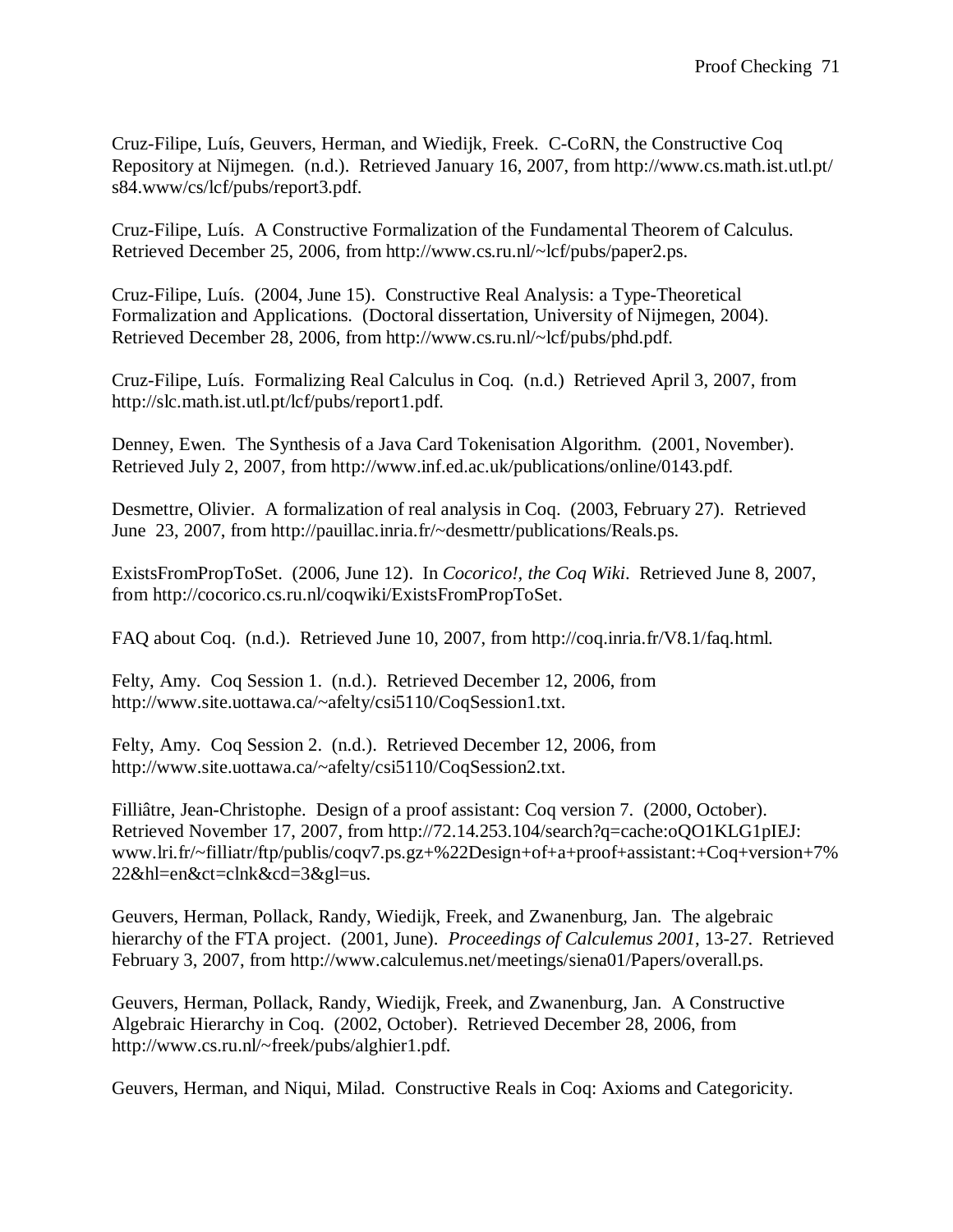(2000). Retrieved December 25, 2006, from http://www.cs.ru.nl/~milad/publications/ TYPES00.ps.

Geuvers, Herman, Wiedijk, Freek, and Zwanenburg, Jan. A Constructive Proof of the Fundamental Theorem of Algebra without using the Rationals. (2001). Retrieved November 17, 2007, from http://citeseer.ist.psu.edu/rd/27441992%2C466997%2C1%2C0.25%2CDownload/ http://citeseer.ist.psu.edu/cache/papers/cs/24588/http:zSzzSzwww.cs.kun.nlzSz%7EfreekzSznote szSzkneser.pdf/geuvers01constructive.pdf.

Giménez, Eduardo. Co-Inductive Types in Coq: An Experiment with the Alternating Bit Protocol. (1995, June). Retrieved December 27, 2006, from ftp://ftp.ens-lyon.fr/pub/LIP/ Rapports/RR/RR1995/RR1995-38.ps.Z.

Gonthier, Georges. A computer-checked proof of the Four Colour Theorem. (n.d.). Retrieved March 31, 2007, from http://research.microsoft.com/~gonthier/4colproof.pdf.

Gonthier, Georges. Notations of the Four Colour Theorem proof. (n.d.). Retrieved March 31, 2007, from http://research.microsoft.com/~gonthier/4colnotations.pdf.

Group action. (2007, March 12). In *Wikipedia, The Free Encyclopedia*. Retrieved March 12, 2007, from http://en.wikipedia.org/wiki/Group\_action.

Gupta, Maya R. A Measure Theory Tutorial (Measure Theory for Dummies). (2006, May). Retrieved June 24, 2007, from https://www.ee.washington.edu/techsite/papers/documents/ UWEETR-2006-0008.pdf.

Hales, Thomas C. Introduction to the Flyspeck Project. (2005). Retrieved October 31, 2007, from http://drops.dagstuhl.de/opus/volltexte/2006/432/pdf/05021.HalesThomas.Paper.432.pdf.

Han, Seokhyun. Personal site. (n.d.). Retrieved June 23, 2007, from http://www.cs.rhul.ac.uk/ ~seokhyun/.

Har-Peled, Sariel. Lecture 8. (2004, February 18). Retrieved June 23, 2007, from http://valis.cs.uiuc.edu/~sariel/teach/2003/b\_273/notes/08\_prob\_III.pdf.

Herbelin, Hugo. (2006, February 14). On the form of the axiom of description [Message-ID: 200602140912.KAA30896@pauillac.inria.fr]. Message posted to the Coq-club electronic mailing list, archived at http://pauillac.inria.fr/pipermail/coq-club/. Retrieved June 11, 2007, from http://pauillac.inria.fr/pipermail/coq-club/2006.txt.

Huet, G., Kahn, G., and Paulin-Mohring, C. The Coq Proof Assistant: A Tutorial. (2004, April 27). Retrieved July 3, 2007, from http://flint.cs.yale.edu/cs428/coq/pdf/Tutorial.pdf.

Hurd, Joe. HOL Theorem Prover Case Study: Verifying Probablistic Algorithms. (2002). Retrieved June 23, 2007, from http://www.cl.cam.ac.uk/~jeh1004/research/talks/holprobshort.pdf.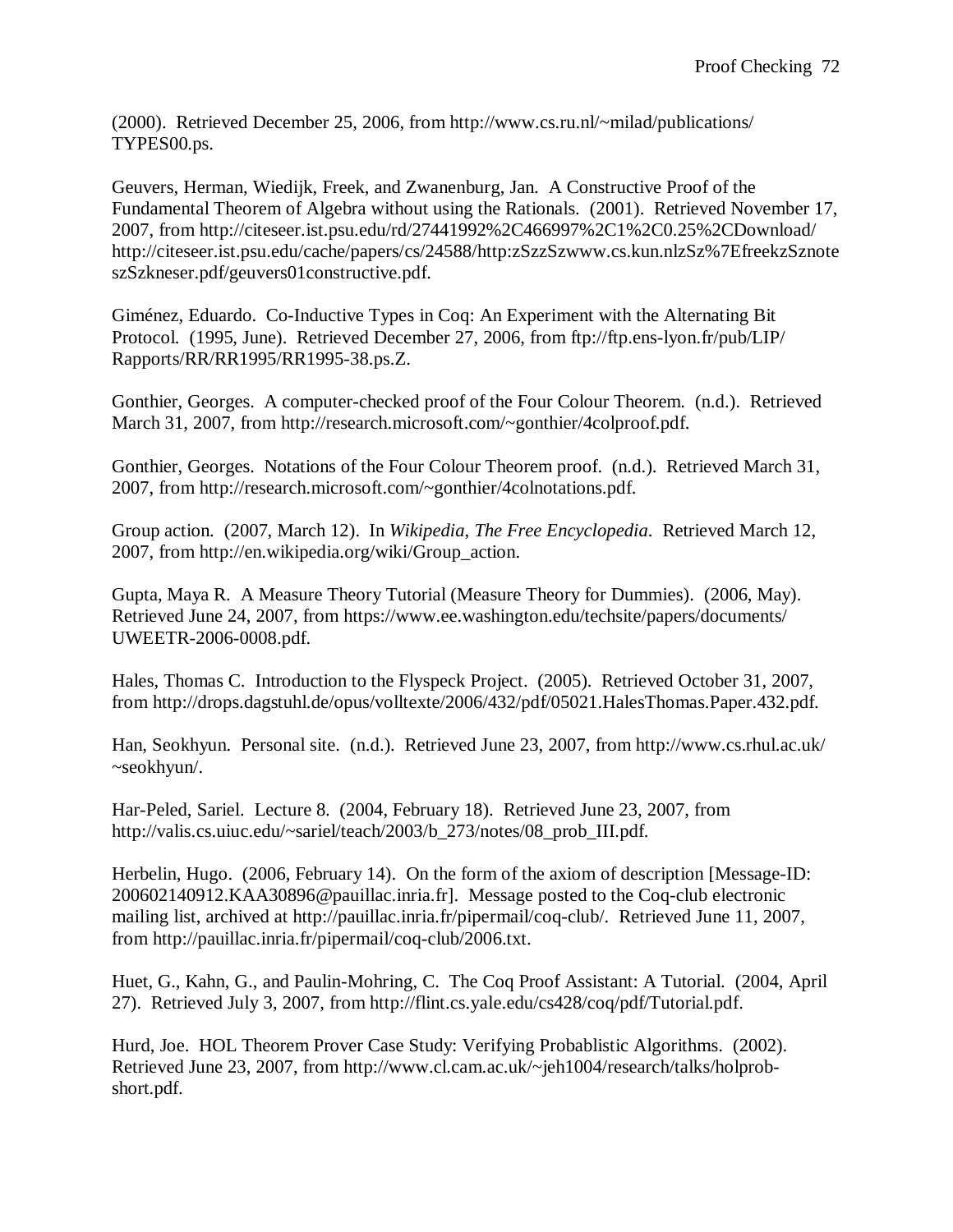Imura, Hiroshi, Kimura, Morishige, and Shidama, Yasunari. The Differentiable Functions on Normed Linear Spaces. (2004, May 24). Retrieved February 10, 2007, from http://www.cs.ualberta.ca/~piotr/Mizar/mirror/http/fm/2004-12/pdf12-3/ndiff\_1.pdf.

Inclusion-exclusion principle. (2007, May 7). In *Wikipedia, The Free Encyclopedia*. Retrieved May 7, 2007, from http://en.wikipedia.org/wiki/Inclusion-exclusion\_principle.

Index of MML Identifiers. (n.d.). Retrieved February 6, 2007, from http://mizar.org/JFM/ mmlident.html.

Introduction to Group Theory. (n.d.). Retrieved March 12, 2007, from http://members.tripod.com/~dogschool/.

Invited talks. (n.d.). Retrieved June 23, 2007, from http://www.cs.ru.nl/lc2006/invited.html.

Karrmann, Stefan. (2005, October 27). Early versus late (non-)informative terms. Message posted to the Coq-club electronic mailing list. Retrieved November 5, 2007, from http://pauillac.inria.fr/pipermail/coq-club/2005/002133.html.

Koprowski, A. (2007, March 21). Setoid for arbitrary relation? Message posted to http://www.nabble.com/Setoid-for-arbitrary-relation--t3441453.html. Retrieved April 3, 2007.

Kouba, Duane. The method of integration by parts. (2000, April 23). Retrieved February 22, 2007, from http://www.math.ucdavis.edu/~kouba/CalcTwoDIRECTORY/intbypartsdirectory/ IntByParts.html.

Lebesgue integration. (2007, July 5). In *Wikipedia, The Free Encyclopedia*. Retrieved July 5, 2007, from http://en.wikipedia.org/wiki/Lebesgue\_integration.

Lecture 1 – the first Mizar article. (2004, May 10). Retrieved October 5, 2006, from http://ysserve.int-univ.com/Lecture/MizarLecture/lecture1.pdf.

Letouzey, Pierre. (2005, February 21). Manipulating proof terms [Message-ID: Pine.LNX. 4.44.0502211639260.30942-100000@pc8-142]. Message posted to the Coq-club electronic mailing list, archived at http://pauillac.inria.fr/pipermail/coq-club/. Retrieved June 11, 2007, from http://pauillac.inria.fr/pipermail/coq-club/2005.txt.

Letouzey, Pierre. A New Extraction for Coq. (2003, January 22). Retrieved November 17, 2007, from http://www.pps.jussieu.fr/~letouzey/download/extraction2002.ps.gz.

Luo, Zhaohui. Annual site reports 2001 for the TYPES project. (2002, October 8). Retrieved June 23, 2007, from http://www.dur.ac.uk/TYPES/report-2001.ps.

MacQueen, David. Using Dependent Type to Express Modular Structure. (1985, October 30). Retrieved January 2, 2007, from http://www.cs.cmu.edu/~rwh/courses/modules/papers/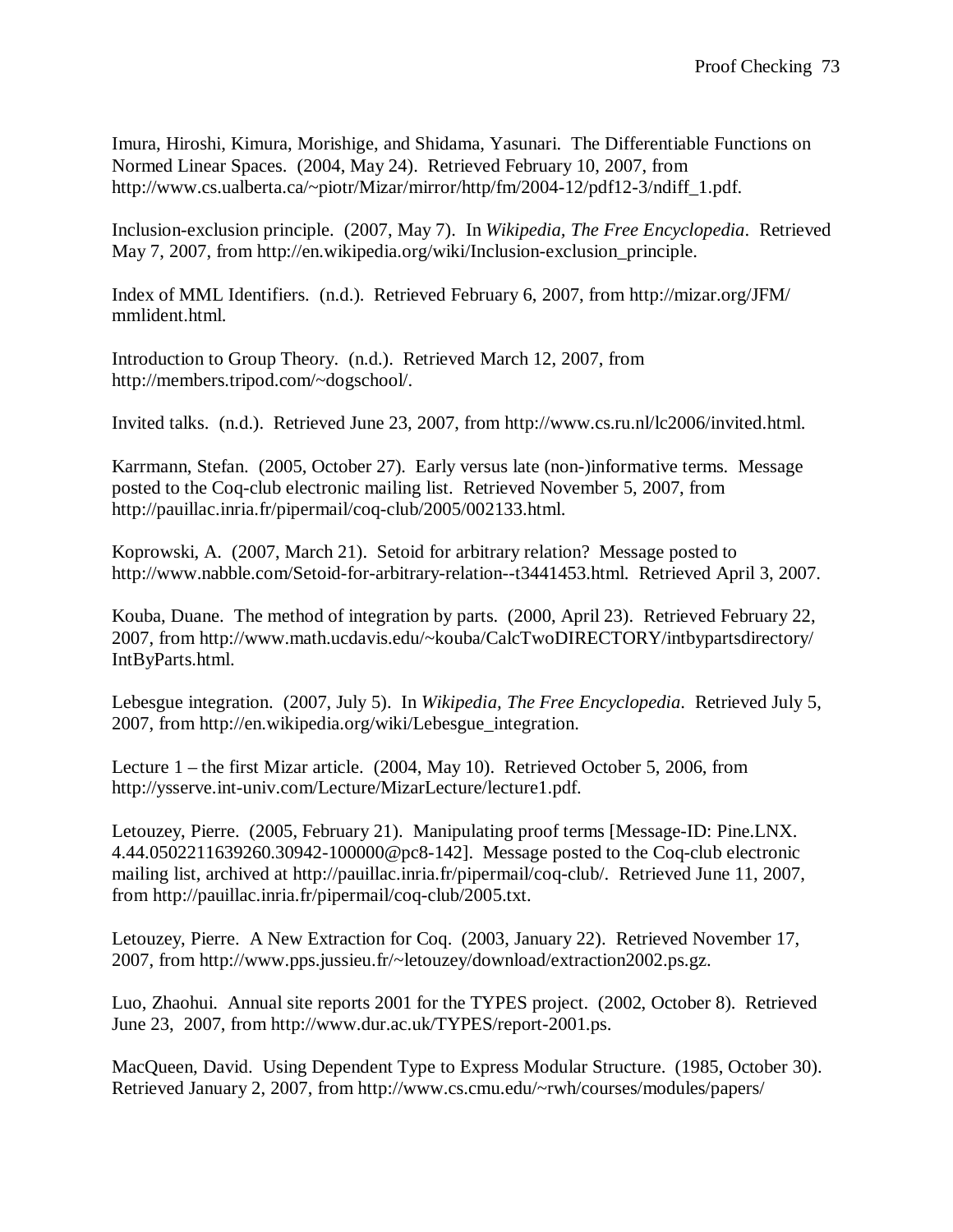macqueen86/paper.pdf.

Mamane, Lionel Elie. (2007, January 2). sin\_seq. Message posted to the Coq-club electronic mailing list. Retrieved November 5, 2007, from http://mailman.science.ru.nl/pipermail/ccorn/2007-January/000051.html.

Maor, Eli. (1998). Trigonometric delights. New Jersey: Princeton University Press. Retrieved January 8, 2007, from http://press.princeton.edu/books/maor/chapter\_10.pdf.

Marzocchi, M., Brand, H., and Edgar, G. A. (1997, October 27-30). Re: Question: Lebesgue Measurable but not Borel. Message posted to news://sci.math. Retrieved June 25, 2007, from http://www.math.niu.edu/~rusin/known-math/97/measure.

Matuszewski, Roman and Rudnicki, Piotr. Mizar: the first 30 years. (n.d.). Retrieved November 5, 2007, from http://www.cs.ualberta.ca/~piotr/Mizar/History/04MMA/M30.pdf.

McCarty, M., Leibel, S., Davis, D., Edgar, G. A., and Boden, J. (1999, May 7-8). Re: I am losing my math ability. Message posted to news://sci.math. Retrieved June 24, 2007, from http://www.math.niu.edu/~rusin/known-math/99/lebesgue.

The Mizar Mathematical Library, version 4.60.938. (2006, March 8). Retrieved January 31, 2007, from ftp://mizar.uwb.edu.pl/pub/system/i386-win32/mizar-7.6.02\_4.60.938-i386 win32.exe.

The Mizar system, version 7.6.02, for Windows. (2006, March 8). Retrieved January 31, 2007, from ftp://mizar.uwb.edu.pl/pub/system/i386-win32/mizar-7.6.02\_4.60.938-i386-win32.exe.

Mizar Verifier Basic Package (ver 7.8.05 mml 4.87.985). (n.d.). Retrieved September 29, 2006, from http://www.wakasato.org/mizar/s7.8.05m4.87.985/verifier1/cai-start.cgi.

MML Search. (2005, December 30). Retrieved September 29, 2006, from http://www.wakasato.org/mizar/s7.8.05m4.87.985/mml\_search.php.

Monoid. (2007, May 16). In *Wikipedia, The Free Encyclopedia*. Retrieved May 16, 2007, from http://en.wikipedia.org/wiki/Monoid.

The most important facts in MML. (n.d.). Retrieved February 6, 2007, from http://merak.pb.bialystok.pl/mmlquery/fillin.php?filledfilename=mml-facts.mqt&argument= number+102.

mulhern@gmail.com. (2006, June 16). Equality modulo proofs. Message posted to the Coqclub electronic mailing list. Retrieved July 3, 2007, from http://pauillac.inria.fr/pipermail/coqclub/2006/002403.html.

Muzalewski, Michał. An Outline of PC Mizar. (1999, August 13). Retrieved March 30, 2007, from http://www.cs.ru.nl/~freek/mizar/mizarmanual.ps.gz.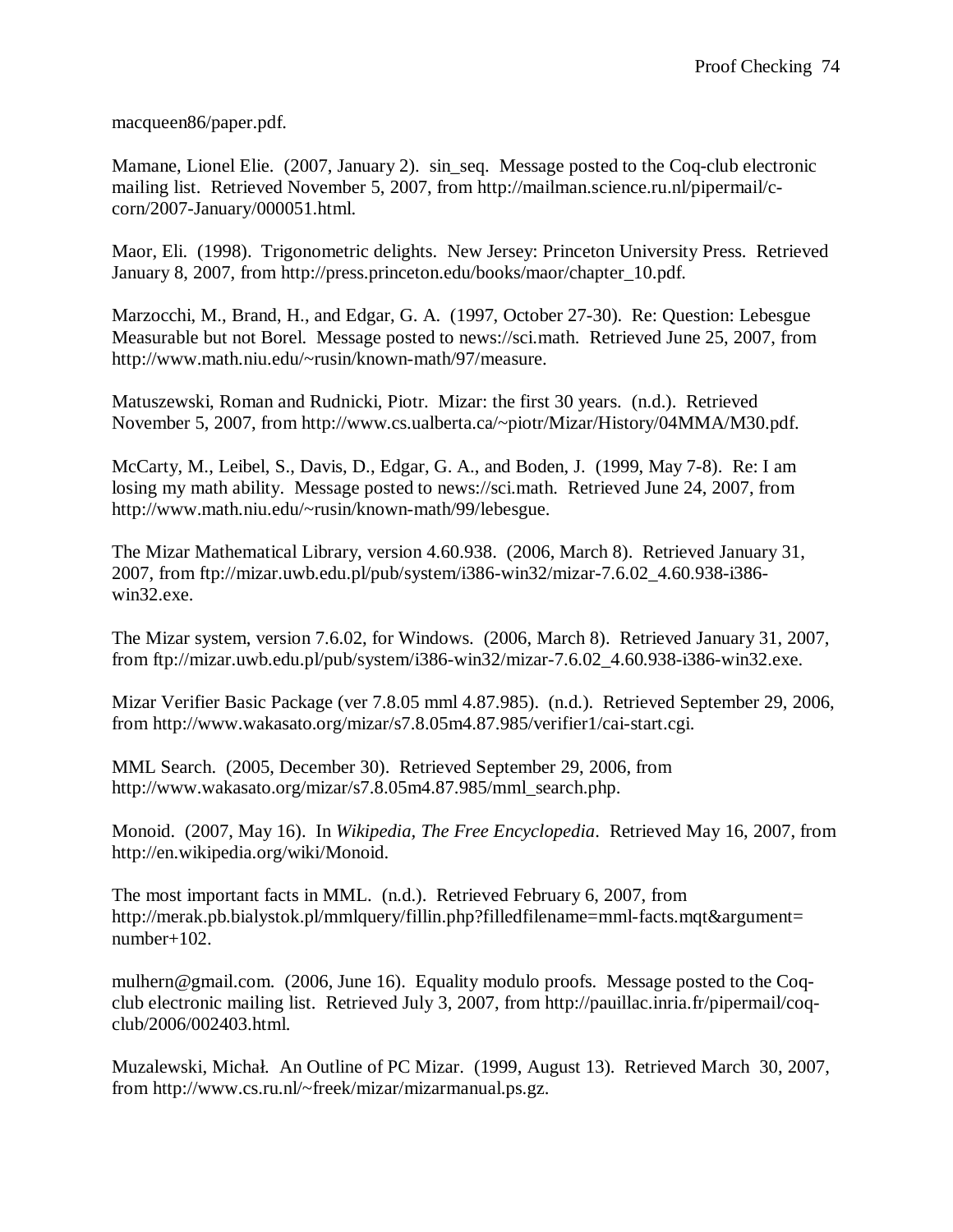Nakamura, Yatsuka, Watanabe, Toshihiko, Tanaka, Yasushi, and Kawamoto, Pauline. Mizar Lecture Notes. (n.d.). Retrieved March 20, 2007, from http://markun.cs.shinshu-u.ac.jp/ kiso/projects/proofchecker/mizar/Mizar4/printout/mizar4en\_prn.doc.

Naumowicz, Adam. (2006, November 23). Re: Re: a term representing the extension of a type. Message posted to http://www.nabble.com. Retrieved March 29, 2007, from http://www.nabble.com/Re:-Re:-a-term-representing-the-extension-of-a-type-p7506530.html.

Naumowicz, Adam. (2007, February 17). Re: referring to unlabeled theorems. Message posted to http://www.nabble.com. Retrieved April 25, 2007, from http://www.nabble.com/ Re:-referring-to-unlabeled-theorems-p9022084.html.

Naumowicz, Adam. (2007, February 22). Re: unused loci. Message posted to http://www.nabble.com. Retrieved March 28, 2007, from http://www.nabble.com/Re:-unusedloci-p9095762.html.

O'Connor, Russell. (2007, February 18). le\_or\_lt for CReals. Message posted to the Coq-club electronic mailing list. Retrieved November 5, 2007, from http://mailman.science.ru.nl/ pipermail/c-corn/2007-February/000059.html.

O'Connor, Russell. (2007, January 2). sin\_seq. Message posted to the Coq-club electronic mailing list. Retrieved November 5, 2007, from http://mailman.science.ru.nl/pipermail/ccorn/2007-January/000052.html.

O'Connor, Russell. (2007, January 19).  $\sin x < x$ . Message posted to the Coq-club electronic mailing list. Retrieved November 5, 2007, from http://mailman.science.ru.nl/pipermail/ccorn/2007-January/000056.html.

O'Connor, Russell. (2006, December 6). Using a Prop to bound recursion [Message-ID: Pine.LNX.4.64.0612060242110.25142@erdos.theorem.ca]. Message posted to the Coq-club electronic mailing list, archived at http://pauillac.inria.fr/pipermail/coq-club/. Retrieved June 8, 2007, from http://pauillac.inria.fr/pipermail/coq-club/2006.txt.

Oliver, M., Taylor, B., Grambsch, P., and Renfro, D. L. (1999, March 4). Re: Borel-sets. Message posted to news://sci.math. Retrieved June 25, 2007, from http://www.math.niu.edu/ ~rusin/known-math/97/measure.

Paulin, Christine. (1997, January 14). Re: Problems with exist [Message-Id: 199701140842.JAA11521@aquavit.ens-lyon.fr]. Message posted to the Coq-club electronic mailing list, archived at http://www.iist.unu.edu/~alumni/software/other/inria/www/coq/mailinglists/coqclub/. Retrieved July 3, 2007, from http://www.iist.unu.edu/~alumni/software/other/ inria/www/coq/mailing-lists/coqclub/0168.html.

Paulin-Mohring, Christine. A library for reasoning on randomized algorithms in Coq. (2007, May 30). Retrieved June 23, 2007, from http://www.lri.fr/~paulin/ALEA/library.pdf.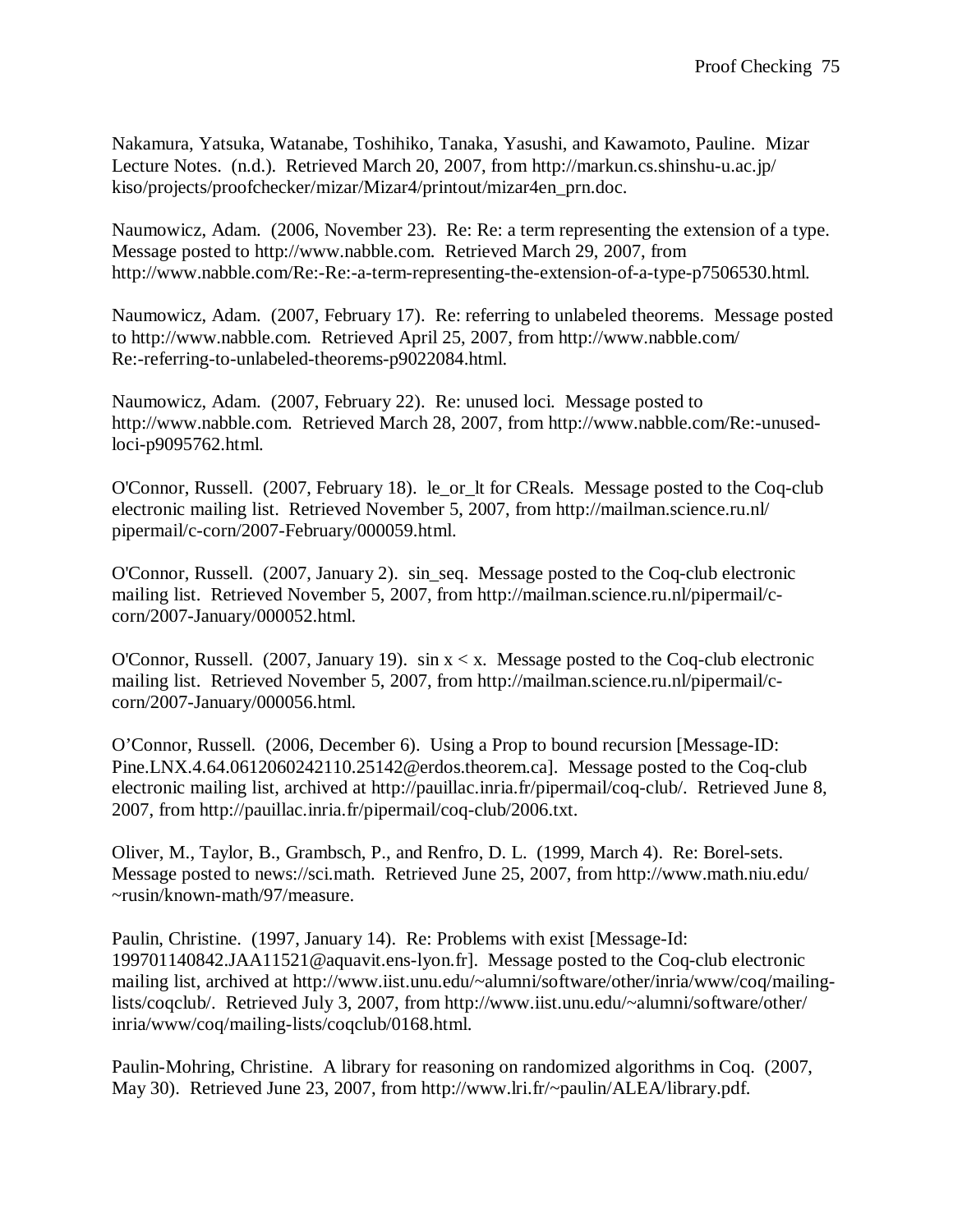Plume. (n.d.). Retrieved June 23, 2007, from http://www.ens-lyon.fr/LIP/PLUME/.

Pollack, Robert. Dependently Typed Records in Type Theory. (2002, February 5). Retrieved January 2, 2007, from http://homepages.inf.ed.ac.uk/rpollack/export/recordsFAC.ps.gz.

Pottier, Loïc. Basic notions of algebra. (1999, March). Retrieved May 9, 2007, from http://coq.inria.fr/contribs/algebra.tar.gz.

Probability Tutorial. (n.d.). Retrieved June 24, 2007, from http://tutors4you.com/ probabilitytutorial.htm.

Proofs from THE BOOK. (2007, October 19). In *Wikipedia, The Free Encyclopedia*. Retrieved October 29, 2007, from http://en.wikipedia.org/wiki/Proofs\_from\_THE\_BOOK.

Raamsdonk, Femke van. Inductive types. (n.d.). Retrieved December 11, 2006, from http://www.cs.vu.nl/~femke/courses/lv/notes/week04.pdf.

Raamsdonk, Femke van. Logical verification 06-07 practical work week 1. (n.d.). Retrieved December 11, 2006, from http://www.cs.vu.nl/~femke/courses/lv/prac/pw01\_answers.v.

Raamsdonk, Femke van. Logical verification 06-07 practical work week 2. (n.d.). Retrieved December 11, 2006, from http://www.cs.vu.nl/~femke/courses/lv/prac/pw02\_answers.v.

Raamsdonk, Femke van. Logical verification 06-07 practical work week 3. (n.d.). Retrieved December 11, 2006, from http://www.cs.vu.nl/~femke/courses/lv/prac/pw03\_answers.v.

Raamsdonk, Femke van. Logical verification 06-07 practical work week 4. (n.d.). Retrieved December 11, 2006, from http://www.cs.vu.nl/~femke/courses/lv/prac/pw04\_answers.v.

Renfro, D. L. and Rubin, H. (1999, August 27). Re: nonmeasurable sets and non\_Borel sets in R. Message posted to news://sci.math. Retrieved June 25, 2007, from http://www.math.niu.edu/ ~rusin/known-math/97/measure.

Richter, Stefan. Formalizing Integration Theory, with an Application to Probabilistic Algorithms. (2005, October 14). Retrieved June 25, 2007, from http://afp.sourceforge.net/browser\_info/ current/HOL/HOL-Complex/Integration/outline.pdf.

Rideau, Laurence, and Théry, Laurent. Formalising Sylow's Theorems in Coq. (2006, November 22). Retrieved March 31, 2007, from http://hal.inria.fr/docs/00/11/56/32/PDF/RT-0327.pdf.

Riemann integral. (2007, July 4). In *Wikipedia, The Free Encyclopedia*. Retrieved July 4, 2007, from http://en.wikipedia.org/wiki/Riemann\_integral.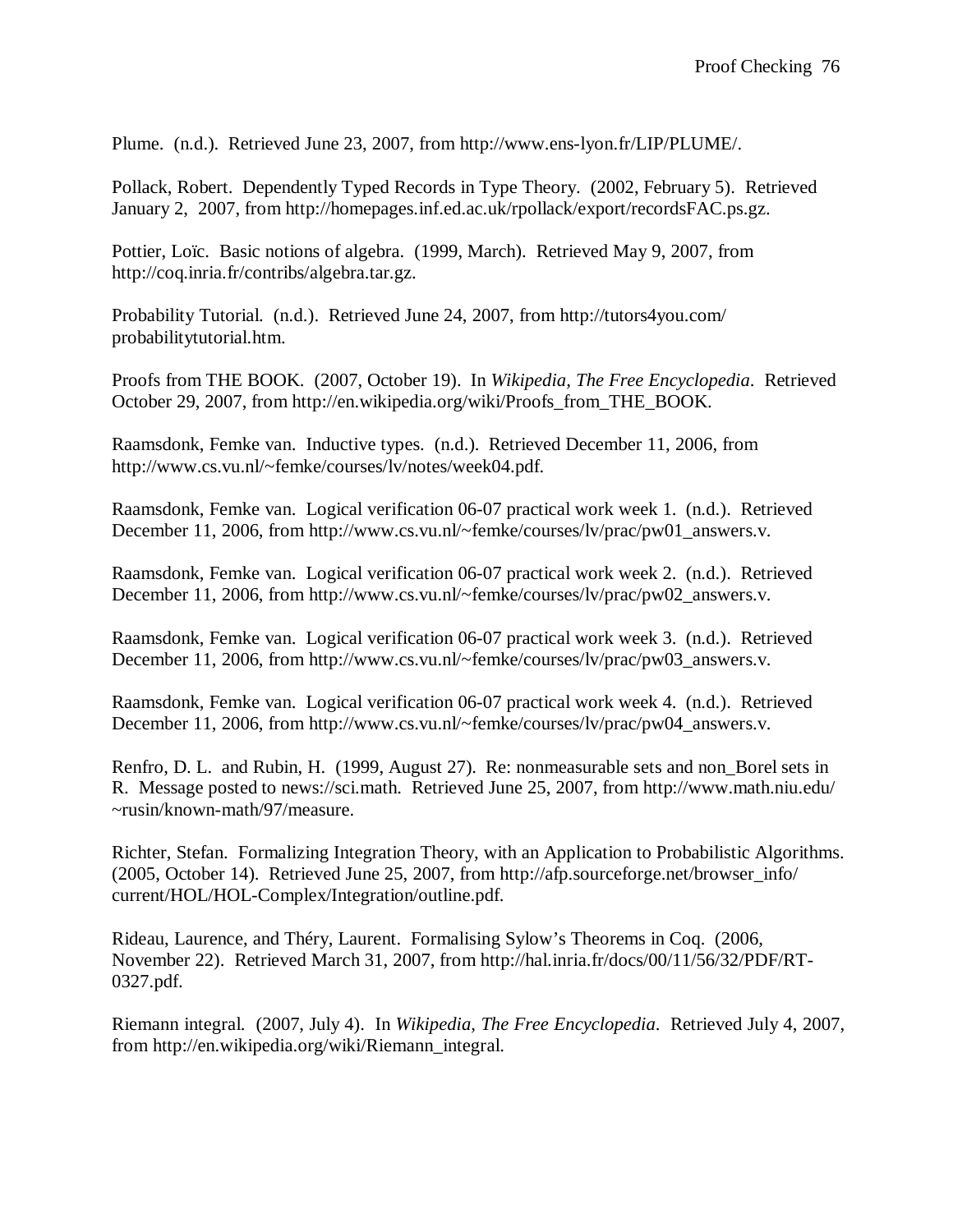Rudnicki, Piotr. A Mizar demo. (1997, March 13). Retrieved September 29, 2006, from http://www.cs.ualberta.ca/~piotr/Mizar/Dagstuhl97/.

Rusin, Dave. Measure and integration. (2000, January 24). In *The Mathematical Atlas*. Retrieved June 24, 2007, from http://www.math.niu.edu/~rusin/known-math/index/28-XX.html.

Setoid. (2007, March 22). In *Wikipedia, The Free Encyclopedia*. Retrieved April 6, 2007, from http://en.wikipedia.org/wiki/Setoid.

Shmyrev, Nickolay V. (2007, January 19). sin  $x < x$ . Message posted to the Coq-club electronic mailing list. Retrieved November 5, 2007, from http://mailman.science.ru.nl/ pipermail/c-corn/2007-January/000055.html.

Simpson, Carlos. Set-theoretical mathematics in Coq. (2004, February 20). Retrieved April 3, 2007, from http://arxiv.org/pdf/math.LO/0402336.pdf.

Smith, Geoff. The Inclusion Exclusion Counting Principle. (1998, February). Retrieved May 7, 2007, from http://people.bath.ac.uk/masgcs/book1/amplifications/inc\_exc.pdf.

Sozeau, Matthieu. Subset coercions in Coq. (2006, April). Retrieved July 3, 2007, from http://www.lri.fr/~sozeau/research/russell/article.pdf.

Stein, Jasper. Linear algebra. (2003, September 19). Retrieved May 12, 2007, from http://coq.inria.fr/contribs/LinAlg.tar.gz.

Stump, Aaron. sni\_sec. (2005). Retrieved July 13, 2007, from http://cl.cse.wustl.edu/classes/ cse545/lec/sni.v.

Urban, Josef. (2002, July 25). Error Number: 129. In *Mizar TWiki*. Retrieved March 30, 2007, from http://wiki.mizar.org/cgi-bin/twiki/view/Mizar/ErrorNo129.

van Oosten, Jaap. Realizability: An Historical Essay. (2000, December 29). Retrieved November 17, 2007, from http://www.math.uu.nl/people/jvoosten/realizability/history.ps.gz.

Viltersten, K., gowan4@hotmail.com, Santos, J. C., and Jules. (2006, January 20). What is a Borel set? Message posted to news://sci.math. Retrieved June 29, 2007, from http://groups.google.com/group/sci.math/browse\_thread/thread/d3160c9928ec1b42/ 77352d6bbf0bfe00?lnk=st&q=borel+set+real&rnum=6#77352d6bbf0bfe00.

Virk, Rahbar. The Orbit-Stabilizer Theorem. (n.d.). Retrieved March 12, 2007, from http://www.math.wisc.edu/~virk/notes/pdf/orphans/orbit-stabilizer\_thm.pdf.

Wenzel, Markus, and Wiedijk, Freek. A Comparison of the Mathematical Proof Languages Mizar and Isar. (2002). Retrieved February 6, 2007, from http://www4.in.tum.de/~wenzelm/ papers/romantic.pdf.